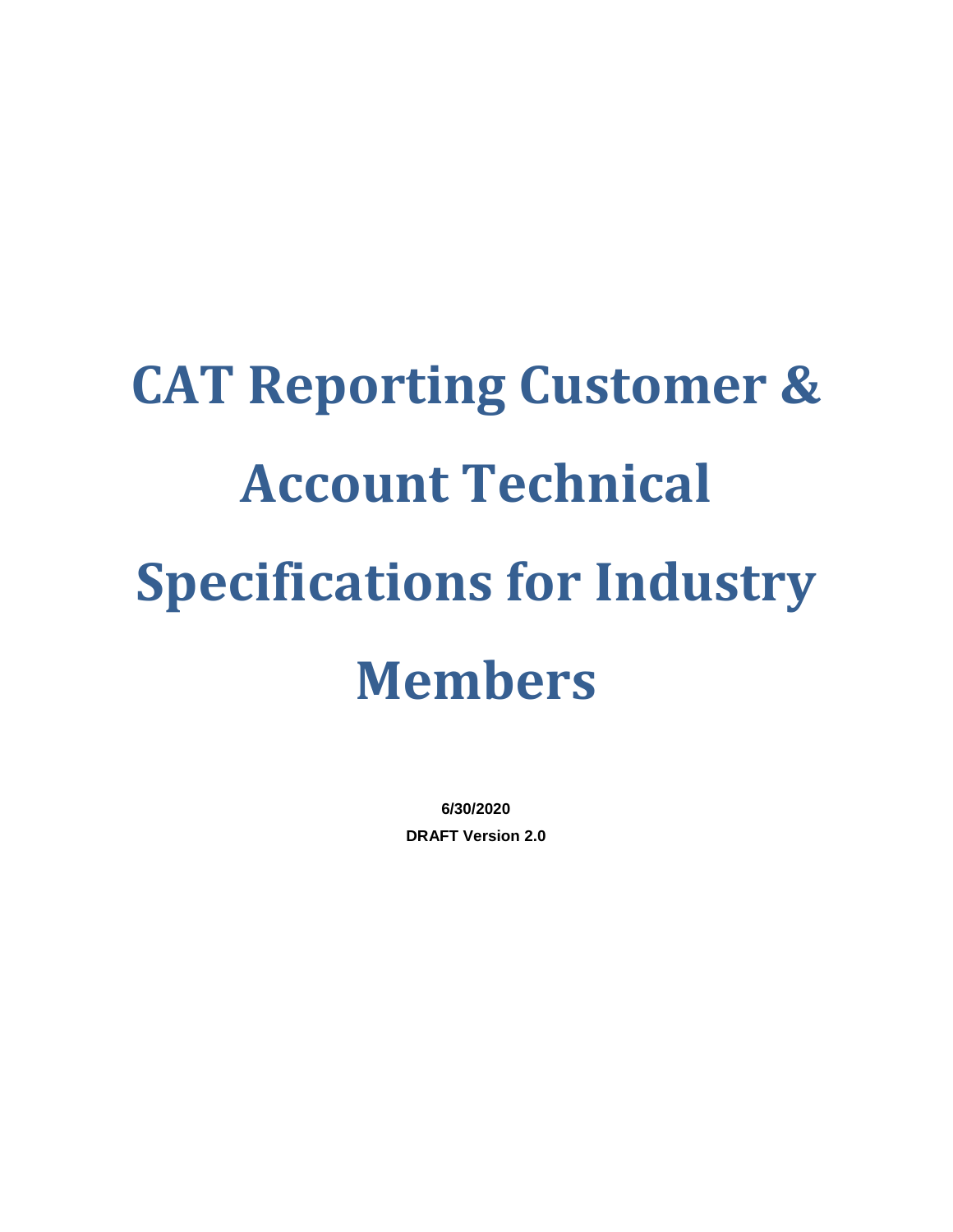# **Table of Contents**

| $\mathbf{1}$ . |                                                                             |  |
|----------------|-----------------------------------------------------------------------------|--|
|                |                                                                             |  |
| 2.             |                                                                             |  |
|                |                                                                             |  |
|                |                                                                             |  |
|                |                                                                             |  |
|                | 2.2.1.                                                                      |  |
|                | Large Trader ID (LTID) and Unidentified Large Trader ID (ULTID) 4<br>2.2.2. |  |
|                | 2.2.3.                                                                      |  |
|                | 2.2.4.                                                                      |  |
|                | 2.2.5.                                                                      |  |
|                | 2.2.6.                                                                      |  |
|                | 2.2.7.                                                                      |  |
|                | 2.2.8.                                                                      |  |
|                | 2.2.9.                                                                      |  |
|                | 2.2.10.                                                                     |  |
|                | 2.2.11.                                                                     |  |
|                | 2.2.12.                                                                     |  |
|                | 2.2.13.                                                                     |  |
|                |                                                                             |  |
|                | 2.3.1.                                                                      |  |
|                | 2.3.2.                                                                      |  |
| 3.             |                                                                             |  |
|                |                                                                             |  |
|                |                                                                             |  |
|                |                                                                             |  |
|                |                                                                             |  |
|                |                                                                             |  |
|                |                                                                             |  |
| 4.             |                                                                             |  |
|                |                                                                             |  |
|                |                                                                             |  |
| 5.             |                                                                             |  |
|                |                                                                             |  |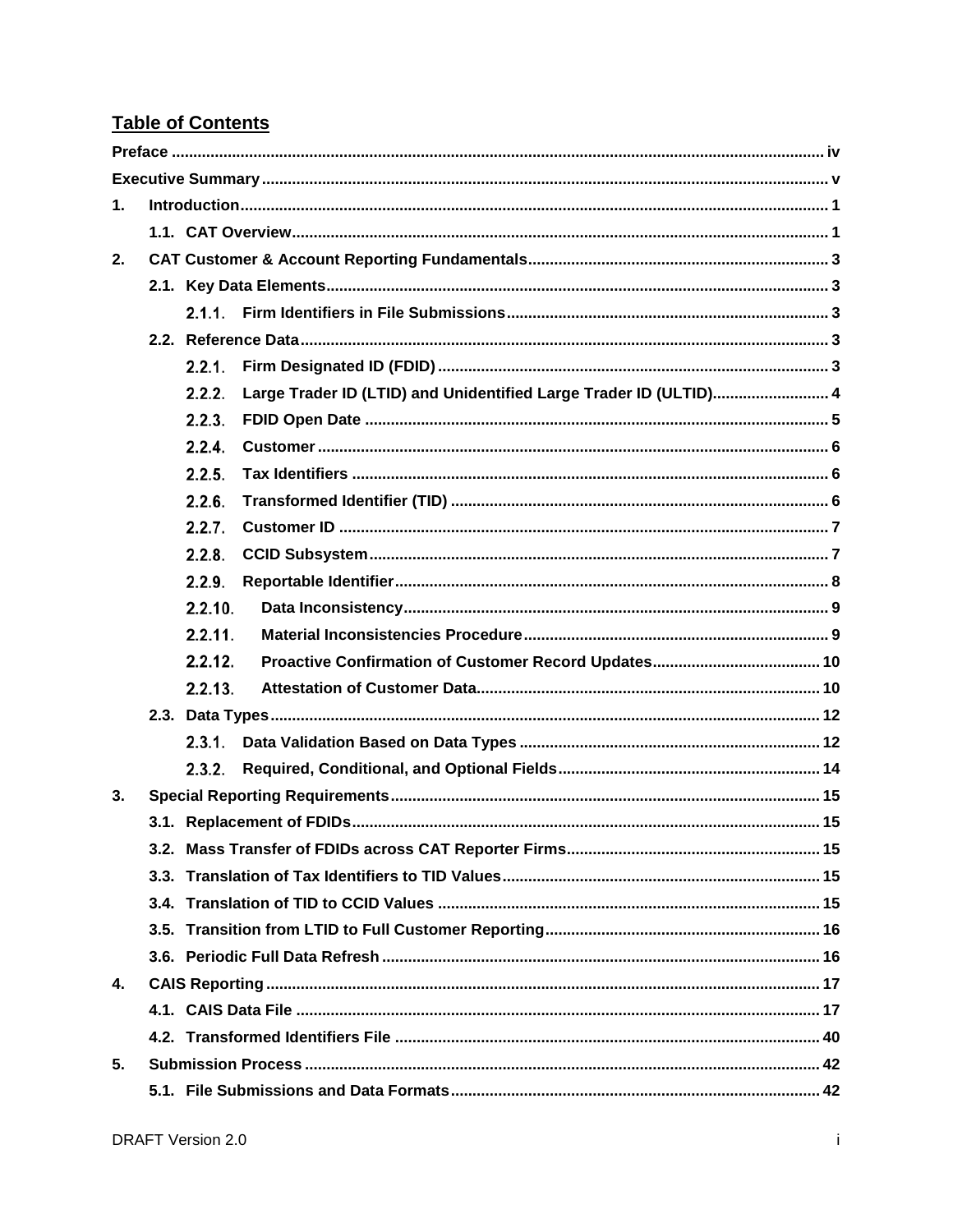|    | 5.1.1. |                                                                            |  |
|----|--------|----------------------------------------------------------------------------|--|
|    | 5.1.2. |                                                                            |  |
|    | 5.1.3. |                                                                            |  |
|    | 5.1.4. |                                                                            |  |
|    | 5.1.5. |                                                                            |  |
|    |        |                                                                            |  |
|    |        |                                                                            |  |
|    |        |                                                                            |  |
|    |        |                                                                            |  |
|    |        |                                                                            |  |
|    |        |                                                                            |  |
|    | 5.4.2. |                                                                            |  |
|    | 5.4.3. | Deadline of Repair of Data Inconsistencies or Attestation of Data Accuracy |  |
|    |        |                                                                            |  |
|    |        |                                                                            |  |
|    | 5.5.1. |                                                                            |  |
|    | 5.5.2. |                                                                            |  |
|    | 5.5.3. |                                                                            |  |
| 6. |        |                                                                            |  |
|    |        |                                                                            |  |
|    | 6.1.1. |                                                                            |  |
|    | 6.1.2. |                                                                            |  |
|    | 6.1.3. |                                                                            |  |
|    |        |                                                                            |  |
|    |        |                                                                            |  |
|    |        |                                                                            |  |
|    | 6.3.1. |                                                                            |  |
|    |        |                                                                            |  |
|    | 6.4.1. |                                                                            |  |
|    | 6.4.2. |                                                                            |  |
| 7. |        |                                                                            |  |
|    | 7.1.1. |                                                                            |  |
|    | 7.1.2. |                                                                            |  |
| 8. |        |                                                                            |  |
| 9. |        |                                                                            |  |
|    |        |                                                                            |  |
|    |        |                                                                            |  |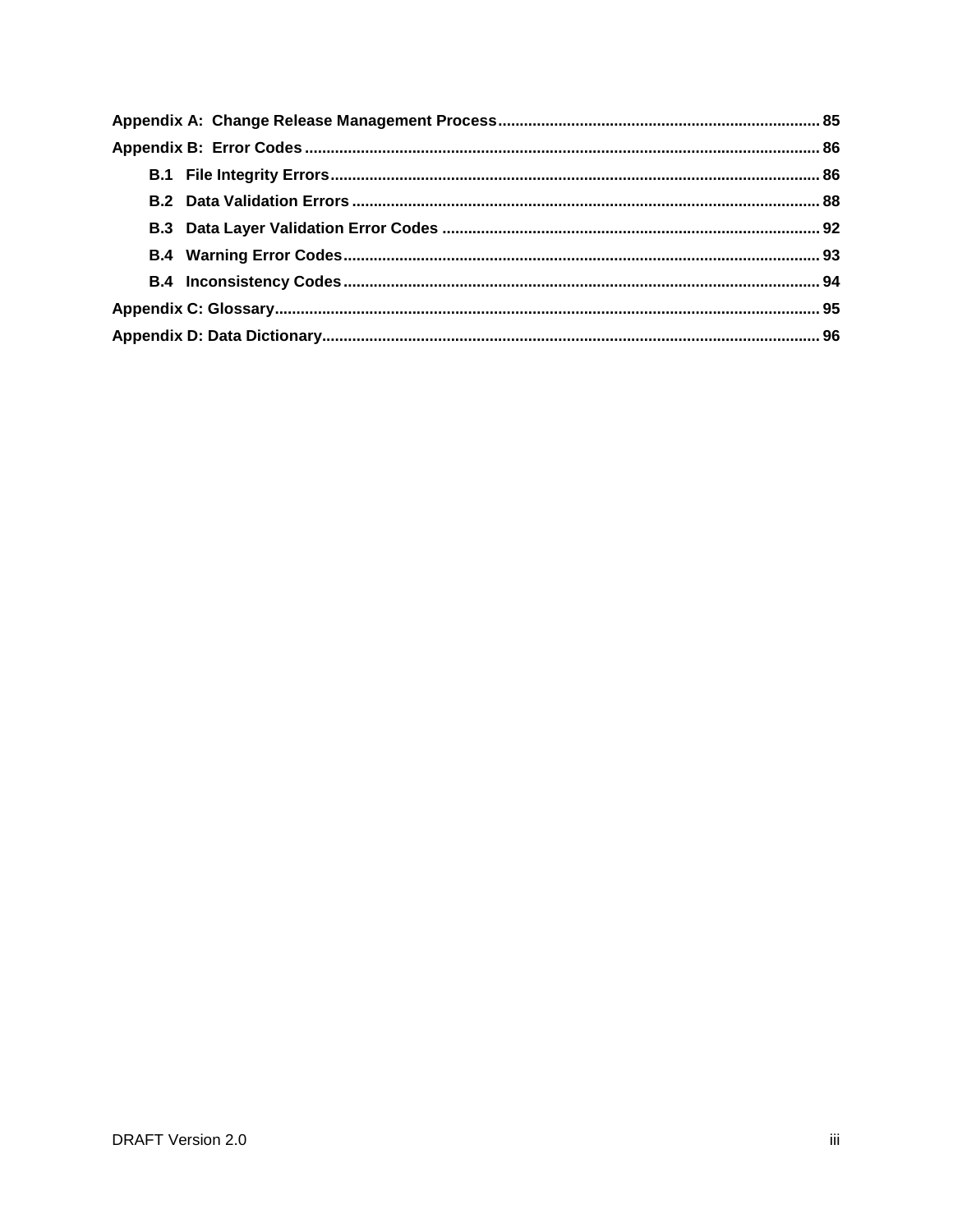# <span id="page-4-0"></span>**Preface**

Rule 613 of the Securities Exchange Act of 1934 requires national securities exchanges and national securities associations ("SROs") to submit a national market system plan to the Securities and Exchange Commission ("Commission" or "SEC") to create, implement, and maintain a consolidated audit trail (the "CAT") that would allow regulators to more efficiently and accurately track all activity in U.S. equity and listed options markets. Pursuant to Rule 613, the SROs filed with the Commission the National Market System Plan Governing the Consolidated Audit Trail ("CAT NMS Plan"), which was approved by the Commission on November 15, 2016.

Under Rule  $613(q)(2)$ , each member of a national securities exchange or national securities association is required to comply with all the provisions of the CAT NMS Plan. Relatedly, as mandated under Rule 613, the CAT NMS Plan requires each SRO to adopt rules requiring its members to comply with Rule 613 and the CAT NMS Plan, and to agree to enforce compliance by its members in that regard. Accordingly, each SRO has adopted rules requiring its members to comply with Rule 613 and the CAT NMS Plan. See, e.g., FINRA Rule 6800 Series.

The SROs jointly own Consolidated Audit Trail, LLC, which was formed by the SROs to arrange for and oversee the creation, implementation, and maintenance of the CAT as required under Rule 613. Thus, the CAT is a facility of each SRO.

This Customer and Account Technical Specification represents the second of the two phase approach to Industry Member reporting of Customer and Account data, including the full Customer and Account information required under the CAT NMS Plan.

| <b>LTID Phase</b><br>Production $-12/2020$<br><b>Compliance Dates:</b><br>4/2021 Equity Large Firms<br>12/2021 2d Options and Small Firms | <b>Full Customer and Account Reporting</b><br>Go live July 2022 |
|-------------------------------------------------------------------------------------------------------------------------------------------|-----------------------------------------------------------------|
| FDID, FDID Account Opening Date, LTID and LTID                                                                                            | Remainder of account information and all customer               |
| <b>Effective Date</b>                                                                                                                     | information                                                     |

#### **Table 1: Industry Customer & Account Specifications Phased Approach**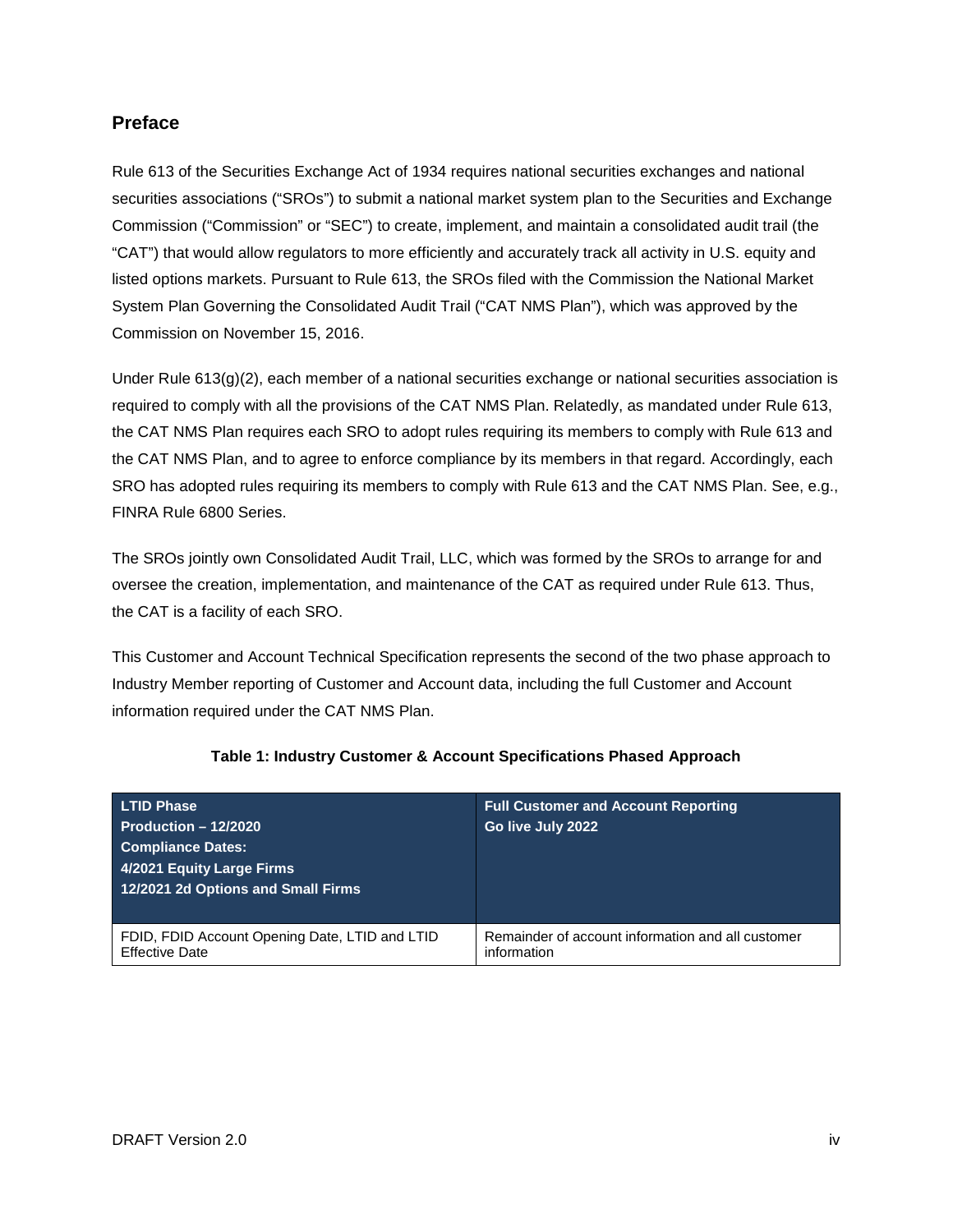# <span id="page-5-0"></span>**Executive Summary**

This initial draft document describes the requirements for the reporting of customer and account data to CAT by Industry Members, including detailed information about data elements and file submission. It also describes how Industry Members submit files to CAT, including access instructions, network and transport options, and testing requirements. The final version of the CAT Customer & Account Reporting Technical Specification includes information regarding full Customer data submission.

A separate companion document containing detailed reporting scenarios entitled CAT Customer & Account Industry Member Reporting Scenarios should be used as a guide for determining how the field values laid out in this document must be applied when reporting various scenarios for customer and account data.

| <b>Version</b>      | <b>Date</b> | <b>Author</b>                    | <b>Description</b>                                                                                                                                                                                                                                                                                                                                                                                                                                                                                                                                                                                                                                                                                                                                                                                                                                                                                   |
|---------------------|-------------|----------------------------------|------------------------------------------------------------------------------------------------------------------------------------------------------------------------------------------------------------------------------------------------------------------------------------------------------------------------------------------------------------------------------------------------------------------------------------------------------------------------------------------------------------------------------------------------------------------------------------------------------------------------------------------------------------------------------------------------------------------------------------------------------------------------------------------------------------------------------------------------------------------------------------------------------|
| <b>DRAFT</b><br>1.0 | 12/13/2019  | Consolidated<br>Audit Trail, LLC | Initial draft                                                                                                                                                                                                                                                                                                                                                                                                                                                                                                                                                                                                                                                                                                                                                                                                                                                                                        |
| 1.0                 | 1/31/2020   | Consolidated<br>Audit Trail, LLC | Publication of initial version                                                                                                                                                                                                                                                                                                                                                                                                                                                                                                                                                                                                                                                                                                                                                                                                                                                                       |
| 1.1                 | 4/17/2020   | Consolidated<br>Audit Trail, LLC | Addition of Boolean data type<br>Addition of fdidEndDateNULL, fdidEndReasonNULL,<br>replacedByFDIDNULL, ItidEndDateNULL, and<br>ItidEndReasonNULL attributes<br>Removal of NULL acceptable values from fdidEndDate,<br>fdidEndReason, replacedByFDIDNULL, ItidEndDate, and<br><i>ItidEndReason</i> attributes<br>Addition of failedCorrectionItems array in Feedback file<br>Modified guidance on nullifying previously populated attributes<br>Modified submission and feedback examples to include<br>additions/removals of attributes<br>Modified schema field descriptions<br>Replacement of CAT CAIS Reporter Portal with CAT Reporter<br>Portal - CAIS<br>Addition and modification of Error Codes<br>Separation of Data Validation Warnings from Data Validation<br>Errors<br>Addition of Data Layer Validation Error Codes<br>Addition of optional Group attribute for submission file names |
| 1.1.1               | 6/4/2020    | Consolidated<br>Audit Trail, LLC | Replaced usage of Status with Feedback for feedback file<br>Inclusion of 'Entity ID' as example in FDID Definition<br>Inclusion of 'ENTITY' as a valid FDID Type<br>Correction of CAT CAIS Validation Warnings table Error Code<br>numbering<br>Clarification of 'Trading Day' as 'CAT Trading Day' and definition<br>of 'CAT Trading Day'                                                                                                                                                                                                                                                                                                                                                                                                                                                                                                                                                           |

### **Table 2: Revision / Change Process**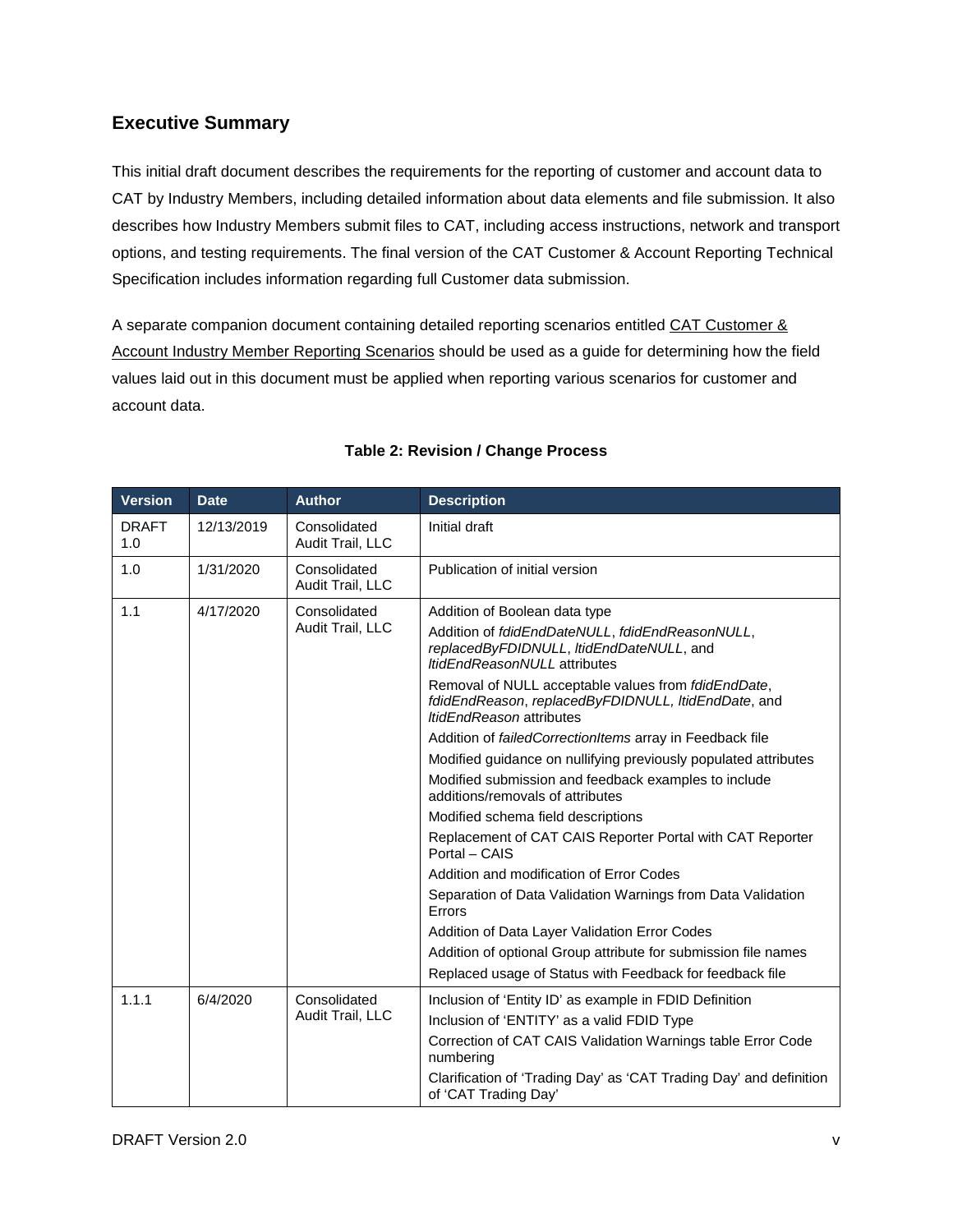| <b>Version</b>      | <b>Date</b> | <b>Author</b>                    | <b>Description</b>                                                                                   |
|---------------------|-------------|----------------------------------|------------------------------------------------------------------------------------------------------|
|                     |             |                                  | Explicit listing of 'false' as an acceptable value for Boolean<br>attributes                         |
|                     |             |                                  | Inclusion of Error Code 22006 for duplicated largeTraderID<br>within a single FDID record submission |
| <b>DRAFT</b><br>2.0 | 6/30/2020   | Consolidated<br>Audit Trail, LLC | Addition of Customer data, definitions, and reporting<br>requirements                                |
|                     |             |                                  | Addition of separate Transformed Identifiers file                                                    |
|                     |             |                                  | Modified Feedback file to include Customer Data and<br>Inconsistencies                               |
|                     |             |                                  | Expanded guidance for Reference Data File Submission                                                 |
|                     |             |                                  | Addition and modification of Error Codes                                                             |
|                     |             |                                  | Addition and modification of Data Layer Validation Error Codes                                       |
|                     |             |                                  | Addition of Data Inconsistency Codes                                                                 |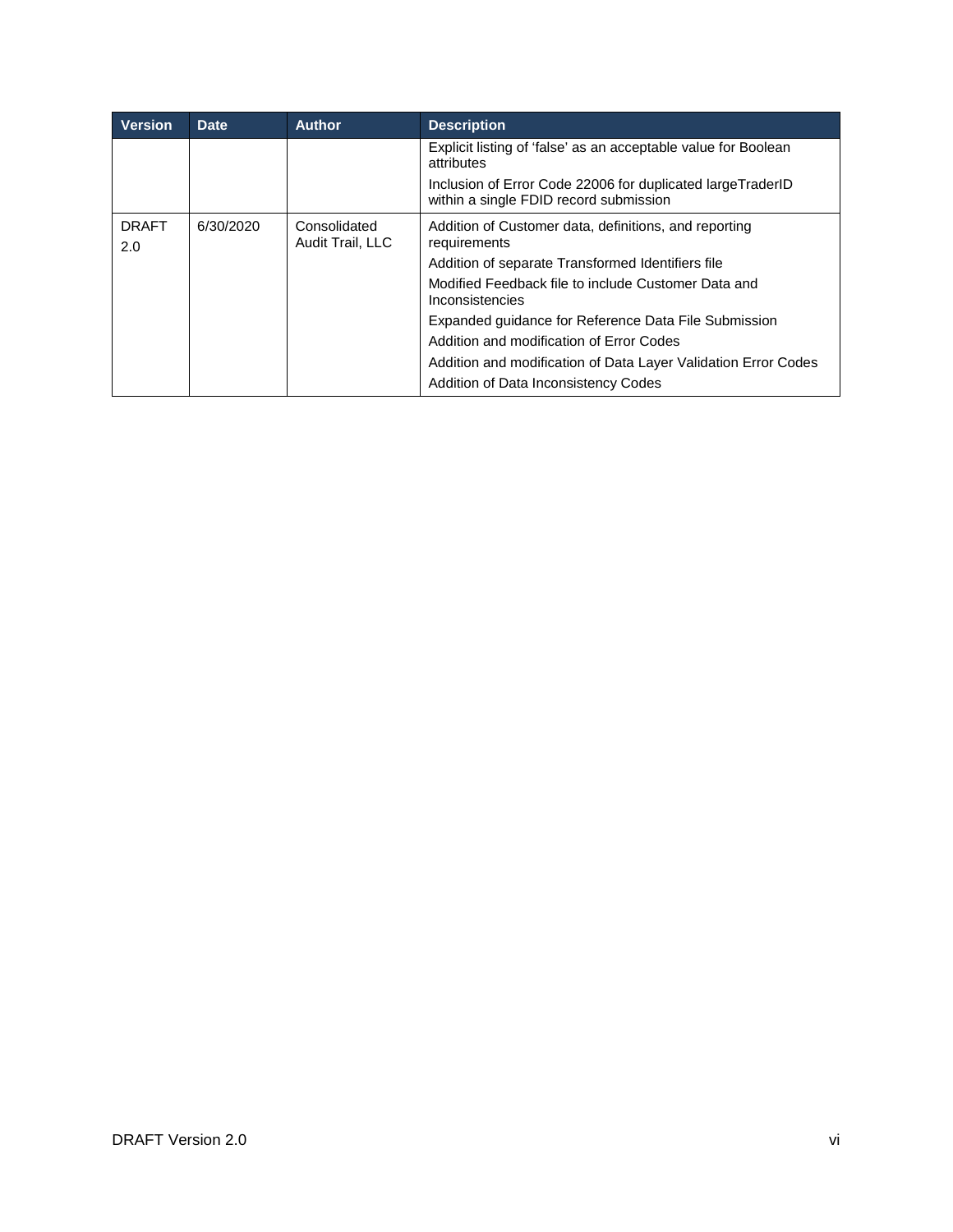#### <span id="page-7-0"></span>**1. Introduction**

#### <span id="page-7-1"></span>**1.1. CAT Overview**

The Securities and Exchange Commission (SEC) approved Rule 613 under the Securities Exchange Act of 1934, which requires national securities exchanges and national securities associations (collectively, the Participants) to submit a national market system plan to create, implement, and maintain a consolidated audit trail [\(CAT NMS Plan\)](https://www.catnmsplan.com/wp-content/uploads/2017/03/CAT-NMS-Plan-Current-as-of-7.24.17.pdf) that would capture customer and order event information for orders in NMS Securities and OTC Equity Securities (Eligible Securities), across all markets, from the time of order inception through routing, cancellation, modification, execution, and allocation. The SEC approved the CAT NMS Plan on November 15, 2016.

In accordance with SEC Rule 613, the CAT NMS Plan requires a Central Repository that will comprehensively track orders throughout their lifecycle and identify the Participants and Industry Members handling them, as well as the account holders and authorized traders for any account that originates an order (Customers[1\)](#page-7-2). Specific data elements will be submitted to the Central Repository by Participants, Industry Members, and CAT Reporting Agents. CAT Reporting Agents may be third-party firms reporting on behalf of other entities, or may be outside parties that are not required to submit data to the CAT, but from which CAT may receive data per the CAT NMS Plan, such as the Securities Information Processors (SIPs).

The CAT NMS Plan also requires the selection of an entity as the Plan Processor to be responsible for performing the processing functions required by Rule 613 and the Plan. The Operating Committee of Consolidated Audit Trail, LLC, a governing body composed of representatives of the Participants, oversees the operation of the CAT. The duties of the Operating Committee are further described in Article IV of the CAT NMS Plan.

The CAT Customer & Account Information System (CAIS<sup>[2](#page-7-3)</sup>) is the separate system for submission of customer and account data. As part of the transition from Phase 1 reporting of only account and LTID data, it will now be required for CAT Reporter Firms to submit full customer and account data.

-

<span id="page-7-2"></span><sup>&</sup>lt;sup>1</sup> Customers are defined in SEC Rule 613(j)(3) as: (i) the account holder(s) of the account at a registered broker-dealer originating the order; and (ii) any person from whom the broker-dealer is authorized to accept trading instructions for such account, if different from the account holder(s).

<span id="page-7-3"></span><sup>&</sup>lt;sup>2</sup> References to CAIS throughout this document are asserted to include both CAIS and the separate CCID Subsystem, unless otherwise explicitly noted.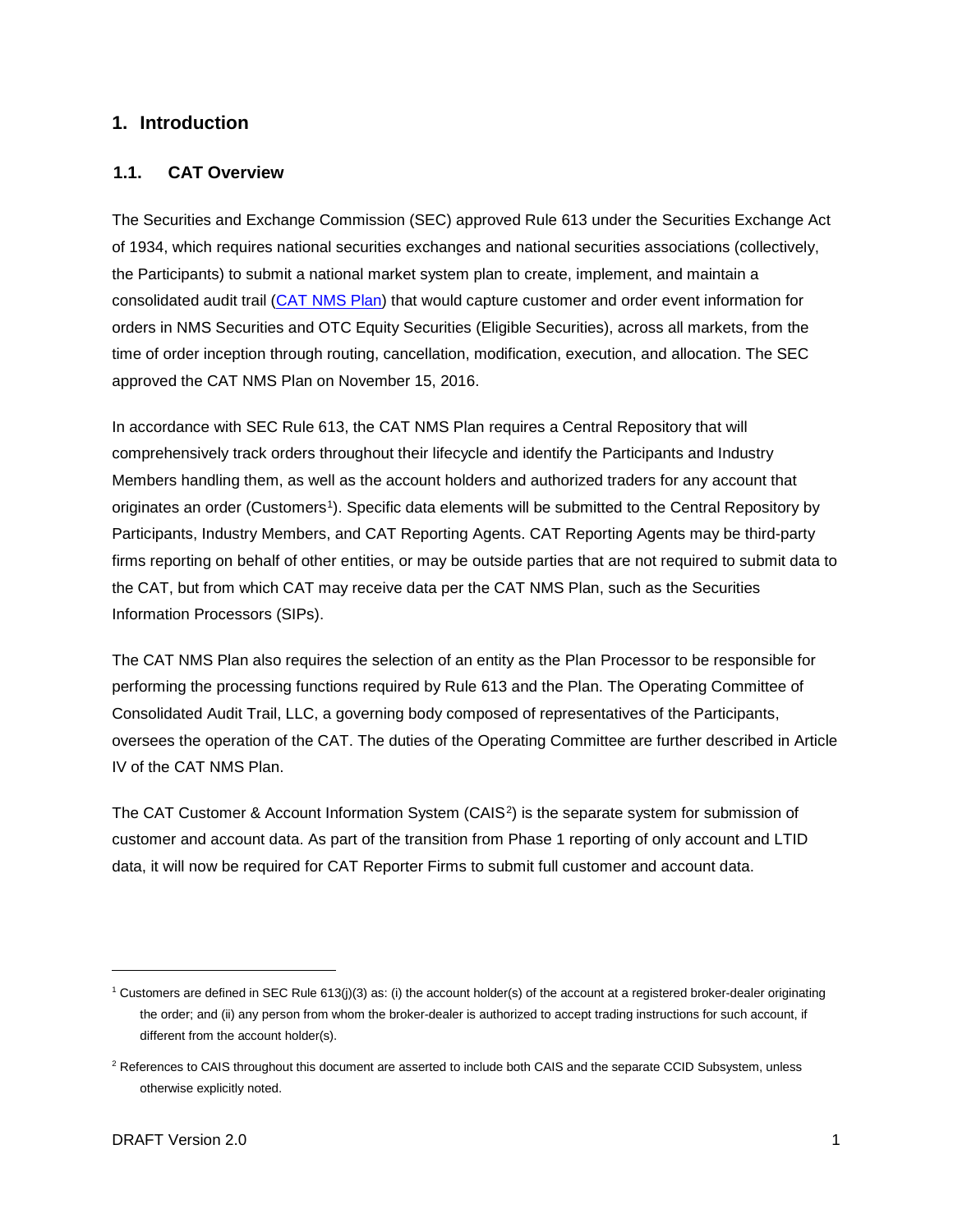Refer to SEC Rule 613, available at:<https://www.sec.gov/rules/final/2012/34-67457.pdf> for more details. Refer also to CAT NMS Plan, available at: [https://www.catnmsplan.com/home/about-cat/cat-nms](https://www.catnmsplan.com/home/about-cat/cat-nms-plan/index.html)[plan/index.html.](https://www.catnmsplan.com/home/about-cat/cat-nms-plan/index.html)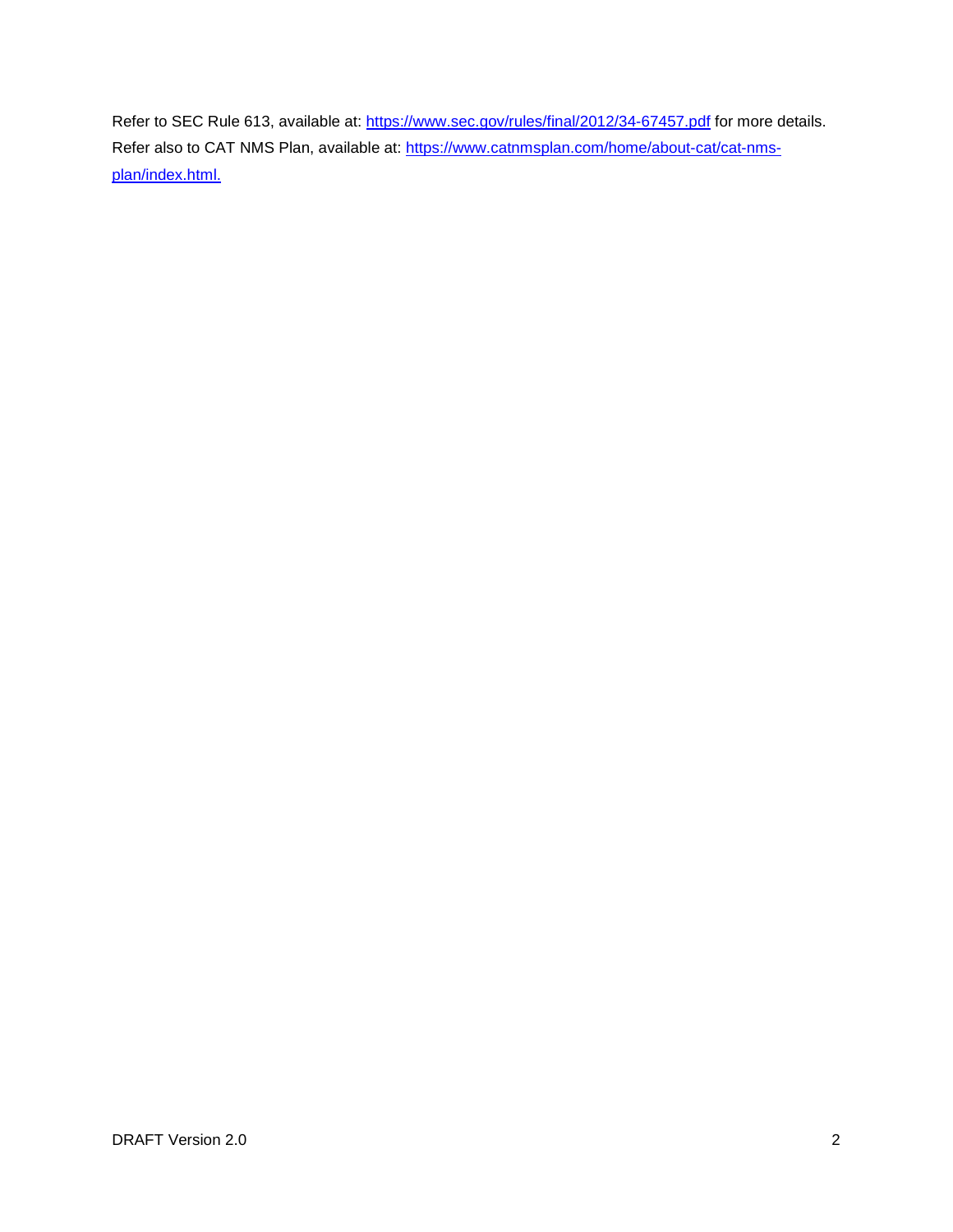# <span id="page-9-0"></span>**2. CAT Customer & Account Reporting Fundamentals**

#### <span id="page-9-1"></span>**2.1. Key Data Elements**

The sections below describe the key data elements of CAT used in CAT CAIS submission files. A CAT CAIS submission is comprised of two file – a CAIS Data file and a Transformed Identifiers file – in order to facilitate separation of the customer and account data from the Transformed Identifier used to uniquely reference a single customer.

#### <span id="page-9-2"></span>**Firm Identifiers in File Submissions**

The CAT submissions process relies on certain firm identifiers to determine whose data is being reported, to determine and verify the authorization of the submitter of the data, and to obtain and verify the authorization of the third party that may take action on the data.

#### **CAT Reporter CRD**

The CAT Reporter CRD is the Industry Member's Central Registration Depository (CRD) number, used to ensure all account and customer reporting activity of a single Industry Member CAT reporter can be consolidated at the firm level in CAT CAIS.

#### **CAT Submitter ID**

The CAT Submitter ID is a CAT assigned identifier for a firm that submits data to CAT. The Submitter ID uniquely identifies the Submitter and may be a different identifier than the CAT Reporter CRD. CAT Reporters may submit data for themselves or may authorize a separate Submitter firm to report on the CAT Reporter's behalf.

Authorization between CAT Reporters and Submitter is granted through a reporting relationship that will be entered by the CAT Reporter using the CAT Reporter Portal. When a file is received, CAT CAIS will verify that the CAT Reporter has authorized the Submitter to submit on their behalf.

### <span id="page-9-3"></span>**2.2. Reference Data**

#### <span id="page-9-4"></span>**Firm Designated ID (FDID)**

FDID is defined in Section 1.1 of the CAT NMS Plan as a unique identifier for each trading account. Industry Members must assign a single FDID to each trading account that is unique within the firm and unique across time (with limited exceptions, such as closed accounts). For example, if an Industry Member uses multiple vendors for reporting, the Industry Member must ensure that the same FDID is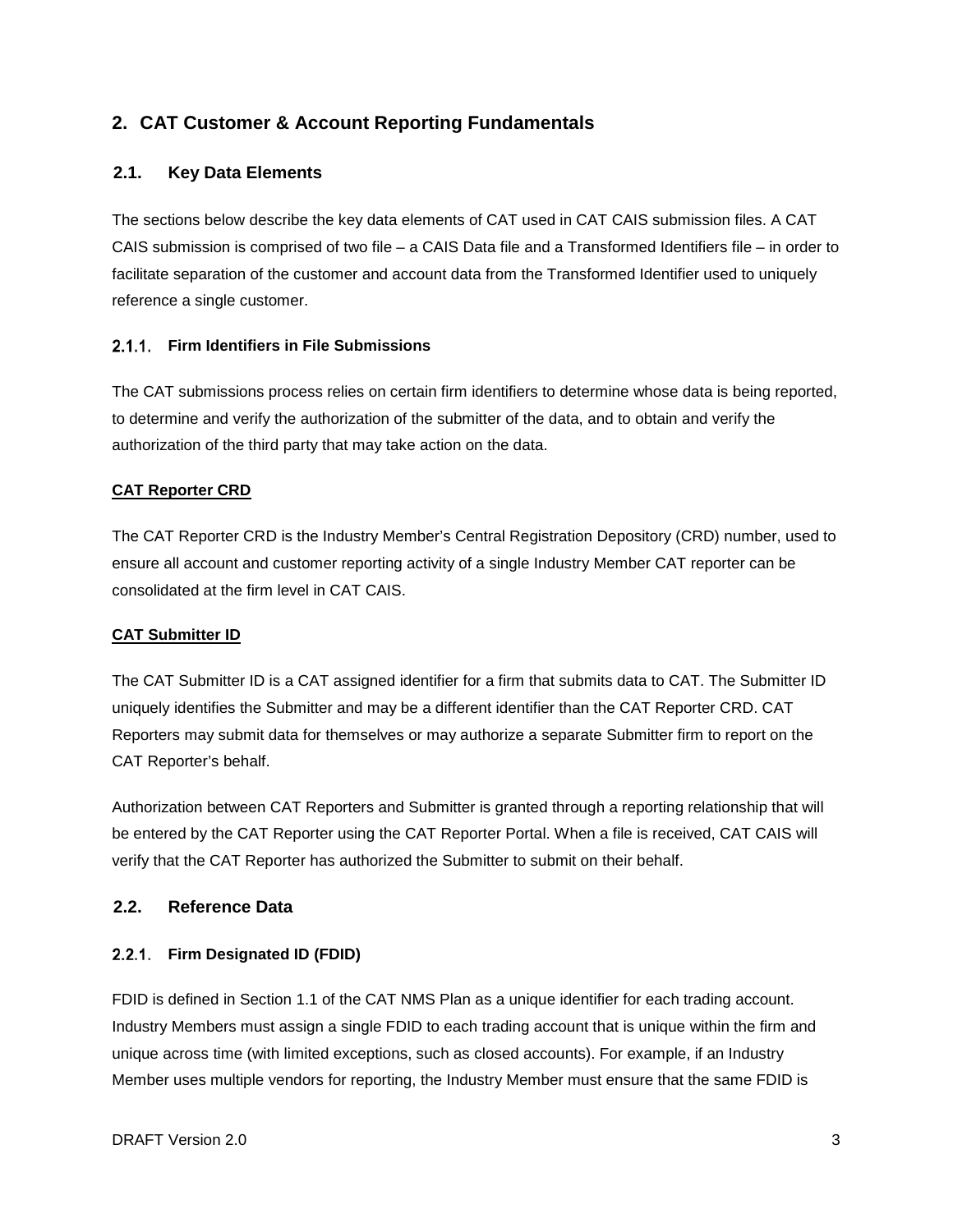used by all vendors submitting Reportable Events to CAT involving the same unique trading account at the Industry Member.

Examples of what an FDID would represent include:

- Individual Customer Account Number
- Institutional Customer Account Number
- Account Number of Average Price Account Designated for a Specific Customer (e.g., Master Account or agency Representative Order scenarios)
- Account Number of Firm Average Price Account Shared Across Customers (e.g., Master Account, Account Used For Agency Representative Order Flows)
- Entity ID of the firm when an employee of the firm is exercising discretion over multiple customer accounts
- Proprietary Trading Account Number
- Firm assigned identifier representing a trading relationship (Relationship ID) can be used when the trading account structure is unavailable at the time the order was placed
- Firm assigned identifier (Entity ID<sup>[3](#page-10-1)</sup>) representing the firm's discretionary relationship with the client when an employee of the Industry Member is exercising discretion over multiple client accounts and creates an aggregated order for which a trading account number of the Industry Member is unavailable at the time of order origination;

An actual account number may not be used as the FDID for a customer account for CAT reporting. See [CAT FAQ M2](https://catnmsplan.com/faq/index.html#faqFDID) for more information on the prohibition on use of actual account numbers. Refer to the [CAT](https://catnmsplan.com/wp-content/uploads/2019/04/FDID-Guidance-April-2019.pdf)  Industry Presentation [on FDID for additional information.](https://catnmsplan.com/wp-content/uploads/2019/04/FDID-Guidance-April-2019.pdf)

# <span id="page-10-0"></span>**Large Trader ID (LTID) and Unidentified Large Trader ID (ULTID)**

LTID is an identifier assigned by the SEC to a "large trader," defined as a person whose transactions in NMS securities equal or exceed:

- 2 Million shares or \$20 Million in any single calendar day; OR
- 20 Million shares or \$200 Million in any calendar month

A person qualifying as a large trader is required to submit Form 13H to the Commission, and be assigned an LTID. In accordance with the CAT NMS plan as amended for LTID, CAT Reporter firms are required to

j

<span id="page-10-1"></span><sup>&</sup>lt;sup>3</sup> Usage of Entity ID is subject to SEC approval of the CAT NMS Plan Amendment filed on April 14, 2020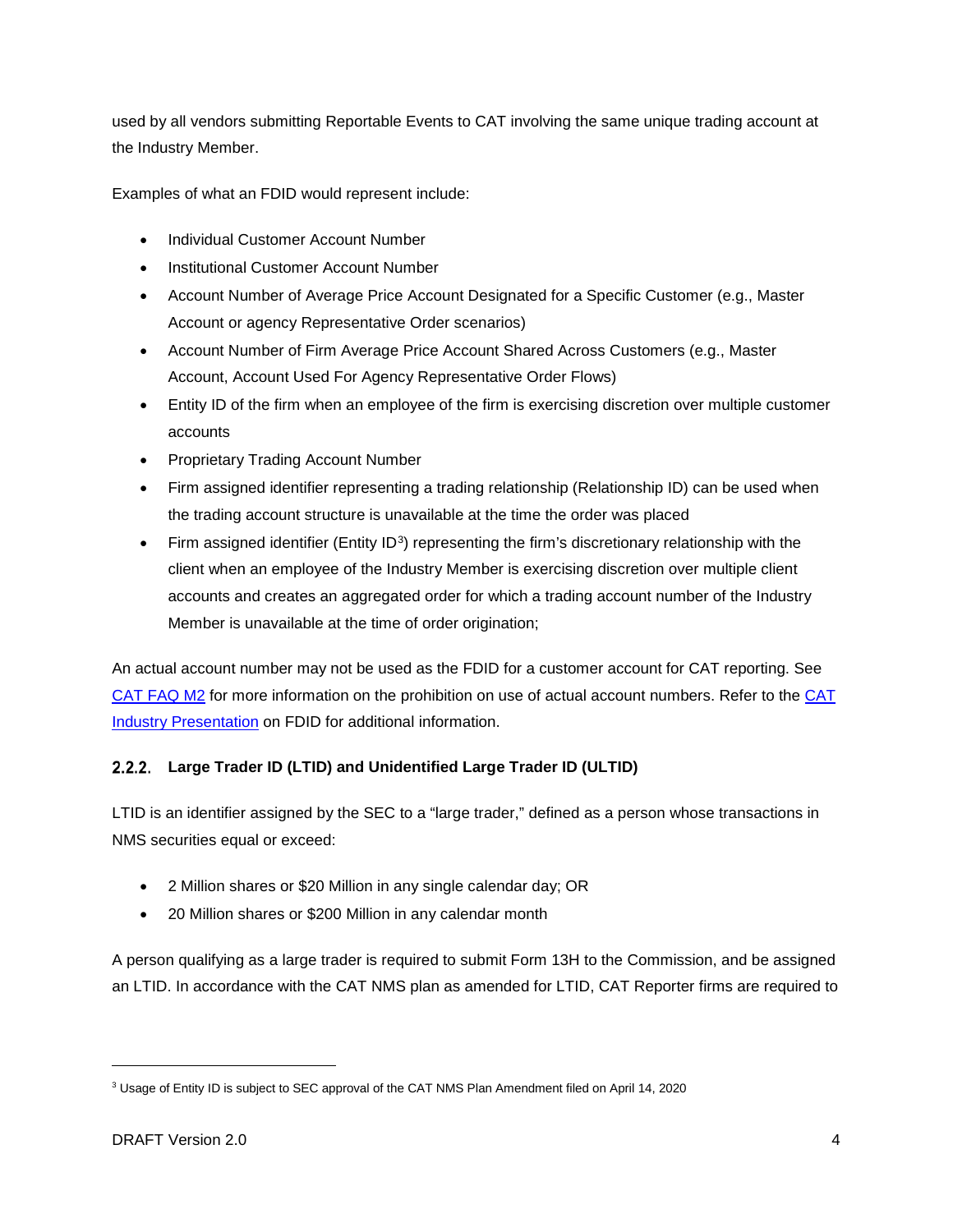report all LTIDs associated to their FDIDs as part of their customer and account reporting. Thus, CAT Reporter firms are required to obtain the LTID for each account (to the extent that an LTID exists).

In the scenario a CAT Reporter that is a clearing firm determines a person (which includes both natural persons and legal entities under Section 13(h)(8)(e) of the Exchange Act) would qualify as a large trader, but the firm has not yet been provided with an LTID by the person, the clearing firm is required to assign an ULTID to the person until such time as the person provides their LTID. Any CAT Reporter that is a clearing firm with an obligation to assign an ULTID under the large trader rule is required to report any assigned ULTIDs associated to their reported customers as part of their customer and account reporting. CAT Reporters that are not self-clearing and do not have an obligation to assign ULTIDs are not required to report ULTIDs to CAT as they will have no such number to report.

As part of the transition from the initial FDID and LTID reporting to the full Customer and Account reporting in Phase 2 of the CAT CAIS, LTID and ULTID details will be collected as attributes of the Customer record, where applicable. Collection of the LTID and ULTID details on the Customer record will enable CAIS to clearly associate the LTID or ULTID to all relevant FDIDs of the Customer.

Please refer to Section 4 – CAIS Reporting – for information regarding the format requirements of the LTID and ULTID. For purposes of the CAT CAIS Reporting Technical Specification, references to LTID attributes and scenarios throughout the document are intended to cover both LTID and ULTID usage in accordance with the reporting obligations noted above.

#### <span id="page-11-0"></span>**FDID Open Date**

The FDID open date is included in the CAIS data schema as *fdidDate*. The fdidDate field must be populated with either:

- Date in which the account was opened, or
- The Account Effective Date, as defined in Section 1.1 of the Plan, in the following circumstances:
	- o The Industry Member has established a trading relationship, but not an account, with an institution or client
	- o Proprietary trading accounts of the Industry Member
	- o Accounts opened prior to the implementation date of the CAT NMS Plan applicable to the relevant CAT Reporter
	- o The Industry Member has acquired another Industry Member and the Account Open Date was changed to a date value on or after the completion of the merger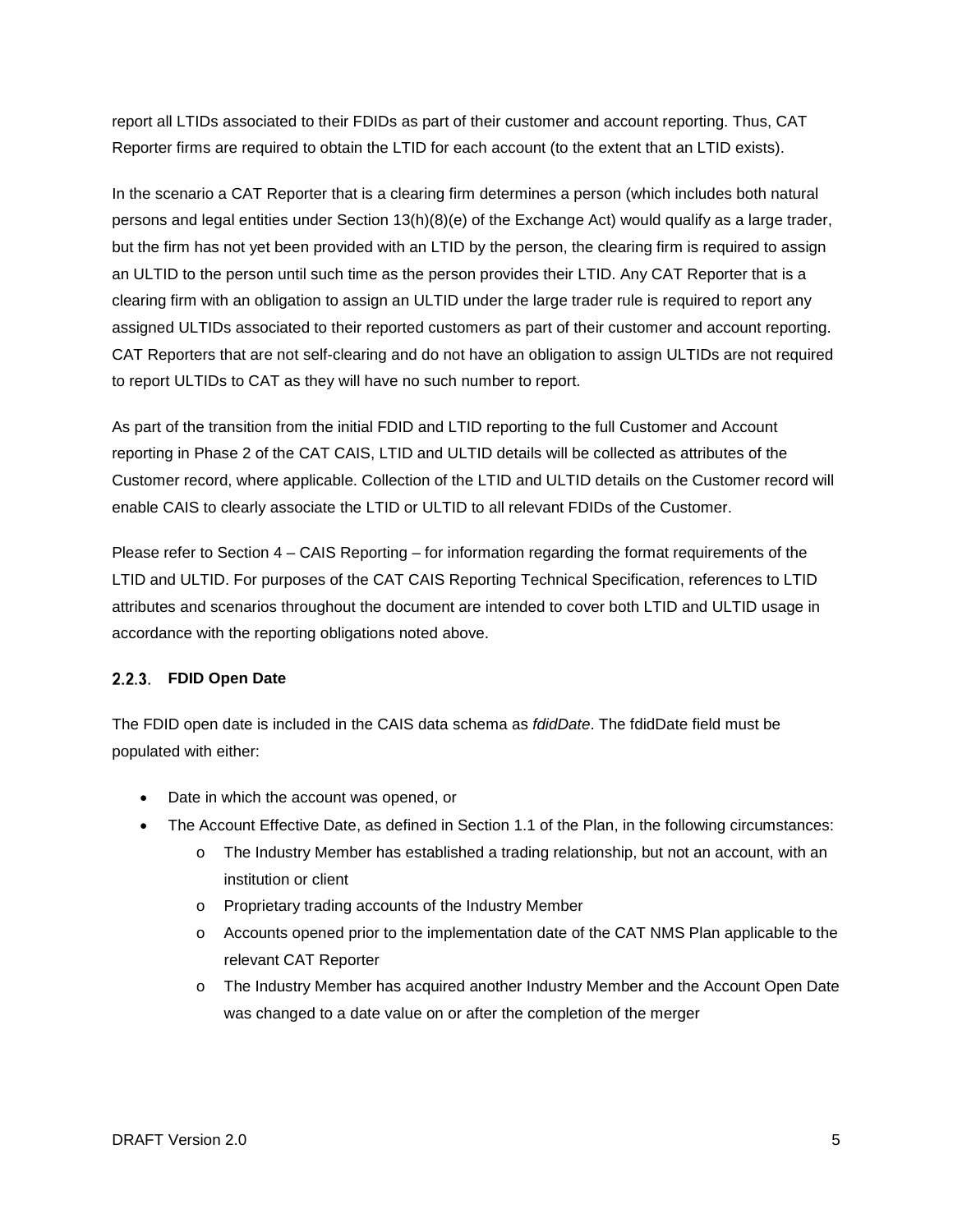#### <span id="page-12-0"></span>2.2.4. Customer

The CAT NMS Plan defines the term "Customer" as having the same meaning provided in SEC Rule 613(j)(3), which is as follows:

- (i) The account holder(s) of the account at a registered broker-dealer originating the order;
- and (ii) any person from whom the broker-dealer is authorized to accept trading instructions for such account, if different from the account holder(s).

#### <span id="page-12-1"></span>**Tax Identifiers**

Tax Identifiers is a generic term for the types of identifiers used to identify unique customer records. These identifiers include:

- Social Security Number (SSN)
- Individual Taxpayer Identification Number (ITIN)
- Employer Identification Number (EIN)

Tax Identifiers are always translated to Transformed Identifier (TID) values in accordance with the guidance in Section 3.3, Translation of Tax Identifiers to TID Values, prior to submission to CAT within the Transformed Identifiers file.

Social Security Number and Individual Taxpayer Identification Number are considered Sensitive Identifiers and **must not** be submitted in the CAIS Data file. However, the Employer Identification Number (EIN) is not a Sensitive Identifier and therefore must be submitted in the CAIS Data file as a plain text data element for a Legal Entity Customer when the EIN was used to generate the TID of the customer.

Other unique customer identifiers, such as foreign tax identifiers, will be included in future versions of the specification.

#### <span id="page-12-2"></span>**Transformed Identifier (TID)**

The Transformed Identifier (TID) is a hashed version of the Tax Identifier, submitted by the CAT Reporter to CAT in place of the Tax Identifer, in accordance with the exemptive relief granted by the SEC on March 17, 2020. The CAT Reporter has the responsibility to translate Tax Identifiers to TID values prior to submission, in accordance with the mathematical logic provided in Section 3.3 – Translation of Tax Identifiers to TID Values. Tax Identifiers used to generate TID values must be input in valid format – that is, 999-99-9999 for SSN or ITIN, and 99-9999999 for EIN.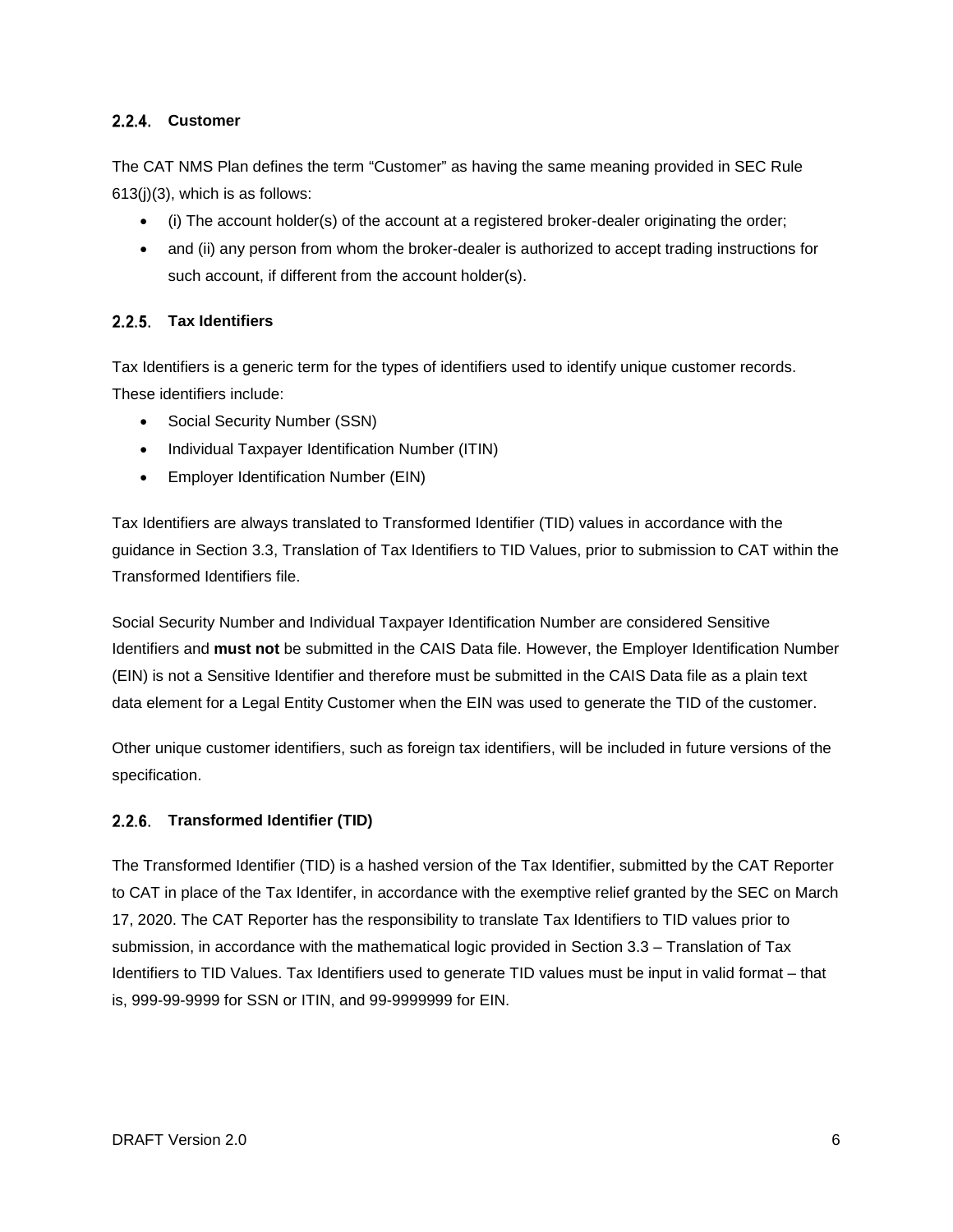#### <span id="page-13-0"></span>**Customer ID**

The Customer ID, also known as CAT Customer ID or CCID, is a unique identifier generated by the Plan Processor, that is defined within SEC Rule 613(j)(5) as "with respect to a customer, a code that uniquely and consistently identifies such customer for purposes of providing data to the central repository.' The CCID is a globally unique identifier generated for each unique TID value generated from a well-formated and valid Tax Identifier, in a way that is not reversible to the TID or textual Tax Identifier value. The translation of TID to CCID is completed in the CCID Subsystem, in isolation from any of the Customer or Account reference data.

The CCID value is never provided to CAT Reporters or Submitters and is only used within CAT to uniquely reference a single Customer.

#### <span id="page-13-1"></span>**CCID Subsystem**

The CCID Subsystem is an isolated subsystem of CAT CAIS that exists solely to translate input TID values into CCID values. The Transformed Identifiers file, sent only to the CCID Subsystem and containing the combination of the Customer Record ID pointer and TID, translates the TID to CCID, and passes the combination of Customer Record ID and CCID to CAT CAIS where the Customer Record ID is used to associate the assigned CCID with the corresponding customer record.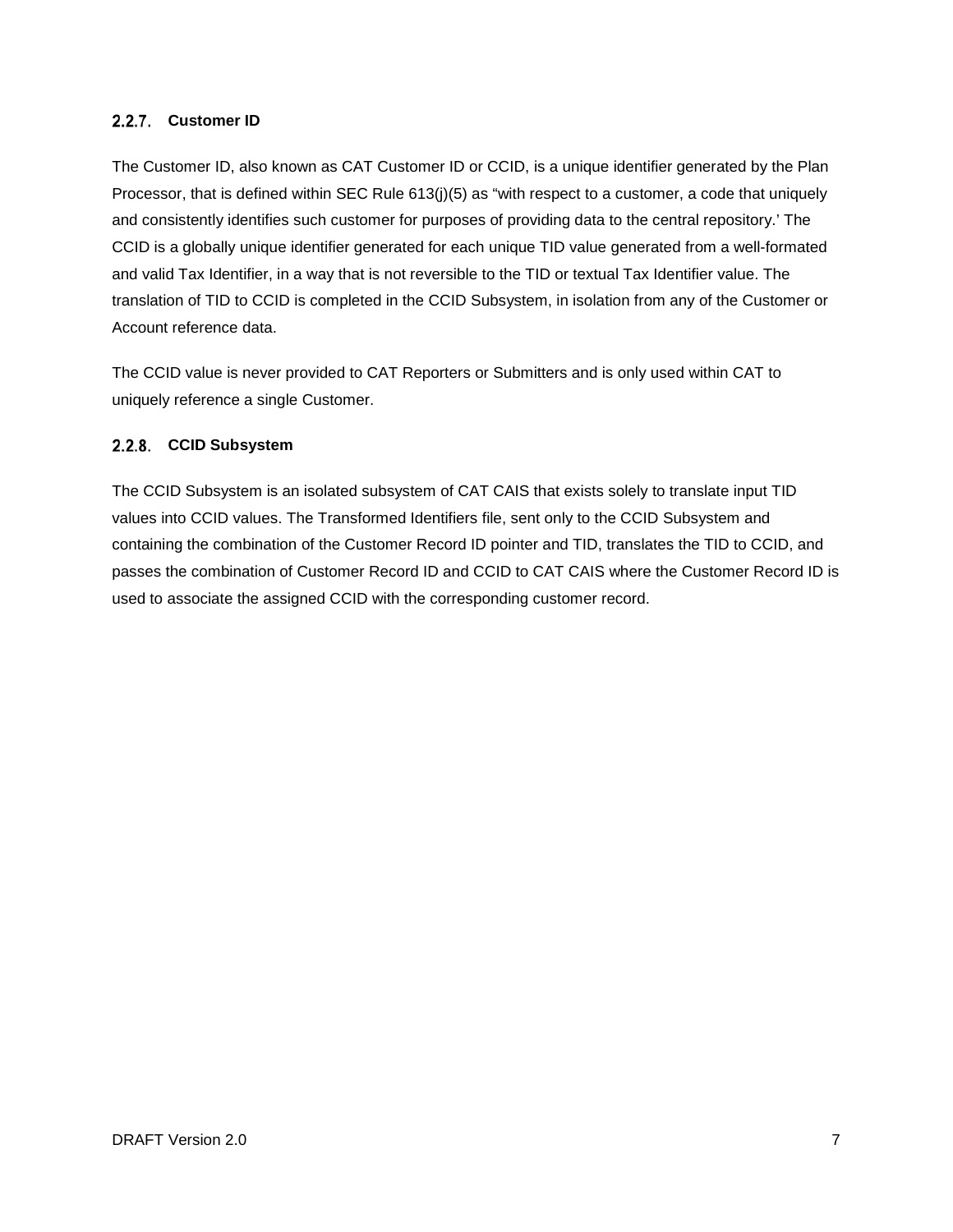The following diagram provides an overview of the flow of translating Tax Identifiers to TID values by the reporting firm, the separation of the TID data from the customer and account reference data, and the translation of TID values to CCID values in the isolated CCID Subsystem so that TID is never known to the CAT CAIS datastore.



#### **Figure 1: CAT Reporting Activities**

#### <span id="page-14-0"></span> $2.2.9.$ **Reportable Identifier**

A Reportable Identifier is a generic term used to reference any customer identifiers that are to be included in plain text form in submissions to CAT in the CAIS Data file. It is both possible and acceptable for a Tax Identifier to also be a Reportable Identifier. The list of Reportable Identifiers includes:

- Employer Identification Number (EIN)
- Legal Entity Identifier (LEI)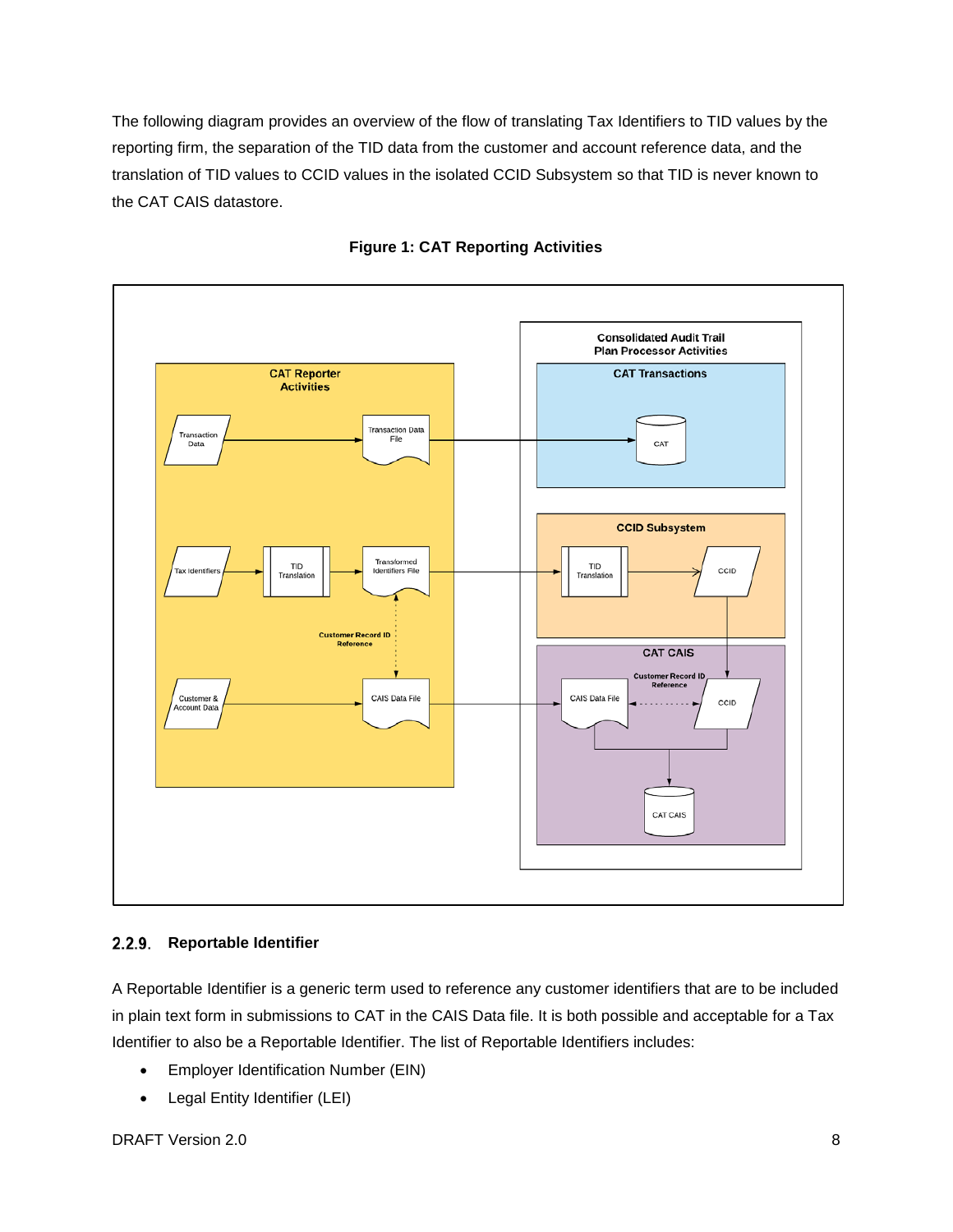• Large Trader ID (LTID)/Unidentified Large Trader ID (ULTID)

#### <span id="page-15-0"></span>**Data Inconsistency**

In accordance with the CAT NMS Plan Appendix D, Section 9.4, the CAT system must implement procedures and mechanisms to handle both minor and material inconsistencies in Customer information submitted to CAT.

**Material Inconsistencies** require correction with the established Deadline of Repair for Errors Identified by CAIS described in the Deadline of Repair [for Errors Identified by CAT](#page-65-2) CAIS section of this document. **Minor Inconsistencies** are provided to the CAT Reporter Firms for informational purposes only, and do not require correction.

There are three areas in which Inconsistencies can occur:

- Within a single submission file of a CAT Reporter Firm
- Across multiple submission files of a single CAT Reporter Firm either through updates to key characteristics of a single Customer record, or consistent key characteristics data across multiple Customer records
- Across multiple submission files of multiple CAT Reporter Firms either through inconsistent data for key characteristics of a single Customer record, or consistent key characteristics data across multiple Customer records

#### <span id="page-15-1"></span>**Material Inconsistencies Procedure**

The process by which Material Inconsistencies are identified and reported back to CAT Reporter Firms is known as the Material Inconsistencies Procedure. Notification of Material Inconsistencies, as well as the window for Material Inconsistencies repair, will occur in two phases, as follows:

- The Reporter whose submission data is Materially Inconsistent when compared to the data currently stored within CAIS - whether the currently stored data was entered by that same Reporter or another Reporter - is referred to as the "Triggering Firm". Information regarding the identified Material Inconsistency will be included in the Feedback file for the firm's submission and the timeframe for repair will start as of the CAT Trading Day of the firm's submission to CAIS. This Triggering Firm must now either Attest to the accuracy of the data they have submitted to CAIS, determine the Customer record was an erroneous submission and end the Customer record in a subsequent submission, or submit an update to the Customer record in a subsequent submission.
- The Reporter whose data was previously stored within CAIS, whose data is now determined to be Inconsistent as a result of the submission of the same Customer by another CAT Reporter firm is known as the "Impacted Firm". The Impacted Firm's notification and subsequent correction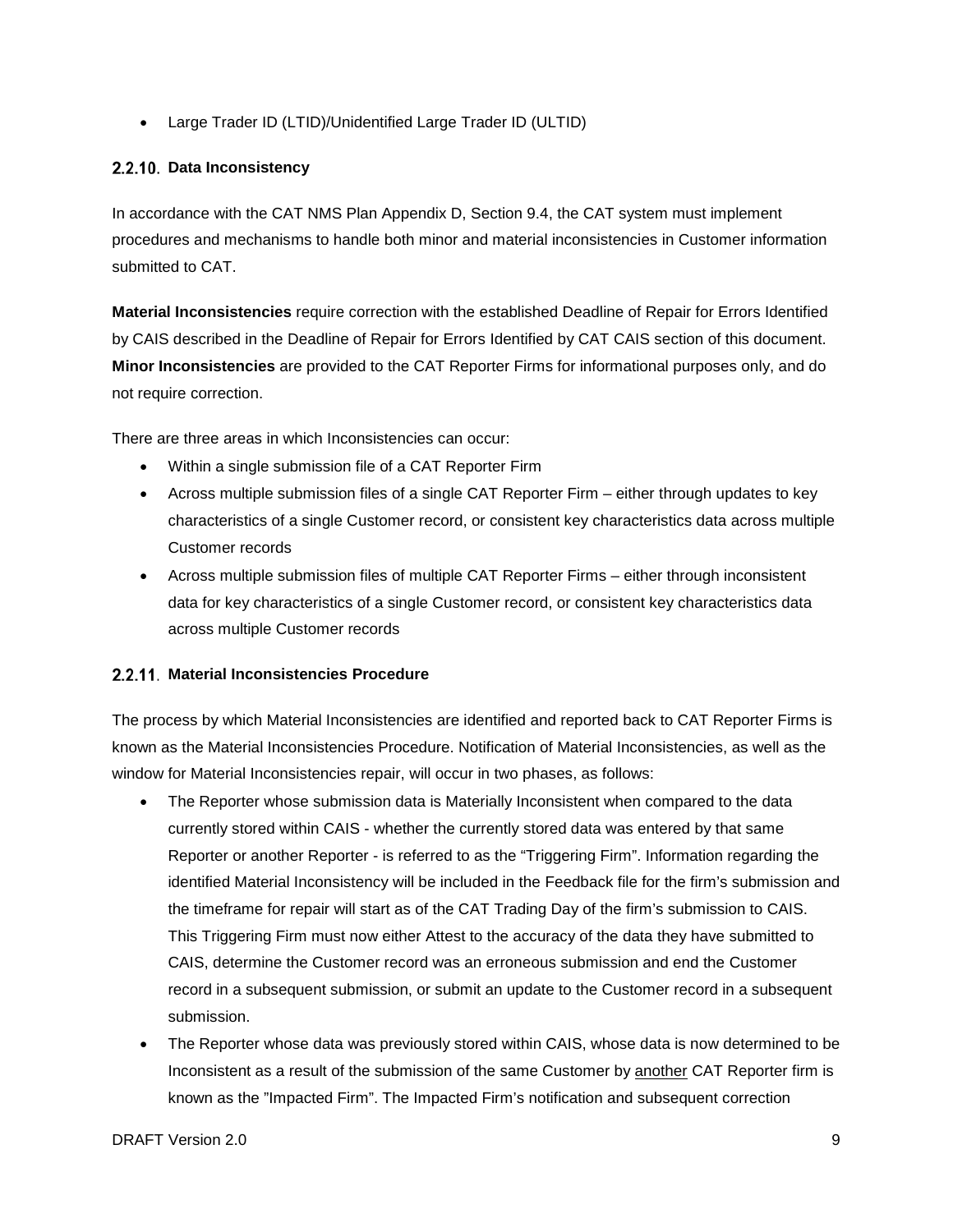window will not start until the Triggering Firm first resolves for the Inconsistency. If the Triggering Firm Attests to the validity of the data that triggered an inconsistency, the Impacted Firm will then be notified of the Inconsistency via the 'Inconsistency Feedback' file, at which time their repair window will start. If the Triggering Firm corrects their submission data, either by ending the Customer record or by submitting an update to the Customer record resulting in their data being consistent with the existing record in CAIS, the Impacted Firm will not be notified of the temporary Inconsistency for the Customer, and would not need to take any action.

#### <span id="page-16-0"></span>**2.2.12. Proactive Confirmation of Customer Record Updates**

In the event that a CAT Reporter Firm is submitting an update to key identifying attributes for their previously submitted Customer Record which would result in the identification of a Material Inconsistency, the CAT Reporter may include confirmation of the intent to update these attributes within their submission file. When the CAT Reporter includes this proactive confirmation, CAIS will not generate a Material Inconsistency notification for the reported Customer regarding the confirmed attributes. Instead, CAIS will include an Update Confirmation notification in the feedback file for the CAT Reporter Firm, confirming the update to a key identifying attribute was accepted by CAIS.

#### <span id="page-16-1"></span>**2.2.13. Attestation of Customer Data**

In the event that a CAT Reporter Firm has been notified that the Customer data they submitted to CAT has resulted in a Material Inconsistency – either due to an update to key identifying attributes not paired with an update confirmation, or the firm is the Impacted Firm from submissions of another CAT Reporter Firm – and the CAT Reporter Firm determines the data they provided to CAT is valid for their customer as reported to CAT, the CAT Reporter Firm may then provide an attestation of the validity of the Customer data they reported to CAT in a subsequent submission file. Provision of the attestation does not require resubmission of the Customer record data, and will result in closure of the Material Inconsistency of the CAT Reporter.

The following table details the categorization and outcomes of data submission and inconsistency identification for a single Customer record as reconciled to a single TID/CCID.

| Inconsistency<br><b>Categorization</b> | <b>Within a Single</b><br><b>Submission File</b> | <b>Inconsistency Across</b><br><b>Multiple Submissions of a</b><br><b>Single CAT Reporter Firm</b> | <b>Inconsistency Across Multiple</b><br><b>CAT Reporter Firms</b> |
|----------------------------------------|--------------------------------------------------|----------------------------------------------------------------------------------------------------|-------------------------------------------------------------------|
| Material<br>Inconsistency              | Record rejected;<br>resubmission<br>required     | Records accepted; Submitter<br>must attest to or update the<br>record                              | Records accepted; Material<br>Inconsistency Procedure enacted     |
| Minor                                  | Record rejected;                                 | Records accepted, submitter                                                                        | Records accepted, submitter alerted;                              |

#### **Table 3: Data Submission Outcomes**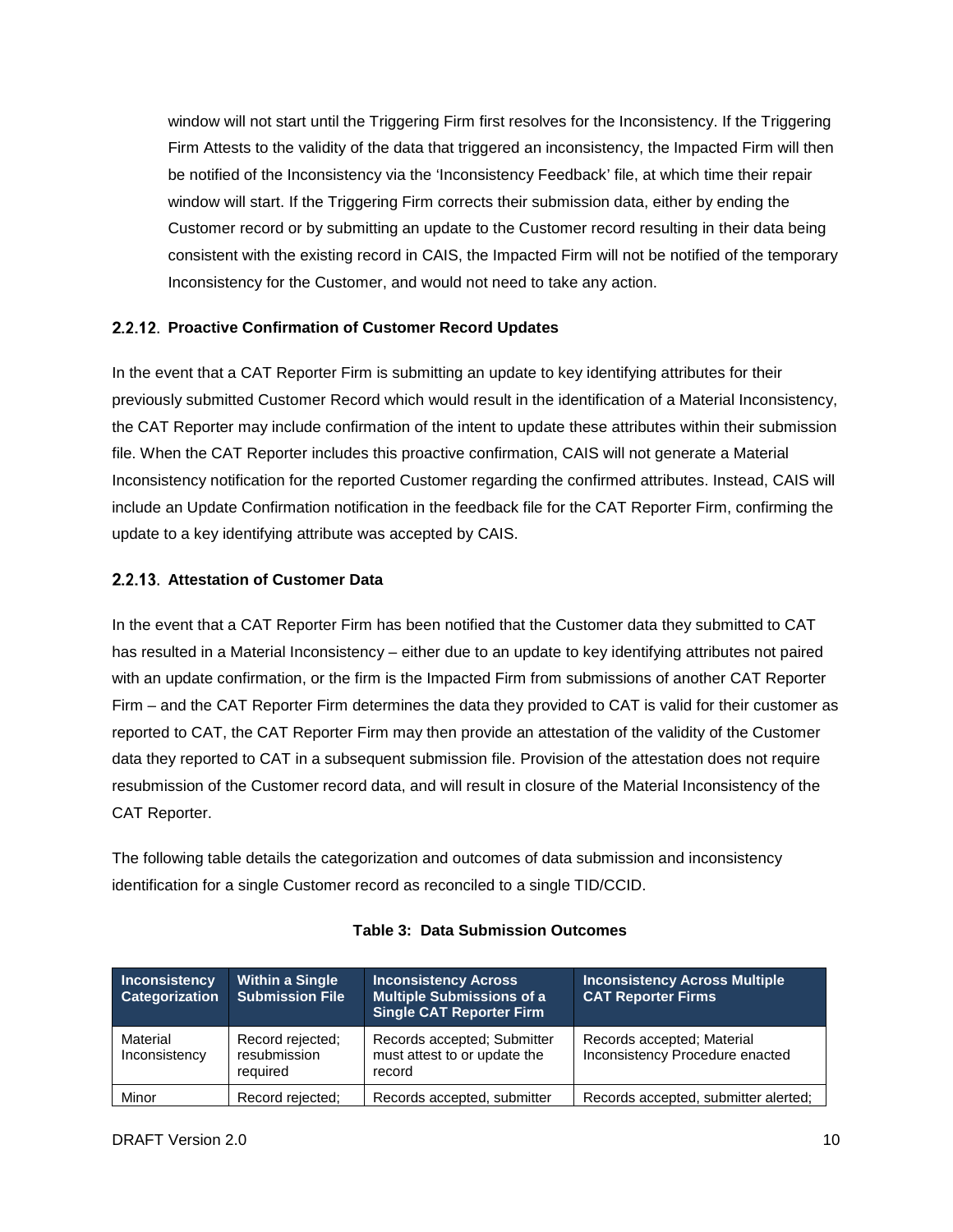| <b>Inconsistency</b> | <b>Within a Single</b><br>Categorization Submission File | <b>Inconsistency Across</b><br>Multiple Submissions of a<br><b>Single CAT Reporter Firm</b> | <b>Inconsistency Across Multiple</b><br><b>CAT Reporter Firms</b> |
|----------------------|----------------------------------------------------------|---------------------------------------------------------------------------------------------|-------------------------------------------------------------------|
| Inconsistency        | resubmission<br>required                                 | alerted; no further action<br>required                                                      | no further action required                                        |

The following table details the attribute set for Customer record data submissions and what level of Inconsistency checking is applied against the attribute, as well as whether or not it is possible to provide an Update Confirmation of the attribute and what standardization will be applied to the attribute in an effort to reduce the appearance of inconsistencies resulting from insignificant differences in reported data.

#### **Table 4: Customer Data Inconsistencies**

| <b>Attribute</b>              | <b>Customer</b><br><b>Record Type</b> | <b>Material/Minor</b><br><b>Inconsistency</b><br><b>Validation</b> | <b>Update</b><br><b>Confirmation</b><br><b>Possible</b> | <b>Standardizations</b>                                                                            |
|-------------------------------|---------------------------------------|--------------------------------------------------------------------|---------------------------------------------------------|----------------------------------------------------------------------------------------------------|
| <b>Customer Start</b><br>Date | <b>Both</b>                           | Material                                                           | Yes                                                     | None                                                                                               |
| <b>First Name</b>             | Natural Person                        | Material                                                           | Yes                                                     | Punctuation, White Space Trimming                                                                  |
| Middle Name                   | Natural Person                        | Minor                                                              | <b>No</b>                                               | Punctuation, White Space Trimming                                                                  |
| Last Name                     | Natural Person                        | Material                                                           | Yes                                                     | Punctuation, White Space Trimming                                                                  |
| Name Suffix                   | Natural Person                        | Material                                                           | Yes                                                     | None                                                                                               |
| Year of Birth                 | <b>Natural Person</b>                 | Material                                                           | Yes                                                     | None                                                                                               |
| Legal Name                    | <b>Legal Entity</b>                   | Material                                                           | Yes                                                     | Punctuation, White Space Trimming,<br>Incorporation Types (Limited:LTD,<br>Corporation:CORP, etc.) |
| Address Line 1                | <b>Both</b>                           | Minor                                                              | <b>No</b>                                               | Punctuation, White Space Trimming,<br>Directionality, and Street Standardization                   |
| Address Line 2                | <b>Both</b>                           | Minor                                                              | <b>No</b>                                               | Punctuation, White Space Trimming,<br>Directionality, and Street Standardization                   |
| Address Line 3                | <b>Both</b>                           | N/A                                                                | <b>No</b>                                               | Punctuation, White Space Trimming,<br>Directionality, and Street Standardization                   |
| Address Line 4                | <b>Both</b>                           | N/A                                                                | <b>No</b>                                               | Punctuation, White Space Trimming,<br>Directionality, and Street Standardization                   |
| City                          | <b>Both</b>                           | Material                                                           | Yes                                                     | Punctuation, White Space Trimming                                                                  |
| <b>Region Code</b>            | <b>Both</b>                           | Material                                                           | Yes                                                     | Punctuation, White Space Trimming                                                                  |
| <b>Country Code</b>           | <b>Both</b>                           | Material                                                           | Yes                                                     | None                                                                                               |
| Postal Code                   | <b>Both</b>                           | Material                                                           | Yes                                                     | None                                                                                               |
| <b>EIN</b>                    | <b>Legal Entity</b>                   | Material                                                           | <b>No</b>                                               | None                                                                                               |
| LEI                           | <b>Legal Entity</b>                   | Material                                                           | Yes                                                     | None                                                                                               |
| LTID                          | <b>Natural Person</b>                 | Material                                                           | Yes                                                     | None                                                                                               |
| LTID                          | <b>Legal Entity</b>                   | Minor                                                              | Yes                                                     | None                                                                                               |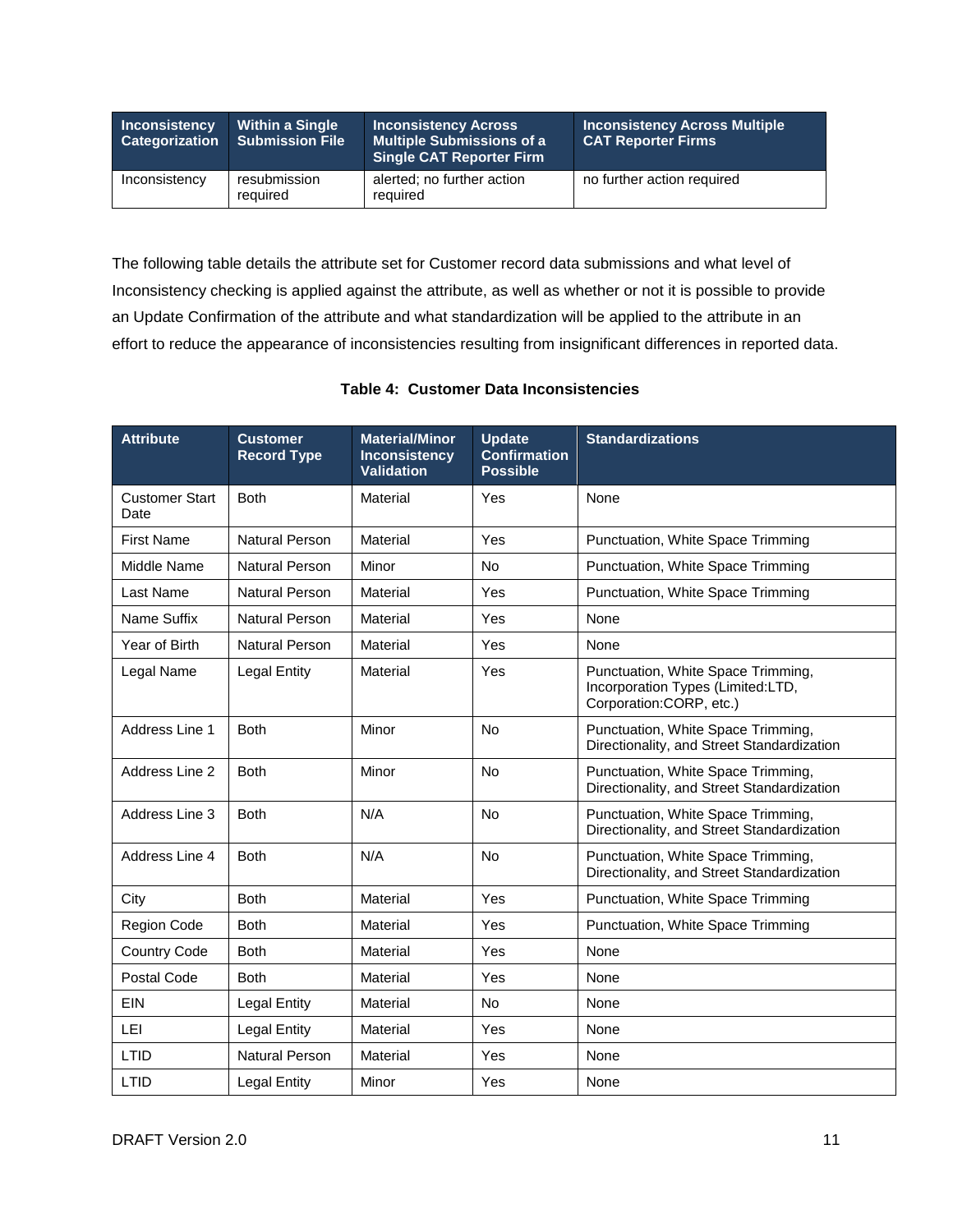## <span id="page-18-0"></span>**2.3. Data Types**

CAT customer and account data must be reported using JSON text files. Data types used throughout this document are described below. Data types used for CAT customer and account reporting are a subset of the data types used for CAT transaction reporting, with the following differences:

- Text comma (ASCII decimal 44, hex 2c) and the 'at' or @ symbol (ASCII decimal 64, hex 40) are acceptable characters to include in customer and account reporting
- Timestamp only STRING versions of timestamp are supported in customer and account reporting

To support JSON submissions, the [Industry](https://catnmsplan.com/technical-specifications/index.html) Member Customer & Account Schema (JSON) file is available on the CAT public website that describes each data type with required representation formats.

#### <span id="page-18-1"></span>**Data Validation Based on Data Types**

All customer and account data submitted to CAT will be validated based on the defined data type of each item, including proper formatting and range checking. Examples of accepted values are detailed in the table below. Valid values for Choice fields are defined in the Data Dictionary for each data element. Valid data values, ranges, and formats will be specified in the record schema files, which will be used to validate submitted data element values. Records and values that fail validation will be rejected and will be reported as feedback to the Reporter and Data Submitter as detailed in Section 6.

| Data Type      | <b>JSON Type</b> | <b>Description</b>                                                                                                                                                                                                                                                                                              |
|----------------|------------------|-----------------------------------------------------------------------------------------------------------------------------------------------------------------------------------------------------------------------------------------------------------------------------------------------------------------|
| Unsigned       | <b>NUMBER</b>    | An unsigned value, greater than or equal to zero, with no decimal fraction<br>component, in the inclusive range from 0 to 18,446,744,073,709,551,615<br>(the same range as a 64-bit unsigned integer).                                                                                                          |
| <b>Boolean</b> | <b>BOOLEAN</b>   | A value with two choices: true or false. In JSON representation, if the field is<br>not present, the value is considered false.                                                                                                                                                                                 |
| Alphanumeric   | <b>STRING</b>    | A string, composed only of letters and digits [a-zA-Z0-9]. When an<br>Alphanumeric type is described, it will include a number, indicating the<br>maximum length of the field. For example, Alphanumeric (7) means that the<br>field can contain up to 7 characters. Alphanumeric values are case<br>sensitive. |
| Text           | <b>STRING</b>    | A string, composed of any printable ASCII character between 32 and 126.<br>The string may not include the following characters which serve as<br>delimiters:                                                                                                                                                    |
|                |                  | pipe (ASCII decimal 124, hex 7C) and<br>٠                                                                                                                                                                                                                                                                       |
|                |                  | double quote (ASCII decimal 34, hex 22).                                                                                                                                                                                                                                                                        |
|                |                  | When a Text data type is described, it will include a number, indicating the<br>maximum length of the field. For example, Text (7) means that the field can<br>contain up to 7 characters. Text values are case sensitive.                                                                                      |

#### **Table 5: Data Types**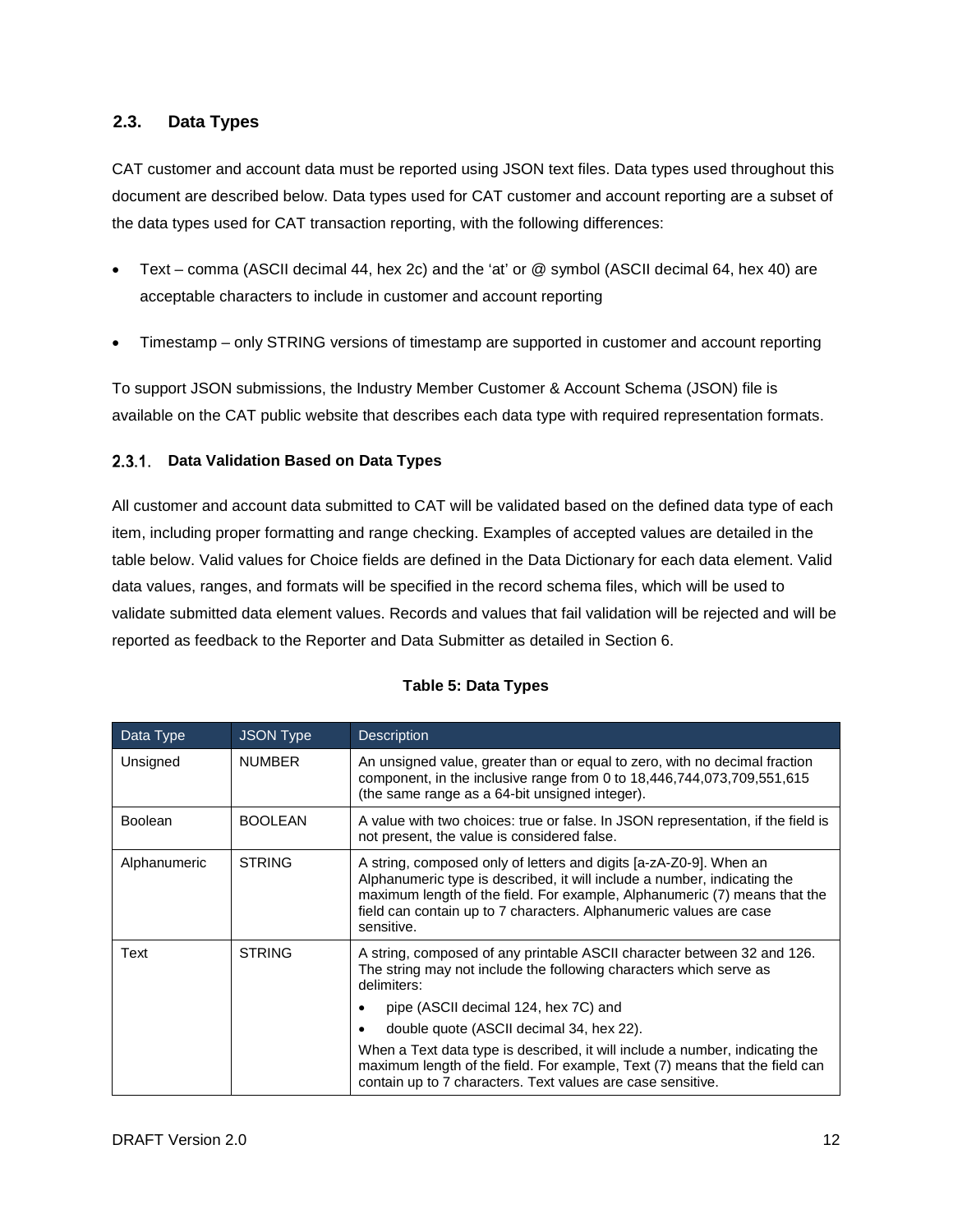| Data Type                      | <b>JSON Type</b>               | Description                                                                                                                                                                                                                                          |
|--------------------------------|--------------------------------|------------------------------------------------------------------------------------------------------------------------------------------------------------------------------------------------------------------------------------------------------|
| Date                           | <b>NUMBER</b>                  | An 8-digit integer representing the date in YYYYMMDD.                                                                                                                                                                                                |
| Year                           | <b>NUMBER</b>                  | A 4-digit integer representing the year in YYYY.                                                                                                                                                                                                     |
| Timestamp                      | <b>STRING</b>                  | A timestamp represents a moment in time. All timestamps must be in<br>Eastern Time (ET).                                                                                                                                                             |
|                                |                                | Timestamps formatted as a STRING have a maximum length of 25 and are<br>formatted as 'YYYYMMDD HHMMSS.CCCNNNNNNN' with the Date and<br>Time portions, separated by a space (ASCII decimal 32, hex 20) or the letter<br>T (ASCII decimal 84, hex 54). |
|                                |                                | The Date portion must include four-digit year, two-digit month, and two-<br>$\bullet$<br>digit day. Valid values: YYYY = 0000 - 9999, MM = 01 - 12, DD = 01 -<br>31.                                                                                 |
|                                |                                | The Time portion must include a two-digit hour, two-digit minute, and<br>$\bullet$<br>two-digit seconds. Valid values: $HH = 00 - 23$ , $MM = 01 - 59$ , $SS = 01 -$<br>59, CCC = $000 - 999$ , NNNNNN = $000000 - 999999$ .                         |
|                                |                                | Examples which comply with Timestamp in STRING format:                                                                                                                                                                                               |
|                                |                                | 20190617T000120.000000000<br>$\bullet$                                                                                                                                                                                                               |
|                                |                                | 20190617T000120<br>$\bullet$                                                                                                                                                                                                                         |
|                                |                                | 20190617T000120.000<br>$\bullet$                                                                                                                                                                                                                     |
|                                |                                | 20170107T213000.123456789<br>$\bullet$                                                                                                                                                                                                               |
|                                |                                | 20170107 213000.123456789<br>$\bullet$                                                                                                                                                                                                               |
|                                |                                | 20190617 000120.123000000<br>$\bullet$                                                                                                                                                                                                               |
|                                |                                |                                                                                                                                                                                                                                                      |
|                                |                                | Examples which do not comply with Timestamp in STRING format:<br>20190617T0120<br>$\bullet$                                                                                                                                                          |
|                                |                                | 20190617T000120.<br>$\bullet$                                                                                                                                                                                                                        |
| Name/Value<br>Pairs            | <b>OBJECT</b>                  | An object composed of a list of zero or more attributes where each attribute<br>is either a name with no value, or a name with an accompanying value.<br>Multiple attributes are separated by a delimiter.                                           |
|                                |                                |                                                                                                                                                                                                                                                      |
|                                |                                | When represented in JSON, the following rules apply:                                                                                                                                                                                                 |
|                                |                                | The OBJECT is contained within curly brackets $\{\}$<br>$\bullet$<br>Name/Value Pairs are comma separated<br>$\bullet$                                                                                                                               |
|                                |                                | A value accompanied by a name must be formatted as per the data<br>٠                                                                                                                                                                                 |
|                                |                                | type syntax required in JSON                                                                                                                                                                                                                         |
| Array                          | ARRAY                          | A list of 0, 1 or more values of the same data type.                                                                                                                                                                                                 |
|                                |                                | When represented in JSON, the following rules apply:                                                                                                                                                                                                 |
|                                |                                | ARRAY is within a set of brackets []<br>$\bullet$                                                                                                                                                                                                    |
|                                |                                | Elements within the array are comma separated.<br>$\bullet$                                                                                                                                                                                          |
| Choice                         | <b>STRING</b>                  | A Text field with an explicit list of acceptable values. The Data Dictionary<br>section of this document lists the acceptable values for each Choice field.                                                                                          |
| Multi-<br>Dimensional<br>Array | Multi-<br>Dimensional<br>ARRAY | A compound object that consists of an array of objects. The JSON syntax<br>for this data type is consistent with other Multi-Dimensional Array JSON<br>Types. Multi-Dimensional Array is specified as the data type within the                       |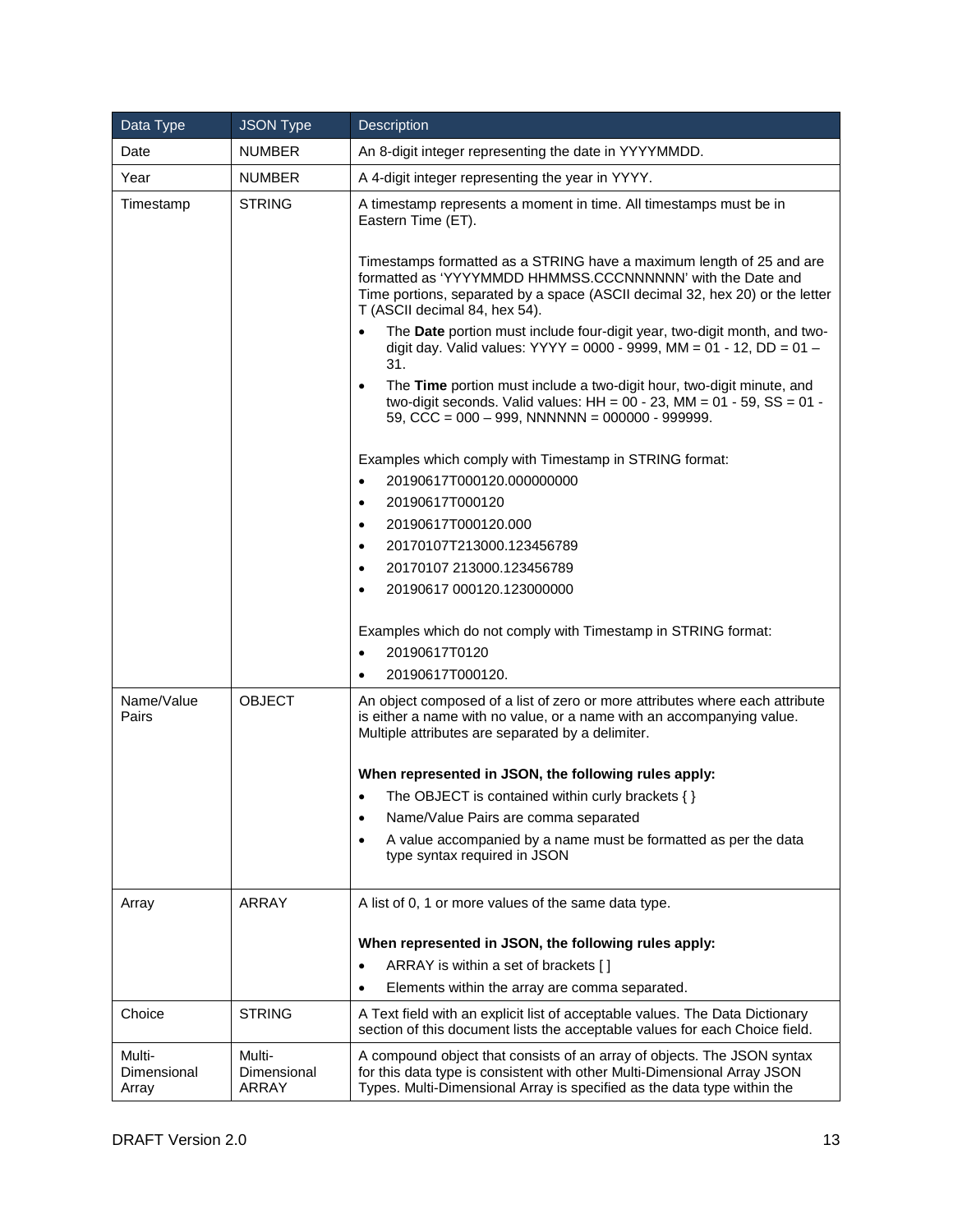| Data Type   | <b>JSON Type</b> | <b>Description</b>                                                                                                                                                                                                                                                                                                      |
|-------------|------------------|-------------------------------------------------------------------------------------------------------------------------------------------------------------------------------------------------------------------------------------------------------------------------------------------------------------------------|
|             |                  | Submissions file as well as the Feedback response file.                                                                                                                                                                                                                                                                 |
|             |                  | When represented in JSON, the following rules apply:                                                                                                                                                                                                                                                                    |
|             |                  | ARRAY is within a set of brackets []<br>$\bullet$                                                                                                                                                                                                                                                                       |
|             |                  | Each OBJECT contained in the ARRAY is within curly brackets $\{\}$<br>$\bullet$                                                                                                                                                                                                                                         |
|             |                  | Elements within each object are comma separated<br>٠                                                                                                                                                                                                                                                                    |
|             |                  | Conditional elements that do not have a value are not required to be<br>included.                                                                                                                                                                                                                                       |
| Hexadecimal | String           | A string, composed only of valid hexadecimal characters [a-fA-F0-9]. When<br>a Hexadecimal type is described, it will include a number, indicating the<br>maximum length of the field. For example, Hexadecimal (7) means that the<br>field can contain up to 7 characters. Hexadecimal values are case<br>insensitive. |

#### <span id="page-20-0"></span>**Required, Conditional, and Optional Fields**

Throughout this document, record attribute fields will be defined. Each field will be notated with the abbreviation R, C, or O to represent whether it is required, conditional, or optional. This codification will appear within each row of a table describing a field.

#### **Table 6: Include Key**

| Value       | <b>Abbreviation</b> | <b>Description</b>                                                                                         |
|-------------|---------------------|------------------------------------------------------------------------------------------------------------|
| Required    | R                   | Required for the given record. This field must always be included.                                         |
| Conditional | C                   | Conditionally required for the submission, depending upon other values<br>submitted on the account record. |
| Optional    | O                   | Optional for the given record. May be included at the discretion of the<br>reporter/submitter.             |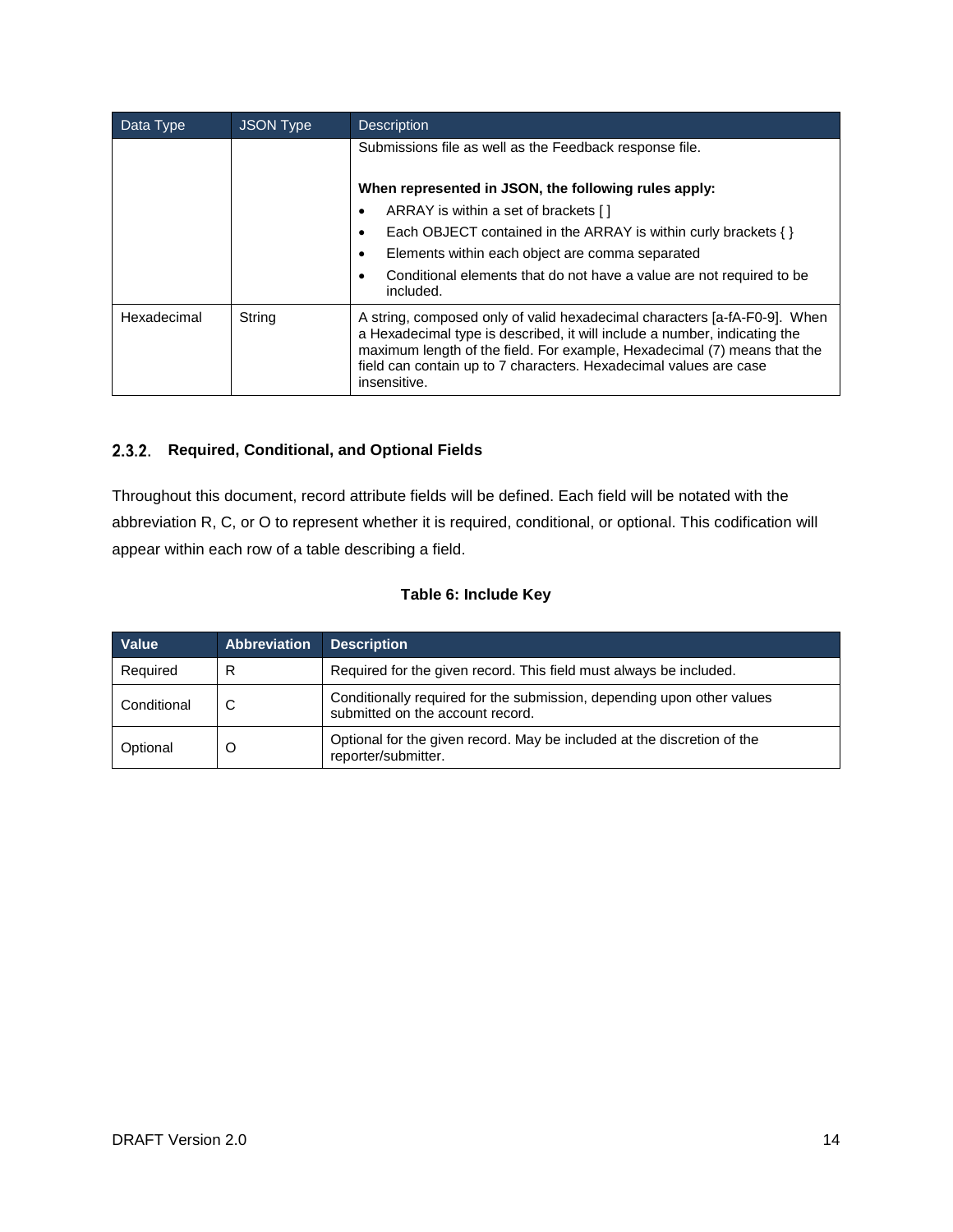# <span id="page-21-0"></span>**3. Special Reporting Requirements**

#### <span id="page-21-1"></span>**3.1. Replacement of FDIDs**

The current functionality provided to CAT Reporters enables the replacement of a single FDID record at a time using the replacedByFDID attribute. If a CAT Reporter desires to replace one or more of their FDID records for any reason, they are able to do so by submitting each individual FDID to be replaced and the replacedByFDID attribute indicating which FDID has taken its place. There is no limit on how many FDID records can be replaced within a submission file, other than the standing record limits for file transmission.

#### <span id="page-21-2"></span>**3.2. Mass Transfer of FDIDs across CAT Reporter Firms**

This section intentionally left blank.

#### <span id="page-21-3"></span>**3.3. Translation of Tax Identifiers to TID Values**

For each Tax Identifier that is to be used to uniquely identify a single Customer, the identifier must be input in the exact valid format – that is, 999-99-9999 for SSN or ITIN, and 99-9999999 for EIN – to a SHA-256 hashing algorithm. The 32 bytes output from the SHA-256 hashing algorithm must be then represented as a 64 byte hexadecimal value. This resulting output is the TID value that must be reported to CAT CAIS and will be treated as case-insensitive. It is the responsibility of the CAT Reporter to translate the Tax Identifier to a TID. The Plan Processor will conduct validations against the submitted TIDs to ensure the Tax Identifier used to generate the TID was in the appropriate format and is from a valid range for the identifier type, as follows:

- 1. For SSN
	- a. No values having an Area Number (first three digits) of 000 nor 666.
	- b. No values having a Group Number (middle two digits) of 00.
	- c. No values having a Serial Number (last four digits) of 0000.
	- d. No values of 111-11-1111, 333-33-3333, 666-66-6666, nor 123-45-6789.
- 2. For EIN
	- a. Must have a valid prefix (first two digits), as noted by the Internal Revenue Service.

#### <span id="page-21-4"></span>**3.4. Translation of TID to CCID Values**

Each valid and unique input TID will result in the generation of a cryptographically randomized CCID generated by the Plan Processor. This resulting CCID will be unique for the specific input TID, and will be the resulting CCID each time the same TID is input for translation. The resulting CCID will not be returned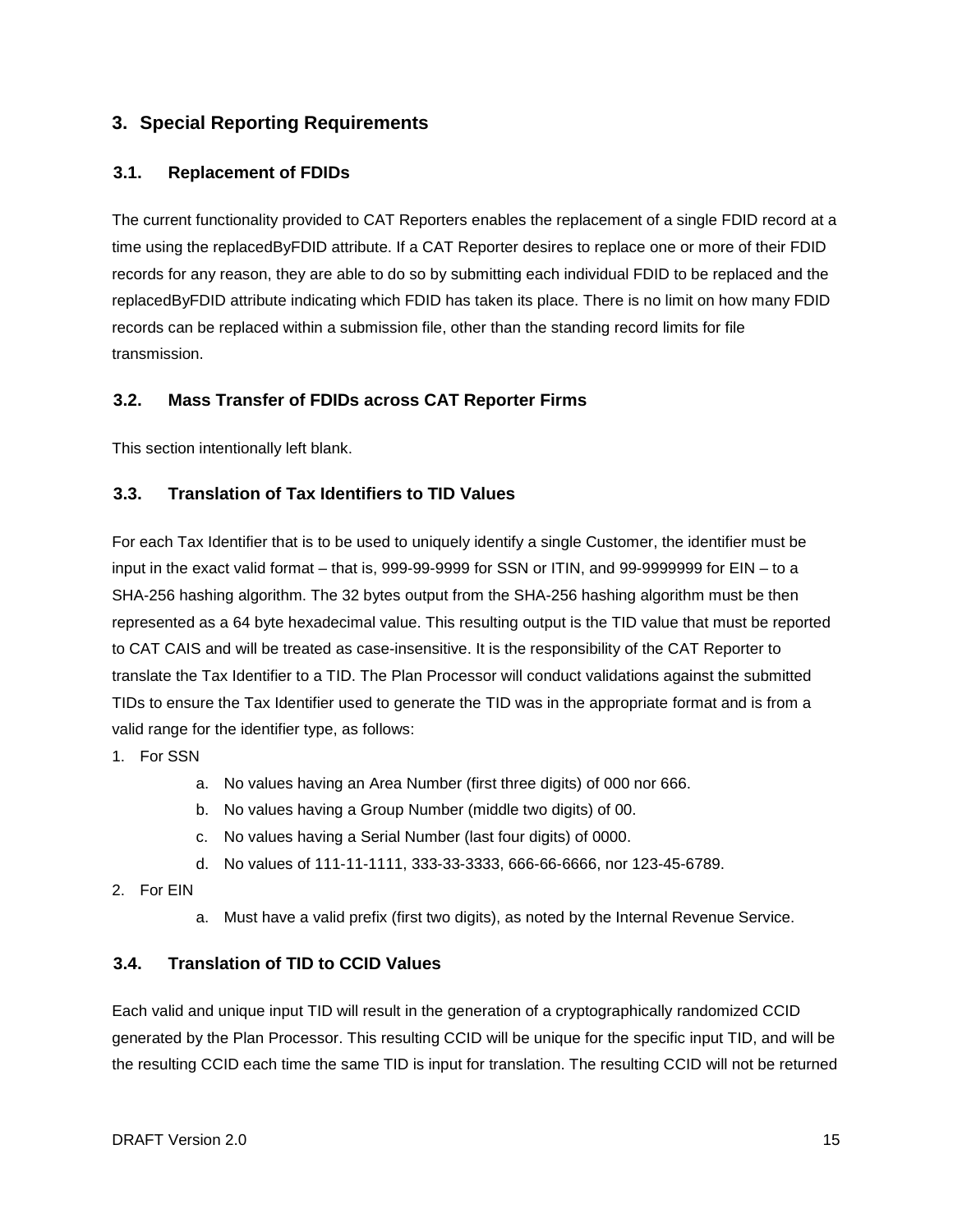to the CAT Reporter, will not be able to be reversed to the input TID, and is only used within the CAT to uniquely identify a single Customer without storage of Tax Identifiers.

# <span id="page-22-0"></span>**3.5. Transition from LTID to Full Customer Reporting**

This section intentionally left blank.

# <span id="page-22-1"></span>**3.6. Periodic Full Data Refresh**

This section intentionally left blank.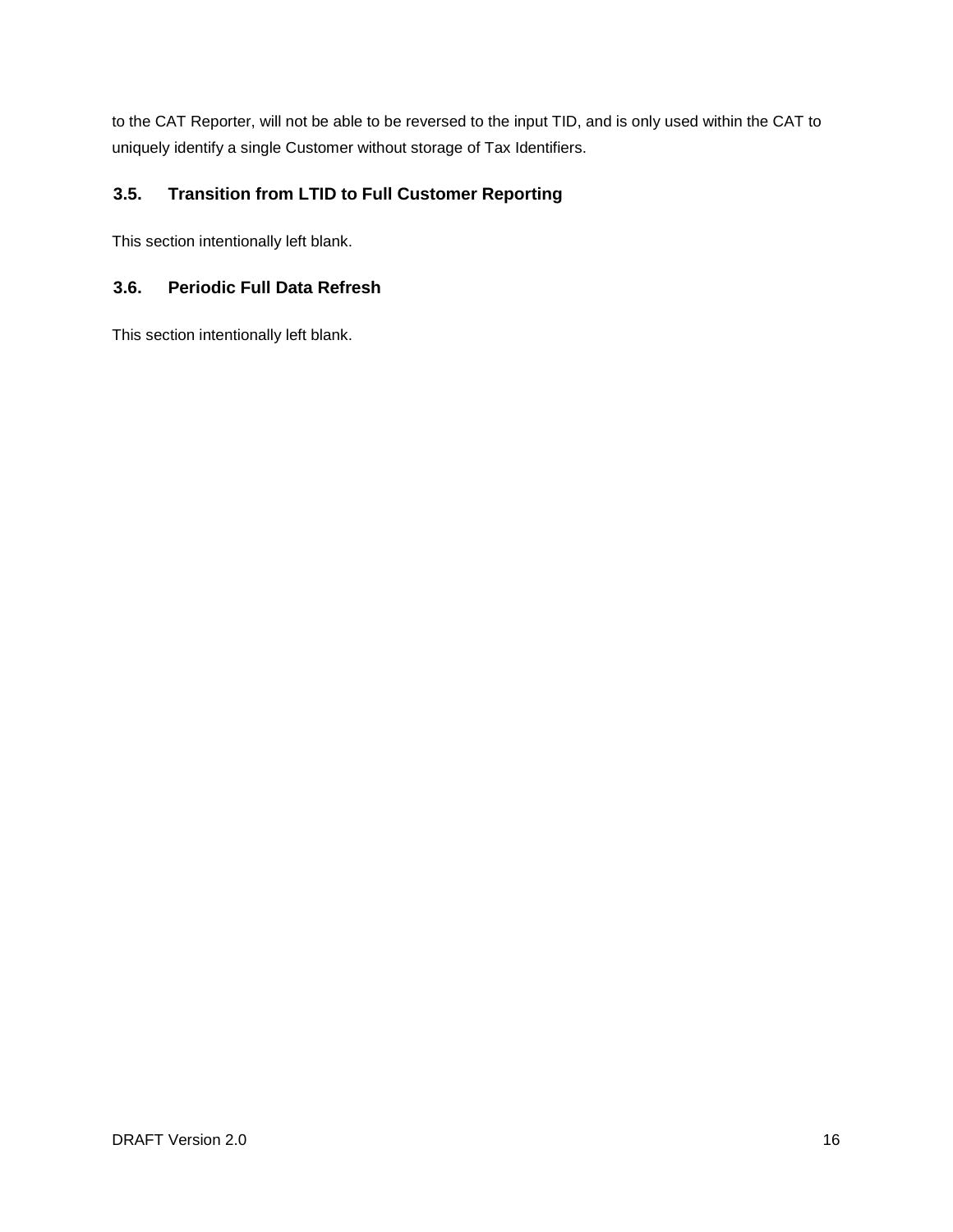# <span id="page-23-0"></span>**4. CAIS Reporting**

This section describes the attributes for inclusion within the CAIS submission file. The following table lists each record attribute in JSON naming convention, as well as corresponding Data Types, Include Key, acceptable Occurrences, Description, and Format or Accepted Values for a Choice-type attribute. A single submission to CAIS will require a paired set of a CAIS Data File and a Transformed Identifiers file, as defined in [5.1](#page-48-1) - [File Submissions and Data Formats](#page-48-1)

# <span id="page-23-1"></span>**4.1. CAIS Data File**

The CAIS Data File contains the list of FDID records and associated data, the core Customer data attributes excluding TID, and the relationships between the two. For security considerations, CAIS Data File must not contain the TID data; this is to be provided in the Transformed Identifiers File. A single CAIS Data File is to be submitted in a pairing with a single Transformed Identifiers File if the CAIS Data File contains one or more customer records.

| <b>Field Name</b> | <b>Data Type</b> | <b>JSON</b><br><b>Object</b> | <b>Include</b><br><b>Key</b> | <b>Occurrences</b>                              | <b>Description</b>                                                                                                                                                                                                       | Format/<br><b>Accepted Values</b> |
|-------------------|------------------|------------------------------|------------------------------|-------------------------------------------------|--------------------------------------------------------------------------------------------------------------------------------------------------------------------------------------------------------------------------|-----------------------------------|
| version           | Text (10)        | Main                         | $\mathsf{R}$                 | <b>Exactly One</b><br>per<br>submission<br>file | The version of the<br>CAIS Schema under<br>which the data is<br>reported. The<br>version utilized for<br>full Customer<br>reporting will be<br>2.0.0.                                                                    | 2.0.0                             |
| catReporterCRD    | Unsigned         | Main                         | R                            | <b>Exactly One</b><br>per<br>submission<br>file | The CRD number<br>assigned to the firm<br>to which the data<br>within the file<br>belongs.                                                                                                                               |                                   |
| catSubmitterID    | Unsigned         | Main                         | R                            | <b>Exactly One</b><br>per<br>submission<br>file | The ID of the CAT<br>Reporting Agent that<br>submitted the file to<br>CAT. In the case the<br><b>CAT Reporter is</b><br>submitting data for<br>themselves, they<br>must still populate<br>the CAT Submitter<br>ID field. |                                   |
| fdidRecordCount   | Unsigned         | Main                         | $\mathsf{R}$                 | <b>Exactly One</b><br>per<br>submission<br>file | The count of<br>firmDesignatedID<br>attribute<br>occurrences within<br>the file. Used to<br>validate the count of<br>FDID records                                                                                        |                                   |

#### **Table 7: CAIS Data File**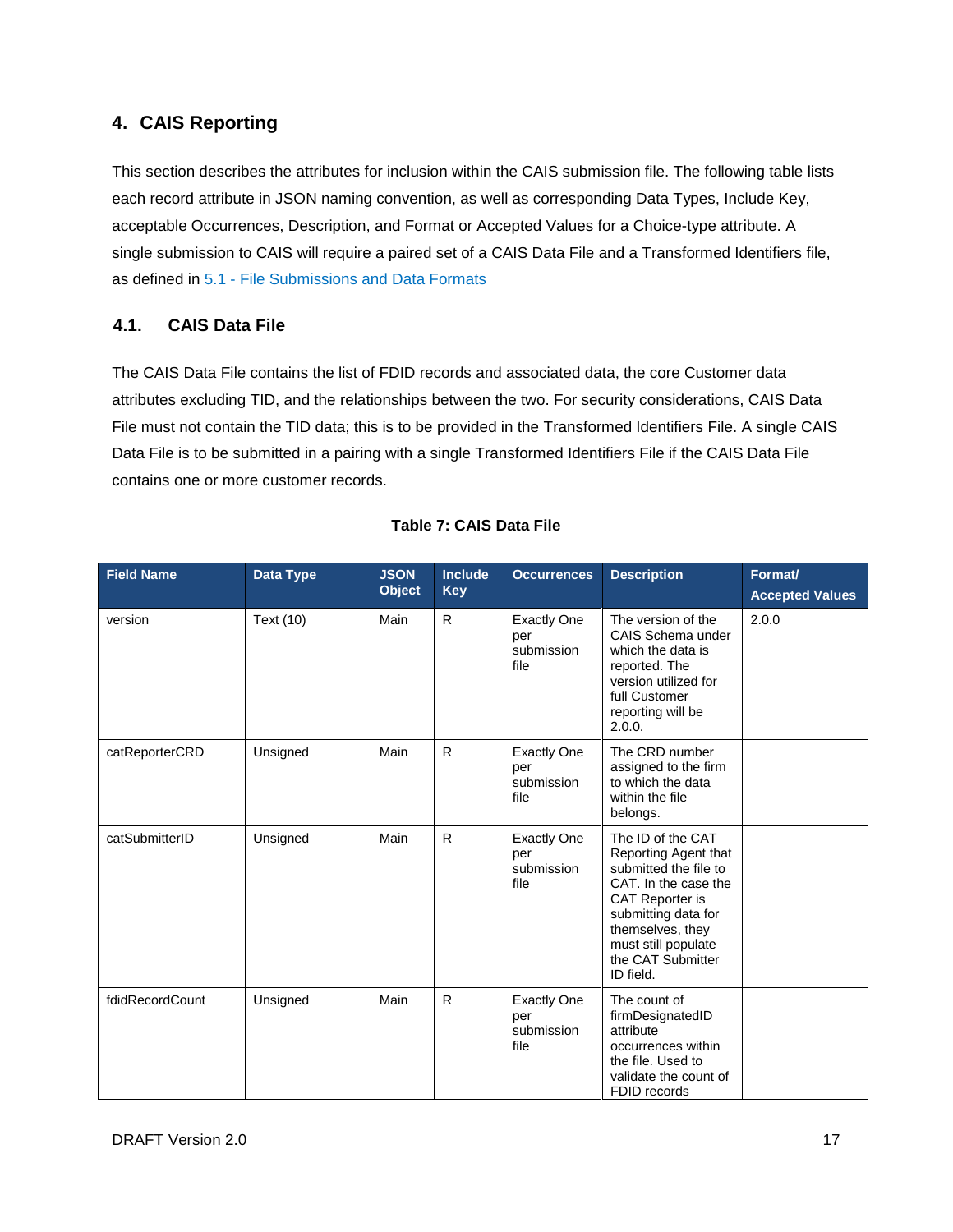| <b>Field Name</b>                    | Data Type                  | <b>JSON</b><br><b>Object</b> | <b>Include</b><br><b>Key</b> | <b>Occurrences</b>                              | <b>Description</b>                                                                                                                                                                                                                                                                                               | Format/<br><b>Accepted Values</b> |
|--------------------------------------|----------------------------|------------------------------|------------------------------|-------------------------------------------------|------------------------------------------------------------------------------------------------------------------------------------------------------------------------------------------------------------------------------------------------------------------------------------------------------------------|-----------------------------------|
|                                      |                            |                              |                              |                                                 | intended to be<br>submitted within the<br>file matches the<br>count of records<br>present in the file.                                                                                                                                                                                                           |                                   |
| naturalPersonCustom<br>erRecordCount | Unsigned                   | Main                         | $\mathsf R$                  | <b>Exactly One</b><br>per<br>submission<br>file | The count of<br>customerRecordID<br>attribute<br>occurrences within<br>the file for Natural<br>Person type<br>Customers. Used to<br>validate the count of<br><b>Natural Person</b><br>Customer records<br>intended to be<br>submitted within the<br>file matches the<br>count of records<br>present in the file. |                                   |
| legalEntityCustomerR<br>ecordCount   | Unsigned                   | Main                         | $\mathsf R$                  | <b>Exactly One</b><br>per<br>submission<br>file | The count of<br>customerRecordID<br>attribute<br>occurrences within<br>the file for Legal<br>Entity type<br>Customers. Used to<br>validate the count of<br><b>Legal Entity</b><br>Customer records<br>intended to be<br>submitted within the<br>file matches the<br>count of records<br>present in the file.     |                                   |
| fdidRecordList                       | Multi-Dimensional<br>Array | Main                         | $\mathsf{C}$                 | Zero or One<br>per<br>submission<br>file        | Structure for the<br>array of FDID<br>Records that are<br>included in the file.<br>Required if the<br>submission file<br>contains one or<br>more FDID records;<br>not required if no<br>FDID records are<br>included in the file.                                                                                |                                   |
| fdidRecordID                         | Unsigned                   | <b>FDID</b><br>Record        | $\mathsf{R}$                 | <b>Exactly One</b><br>per FDID<br>Record        | A unique reference<br>to a single FDID for<br>a single submission<br>file.                                                                                                                                                                                                                                       |                                   |
| firmDesignatedID                     | Alphanumeric (40)          | <b>FDID</b><br>Record        | $\mathsf{R}$                 | <b>Exactly One</b><br>per FDID<br>Record        | The Firm<br>Designated ID of the<br>Account or<br>Relationship being<br>reported by the CAT<br>Reporting firm.                                                                                                                                                                                                   |                                   |
| fdidType                             | Choice                     | <b>FDID</b><br>Record        | $\mathsf{R}$                 | <b>Exactly One</b><br>per FDID                  | Representation of<br>the type of record of                                                                                                                                                                                                                                                                       | "ACCOUNT"<br>"RELATIONSHIP"       |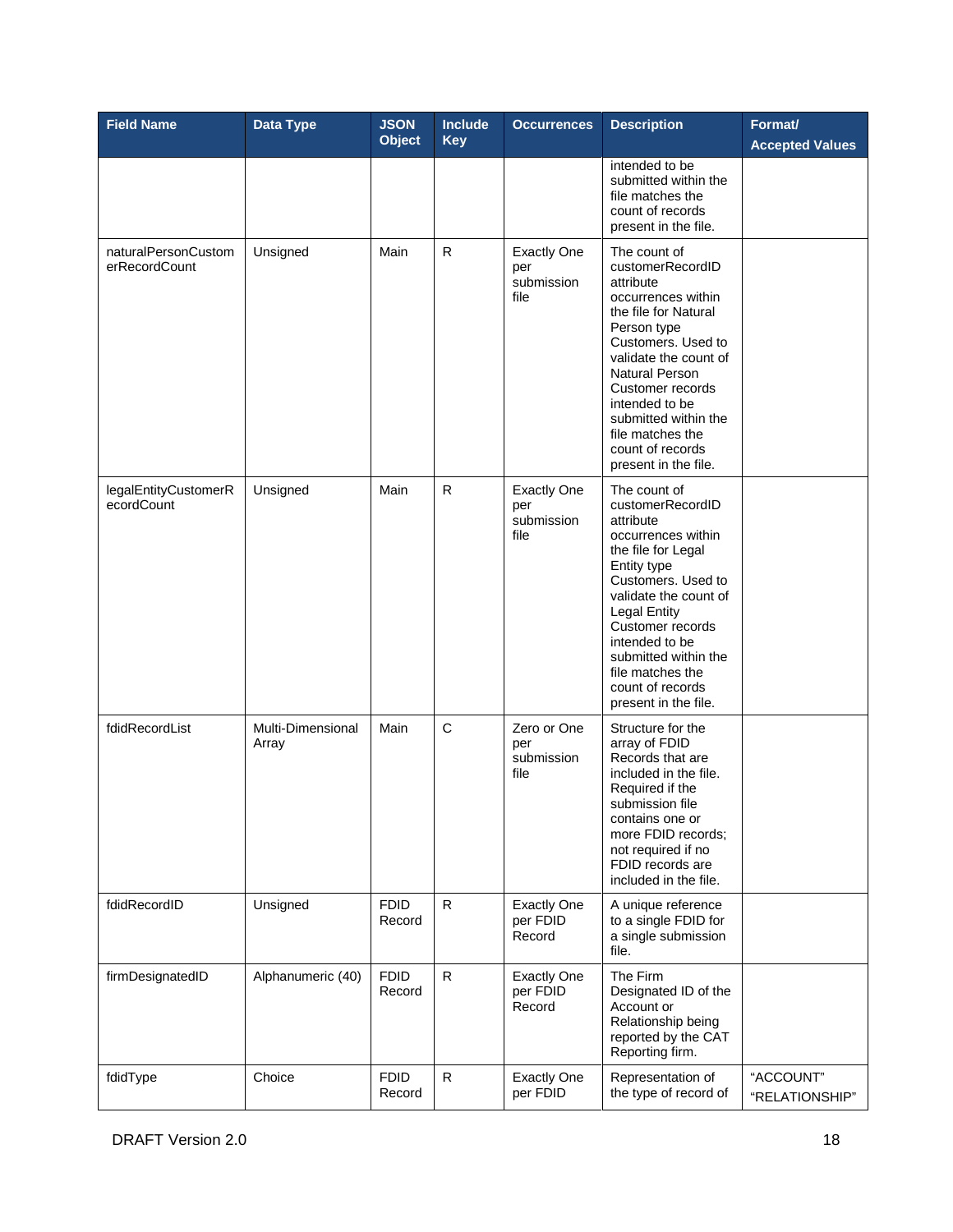| <b>Field Name</b> | <b>Data Type</b>  | <b>JSON</b><br><b>Object</b> | <b>Include</b><br><b>Key</b> | <b>Occurrences</b>                       | <b>Description</b>                                                                                                                                                                                                                                                                                                                                                                                       | Format/<br><b>Accepted Values</b>          |
|-------------------|-------------------|------------------------------|------------------------------|------------------------------------------|----------------------------------------------------------------------------------------------------------------------------------------------------------------------------------------------------------------------------------------------------------------------------------------------------------------------------------------------------------------------------------------------------------|--------------------------------------------|
|                   |                   |                              |                              | Record                                   | the reported FDID.<br>Values:<br>ACCOUNT-<br>Account type record<br>RELATIONSHIP-<br>Relationship type<br>record<br><b>ENTITYID - Entity</b><br>Identifier type record                                                                                                                                                                                                                                   | "ENTITYID"                                 |
| accountType       | Choice            | <b>FDID</b><br>Record        | $\mathbf C$                  | Zero or One<br>per FDID<br>Record        | Representation of<br>the type of Account<br>the FDID represents.<br>Must be provided if<br>fdidType is<br><b>ACCOUNT. Must</b><br>not be provided if<br>fdidType is any<br>value other than<br>ACCOUNT.<br>Values:<br>CASH - Cash<br>account<br>DVP/RVP - Delivery<br>versus Payment<br>account/Receipt<br>versus Payment<br>account<br>MARGIN - Margin<br>account<br>OTHER - Other<br>undefined account | "CASH"<br>"DVP/RVP"<br>"MARGIN"<br>"OTHER" |
| accountTypeNULL   | Boolean           | <b>FDID</b><br>Record        | $\mathsf{C}$                 | Zero or One<br>per FDID<br>Record        | Indicates any<br>accountType<br>currently stored in<br>CAT CAIS should be<br>cleared. Must not be<br>provided as true if<br>accountType is<br>populated. Must not<br>be populated as true<br>if fdidType is<br>ACCOUNT.                                                                                                                                                                                  | true<br>false                              |
| fdidName          | Alphanumeric (40) | <b>FDID</b><br>Record        | $\mathsf{R}$                 | <b>Exactly One</b><br>per FDID<br>Record | The name applied to<br>the FDID at the CAT<br>Reporter Firm.                                                                                                                                                                                                                                                                                                                                             |                                            |
| isRetirement      | Boolean           | <b>FDID</b><br>Record        | $\mathbf C$                  | Zero or One<br>per FDID<br>Record        | Indicates if the FDID<br>is established for<br>retirement purposes.<br>Required if fdidType<br>is ACCOUNT. Must<br>not be provided if<br>isRetirementNULL is<br>populated as true.<br>Values:<br>$true - account$<br>established for                                                                                                                                                                     | true<br>false                              |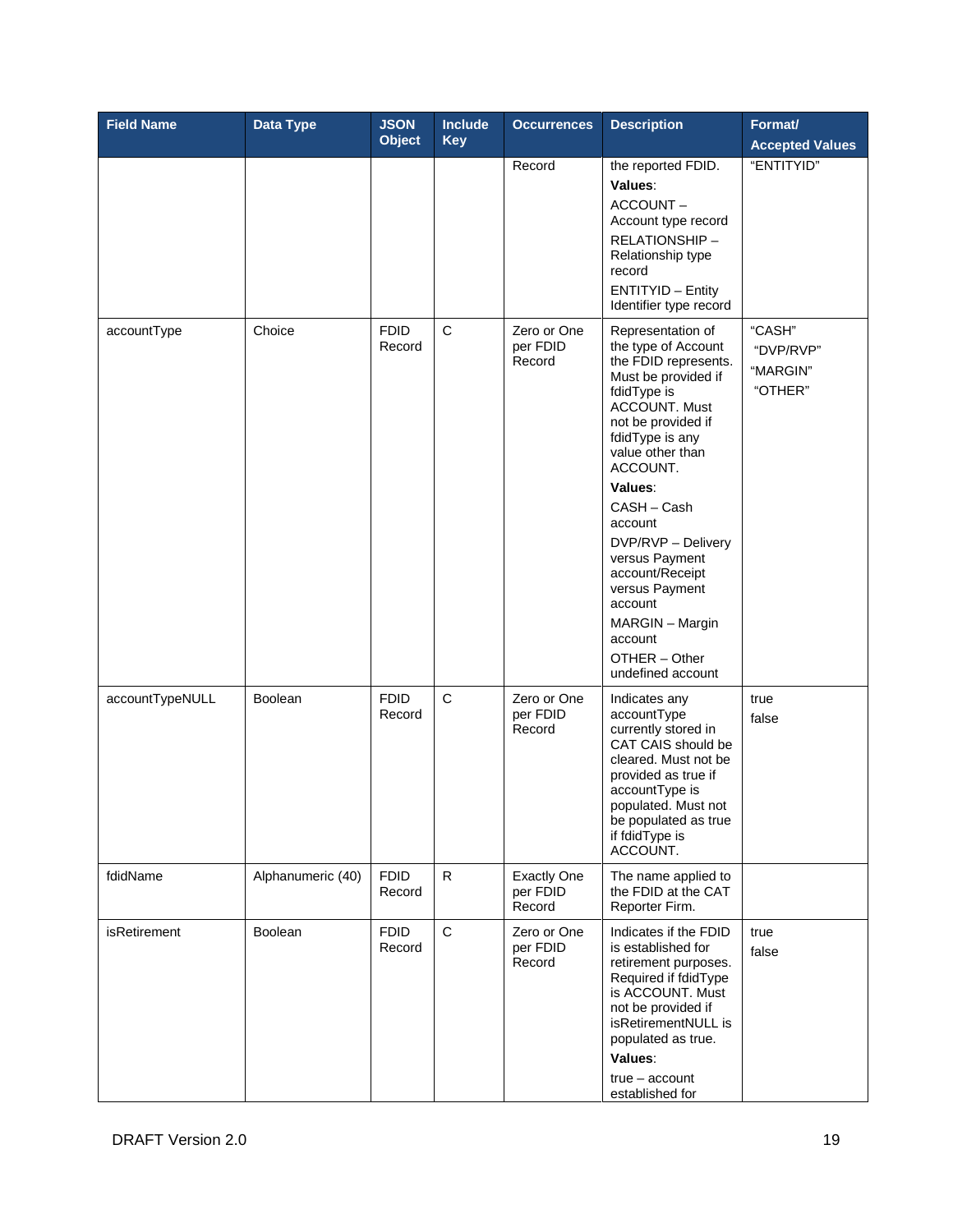| <b>Field Name</b>         | <b>Data Type</b> | <b>JSON</b><br><b>Object</b> | Include<br><b>Key</b> | <b>Occurrences</b>                       | <b>Description</b>                                                                                                                                                                                                                                                                                              | Format/<br><b>Accepted Values</b> |
|---------------------------|------------------|------------------------------|-----------------------|------------------------------------------|-----------------------------------------------------------------------------------------------------------------------------------------------------------------------------------------------------------------------------------------------------------------------------------------------------------------|-----------------------------------|
|                           |                  |                              |                       |                                          | retirement savings<br>false - account not<br>established for<br>retirement savings                                                                                                                                                                                                                              |                                   |
| isRetirementNULL          | Boolean          | <b>FDID</b><br>Record        | $\mathsf C$           | Zero or One<br>per FDID<br>Record        | Indicates any<br>isRetirement<br>currently stored in<br>CAT CAIS should be<br>cleared. Must be<br>provided if<br>accountTypeNULL is<br>populated as true.<br>Must not be<br>provided as true if<br>isRetirement is<br>populated. Must not<br>be populated as true<br>if fdidType is<br>ACCOUNT.                 | true<br>false                     |
| isOptionsEligible         | Boolean          | <b>FDID</b><br>Record        | $\mathsf C$           | Zero or One<br>per FDID<br>Record        | Indicates if the FDID<br>is eligible to trade<br>options. Required if<br>fdidType is<br><b>ACCOUNT. Must</b><br>not be populated if<br>isOptionsEligibleNU<br>LL is provided as<br>true.<br>Values:<br>$true$ – eligible to<br>trade options<br>false - not eligible to<br>trade options                        | true<br>false                     |
| isOptionsEligibleNUL<br>L | Boolean          | <b>FDID</b><br>Record        | $\mathsf C$           | Zero or One<br>per FDID<br>Record        | Indicates any<br>optionsEligible<br>currently stored in<br>CAT CAIS should be<br>cleared. Must be<br>provided if as true<br>accountTypeNULL is<br>populated as true.<br>Must not be<br>provided if as true<br>isoptionsEligible is<br>populated. Must not<br>be populated as true<br>if fdidType is<br>ACCOUNT. | true<br>false                     |
| isInstitutional           | Boolean          | <b>FDID</b><br>Record        | $\mathsf{R}$          | <b>Exactly One</b><br>per FDID<br>Record | Indicates if the FDID<br>meets the<br>institutional account<br>definitions as<br>defined in FINRA<br>Rule 4512(c).<br>Values:<br>$true - meets$<br>definition of<br>institutional account                                                                                                                       | true<br>false                     |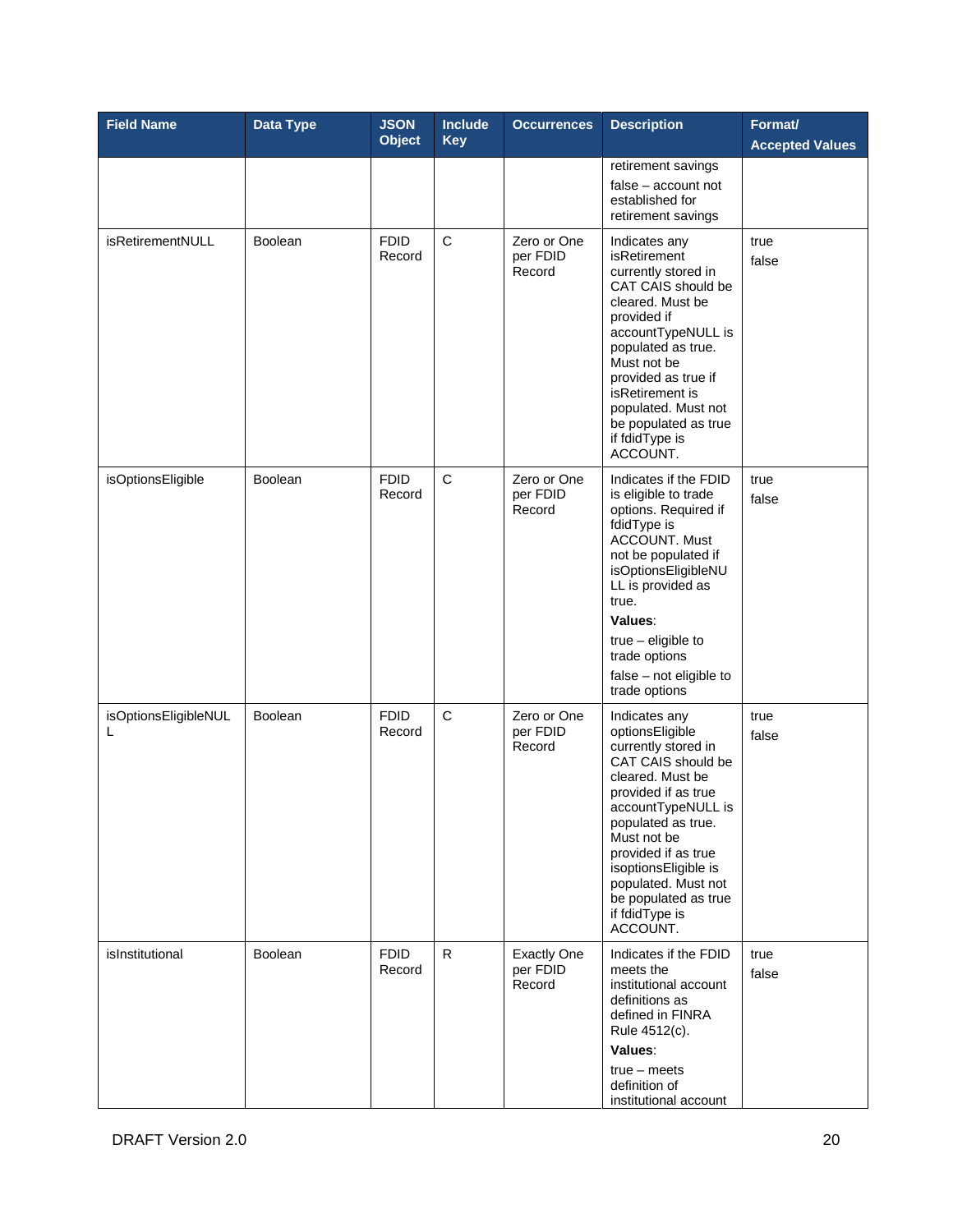| <b>Field Name</b>               | Data Type        | <b>JSON</b><br><b>Object</b> | <b>Include</b><br><b>Key</b> | <b>Occurrences</b>                | <b>Description</b>                                                                                                                                                                           | Format/<br><b>Accepted Values</b> |
|---------------------------------|------------------|------------------------------|------------------------------|-----------------------------------|----------------------------------------------------------------------------------------------------------------------------------------------------------------------------------------------|-----------------------------------|
|                                 |                  |                              |                              |                                   | as defined in FINRA<br>Rule 4512(c)<br>$false - does not$<br>meet definition of<br>institutional account<br>as defined in FINRA<br>Rule 4512(c)                                              |                                   |
| isManagedAccount                | <b>Boolean</b>   | <b>FDID</b><br>Record        | R                            | Zero or One<br>per FDID<br>Record | Indicates if the FDID<br>is managed by an<br>investment advisor.<br>Values:<br>$true - is managed$<br>by an investment<br>advisor<br>$false - is not$<br>managed by an<br>investment advisor | true<br>false                     |
| primeBrokerID                   | Alphanumeric (4) | <b>FDID</b><br>Record        | C                            | Zero or One<br>per FDID<br>Record | Clearing number of<br>the account's prime<br>broker. Must be<br>provided if the<br>custodian of the<br>account is a<br>broker/dealer.                                                        |                                   |
| primeBrokerIDNULL               | Boolean          | <b>FDID</b><br>Record        | C                            | Zero or One<br>per FDID<br>Record | Indicates any<br>primeBrokerID<br>currently stored in<br>CAT CAIS should be<br>cleared.                                                                                                      | true<br>false                     |
| bankDepositoryID                | Alphanumeric (5) | <b>FDID</b><br>Record        | $\mathsf C$                  | Zero or One<br>per FDID<br>Record | The identifying<br>number of the<br>depository institution<br>for the FDID. Must<br>be populated if the<br>custodian of the<br>account is not a<br>broker/dealer.                            |                                   |
| bankDepositoryIDNU<br>ᄔ         | Boolean          | <b>FDID</b><br>Record        | C                            | Zero or One<br>per FDID<br>Record | Indicates any<br>bankDepositoryID<br>currently stored in<br>CAT CAIS should be<br>cleared.                                                                                                   | true<br>false                     |
| clearingBrokerID                | Alphanumeric (4) | <b>FDID</b><br>Record        | $\mathbf C$                  | Zero or One<br>per FDID<br>Record | The NSCC Clearing<br>ID of the firm that<br>clears the accounts.<br>Must be populated if<br>the fdidType is<br>ACCOUNT.                                                                      |                                   |
| clearingBrokerID<br><b>NULL</b> | Boolean          | <b>FDID</b><br>Record        | $\mathbf C$                  | Zero or One<br>per FDID<br>Record | Indicates any<br>clearingBrokerID<br>currently stored in<br>CAT CAIS should be<br>cleared.                                                                                                   | true<br>false                     |
| branchOfficeCRD                 | Unsigned         | <b>FDID</b><br>Record        | R                            | <b>Exactly One</b><br>per FDID    | The Central<br>Registration<br>Depository system                                                                                                                                             |                                   |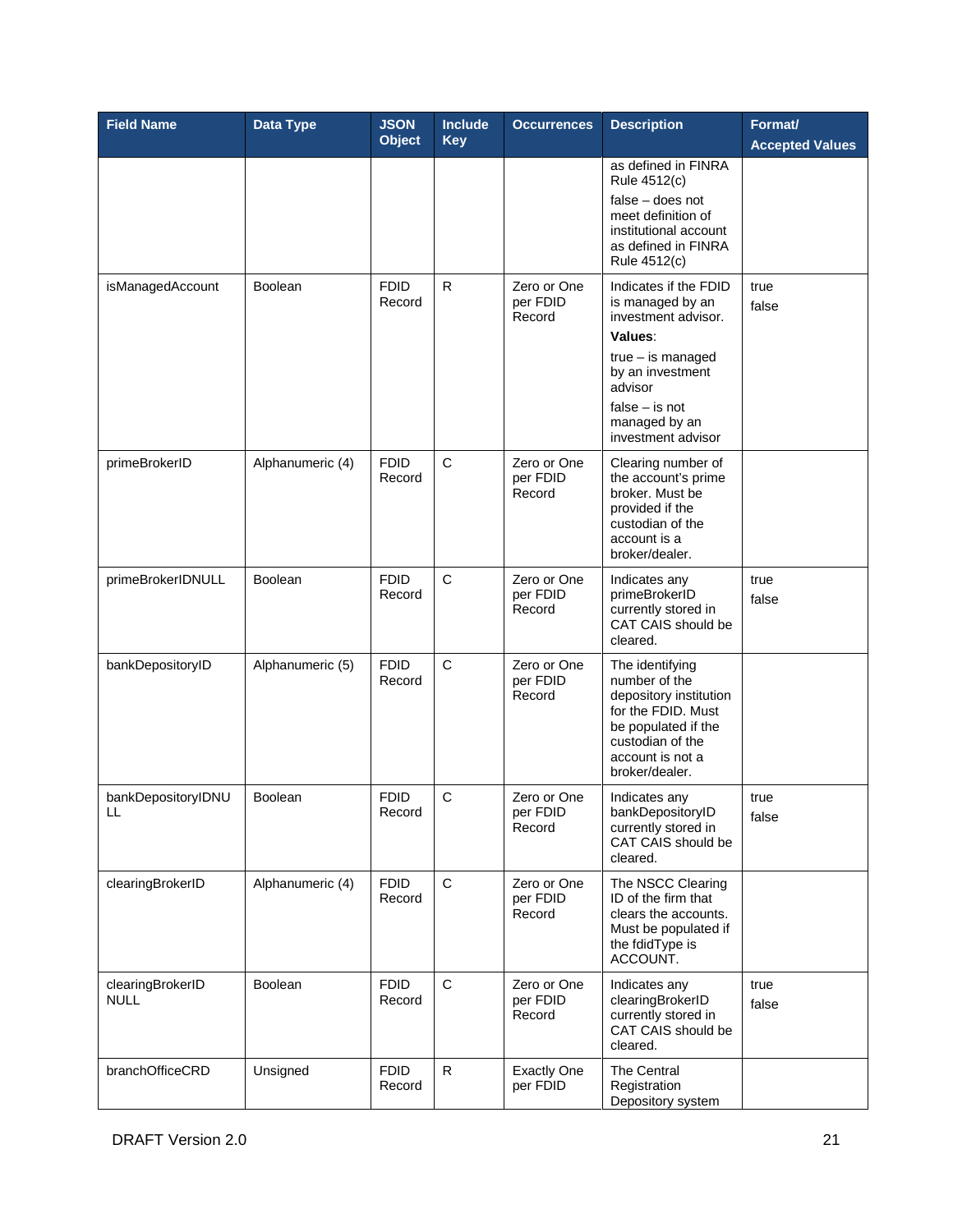| <b>Field Name</b> | Data Type         | <b>JSON</b><br><b>Object</b> | <b>Include</b><br><b>Key</b> | <b>Occurrences</b>                       | <b>Description</b>                                                                                                                                                                                                                               | Format/<br><b>Accepted Values</b>                |
|-------------------|-------------------|------------------------------|------------------------------|------------------------------------------|--------------------------------------------------------------------------------------------------------------------------------------------------------------------------------------------------------------------------------------------------|--------------------------------------------------|
|                   |                   |                              |                              | Record                                   | generated CRD<br><b>Branch Number</b><br>assigned when the<br>CAT Reporter Firm<br>filed Form BR.                                                                                                                                                |                                                  |
| registeredRepCRD  | Unsigned          | <b>FDID</b><br>Record        | $\mathsf{C}$                 | Zero or One<br>per FDID<br>Record        | The Central<br>Registration<br>Depository ID<br>assigned to the<br>Registered<br>Representative of<br>the FDID. Must be<br>provided if known to<br>the CAT Reporter<br>firm.                                                                     |                                                  |
| customerType      | Choice            | <b>FDID</b><br>Record        | $\mathsf R$                  | <b>Exactly One</b><br>per FDID<br>Record | Placeholder - to be<br>defined<br>Values:<br><b>TBD</b>                                                                                                                                                                                          |                                                  |
| fdidDate          | Date (Number) (8) | <b>FDID</b><br>Record        | $\mathsf{R}$                 | <b>Exactly One</b><br>per FDID<br>Record | Date on which the<br>FDID account<br>opened, as defined<br>in Section 2.2.3 of<br>this specification, in<br>YYYYMMDD format.                                                                                                                     | YYYYMMDD                                         |
| fdidEndDate       | Date (Number) (8) | <b>FDID</b><br>Record        | $\mathsf C$                  | Zero or One<br>per FDID<br>Record        | Date on which the<br>Account was closed<br>or the Relationship<br>was ended, in<br>YYYYMMDD format.<br>Must be provided if<br>the fdidEndReason<br>field is populated.<br>Must not be<br>provided if<br>fdidEndDateNULL is<br>populated as true. | YYYYMMDD                                         |
| fdidEndDateNULL   | <b>Boolean</b>    | <b>FDID</b><br>Record        | C                            | Zero or One<br>per FDID<br>Record        | Indicates any<br>fdidEndDate<br>currently stored in<br>CAT CAIS should be<br>cleared. Must be<br>provided as true if<br>fdidEndReasonNUL<br>L is populated as<br>true. Must not be<br>provided as true if<br>fdidEndDate is<br>populated.        | true<br>false                                    |
| fdidEndReason     | Choice            | <b>FDID</b><br>Record        | $\mathsf C$                  | Zero or One<br>per FDID<br>Record        | Reason why the<br>Account was closed<br>or the Relationship<br>was ended. Must be<br>provided if the<br>fdidEndDate field is<br>populated. Must not<br>be provided if<br>fdidEndReasonNUL                                                        | "CORRECTION"<br>"ENDED"<br>"REPLACED"<br>"OTHER" |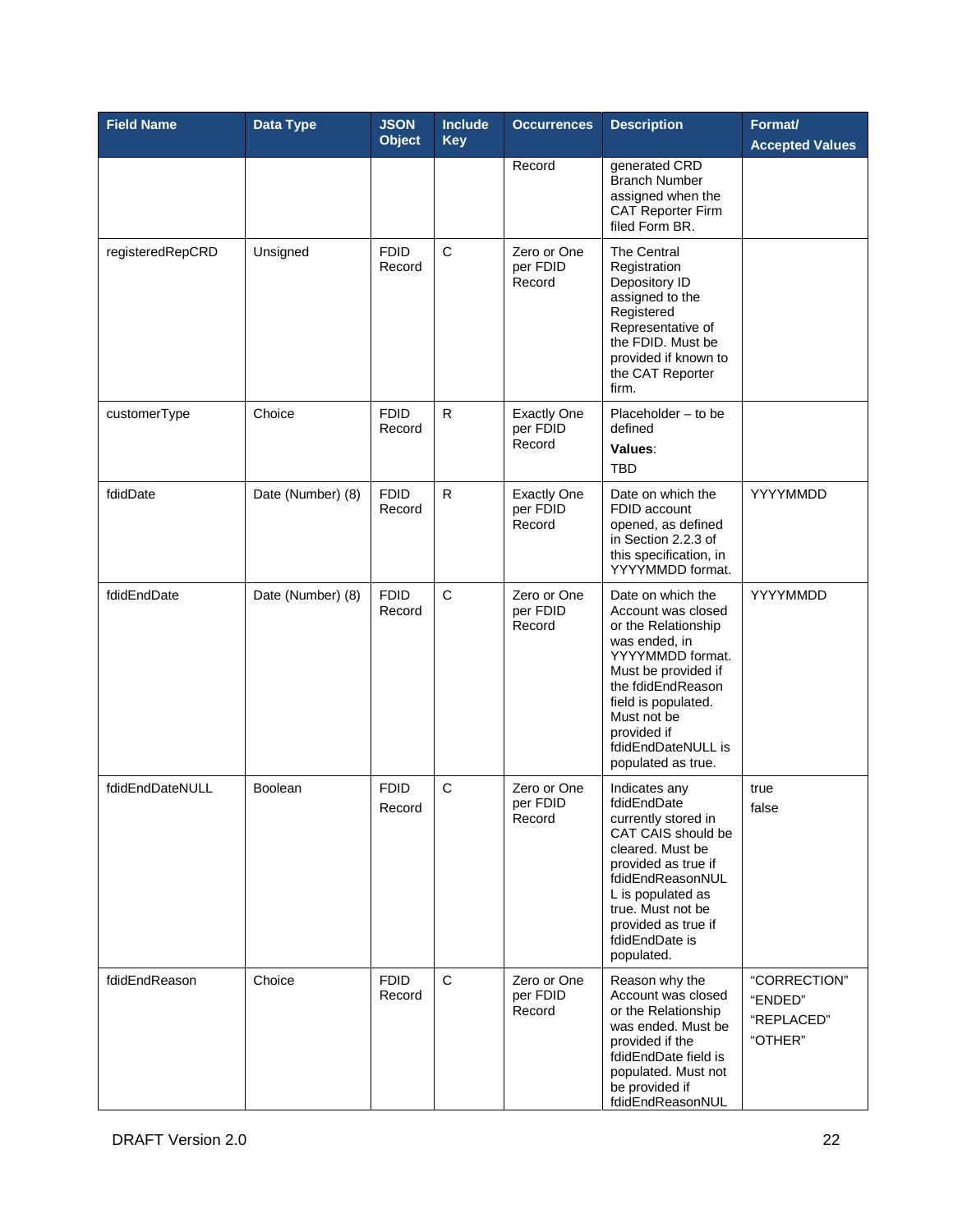| <b>Field Name</b> | Data Type      | <b>JSON</b><br><b>Object</b> | <b>Include</b><br><b>Key</b> | <b>Occurrences</b>                | <b>Description</b>                                                                                                                                                                                                                                                                                                                                                                                                                                                                        | Format/<br><b>Accepted Values</b> |
|-------------------|----------------|------------------------------|------------------------------|-----------------------------------|-------------------------------------------------------------------------------------------------------------------------------------------------------------------------------------------------------------------------------------------------------------------------------------------------------------------------------------------------------------------------------------------------------------------------------------------------------------------------------------------|-----------------------------------|
|                   |                |                              |                              |                                   | L is populated as<br>true.<br>Values:<br>CORRECTION-<br>FDID was<br>erroneously reported<br>ENDED - FDID was<br>ended<br>REPLACED - FDID<br>replaced by another<br>FDID within the CAT<br>Reporter Firm.<br>OTHER - Other<br>unlisted reason for<br>ending the FDID                                                                                                                                                                                                                       |                                   |
| fdidEndReasonNULL | <b>Boolean</b> | <b>FDID</b><br>Record        | $\mathbf C$                  | Zero or One<br>per FDID<br>Record | Indicates any<br>fdidEndReason<br>currently stored in<br>CAT CAIS should be<br>cleared. Must be<br>provided as true if<br>fdidEndDateNULL is<br>populated as true.<br>Must not be<br>provided as true if<br>fdidEndReason is<br>populated.                                                                                                                                                                                                                                                | true                              |
| fdidEndedBy       | Choice         | <b>FDID</b><br>Record        | $\mathbf C$                  | Zero or One<br>per FDID<br>Record | Indication of which<br>party initiated the<br>closure of the<br>Account or<br>termination of the<br>Relationship. Must<br>be provided if the<br>fdidEndDate field is<br>populated. Must not<br>be provided if<br>fdidEndedByNULL is<br>populated.<br>Values:<br>FIRM - The CAT<br>Reporter firm<br>initiated ending of<br>the FDID<br>CUSTOMER - The<br>customer of the<br>FDID initiated<br>ending of the FDID<br>UNKNOWN-<br>Unknown which<br>party initiated the<br>ending of the FDID | "FIRM"<br>"CUSTOMER"<br>"UNKNOWN" |
| fdidEndedByNULL   | Boolean        | <b>FDID</b><br>Record        | $\mathsf C$                  | Zero or One<br>per FDID<br>Record | Indicates any<br>fdidEndedBy<br>currently stored in<br>CAT CAIS should be<br>cleared. Must not be                                                                                                                                                                                                                                                                                                                                                                                         |                                   |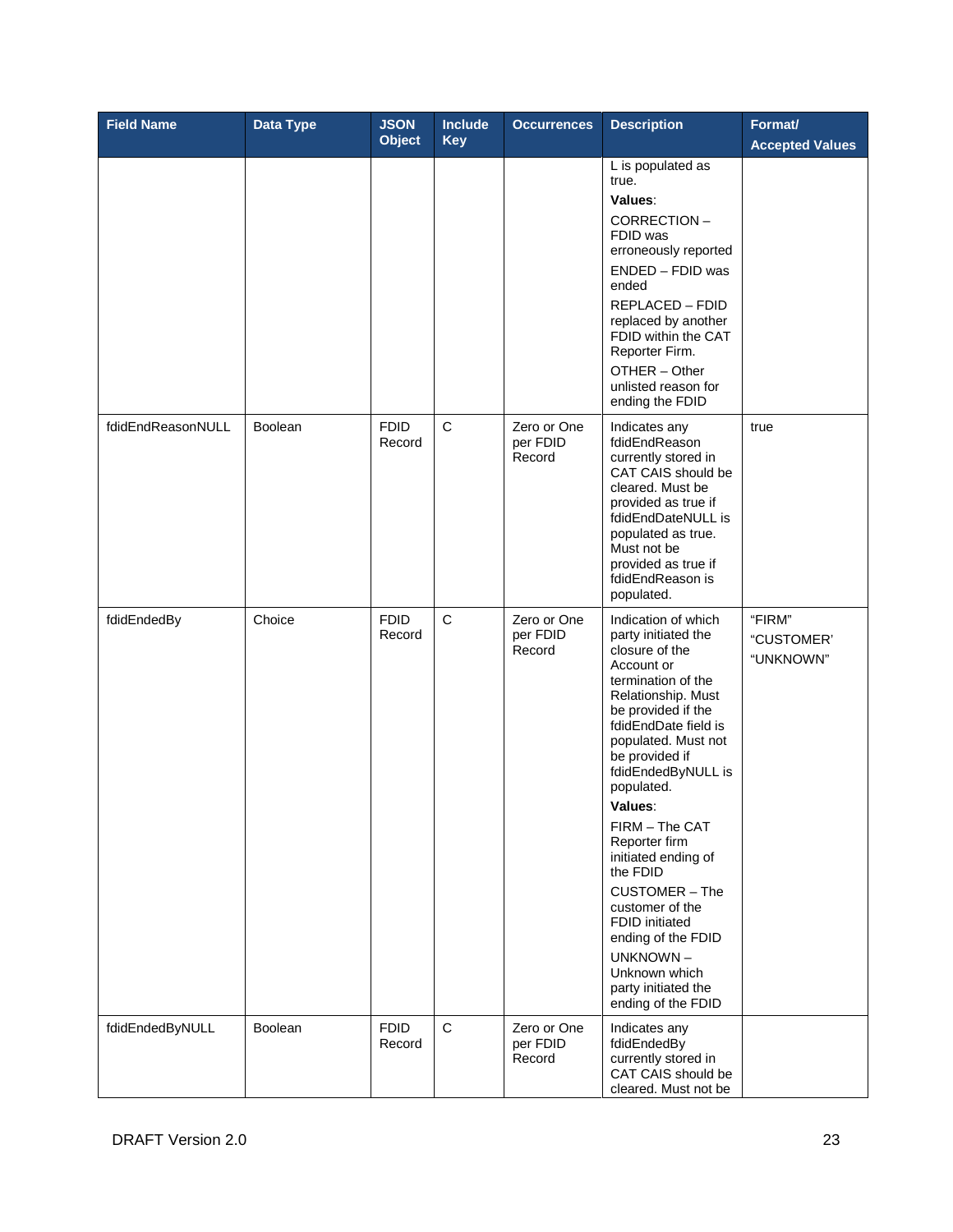| <b>Field Name</b>      | Data Type                  | <b>JSON</b><br><b>Object</b>          | <b>Include</b><br><b>Key</b> | <b>Occurrences</b>                                   | <b>Description</b>                                                                                                                                                                                                                                                                                                                                                                  | Format/<br><b>Accepted Values</b> |
|------------------------|----------------------------|---------------------------------------|------------------------------|------------------------------------------------------|-------------------------------------------------------------------------------------------------------------------------------------------------------------------------------------------------------------------------------------------------------------------------------------------------------------------------------------------------------------------------------------|-----------------------------------|
|                        |                            |                                       |                              |                                                      | provided if<br>fdidEndedBy is<br>populated. Must be<br>provided if<br>fdidEndDate is<br>populated.                                                                                                                                                                                                                                                                                  |                                   |
| replacedByFDID         | Alphanumeric (40)          | <b>FDID</b><br>Record                 | $\mathsf{C}$                 | Zero or One<br>per FDID<br>Record                    | The new FDID<br>replacing the<br>currently reported<br>FDID, used to<br>provide historical<br>linkage across<br>replaced records<br>over time. Must be<br>provided if the<br>fdidEndReason is<br>REPLACED, Must<br>not be provided if<br>the fdidEndReason<br>is any value other<br>than REPLACED.<br>Must not be<br>provided if<br>replacedByFDIDNU<br>LL is populated as<br>true. |                                   |
| replacedByFDIDNUL<br>L | Boolean                    | <b>FDID</b><br>Record                 | C                            | Zero or One<br>per FDID<br>Record                    | Indicates any<br>replacedByFDID<br>currently stored in<br>CAT CAIS should be<br>cleared. Must not be<br>provided as true if<br>replacedByFDID is<br>populated.                                                                                                                                                                                                                      | true<br>false                     |
| fdidCustomerList       | Multi-Dimensional<br>Array | <b>FDID</b><br>Record                 | $\mathsf{R}$                 | <b>Exactly One</b><br>per FDID<br>Record             | Structure for the<br>array of Customer<br>records that are<br>associated to the<br>FDID record within<br>the file.                                                                                                                                                                                                                                                                  |                                   |
| customerRecordID       | Unsigned                   | <b>FDID</b><br>Custom<br>er<br>Record | R.                           | <b>Exactly One</b><br>per FDID<br>Customer<br>Record | A unique reference<br>to a single Customer<br>in reference to a<br>single FDID for a<br>single submission<br>file.                                                                                                                                                                                                                                                                  |                                   |
| role                   | Choice                     | <b>FDID</b><br>Custom<br>er<br>Record | $\mathsf{R}$                 | <b>Exactly One</b><br>per Customer<br>Record         | Representation of<br>the type of role the<br>Customer has on the<br>FDID.<br>Values:<br><b>HOLDER</b> - Holder<br>of the FDID<br>AUTHTRADER-<br><b>Authorized Trader</b><br>on the FDID                                                                                                                                                                                             | "HOLDER"<br>"AUTHTRADER"          |
| subRole                | Choice                     | <b>FDID</b>                           | $\mathsf{R}$                 | <b>Exactly One</b>                                   | Provides additional                                                                                                                                                                                                                                                                                                                                                                 | "DISCRETION"                      |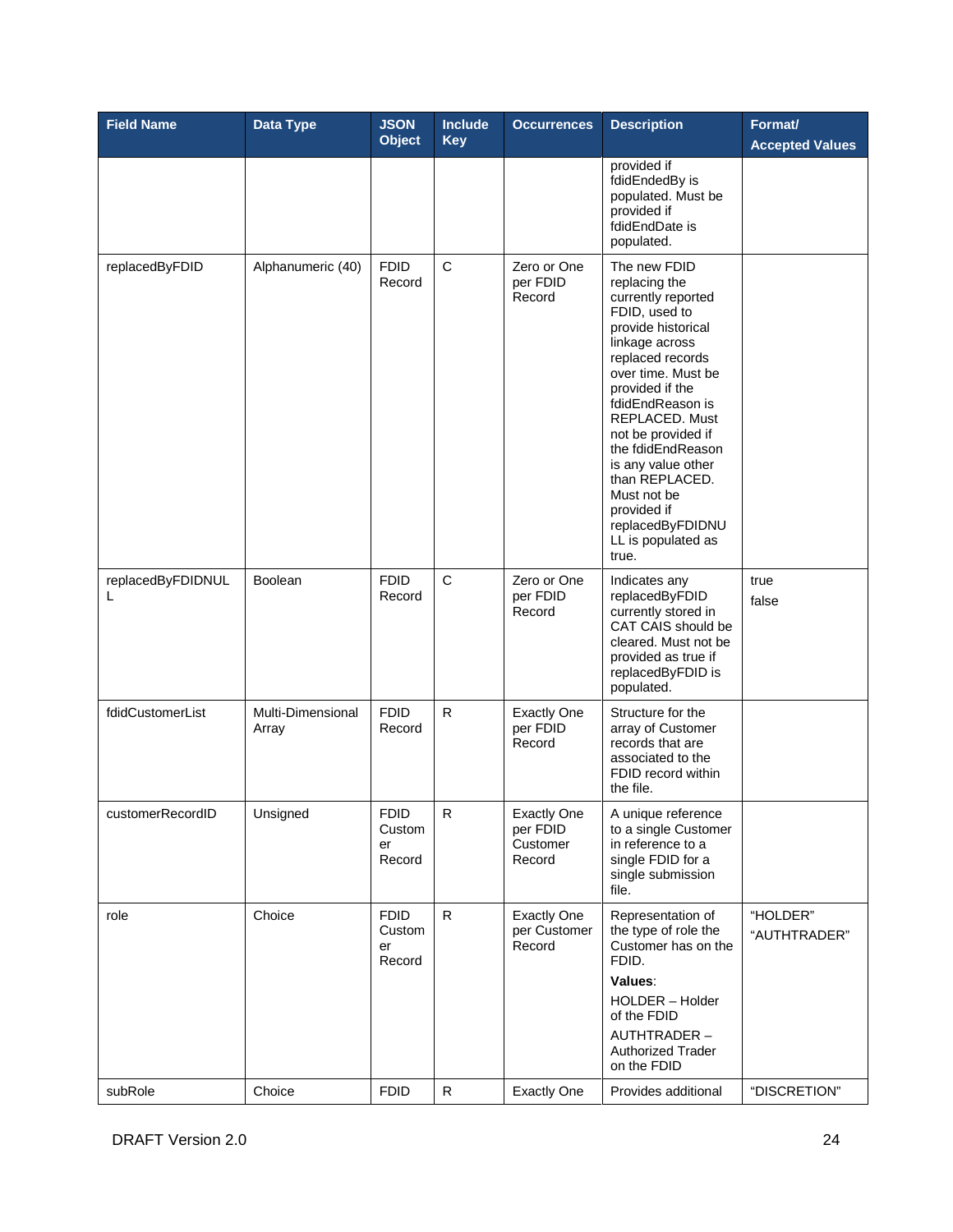| <b>Field Name</b> | Data Type         | <b>JSON</b><br><b>Object</b>          | <b>Include</b><br><b>Key</b> | <b>Occurrences</b>                                   | <b>Description</b>                                                                                                                                                                                                                                                                                                                                                                                                                             | Format/<br><b>Accepted Values</b>                         |
|-------------------|-------------------|---------------------------------------|------------------------------|------------------------------------------------------|------------------------------------------------------------------------------------------------------------------------------------------------------------------------------------------------------------------------------------------------------------------------------------------------------------------------------------------------------------------------------------------------------------------------------------------------|-----------------------------------------------------------|
|                   |                   | Custom<br>er<br>Record                |                              | per FDID<br>Customer<br>Record                       | granularity as to the<br>role the Customer<br>has for the FDID.<br>Values:<br>DISCRETION-<br>Discretion to trade<br>on behalf of<br>holder(s) of the<br><b>FDID</b><br>JOINT - Joint holder<br>of the FDID<br>PRIMARY - Single<br>primary holder of the<br><b>FDID</b><br>PWRATTNY-<br>Power of Attorney<br>over the holder of<br>the FDID<br><b>TRUSTEE - Trustee</b><br>of the holder(s) of<br>the FDID<br>OTHER - Any other<br>unknown role | "JOINT"<br>"PWRATTNY"<br>"PRIMARY<br>"TRUSTEE"<br>"OTHER" |
| roleStartDate     | Date (Number) (8) | <b>FDID</b><br>Custom<br>er<br>Record | $\mathsf{R}$                 | <b>Exactly One</b><br>per FDID<br>Customer<br>Record | Date on which the<br>Customer entered<br>into the specified<br>role on the account,<br>in YYYYMMDD<br>format.                                                                                                                                                                                                                                                                                                                                  |                                                           |
| roleEndDate       | Date (Number) (8) | <b>FDID</b><br>Custom<br>er<br>Record | $\mathsf C$                  | Zero or One<br>per FDID<br>Customer<br>Record        | Date on which the<br>customer ceased<br>having the specified<br>role on the FDID, in<br>YYYYMMDD format.<br>Must be provided if<br>the roleEndReason<br>field is populated.<br>Must not be<br>provided if<br>roleEndDateNULL is<br>populated.                                                                                                                                                                                                  |                                                           |
| roleEndDateNULL   | <b>Boolean</b>    | <b>FDID</b><br>Custom<br>er<br>Record | C                            | Zero or One<br>per FDID<br>Customer<br>Record        | Indicates any<br>roleEndDate<br>currently stored in<br>CAT CAIS should be<br>cleared. Must be<br>provided if<br>roleEndReasonNUL<br>L is populated. Must<br>not be provided if<br>roleEndDate is<br>populated.                                                                                                                                                                                                                                 |                                                           |
| roleEndReason     | Choice            | <b>FDID</b><br>Custom<br>er<br>Record | $\mathsf{C}$                 | Zero or One<br>per FDID<br>Customer<br>Record        | Reason why the<br>customer ceased<br>having the specified<br>role on the FDID.<br>Must be provided if                                                                                                                                                                                                                                                                                                                                          | "CORRECTION"<br>"ENDED"<br>"REPLACED"<br>"OTHER"          |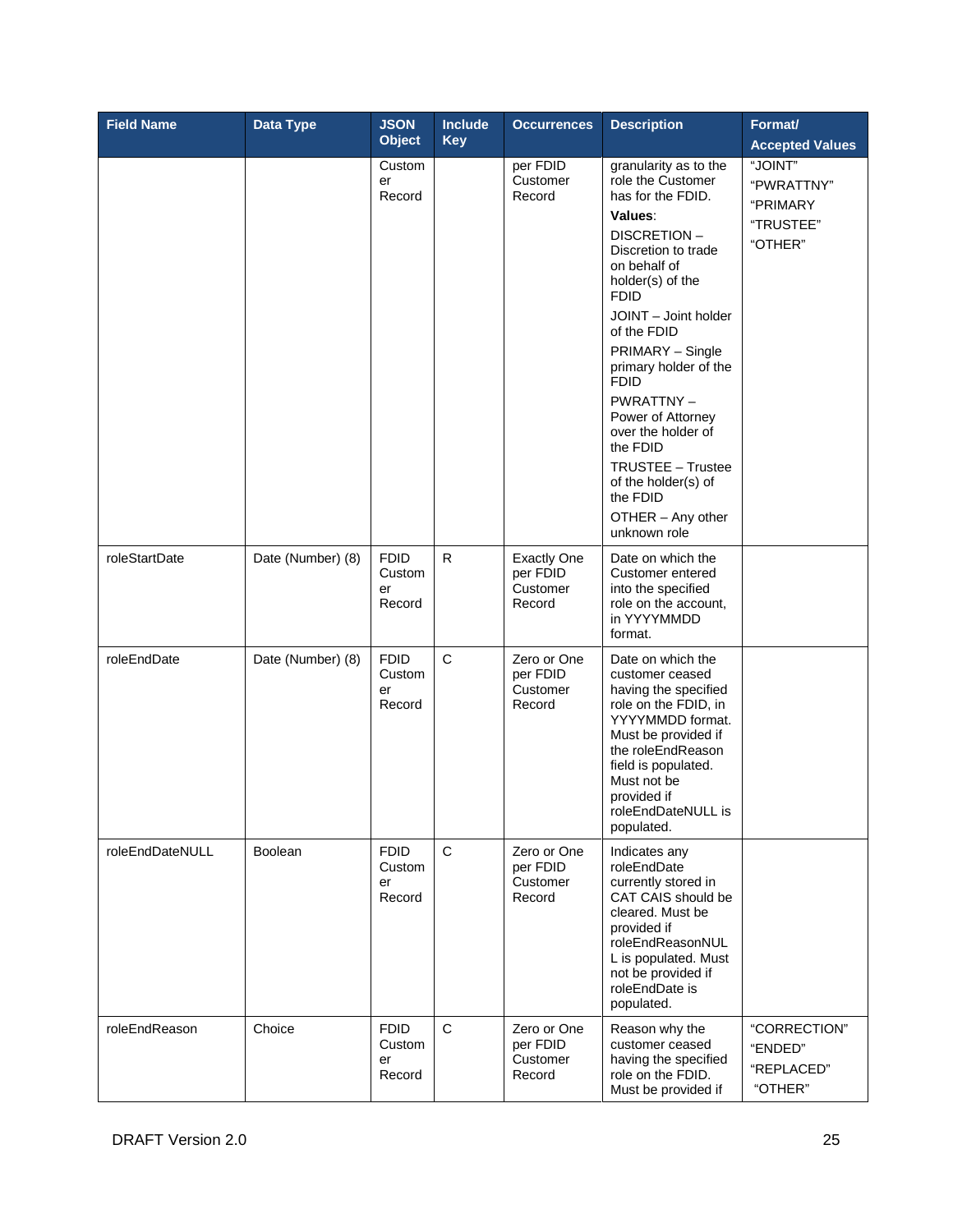| <b>Field Name</b>             | Data Type                  | <b>JSON</b><br><b>Object</b>          | Include<br>Key | <b>Occurrences</b>                            | <b>Description</b>                                                                                                                                                                                                                                                                                                                                                                                                                                                                                                                                                                                              | Format/<br><b>Accepted Values</b> |
|-------------------------------|----------------------------|---------------------------------------|----------------|-----------------------------------------------|-----------------------------------------------------------------------------------------------------------------------------------------------------------------------------------------------------------------------------------------------------------------------------------------------------------------------------------------------------------------------------------------------------------------------------------------------------------------------------------------------------------------------------------------------------------------------------------------------------------------|-----------------------------------|
|                               |                            |                                       |                |                                               | the roleEndDate<br>field is populated.<br>Must not be<br>provided if<br>roleEndReasonNUL<br>L is populated.<br>Values:<br>CORRECTION-<br>Customer role on<br>FDID was<br>erroneously reported<br>or FDID was<br>erroneously reported<br>ENDED - Customer<br>role on FDID was<br>ended or FDID was<br>ended<br>REPLACED-<br>Customer role on<br>FDID was ended<br>because the FDID<br>was replaced with<br>another FDID, or<br>because the<br><b>Customer Tax</b><br>Identifier was<br>replaced with<br>another Tax<br>Identifier<br>OTHER - Other<br>unlisted reason for<br>ending the customer<br>role on FDID |                                   |
| roleEndReasonNULL             | Boolean                    | <b>FDID</b><br>Custom<br>er<br>Record | $\mathbf C$    | Zero or One<br>per FDID<br>Customer<br>Record | Indicates any<br>roleEndReason<br>currently stored in<br>CAT CAIS should be<br>cleared. Must be<br>provided if<br>roleEndDateNULL is<br>populated. Must not<br>be provided if<br>roleEndReason is<br>populated.                                                                                                                                                                                                                                                                                                                                                                                                 |                                   |
| naturalPersonCustom<br>erList | Multi-Dimensional<br>Array | Main                                  | $\mathsf C$    | Zero or One<br>per<br>submission<br>file      | Structure for the<br>array of Natural<br>Person type<br>Customer records<br>that are included in<br>the file. Required if<br>the submission file<br>contains one or<br>more Natural Person<br>customer records;<br>not required if no<br>Natural Person<br>customer records<br>are included in the<br>file.                                                                                                                                                                                                                                                                                                     |                                   |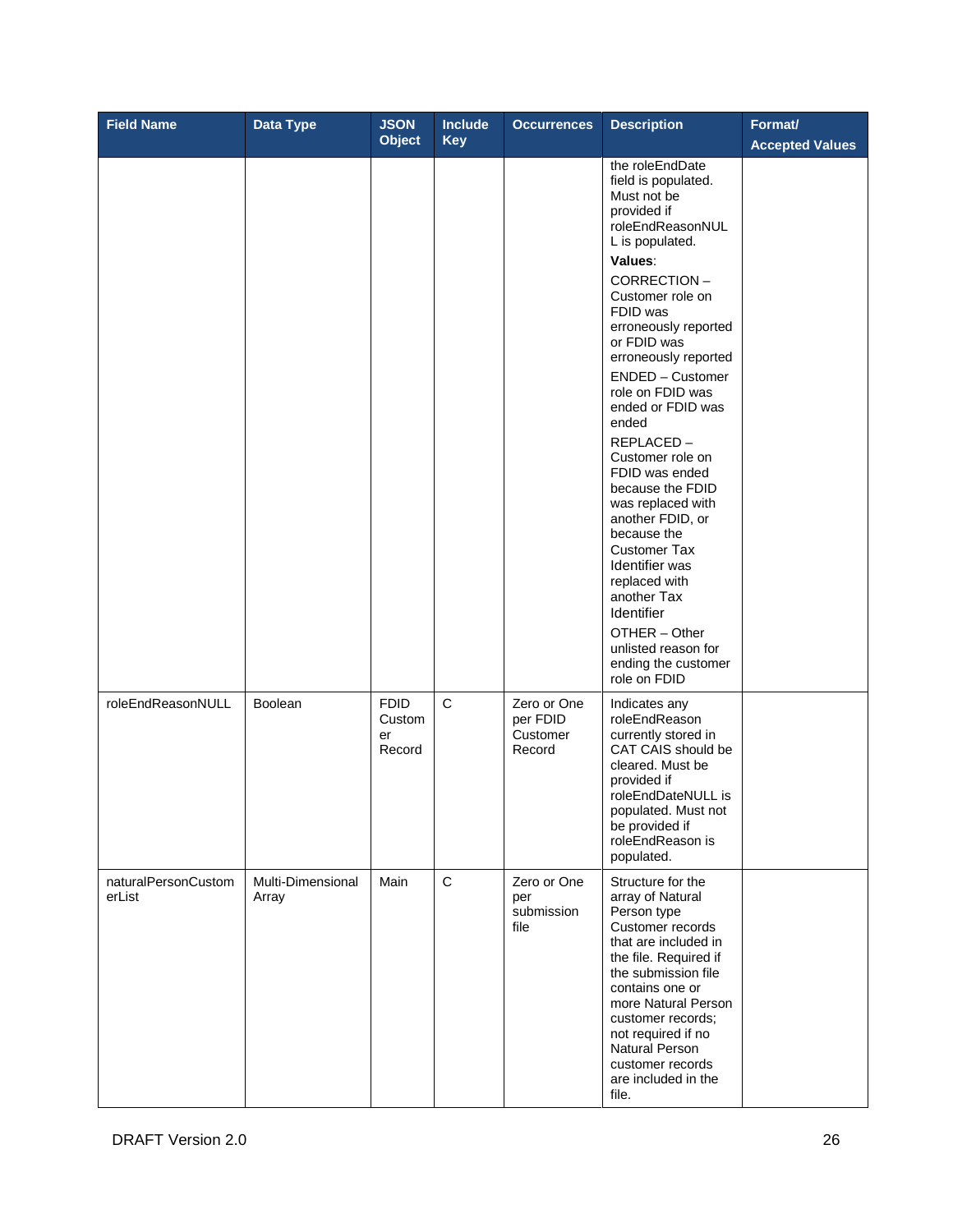| <b>Field Name</b>       | Data Type         | <b>JSON</b><br><b>Object</b>                | <b>Include</b><br><b>Key</b> | <b>Occurrences</b>                                                | <b>Description</b>                                                                                                                                                                         | Format/<br><b>Accepted Values</b>                      |
|-------------------------|-------------------|---------------------------------------------|------------------------------|-------------------------------------------------------------------|--------------------------------------------------------------------------------------------------------------------------------------------------------------------------------------------|--------------------------------------------------------|
| customerRecordID        | Unsigned          | Natural<br>Person<br>Custom<br>er<br>Record | R                            | <b>Exactly One</b><br>per Natural<br>Person<br>Customer<br>Record | A unique reference<br>to a single Customer<br>for a single<br>submission file.                                                                                                             |                                                        |
| firstName               | Alphanumeric (40) | Natural<br>Person<br>Custom<br>er<br>Record | $\mathsf R$                  | <b>Exactly One</b><br>per Natural<br>Person<br>Customer<br>Record | The First Name<br>known for the<br>Customer.                                                                                                                                               |                                                        |
| middleName              | Alphanumeric (20) | Natural<br>Person<br>Custom<br>er<br>Record | $\circ$                      | Zero or One<br>per Natural<br>Person<br>Customer<br>Record        | The Middle Name<br>known for the<br>Customer.                                                                                                                                              |                                                        |
| lastName                | Alphanumeric (40) | Natural<br>Person<br>Custom<br>er<br>Record | $\mathsf{R}$                 | Zero or One<br>per Natural<br>Person<br>Customer<br>Record        | The Last Name<br>known for the<br>Customer.                                                                                                                                                |                                                        |
| nameSuffix              | Choice            | Natural<br>Person<br>Custom<br>er<br>Record | $\circ$                      | Zero or One<br>per Natural<br>Person<br>Customer<br>Record        | The Name Suffix<br>known for the<br>Customer.<br>Values:<br><b>FIFTH</b><br><b>FOURTH</b><br><b>JUNIOR</b><br><b>SENIOR</b><br><b>THIRD</b>                                                | "FIFTH"<br>"FOURTH"<br>"JUNIOR"<br>"SENIOR"<br>"THIRD" |
| yearOfBirth             | Year (Number) (4) | Natural<br>Person<br>Custom<br>er<br>Record | $\mathsf{R}$                 | <b>Exactly One</b><br>per Natural<br>Person<br>Customer<br>Record | The Year of Birth<br>known for the<br>Customer in YYYY<br>format.                                                                                                                          | <b>YYYY</b>                                            |
| customerStartDate       | Date (Number) (8) | Natural<br>Person<br>Custom<br>er<br>Record | R                            | <b>Exactly One</b><br>per Natural<br>Person<br>Customer<br>Record | The date on which<br>the customer first<br>became a customer<br>of the CAT Reporter<br>firm, in YYYYMMDD<br>format.                                                                        | YYYYMMDD                                               |
| customerEndDate         | Date (Number) (8) | Natural<br>Person<br>Custom<br>er<br>Record | $\mathsf{R}$                 | <b>Exactly One</b><br>per Natural<br>Person<br>Customer<br>Record | The date on which<br>the customer ceased<br>to be a customer of<br>the CAT Reporter<br>firm, in YYYYMMDD<br>format.                                                                        | YYYYMMDD                                               |
| customerEndDateNU<br>LL | <b>Boolean</b>    | Natural<br>Person<br>Custom<br>er<br>Record | $\mathsf C$                  | Zero or One<br>per Natural<br>Person<br>Customer<br>Record        | Indicates any<br>customerEndDate<br>currently stored in<br>CAT CAIS should be<br>cleared. Must be<br>provided as true if<br>customerEndReaso<br>nNULL is populated<br>as true. Must not be | true<br>false                                          |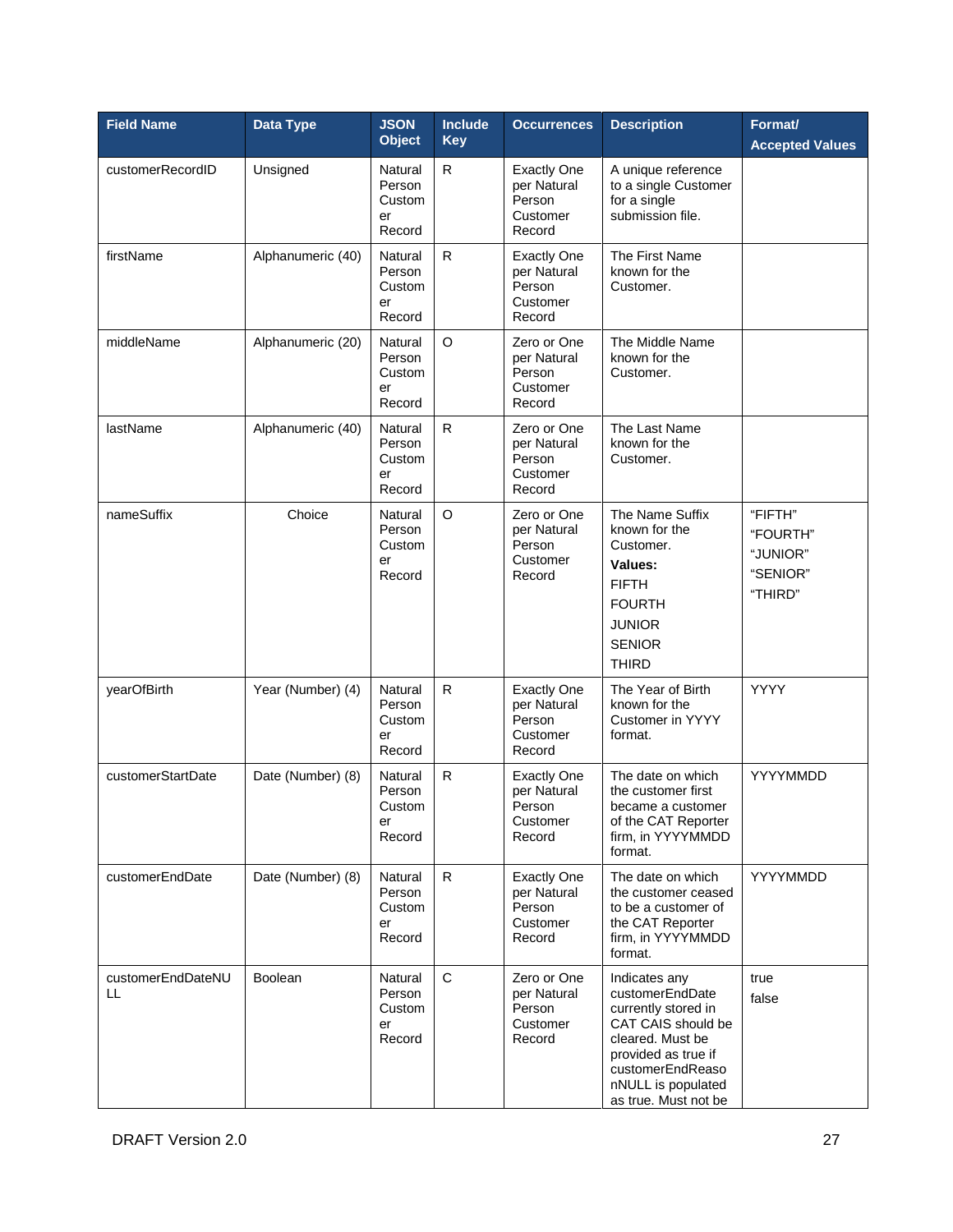| <b>Field Name</b>                | Data Type         | <b>JSON</b><br><b>Object</b>                | <b>Include</b><br><b>Key</b> | <b>Occurrences</b>                                                | <b>Description</b>                                                                                                                                                                                                                                                                                                                                                                                                                                                                       | Format/<br><b>Accepted Values</b>                              |
|----------------------------------|-------------------|---------------------------------------------|------------------------------|-------------------------------------------------------------------|------------------------------------------------------------------------------------------------------------------------------------------------------------------------------------------------------------------------------------------------------------------------------------------------------------------------------------------------------------------------------------------------------------------------------------------------------------------------------------------|----------------------------------------------------------------|
|                                  |                   |                                             |                              |                                                                   | provided as true if<br>customerEndDate is<br>populated.                                                                                                                                                                                                                                                                                                                                                                                                                                  |                                                                |
| customerEndReason                | Date (Number) (8) | Natural<br>Person<br>Custom<br>er<br>Record | $\mathsf{C}$                 | Zero or One<br>per Natural<br>Person<br>Customer<br>Record        | The reason why the<br>customer ceased to<br>be a customer of the<br>CAT Reporter firm.<br>Values:<br>CORRECTION-<br>Customer was<br>erroneously reported<br>DECEASED-<br>Customer is<br>deceased<br>ENDED - Customer<br>ended their<br>relationship with the<br>firm<br>REPLACED - Tax<br>Identifier of the<br>Customer was<br>updated and a new<br>Customer was<br>reported in place of<br>this customer<br>OTHER - Other<br>unlisted reason for<br>ending the Customer<br>relationship | "CORRECTION"<br>"DECEASED"<br>"ENDED"<br>"REPLACED"<br>"OTHER" |
| customerEndReason<br><b>NULL</b> | <b>Boolean</b>    | Natural<br>Person<br>Custom<br>er<br>Record | C                            | Zero or One<br>per Natural<br>Person<br>Customer<br>Record        | Indicates any<br>customerEndDate<br>currently stored in<br>CAT CAIS should be<br>cleared. Must be<br>provided as true if<br>customerEndDateN<br>ULL is populated as<br>true. Must not be<br>provided as true if<br>customerEndReaso<br>n is populated.                                                                                                                                                                                                                                   | true                                                           |
| addrLine1                        | Alphanumeric (40) | Natural<br>Person<br>Custom<br>er<br>Record | $\mathsf{R}$                 | <b>Exactly One</b><br>per Natural<br>Person<br>Customer<br>Record | The first Address<br>Line for the address<br>of the customer                                                                                                                                                                                                                                                                                                                                                                                                                             |                                                                |
| addrLine2                        | Alphanumeric (40) | Natural<br>Person<br>Custom<br>er<br>Record | $\mathsf O$                  | Zero or One<br>per Natural<br>Person<br>Customer<br>Record        | Additional space for<br>Address Line.                                                                                                                                                                                                                                                                                                                                                                                                                                                    |                                                                |
| addrLine3                        | Alphanumeric (40) | Natural<br>Person<br>Custom<br>er<br>Record | O                            | Zero or One<br>per Natural<br>Person<br>Customer<br>Record        | Additional space for<br>Address Line. Must<br>not be provided if<br>addrLine2 is not<br>provided.                                                                                                                                                                                                                                                                                                                                                                                        |                                                                |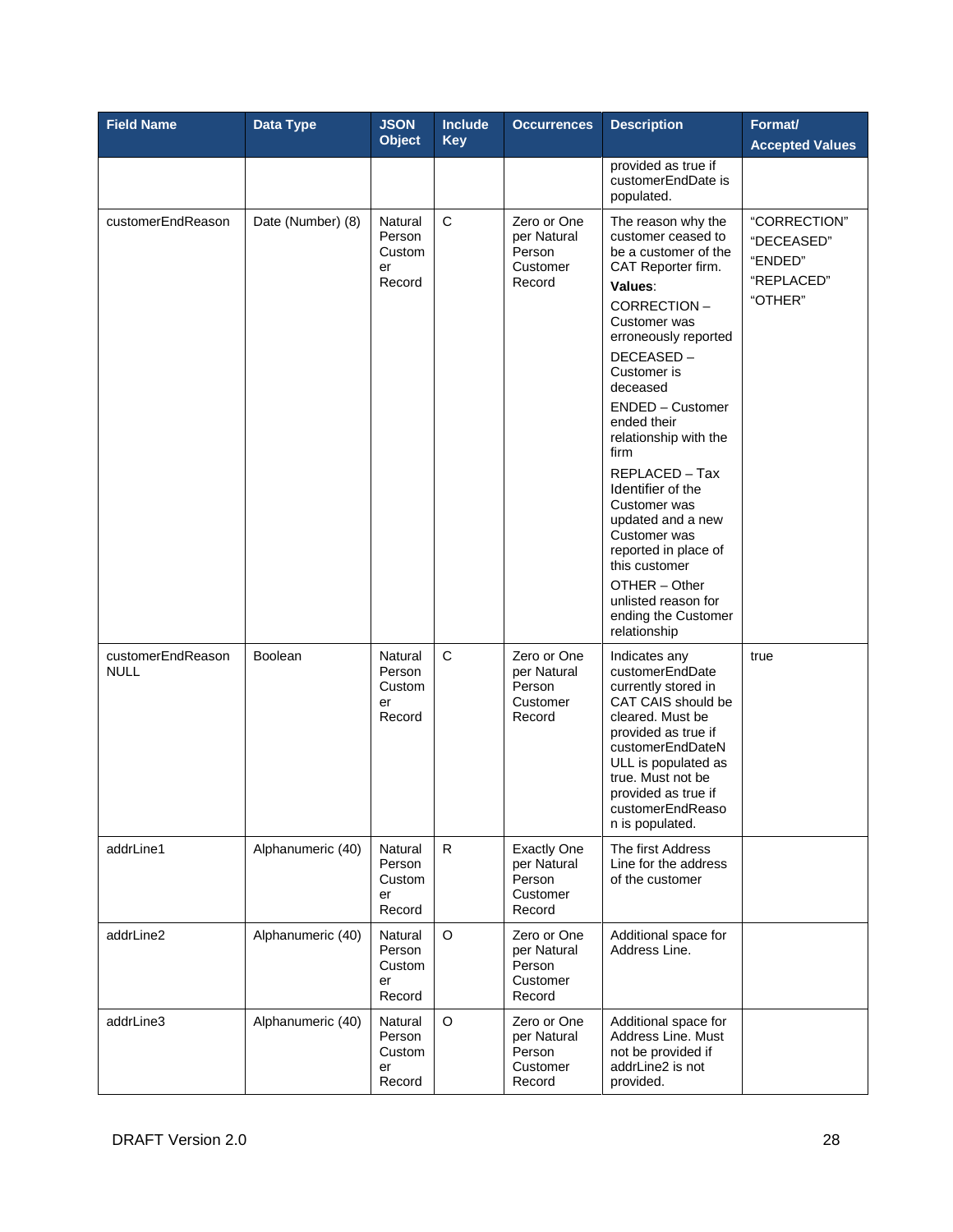| <b>Field Name</b>          | Data Type                  | <b>JSON</b><br><b>Object</b>                | <b>Include</b><br><b>Key</b> | <b>Occurrences</b>                                                | <b>Description</b>                                                                                                                                                                                                                                                                                                                                                                                                              | Format/<br><b>Accepted Values</b> |
|----------------------------|----------------------------|---------------------------------------------|------------------------------|-------------------------------------------------------------------|---------------------------------------------------------------------------------------------------------------------------------------------------------------------------------------------------------------------------------------------------------------------------------------------------------------------------------------------------------------------------------------------------------------------------------|-----------------------------------|
| addrLine4                  | Alphanumeric (40)          | Natural<br>Person<br>Custom<br>er<br>Record | O                            | Zero or One<br>per Natural<br>Person<br>Customer<br>Record        | Additional space for<br>Address Line, Must<br>not be provided if<br>addrLine2 and<br>addrLine3 are not<br>provided.                                                                                                                                                                                                                                                                                                             |                                   |
| city                       | Alphanumeric<br>(100)      | Natural<br>Person<br>Custom<br>er<br>Record | $\mathsf{R}$                 | <b>Exactly One</b><br>per Natural<br>Person<br>Customer<br>Record | City of the Address<br>of the Customer.                                                                                                                                                                                                                                                                                                                                                                                         |                                   |
| regionCode                 | Text(40)                   | Natural<br>Person<br>Custom<br>er<br>Record | C                            | Zero or One<br>per Natural<br>Person<br>Customer<br>Record        | Code of the local<br>region of the<br>Customer Address,<br>in ISO 3166-2 format<br>without the two<br>character Country<br>Code. See published<br>reference data list<br>for acceptable<br>values. Must be<br>provided if a region<br>list is available for<br>the Country of the<br><b>Customer Address.</b><br>Optional to provide if<br>no region list is<br>available for the<br>Country of the<br><b>Customer Address.</b> | AA-XX                             |
| countryCode                | Choice                     | Natural<br>Person<br>Custom<br>er<br>Record | $\mathsf{R}$                 | <b>Exactly One</b><br>per Natural<br>Person<br>Customer<br>Record | Code of the Country<br>of the Customer<br>Address, in ISO<br>3166-1 alpha-2<br>format. See<br>published reference<br>data list for<br>acceptable values.                                                                                                                                                                                                                                                                        | AA                                |
| postalCode                 | Alphanumeric (15)          | Natural<br>Person<br>Custom<br>er<br>Record | $\mathsf C$                  | Zero or One<br>per Natural<br>Person<br>Customer<br>Record        | Postal Code of the<br>Customer Address.<br>Must be provided if<br>Postal Codes exist<br>for the Country of<br>the Customer.                                                                                                                                                                                                                                                                                                     |                                   |
| updateConfirmationLi<br>st | Multi-Dimensional<br>Array | Natural<br>Person<br>Custom<br>er<br>Record | $\mathbf C$                  | Zero or One<br>per Natural<br>Person<br>Customer<br>Record        | Structure for the<br>array of Update<br>Confirmation<br>indications that are<br>included in the file<br>for the Natural<br>Person Record. Not<br>required if no<br>updates are included<br>in the file for the<br>specific Natural<br>Person Customer.<br>Must not be included<br>if the specific<br>Customer has not                                                                                                           |                                   |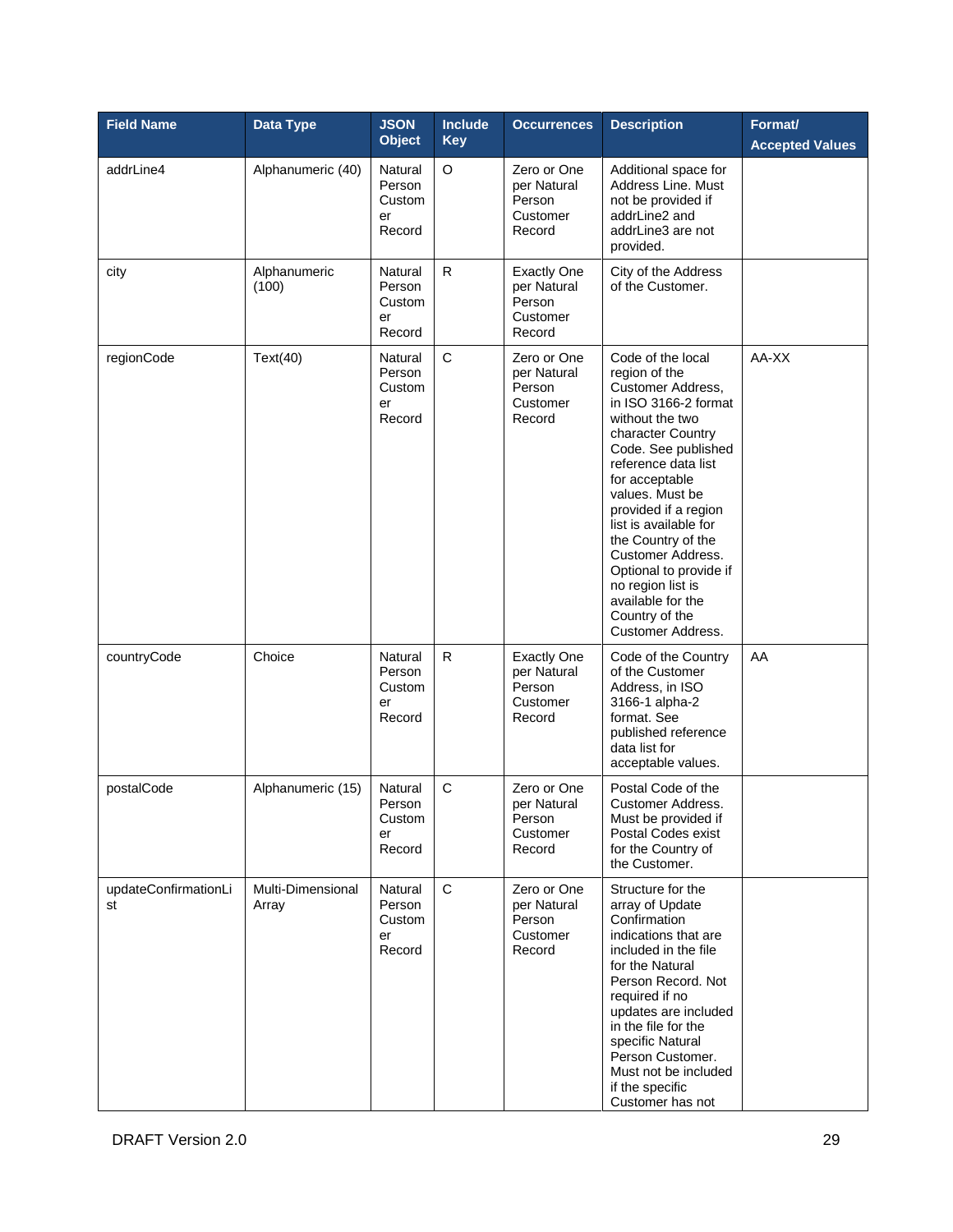| <b>Field Name</b>                      | <b>Data Type</b>                       | <b>JSON</b><br><b>Object</b>                                   | <b>Include</b><br><b>Key</b> | <b>Occurrences</b>                                                                            | <b>Description</b>                                                                                                                                                                                                                                                                                                                                                                                                                                                                                                                           | Format/<br><b>Accepted Values</b>                                                                                                                         |
|----------------------------------------|----------------------------------------|----------------------------------------------------------------|------------------------------|-----------------------------------------------------------------------------------------------|----------------------------------------------------------------------------------------------------------------------------------------------------------------------------------------------------------------------------------------------------------------------------------------------------------------------------------------------------------------------------------------------------------------------------------------------------------------------------------------------------------------------------------------------|-----------------------------------------------------------------------------------------------------------------------------------------------------------|
|                                        |                                        |                                                                |                              |                                                                                               | previously been<br>accepted into CAIS<br>for the CAT Reporter<br>firm.                                                                                                                                                                                                                                                                                                                                                                                                                                                                       |                                                                                                                                                           |
| updateConfirmationR<br>ecordID         | Unsigned                               | Update<br>Confir<br>mation<br>Record                           | $\mathsf{R}$                 | <b>Exactly One</b><br>per Update<br>Confirmation<br>Record                                    | A unique reference<br>to a single Update<br>Confirmation for a<br>single Customer.                                                                                                                                                                                                                                                                                                                                                                                                                                                           |                                                                                                                                                           |
| updateConfirmationAt<br>tribute        | Choice                                 | Update<br>Confir<br>mation<br>Record                           | $\mathsf{R}$                 | <b>Exactly One</b><br>per Update<br>Confirmation<br>Record                                    | The changing<br>attribute for the<br><b>Natural Person</b><br><b>Customer Record</b><br>that is being Update<br>Confirmed as a valid<br>and intentional<br>change. Each value<br>for the field is a<br>reference to the<br>particular attribute of<br>the Natural Person<br><b>Customer Record</b><br>that is being<br>changed.<br>Values:<br><b>CITY</b><br>COUNTRYCODE<br><b>CUSTOMERSTART</b><br><b>DATE</b><br><b>FIRSTNAME</b><br>LASTNAME<br>LTID<br><b>NAMESUFFIX</b><br><b>POSTALCODE</b><br><b>REGIONCODE</b><br><b>YEAROFBIRTH</b> | "CITY"<br>"COUNTRYCODE<br>"CUSTOMERSTA<br>RTDATE"<br>"FIRSTNAME"<br>"LASTNAME"<br>"LTID"<br>"NAMESUFFIX"<br>"POSTALCODE"<br>"REGIONCODE"<br>"YEAROFBIRTH" |
| largeTraderList<br>largeTraderRecordID | Multi-Dimensional<br>Array<br>Unsigned | Natural<br>Person<br>Custom<br>er<br>Record<br>Large<br>Trader | $\mathsf{C}$<br>${\sf R}$    | Zero or One<br>per Natural<br>Person<br>Customer<br>Record<br><b>Exactly One</b><br>per Large | Structure for the<br>array of LTID and<br>ULTID records that<br>are associated to the<br><b>Natural Person</b><br>Customer record<br>within the file.<br>Required if the<br>submission file<br>contains one or<br>more LTID/ULTID<br>records associated<br>to the customer<br>record; not required<br>if no LTID/ULTID<br>records are included<br>in the file in<br>association to the<br>reported customer.<br>A unique reference<br>to a single LTID or                                                                                    |                                                                                                                                                           |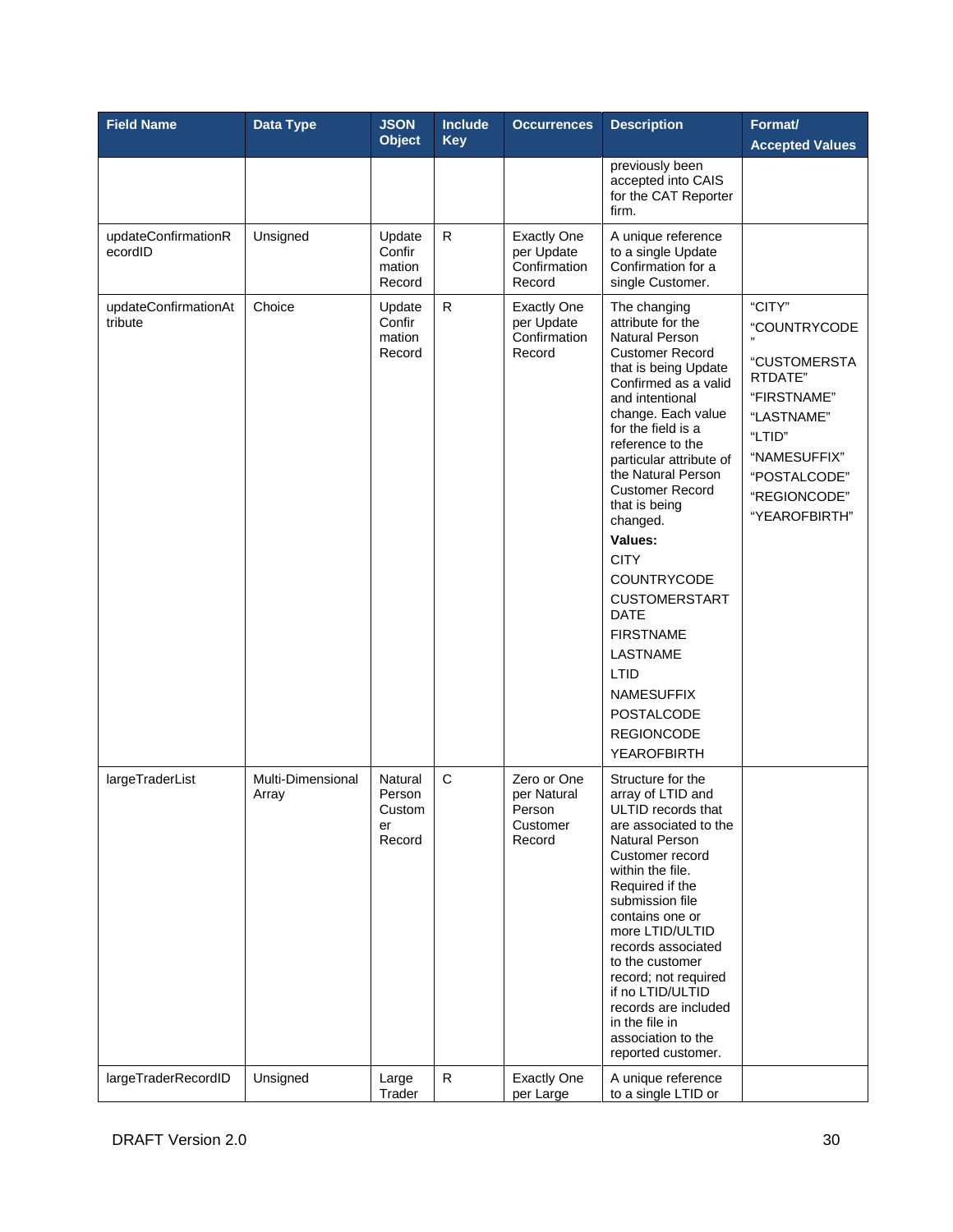| <b>Field Name</b>        | Data Type         | <b>JSON</b><br><b>Object</b> | <b>Include</b><br><b>Key</b> | <b>Occurrences</b>                                  | <b>Description</b>                                                                                                                                                                                                                                                                                                                    | Format/<br><b>Accepted Values</b>                              |
|--------------------------|-------------------|------------------------------|------------------------------|-----------------------------------------------------|---------------------------------------------------------------------------------------------------------------------------------------------------------------------------------------------------------------------------------------------------------------------------------------------------------------------------------------|----------------------------------------------------------------|
|                          |                   | Record                       |                              | Trader<br>Record                                    | ULTID in reference<br>to a single FDID for<br>a single submission<br>file.                                                                                                                                                                                                                                                            |                                                                |
| largeTraderID            | <b>Text (13)</b>  | Large<br>Trader<br>Record    | R                            | <b>Exactly One</b><br>per Large<br>Trader<br>Record | The LTID or ULTID<br>associated to the<br>FDID in the CAT<br>Reporter's system.                                                                                                                                                                                                                                                       | For LTID-<br>99999999-9999<br>For ULTID-<br>ULT99999-9999      |
| <b>ItidEffectiveDate</b> | Date (Number) (8) | Large<br>Trader<br>Record    | R                            | <b>Exactly One</b><br>per Large<br>Trader<br>Record | Date on which the<br><b>LTID or ULTID</b><br>became associated<br>to the FDID within<br>the CAT Reporter's<br>system, in<br>YYYYMMDD format.                                                                                                                                                                                          | YYYYMMDD                                                       |
| <b>ItidEndDate</b>       | Date (Number) (8) | Large<br>Trader<br>Record    | C                            | Zero or One<br>per Large<br>Trader<br>Record        | Date on which the<br>LTID or ULTID was<br>no longer associated<br>to the FDID within<br>the CAT Reporter's<br>system, in<br>YYYYMMDD format.<br>Must be provided if<br>the ItidEndReason<br>field is populated.<br>Must not be<br>provided if<br>ItidEndDateNULL is<br>populated as true.                                             | YYYYMMDD                                                       |
| ItidEndDateNULL          | Boolean           | Large<br>Trader<br>Record    | $\mathsf C$                  | Zero or One<br>per Large<br>Trader<br>Record        | Indicates any<br>ItidEndDate currently<br>stored in CAT CAIS<br>should be cleared.<br>Must be provided as<br>true if<br>ltidEndReasonNULL<br>is populated as true.<br>Must not be<br>provided as true if<br>ItidEndDate is<br>populated.                                                                                              | true<br>false                                                  |
| <b>ItidEndReason</b>     | Choice            | Large<br>Trader<br>Record    | $\mathbf C$                  | Zero or One<br>per Large<br>Trader<br>Record        | Reason why the<br>LTID or ULTID was<br>no longer associated<br>to the Customer.<br>Must be populated in<br>order to end date an<br>LTID-to-FDID<br>association in the<br>system. Must be<br>provided if the<br>ItidEndDate field is<br>populated. Must not<br>be provided if<br>ltidEndReasonNULL<br>is populated as true.<br>Values: | "CORRECTION"<br>"DECEASED"<br>"ENDED"<br>"REPLACED"<br>"OTHER" |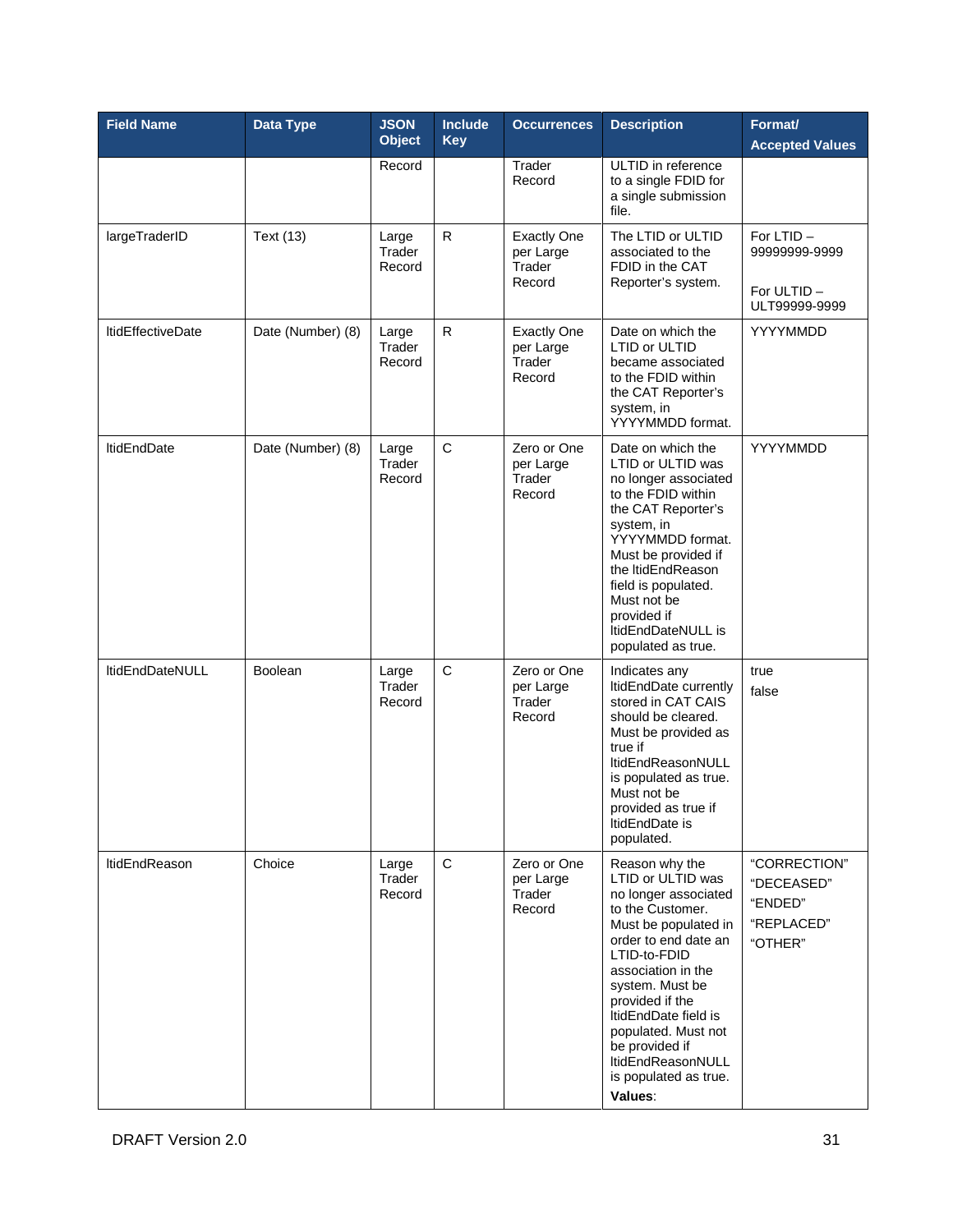| <b>Field Name</b>           | Data Type                  | <b>JSON</b><br><b>Object</b>              | <b>Include</b><br><b>Key</b> | <b>Occurrences</b>                                              | <b>Description</b>                                                                                                                                                                                                                                                                                                                                                          | Format/<br><b>Accepted Values</b> |
|-----------------------------|----------------------------|-------------------------------------------|------------------------------|-----------------------------------------------------------------|-----------------------------------------------------------------------------------------------------------------------------------------------------------------------------------------------------------------------------------------------------------------------------------------------------------------------------------------------------------------------------|-----------------------------------|
|                             |                            |                                           |                              |                                                                 | CORRECTION-<br>LTID was<br>erroneously reported<br>DECEASED-<br>Customer is<br>deceased<br>ENDED - LTID-to-<br>Customer<br>association was<br>ended<br><b>REPLACED - LTID</b><br>was replaced by a<br>different LTID or the<br>Customer TID was<br>replaced by a<br>different TID<br>OTHER - Other<br>unlisted reason for<br>ending the LTID-to-<br>Customer<br>association |                                   |
| ltidEndReasonNULL           | Boolean                    | Large<br>Trader<br>Record                 | $\mathsf{C}$                 | Zero or One<br>per Large<br>Trader<br>Record                    | Indicates any<br>ItidEndReason<br>currently stored in<br>CAT CAIS should be<br>cleared. Must be<br>provided as true if<br>ItidEndDateNULL is<br>populated as true.<br>Must not be<br>provided as true if<br>ItidEndReason is<br>populated.                                                                                                                                  | true<br>false                     |
| legalEntityCustomerLi<br>st | Multi-Dimensional<br>Array | Main                                      | $\mathsf C$                  | Zero or One<br>per<br>submission<br>file                        | Structure for the<br>array of Legal Entity<br>type Customer<br>records that are<br>included in the file.<br>Required if the<br>submission file<br>contains one or<br>more Legal Entity<br>customer records;<br>not required if no<br><b>Legal Entity</b><br>Customer records<br>are included in the<br>file.                                                                |                                   |
| customerRecordID            | Unsigned                   | Legal<br>Entity<br>Custom<br>er<br>Record | R                            | <b>Exactly One</b><br>per Legal<br>Entity<br>Customer<br>Record | A unique reference<br>to a single Customer<br>for a single<br>submission file.                                                                                                                                                                                                                                                                                              |                                   |
| legalName                   | Alphanumeric<br>(100)      | Legal<br>Entity<br>Custom<br>er<br>Record | $\mathsf{R}$                 | <b>Exactly One</b><br>per Legal<br>Entity<br>Customer<br>Record | The Legal Name<br>known for the<br>Customer entity.                                                                                                                                                                                                                                                                                                                         |                                   |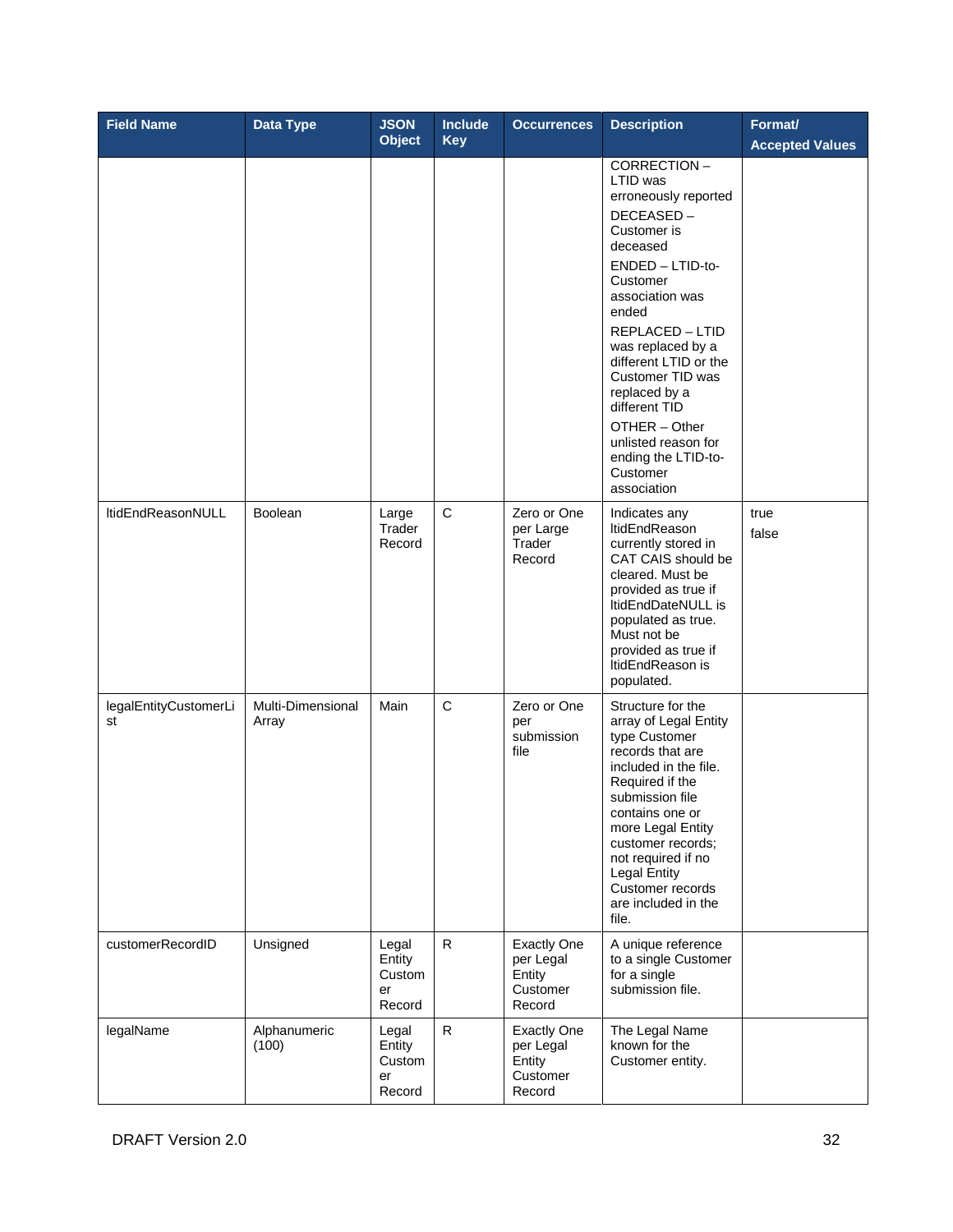| <b>Field Name</b>                | Data Type         | <b>JSON</b><br><b>Object</b>              | <b>Include</b><br><b>Key</b> | <b>Occurrences</b>                                              | <b>Description</b>                                                                                                                                                                                                                                                                                                                                                                                                                                      | Format/<br><b>Accepted Values</b>                |
|----------------------------------|-------------------|-------------------------------------------|------------------------------|-----------------------------------------------------------------|---------------------------------------------------------------------------------------------------------------------------------------------------------------------------------------------------------------------------------------------------------------------------------------------------------------------------------------------------------------------------------------------------------------------------------------------------------|--------------------------------------------------|
| customerStartDate                | Date (Number) (8) | Legal<br>Entity<br>Custom<br>er<br>Record | R                            | <b>Exactly One</b><br>per Legal<br>Entity<br>Customer<br>Record | The date on which<br>the customer first<br>became a customer<br>of the CAT Reporter<br>firm, in YYYYMMDD<br>format.                                                                                                                                                                                                                                                                                                                                     | YYYYMMDD                                         |
| customerEndDate                  | Date (Number) (8) | Legal<br>Entity<br>Custom<br>er<br>Record | $\mathsf{R}$                 | <b>Exactly One</b><br>per Legal<br>Entity<br>Customer<br>Record | The date on which<br>the customer ceased<br>to be a customer of<br>the CAT Reporter<br>firm, in YYYYMMDD<br>format.                                                                                                                                                                                                                                                                                                                                     | YYYYMMDD                                         |
| customerEndDateNU<br>LL          | <b>Boolean</b>    | Legal<br>Entity<br>Custom<br>er<br>Record | $\mathsf{C}$                 | Zero or One<br>per Legal<br>Entity<br>Customer<br>Record        | Indicates any<br>customerEndDate<br>currently stored in<br>CAT CAIS should be<br>cleared. Must be<br>provided as true if<br>customerEndReaso<br>nNULL is populated<br>as true. Must not be<br>provided as true if<br>customerEndDate is<br>populated.                                                                                                                                                                                                   | true<br>false                                    |
| customerEndReason                | Date (Number) (8) | Legal<br>Entity<br>Custom<br>er<br>Record | $\mathsf C$                  | Zero or One<br>per Legal<br>Entity<br>Customer<br>Record        | The reason why the<br>customer ceased to<br>be a customer of the<br>CAT Reporter firm.<br>Values:<br>CORRECTION-<br>Customer was<br>erroneously reported<br><b>ENDED - Customer</b><br>ended their<br>relationship with the<br>firm<br>REPLACED - Tax<br>Identifier of the<br>Customer was<br>updated and a new<br>Customer was<br>reported in place of<br>this customer<br>OTHER - Other<br>unlisted reason for<br>ending the Customer<br>relationship | "CORRECTION"<br>"ENDED"<br>"REPLACED"<br>"OTHER" |
| customerEndReason<br><b>NULL</b> | <b>Boolean</b>    | Legal<br>Entity<br>Custom<br>er<br>Record | $\mathsf C$                  | Zero or One<br>per Legal<br>Entity<br>Customer<br>Record        | Indicates any<br>customerEndDate<br>currently stored in<br>CAT CAIS should be<br>cleared. Must be<br>provided as true if<br>customerEndDateN<br>ULL is populated as<br>true. Must not be<br>provided as true if<br>customerEndReaso                                                                                                                                                                                                                     | true                                             |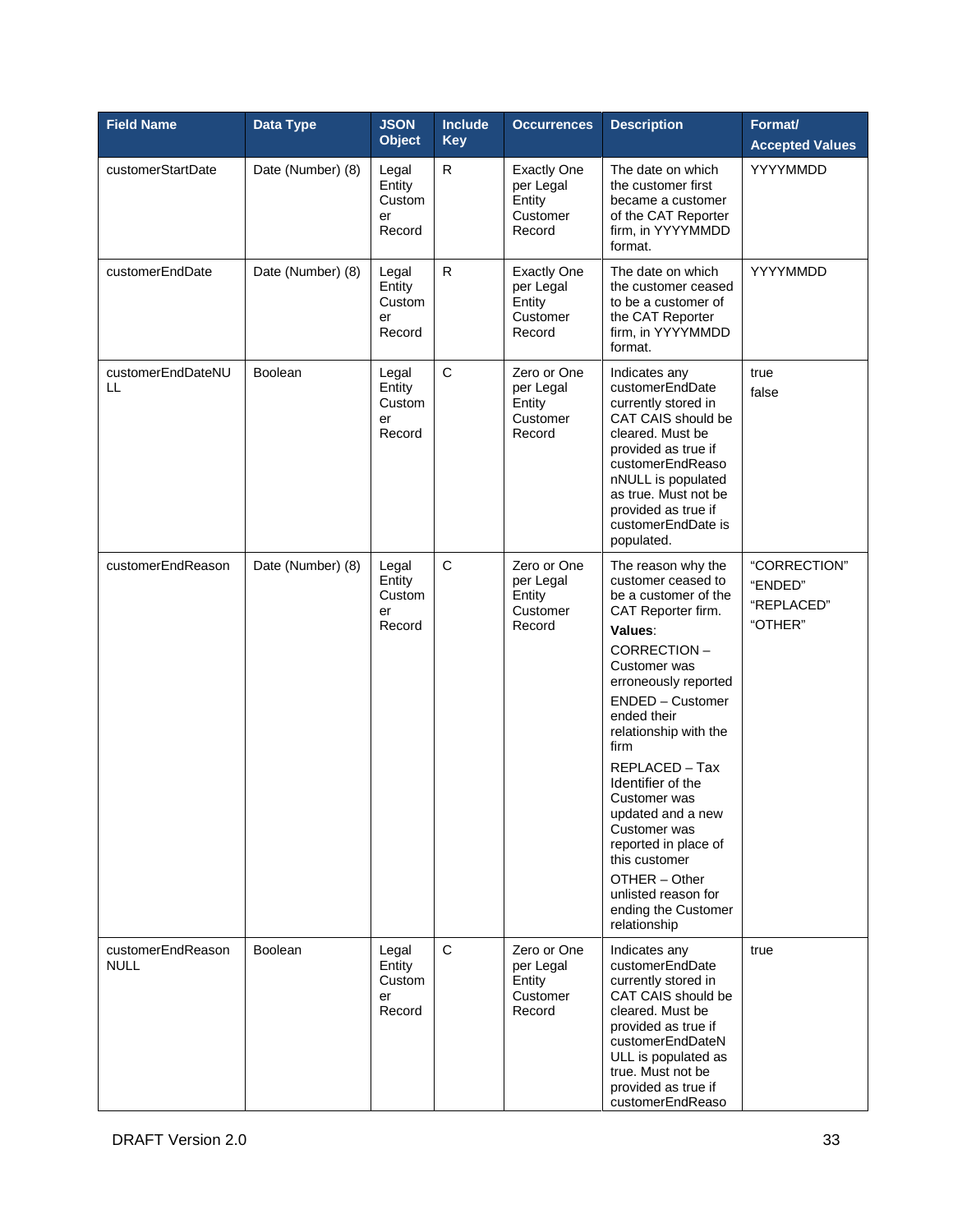| <b>Field Name</b> | Data Type             | <b>JSON</b><br><b>Object</b>              | <b>Include</b><br><b>Key</b> | <b>Occurrences</b>                                                | <b>Description</b>                                                                                                                                                                                                                                                                                                                                                                                                       | Format/<br><b>Accepted Values</b> |
|-------------------|-----------------------|-------------------------------------------|------------------------------|-------------------------------------------------------------------|--------------------------------------------------------------------------------------------------------------------------------------------------------------------------------------------------------------------------------------------------------------------------------------------------------------------------------------------------------------------------------------------------------------------------|-----------------------------------|
|                   |                       |                                           |                              |                                                                   | n is populated.                                                                                                                                                                                                                                                                                                                                                                                                          |                                   |
| addrLine1         | Alphanumeric (40)     | Legal<br>Entity<br>Custom<br>er<br>Record | $\mathsf{R}$                 | <b>Exactly One</b><br>per Legal<br>Entity<br>Customer<br>Record   | The first Address<br>Line for the address<br>of the customer                                                                                                                                                                                                                                                                                                                                                             |                                   |
| addrLine2         | Alphanumeric (40)     | Legal<br>Entity<br>Custom<br>er<br>Record | $\circ$                      | Zero or One<br>per Legal<br>Entity<br>Customer<br>Record          | Additional space for<br>Address Line.                                                                                                                                                                                                                                                                                                                                                                                    |                                   |
| addrLine3         | Alphanumeric (40)     | Legal<br>Entity<br>Custom<br>er<br>Record | $\circ$                      | Zero or One<br>per Legal<br>Entity<br>Customer<br>Record          | Additional space for<br>Address Line. Must<br>not be provided if<br>addrLine2 is not<br>provided.                                                                                                                                                                                                                                                                                                                        |                                   |
| addrLine4         | Alphanumeric (40)     | Legal<br>Entity<br>Custom<br>er<br>Record | $\circ$                      | Zero or One<br>per Legal<br>Entity<br>Customer<br>Record          | Additional space for<br>Address Line, Must<br>not be provided if<br>addrLine2 and<br>addrLine3 are not<br>provided.                                                                                                                                                                                                                                                                                                      |                                   |
| city              | Alphanumeric<br>(100) | Legal<br>Entity<br>Custom<br>er<br>Record | ${\sf R}$                    | <b>Exactly One</b><br>per Natural<br>Person<br>Customer<br>Record | City of the Address<br>of the Customer.                                                                                                                                                                                                                                                                                                                                                                                  |                                   |
| regionCode        | Text (40)             | Legal<br>Entity<br>Custom<br>er<br>Record | $\mathsf C$                  | Zero or One<br>per Legal<br>Entity<br>Customer<br>Record          | Code of the local<br>region of the<br>Customer Address,<br>in ISO 3166-2 format<br>without the two<br>character Country<br>Code. See published<br>reference data list<br>for acceptable<br>values. Must be<br>provided if a region<br>list is available for<br>the Country of the<br><b>Customer Address.</b><br>Optional to provide if<br>no region list is<br>available for the<br>Country of the<br>Customer Address. | AA-XX                             |
| countryCode       | Choice (2)            | Legal<br>Entity<br>Custom<br>er<br>Record | R                            | <b>Exactly One</b><br>per Legal<br>Entity<br>Customer<br>Record   | Code of the Country<br>of the Customer<br>Address, in ISO<br>3166-1 alpha-2<br>format. See<br>published reference<br>data list for<br>acceptable values.                                                                                                                                                                                                                                                                 | AA                                |
| postalCode        | Alphanumeric (15)     | Legal<br>Entity<br>Custom                 | $\mathsf C$                  | Zero or One<br>per Legal<br>Entity                                | Postal Code of the<br>Customer Address.<br>Must be provided if                                                                                                                                                                                                                                                                                                                                                           |                                   |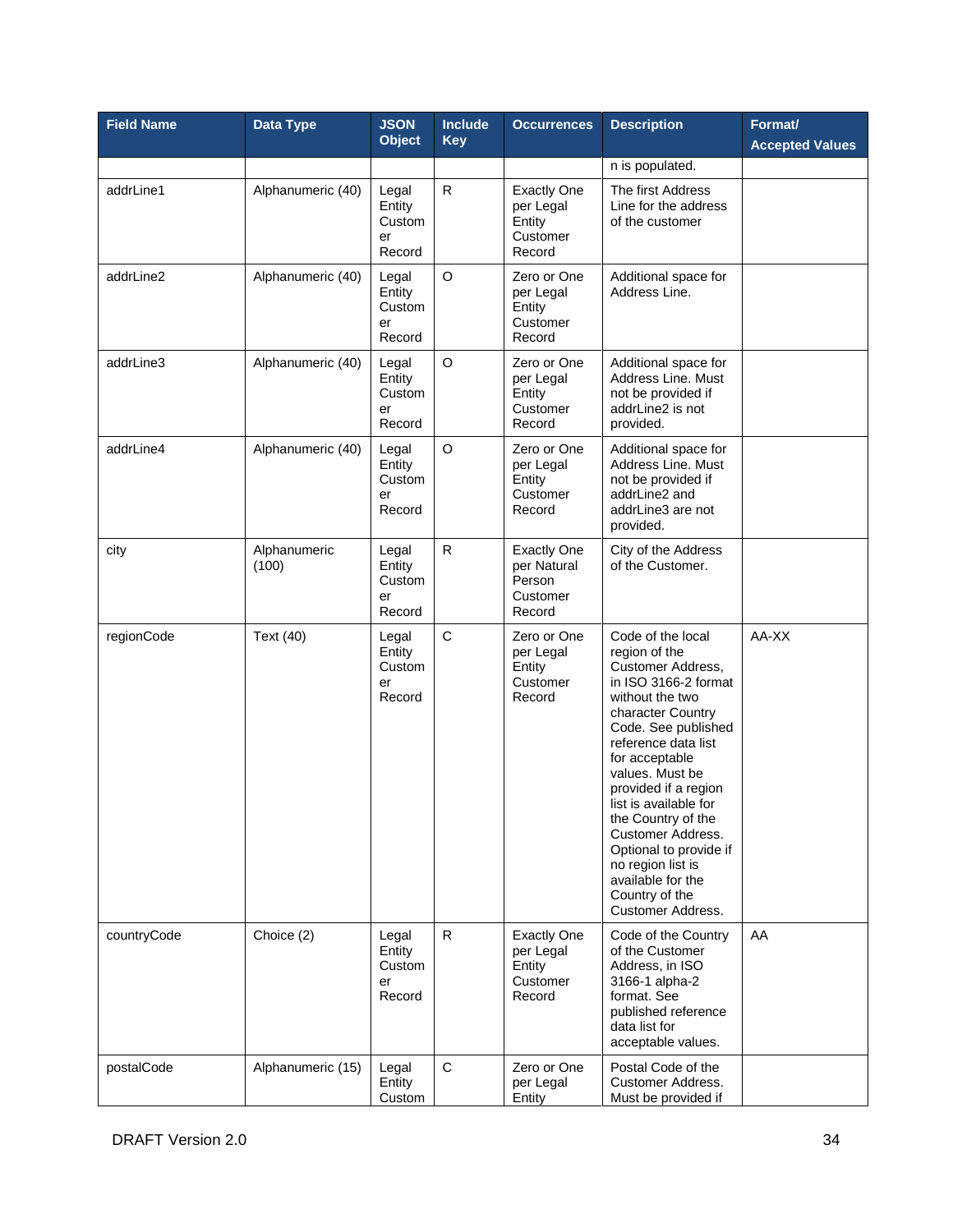| <b>Field Name</b>               | <b>Data Type</b>           | <b>JSON</b><br><b>Object</b>              | <b>Include</b><br><b>Key</b> | <b>Occurrences</b>                                              | <b>Description</b>                                                                                                                                                                                                                                                                                                                                                                                                                                                                | Format/<br><b>Accepted Values</b>                                                                                   |
|---------------------------------|----------------------------|-------------------------------------------|------------------------------|-----------------------------------------------------------------|-----------------------------------------------------------------------------------------------------------------------------------------------------------------------------------------------------------------------------------------------------------------------------------------------------------------------------------------------------------------------------------------------------------------------------------------------------------------------------------|---------------------------------------------------------------------------------------------------------------------|
|                                 |                            | er<br>Record                              |                              | Customer<br>Record                                              | known.                                                                                                                                                                                                                                                                                                                                                                                                                                                                            |                                                                                                                     |
| ein                             | Text (10)                  | Legal<br>Entity<br>Custom<br>er<br>Record | $\mathsf{R}$                 | <b>Exactly One</b><br>per Legal<br>Entity<br>Customer<br>Record | The Employer<br>Identification<br>Number (EIN) of the<br>customer, in 99-<br>9999999 format.                                                                                                                                                                                                                                                                                                                                                                                      | 99-9999999                                                                                                          |
| lei                             | Alphanumeric (20)          | Legal<br>Entity<br>Custom<br>er<br>Record | O                            | Zero or One<br>per Legal<br>Entity<br>Customer<br>Record        | The Legal Entity<br>Identifier (LEI) of the<br>customer. Must be<br>provided if known to<br>the firm.                                                                                                                                                                                                                                                                                                                                                                             |                                                                                                                     |
| updateConfirmationLi<br>st      | Multi-Dimensional<br>Array | Legal<br>Entity<br>Custom<br>er<br>Record | $\mathsf{C}$                 | Zero or One<br>per Legal<br>Entity<br>Customer<br>Record        | Structure for the<br>array of Update<br>Confirmation<br>indications that are<br>included in the file<br>for the Natural<br>Person Record. Not<br>required if no<br>Update<br>Confirmations are<br>included in the file<br>for the specific<br><b>Natural Person</b><br>Customer.                                                                                                                                                                                                  |                                                                                                                     |
| updateConfirmationR<br>ecordID  | Unsigned                   | Update<br>Confir<br>mation<br>Record      | ${\sf R}$                    | <b>Exactly One</b><br>per Update<br>Confirmation<br>Record      | A unique reference<br>to a single Update<br>Confirmation for a<br>single Customer.                                                                                                                                                                                                                                                                                                                                                                                                |                                                                                                                     |
| updateConfirmationAt<br>tribute | Choice                     | Update<br>Confir<br>mation<br>Record      | R                            | <b>Exactly One</b><br>per Update<br>Confirmation<br>Record      | The changing<br>attribute for the<br><b>Legal Entity</b><br><b>Customer Record</b><br>that is being Update<br>Confirmed as a valid<br>and intentional<br>change. Each value<br>for the field is a<br>reference to the<br>particular attribute of<br>the Legal Entity<br><b>Customer Record</b><br>that is being<br>changed.<br>Values:<br><b>CITY</b><br>COUNTRYCODE<br><b>CUSTOMERSTART</b><br><b>DATE</b><br>LEGALNAME<br>LEI<br>LTID<br><b>POSTALCODE</b><br><b>REGIONCODE</b> | "CITY"<br>"COUNTRYCODE<br>"CUSTOMERSTA<br>RTDATE"<br>"LEGALNAME"<br>"LEI"<br>"LTID"<br>"POSTALCODE"<br>"REGIONCODE" |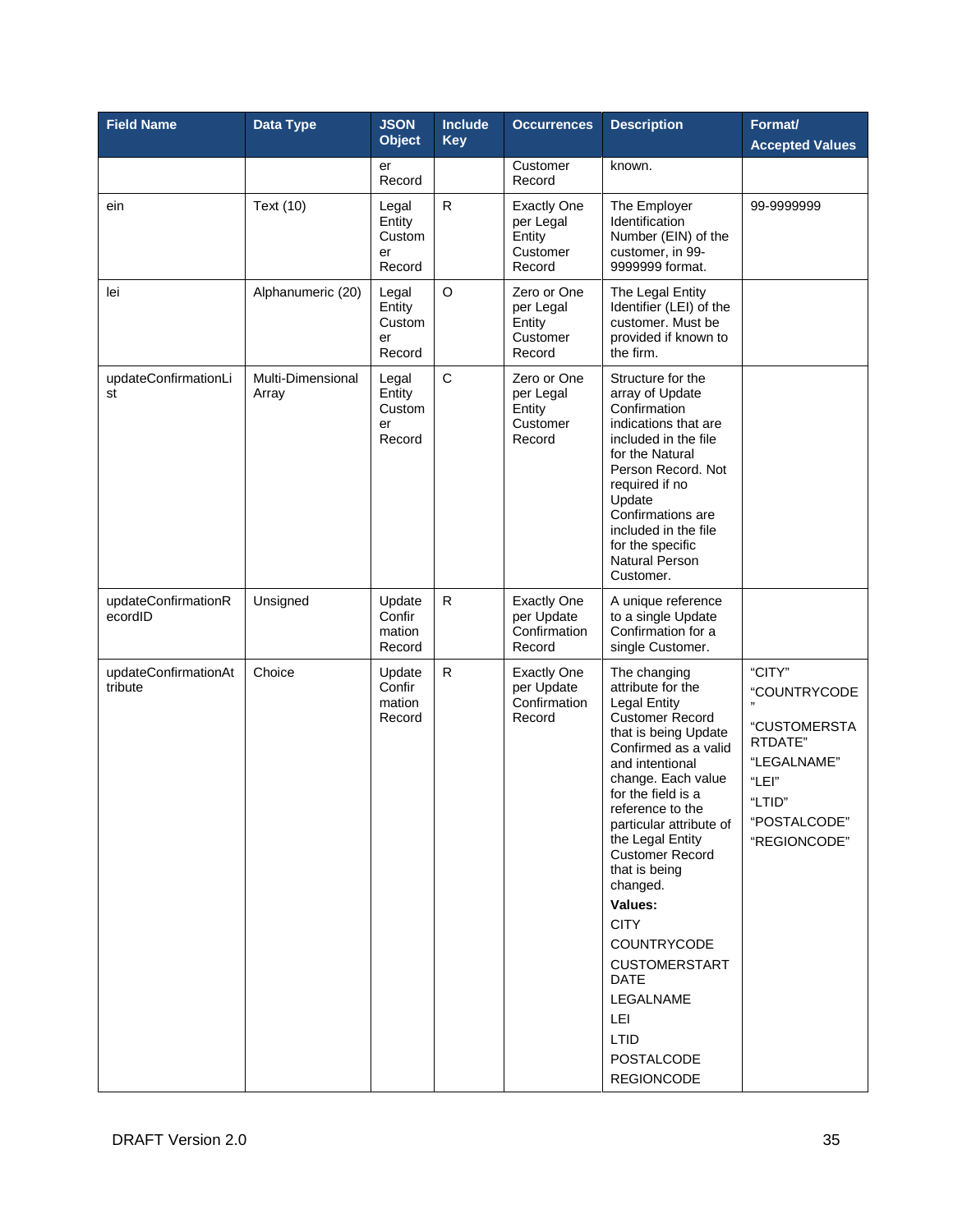| <b>Field Name</b>        | <b>Data Type</b>           | <b>JSON</b><br><b>Object</b>              | <b>Include</b><br><b>Key</b> | <b>Occurrences</b>                                       | <b>Description</b>                                                                                                                                                                                                                                                                                                                                                                                         | Format/<br><b>Accepted Values</b>                          |
|--------------------------|----------------------------|-------------------------------------------|------------------------------|----------------------------------------------------------|------------------------------------------------------------------------------------------------------------------------------------------------------------------------------------------------------------------------------------------------------------------------------------------------------------------------------------------------------------------------------------------------------------|------------------------------------------------------------|
| largeTraderList          | Multi-Dimensional<br>Array | Legal<br>Entity<br>Custom<br>er<br>Record | $\mathsf C$                  | Zero or One<br>per Legal<br>Entity<br>Customer<br>Record | Structure for the<br>array of LTID and<br>ULTID records that<br>are associated to the<br><b>Legal Entity</b><br>Customer record<br>within the file.<br>Required if the<br>submission file<br>contains one or<br>more LTID/ULTID<br>records associated<br>to the customer<br>record; not required<br>if no LTID/ULTID<br>records are included<br>in the file in<br>association to the<br>reported customer. |                                                            |
| largeTraderRecordID      | Unsigned                   | Large<br>Trader<br>Record                 | $\mathsf{R}$                 | <b>Exactly One</b><br>per Large<br>Trader<br>Record      | A unique reference<br>to a single LTID or<br>ULTID in reference<br>to a single FDID for<br>a single submission<br>file.                                                                                                                                                                                                                                                                                    |                                                            |
| largeTraderID            | <b>Text (13)</b>           | Large<br>Trader<br>Record                 | $\mathsf{R}$                 | <b>Exactly One</b><br>per Large<br>Trader<br>Record      | The LTID or ULTID<br>associated to the<br>FDID in the CAT<br>Reporter's system.                                                                                                                                                                                                                                                                                                                            | For LTID-<br>99999999-9999<br>For ULTID -<br>ULT99999-9999 |
| <b>ItidEffectiveDate</b> | Date (Number) (8)          | Large<br>Trader<br>Record                 | ${\sf R}$                    | <b>Exactly One</b><br>per Large<br>Trader<br>Record      | Date on which the<br>LTID or ULTID<br>became associated<br>to the FDID within<br>the CAT Reporter's<br>system, in<br>YYYYMMDD format.                                                                                                                                                                                                                                                                      | YYYYMMDD                                                   |
| <b>ItidEndDate</b>       | Date (Number) (8)          | Large<br>Trader<br>Record                 | $\mathsf{C}$                 | Zero or One<br>per Large<br>Trader<br>Record             | Date on which the<br>LTID or ULTID was<br>no longer associated<br>to the FDID within<br>the CAT Reporter's<br>system, in<br>YYYYMMDD format.<br>Must be provided if<br>the ItidEndReason<br>field is populated.<br>Must not be<br>provided if<br>ItidEndDateNULL is<br>populated as true.                                                                                                                  | YYYYMMDD                                                   |
| <b>ItidEndDateNULL</b>   | <b>Boolean</b>             | Large<br>Trader<br>Record                 | $\mathbf C$                  | Zero or One<br>per Large<br>Trader<br>Record             | Indicates any<br>ItidEndDate currently<br>stored in CAT CAIS<br>should be cleared.<br>Must be provided as<br>true if<br>ItidEndReasonNULL                                                                                                                                                                                                                                                                  | true<br>false                                              |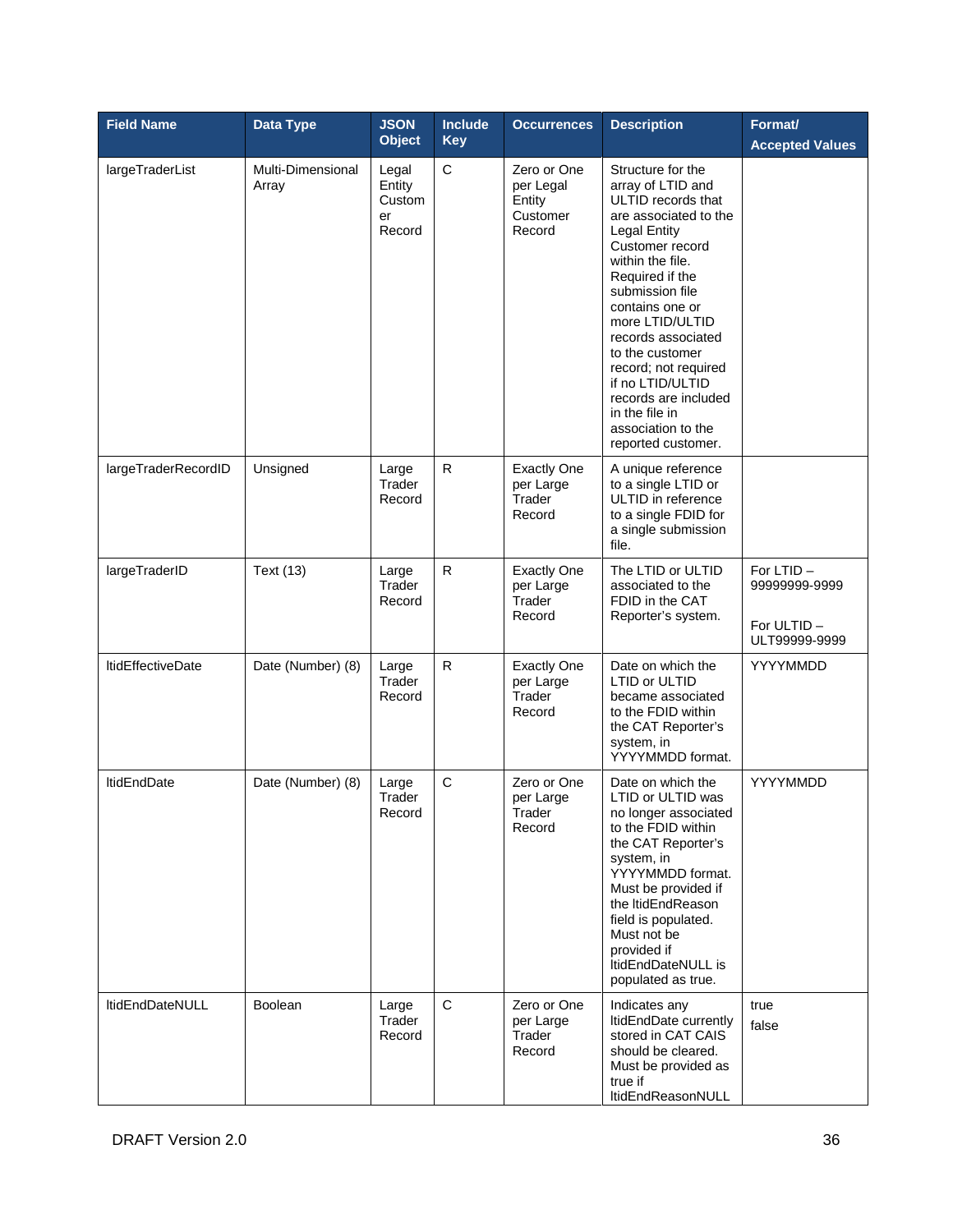| <b>Field Name</b> | Data Type                  | <b>JSON</b><br><b>Object</b> | <b>Include</b><br><b>Key</b> | <b>Occurrences</b>                              | <b>Description</b>                                                                                                                                                                                                                                                                                                                                                                                                                                                                                                                                                                                                                                                     | Format/<br><b>Accepted Values</b>                |
|-------------------|----------------------------|------------------------------|------------------------------|-------------------------------------------------|------------------------------------------------------------------------------------------------------------------------------------------------------------------------------------------------------------------------------------------------------------------------------------------------------------------------------------------------------------------------------------------------------------------------------------------------------------------------------------------------------------------------------------------------------------------------------------------------------------------------------------------------------------------------|--------------------------------------------------|
|                   |                            |                              |                              |                                                 | is populated as true.<br>Must not be<br>provided as true if<br>ItidEndDate is<br>populated.                                                                                                                                                                                                                                                                                                                                                                                                                                                                                                                                                                            |                                                  |
| ltidEndReason     | Choice                     | Large<br>Trader<br>Record    | $\mathbf C$                  | Zero or One<br>per Large<br>Trader<br>Record    | Reason why the<br>LTID or ULTID was<br>no longer associated<br>to the Customer.<br>Must be populated in<br>order to end date an<br>LTID-to-FDID<br>association in the<br>system. Must be<br>provided if the<br>ItidEndDate field is<br>populated. Must not<br>be provided if<br>ItidEndReasonNULL<br>is populated as true.<br>Values:<br>CORRECTION-<br>LTID was<br>erroneously reported<br>ENDED - LTID-to-<br>Customer<br>association was<br>ended<br>REPLACED - LTID<br>was replaced by a<br>different LTID or the<br>Customer TID was<br>replaced by a<br>different TID.<br>OTHER - Other<br>unlisted reason for<br>ending the LTID-to-<br>Customer<br>association | "CORRECTION"<br>"ENDED"<br>"REPLACED"<br>"OTHER" |
| ItidEndReasonNULL | <b>Boolean</b>             | Large<br>Trader<br>Record    | $\mathsf{C}$                 | Zero or One<br>per Large<br>Trader<br>Record    | Indicates any<br>ltidEndReason<br>currently stored in<br>CAT CAIS should be<br>cleared. Must be<br>provided as true if<br>ItidEndDateNULL is<br>populated as true.<br>Must not be<br>provided as true if<br>ItidEndReason is<br>populated.                                                                                                                                                                                                                                                                                                                                                                                                                             | true<br>false                                    |
| correctionList    | Multi-Dimensional<br>Array | Main                         | $\mathbf C$                  | <b>Exactly One</b><br>per<br>Submission<br>File | Structure for the<br>array of Correction<br>records within the<br>file. Required if the<br>submission file<br>contains one or<br>more Correction<br>records. Must only                                                                                                                                                                                                                                                                                                                                                                                                                                                                                                 |                                                  |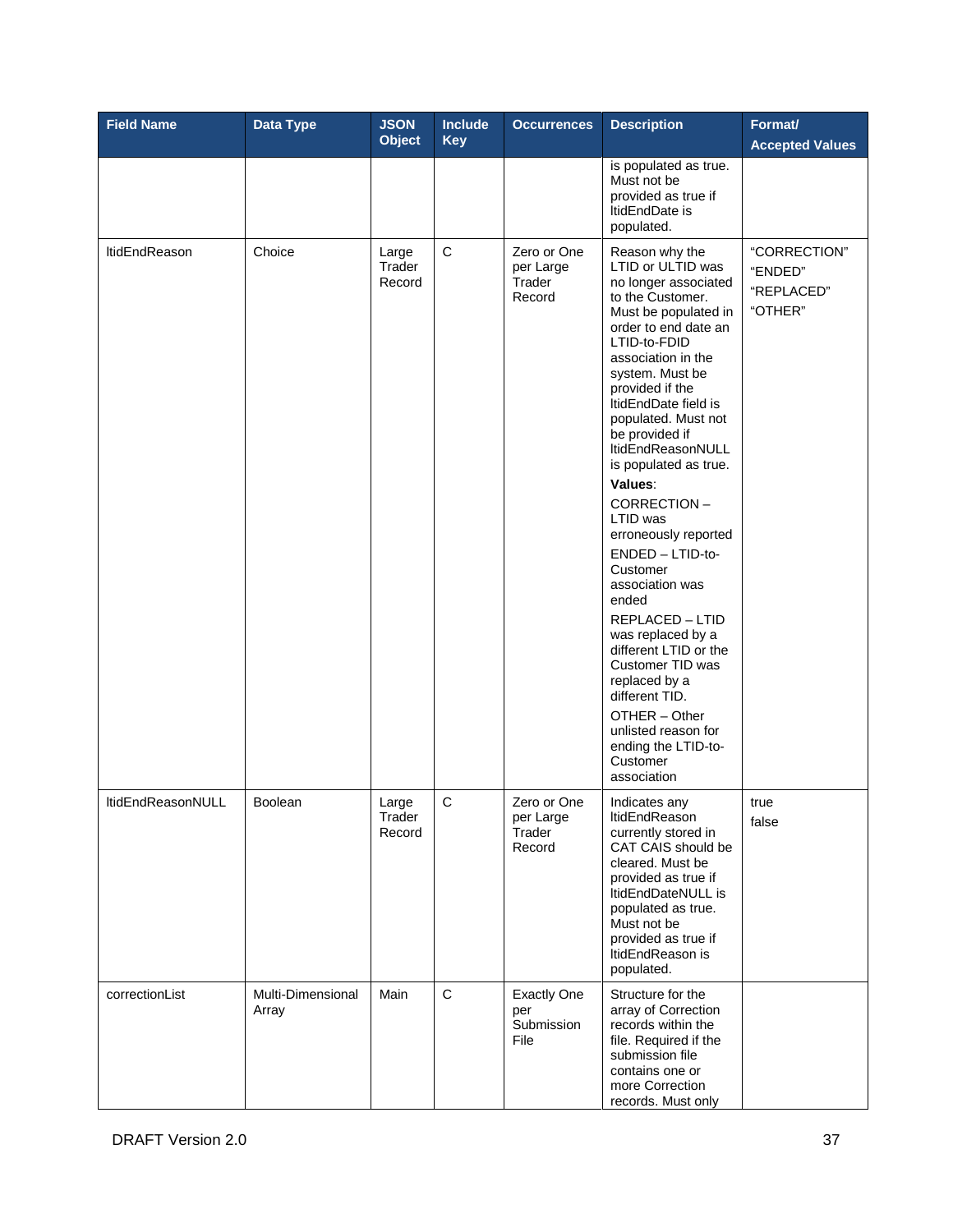| <b>Field Name</b>              | <b>Data Type</b>  | <b>JSON</b><br><b>Object</b> | <b>Include</b><br><b>Key</b> | <b>Occurrences</b>                                | <b>Description</b>                                                                                                                                                                                                                                                                                                                                                                         | Format/<br><b>Accepted Values</b> |
|--------------------------------|-------------------|------------------------------|------------------------------|---------------------------------------------------|--------------------------------------------------------------------------------------------------------------------------------------------------------------------------------------------------------------------------------------------------------------------------------------------------------------------------------------------------------------------------------------------|-----------------------------------|
|                                |                   |                              |                              |                                                   | be used for<br>correcting rejections<br>caused by<br>malformed<br>firmDesignatedID or<br>largeTraderID<br>values.                                                                                                                                                                                                                                                                          |                                   |
| rejectionID                    | Unsigned          | Correct<br>ion<br>Record     | R                            | <b>Exactly One</b><br>per<br>Correction<br>Record | The rejectionID from<br>a prior submission<br>that was created for<br>the particular Data<br>Ingestion error being<br>corrected.                                                                                                                                                                                                                                                           |                                   |
| correctionAction               | Choice            | Correct<br>ion<br>Record     | R                            | <b>Exactly One</b><br>per<br>Correction<br>Record | The particular action<br>that is being taken to<br>correct for the prior<br>rejection.<br>Values:<br>CORRECTION - A<br>new entry is<br>included in the<br>submission file to<br>correct for the prior<br>rejected record<br>using a new<br>firmDesignatedID or<br>new largeTraderID.<br>DELETE - The prior<br>rejection needs to be<br>cleared without a<br>new record being<br>submitted. | "CORRECTION"<br>"DELETE"          |
| correctingFirmDesign<br>atedID | Alphanumeric (40) | Correct<br>ion<br>Record     | $\mathsf C$                  | Zero or One<br>per<br>Correction<br>Record        | The<br>firmDesignatedID<br>that is correcting for<br>the prior rejected<br>FDID. The<br>correctingFirmDesig<br>natedID must be<br>present in the<br>submission file, or<br>have been accepted<br>in a prior CAT CAIS<br>submission.<br>Required if the<br>correctionAction is<br>CORRECTION.                                                                                               |                                   |
| correctingCustomerR<br>ecordID | Unsigned          | Correct<br>ion<br>Record     | $\mathsf C$                  | Zero or One<br>per<br>Correction<br>Record        | The<br>correctingCustomer<br>RecordID that is<br>correcting for the<br>prior rejected<br>customerRecordID<br>record. The<br>correctingCustomer<br>RecordID must be<br>present in the<br>submission file.<br>Required if the                                                                                                                                                                |                                   |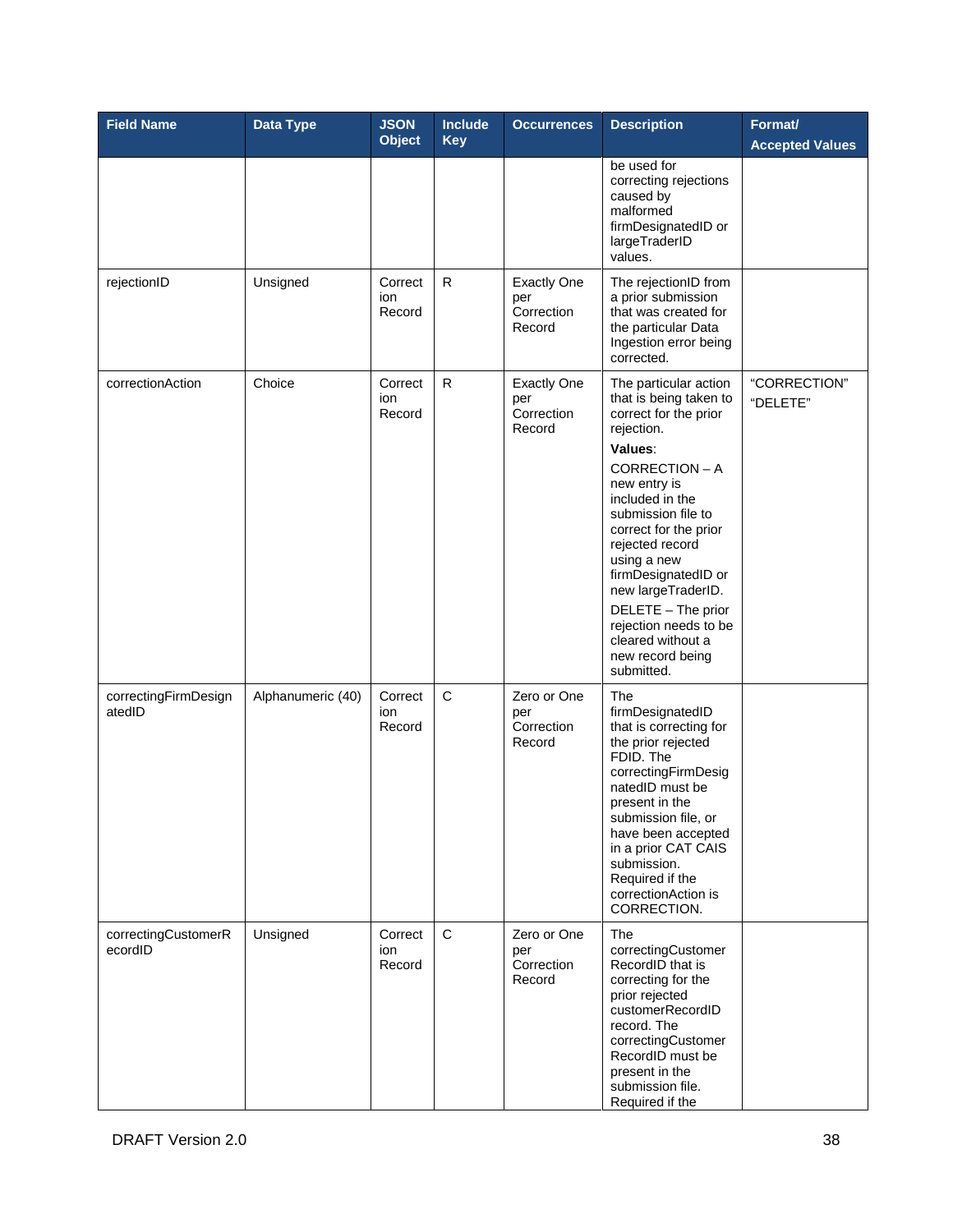| <b>Field Name</b>           | Data Type                  | <b>JSON</b><br><b>Object</b> | <b>Include</b><br><b>Key</b> | <b>Occurrences</b>                                 | <b>Description</b>                                                                                                                                                                                                                                                                                                                                                    | Format/<br><b>Accepted Values</b>                             |
|-----------------------------|----------------------------|------------------------------|------------------------------|----------------------------------------------------|-----------------------------------------------------------------------------------------------------------------------------------------------------------------------------------------------------------------------------------------------------------------------------------------------------------------------------------------------------------------------|---------------------------------------------------------------|
|                             |                            |                              |                              |                                                    | correctionAction is<br>CORRECTION and<br>the prior error being<br>corrected was<br>against a Customer.<br>Must be populated if<br>the<br>correctingLargeTrad<br>erID is populated.                                                                                                                                                                                    |                                                               |
| correctingLargeTrade<br>rID | Text (13)                  | Correct<br>ion<br>Record     | $\mathsf C$                  | Zero or More<br>per<br>Correction<br>Record        | The LTID or ULTID<br>that is correcting for<br>the prior rejected<br>LTID/ULTID record.<br>The<br>correctingLargeTrad<br>erID must be<br>present in the<br>submission file for<br>the corresponding<br>Customer. Required<br>if the<br>correctionAction is<br><b>CORRECTION</b> and<br>the prior error being<br>corrected was<br>against an LTID for<br>the Customer. | For $LTID -$<br>99999999-9999<br>For ULTID -<br>ULT99999-9999 |
| attestationList             | Multi-Dimensional<br>Array | Main                         | $\mathsf C$                  | Zero or One<br>per<br>Submission<br>File           | Structure for the<br>array of Customer<br>Attestation records<br>within the file.<br>Required if the<br>submission file<br>contains one or<br>more Customer<br>Attestation records.<br>Must only be used<br>for attesting to<br>customer data that<br>has one or more<br>outstanding<br>Inconsistencies<br>open against it.                                           |                                                               |
| inconsistencyEventID        | Unsigned                   | Attestat<br>ion<br>Record    | $\mathsf{R}$                 | <b>Exactly One</b><br>per<br>Attestation<br>Record | The Inconsistency<br>Event ID reported by<br>CAIS to the CAT<br>Reporter that is<br>being attested to as<br>current and accurate<br>data.                                                                                                                                                                                                                             |                                                               |
| customerRecordID            | Unsigned                   | Attestat<br>ion<br>Record    | R                            | <b>Exactly One</b><br>per<br>Attestation<br>Record | The Customer<br>Record ID pointer to<br>the entry in the<br>Identifiers file for the<br>TID whose data is<br>being attested to as<br>current and<br>accurate.                                                                                                                                                                                                         |                                                               |
|                             |                            |                              |                              |                                                    |                                                                                                                                                                                                                                                                                                                                                                       |                                                               |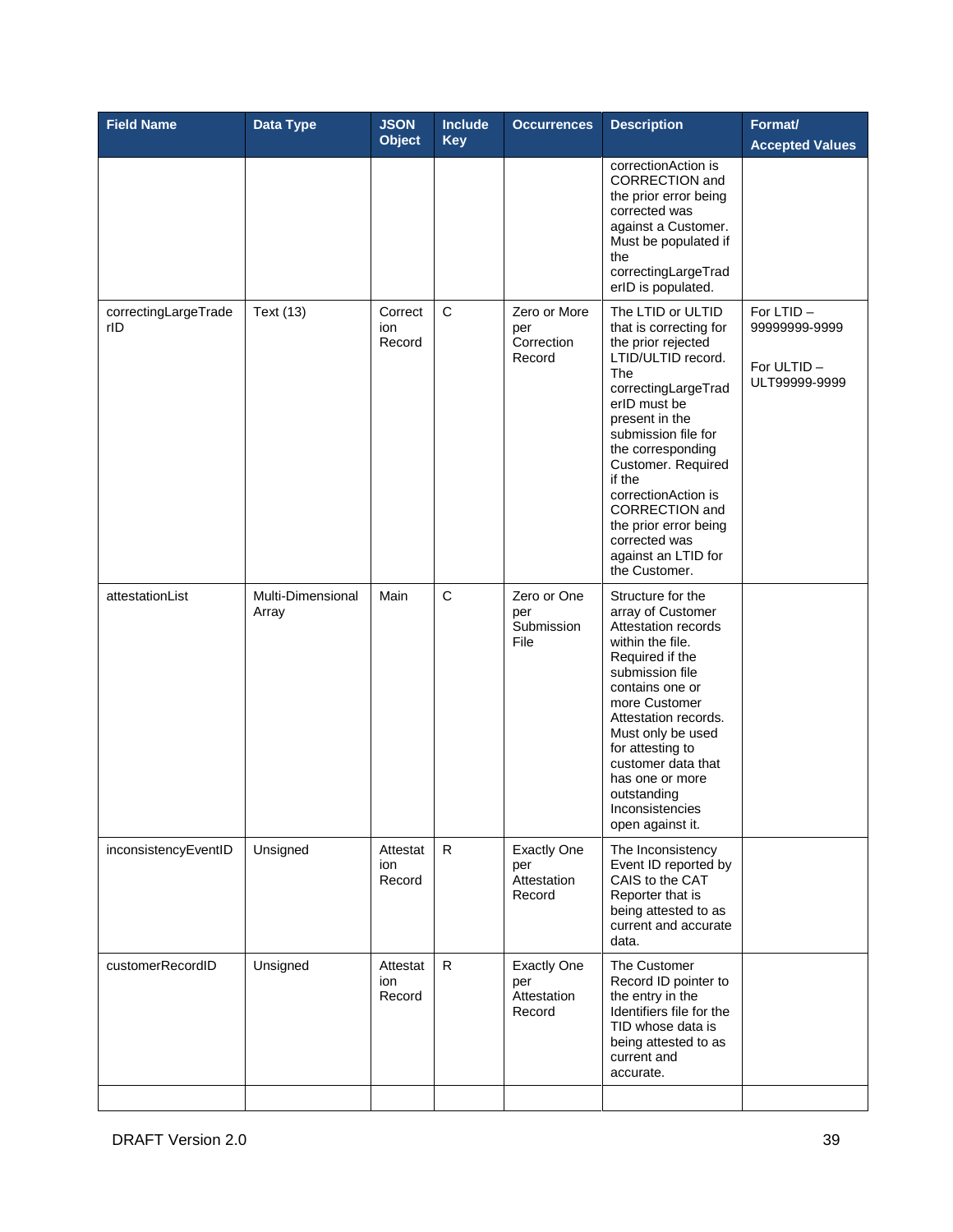# **4.2. Transformed Identifiers File**

The Transformed Identifiers File contains the list of TID values and the pointer to the tidRecordID from the CAIS Data File. A single Transformed Identifiers File is to be submitted in a pairing with a single CAIS Data File containing one or more customer records.

| <b>Field Name</b> | <b>Data Type</b>           | <b>JSON</b><br><b>Object</b> | <b>Include</b><br><b>Key</b> | <b>Occurrences</b>                              | <b>Description</b>                                                                                                                                                                                                          | Format/<br><b>Accepted Values</b> |
|-------------------|----------------------------|------------------------------|------------------------------|-------------------------------------------------|-----------------------------------------------------------------------------------------------------------------------------------------------------------------------------------------------------------------------------|-----------------------------------|
| version           | Text (10)                  | Main                         | ${\sf R}$                    | <b>Exactly One</b><br>per<br>submission<br>file | The version of the<br>Transformed<br>Identifiers Schema<br>under which the data<br>is reported. Initial<br>version utilized will<br>be 2.0.0                                                                                | 2.0.0                             |
| tidRecordCount    | Unsigned                   | Main                         | $\mathsf{R}$                 | <b>Exactly One</b><br>per<br>submission<br>file | The count of TID<br>attribute<br>occurrences within<br>the file. Used to<br>validate the count of<br>TID records<br>intended to be<br>submitted within the<br>file matches the<br>count of records<br>present in the file.  |                                   |
| tidRecordList     | Multi-Dimensional<br>Array | Main                         | $\mathsf{C}$                 | Zero or One<br>per<br>submission<br>file        | Structure for the<br>array of TID Records<br>that are included in<br>the file. Required if<br>the submission file<br>contains one or<br>more TID records;<br>not required if no<br>TID records are<br>included in the file. |                                   |
| customerRecordID  | Unsigned                   | <b>TID</b><br>Record         | $\mathsf{R}$                 | <b>Exactly One</b><br>per TID<br>Record         | A unique reference<br>to a single Customer<br>record in the CAIS<br>data file.                                                                                                                                              |                                   |
| tidType           | Choice                     | <b>TID</b><br>Record         | $\mathsf{R}$                 | <b>Exactly One</b><br>per TID<br>record         | The specific type of<br>Tax Identifier used<br>to generate the TID<br>value.<br>Values:<br>SSN/ITIN-<br>Indicates the TID<br>was generated using<br>a Social Security<br>Number (SSN) or<br>Individual Taxpayer             | "SSN/ITIN"<br>"EIN"               |

# **Table 8: Transformed Identifiers File**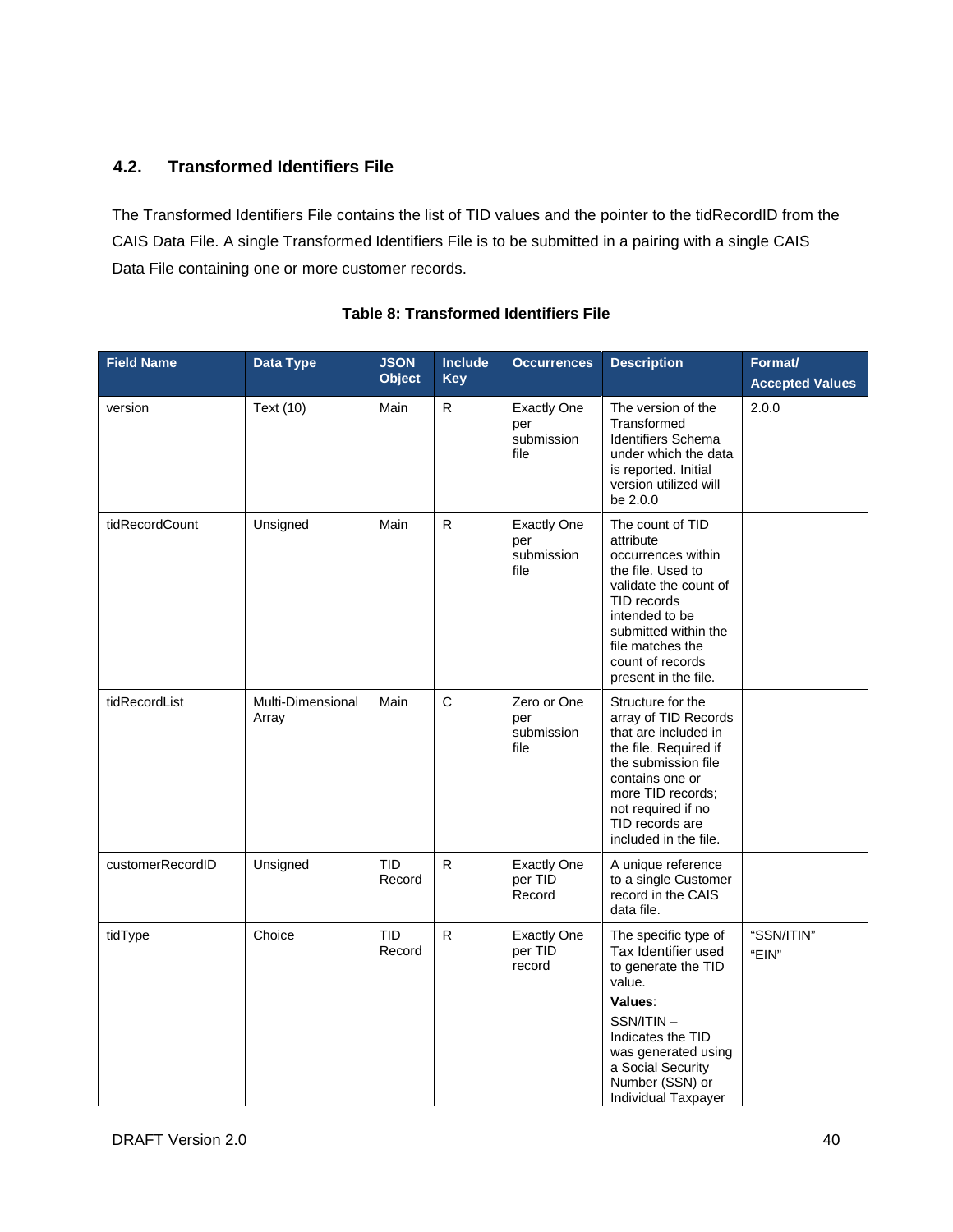| <b>Field Name</b> | Data Type        | <b>JSON</b><br><b>Object</b> | Include<br><b>Key</b> | <b>Occurrences</b>                      | <b>Description</b>                                                                                                                                                                                                                                                                                                                                                                                                       | Format/<br><b>Accepted Values</b> |
|-------------------|------------------|------------------------------|-----------------------|-----------------------------------------|--------------------------------------------------------------------------------------------------------------------------------------------------------------------------------------------------------------------------------------------------------------------------------------------------------------------------------------------------------------------------------------------------------------------------|-----------------------------------|
|                   |                  |                              |                       |                                         | Identification<br>Number (ITIN)<br>$EIN - Indicates the$<br>TID was generated<br>using an Employer<br>Identification<br>Number (EIN).                                                                                                                                                                                                                                                                                    |                                   |
| tidValue          | Hexadecimal (64) | <b>TID</b><br>Record         | $\mathsf{R}$          | <b>Exactly One</b><br>per TID<br>Record | The obfuscated TID<br>value created in<br>place of the SSN,<br>ITIN, or EIN of the<br><b>Customer Record</b><br>whose data is being<br>reported.                                                                                                                                                                                                                                                                         |                                   |
| replacedByTIDType | Choice           | <b>TID</b><br>Record         | $\mathsf C$           | Zero or One<br>per TID<br>Record        | The obfuscated TID<br>value created in<br>place of the SSN,<br>ITIN, or EIN of the<br><b>Customer Record</b><br>that has taken the<br>place of the reported<br>Customer Record.<br>Must be provided if<br>the<br>customerEndReaso<br>n in the CAIS Data<br>file for the Customer<br>is REPLACED. Must<br>not be provided if<br>the<br>customerEndReaso<br>n is not set or is set<br>as any value other<br>than REPLACED. | "SSN/ITIN"<br>"EIN"               |
| replacedByTID     | Hexadecimal (64) | <b>TID</b><br>Record         | $\mathsf{C}$          | Zero or One<br>per TID<br>Record        | The obfuscated TID<br>value created in<br>place of the SSN,<br>ITIN, or EIN of the<br><b>Customer Record</b><br>that has taken the<br>place of the reported<br>Customer Record.<br>Must be provided if<br>the<br>customerEndReaso<br>n in the CAIS Data<br>file for the Customer<br>is REPLACED. Must<br>not be provided if<br>the<br>customerEndReaso<br>n is not set or is set<br>as any value other<br>than REPLACED. |                                   |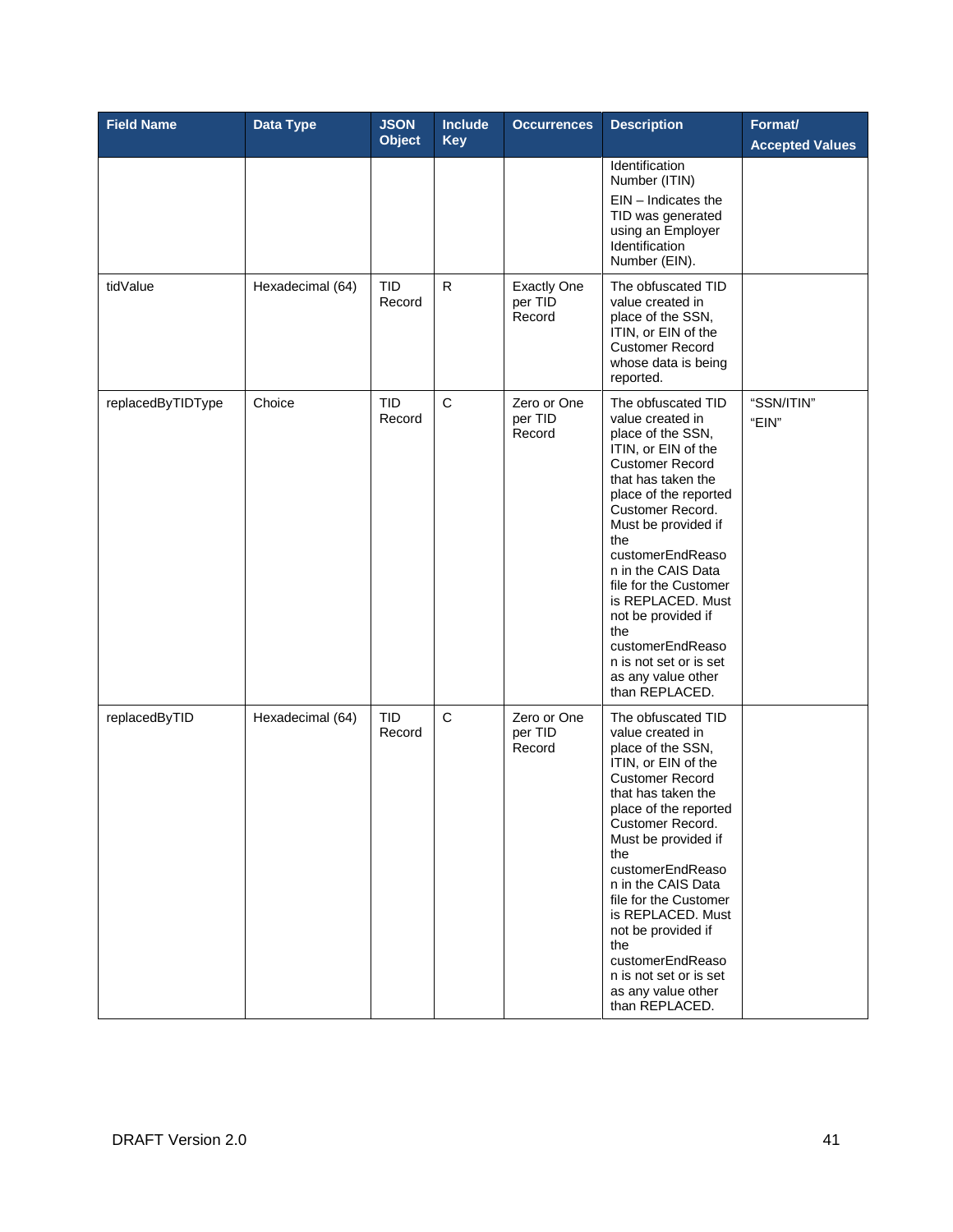# **5. Submission Process**

This section contains information pertaining to CAT CAIS account data and file formats, CAT CAIS submissions (including a general data flow overview), network and transport options, CAT CAIS access, and reporting hours.

## **5.1. File Submissions and Data Formats**

CAT CAIS customer and account reference data submissions must include a data file with populated header record information, including Version, CAT Reporter ID, CAT Submitter ID, FDID Record Count, and Customer Record Count. It is valid and acceptable for a firm to submit a file with only this header information and record counts of zero, indicating an intentional submission of no account record data. A single submission to CAT CAIS must be comproised of a paired data file and identifiers file, even if record counts are zero for both files. The base file names for the data file and identifiers file must use identical name values, comprised of the CAT Submitter ID, CAT Reporter CRD, File Generation Date, optional Group, and File Number, to be identified as a paired data file. Data files have a prescribed naming convention and are supported in JSON format.

Transformed Identifiers data submissions must include a data file with populated header information, including Version and TID Record Count. It is valid and acceptable for a firm to submit a file with only this header information and record counts of zero, indicating an intentional submission of no TID data.

#### **File Submission Names**

1. Reference Data files must be named using the following format:

<CAT Submitter ID>\_<CAT Reporter CRD>\_<File Generation Date>\_[<Group>\_]<File Kind>\_<File Number>.<Format Extension>.<Compression Extension>

For example: 123\_999\_20200101\_CAIS\_000123.json.bz2

2. Identifier files must be named using the following format:

<CAT Submitter ID>\_<CAT Reporter CRD>\_<File Generation Date>\_[<Group>\_]<File Kind>\_<File Number>.<Format Extension>.<Compression Extension>

For example: 123\_999\_20200101\_TIDS\_000123.json.bz2

3. The values assigned within the format of a file name include: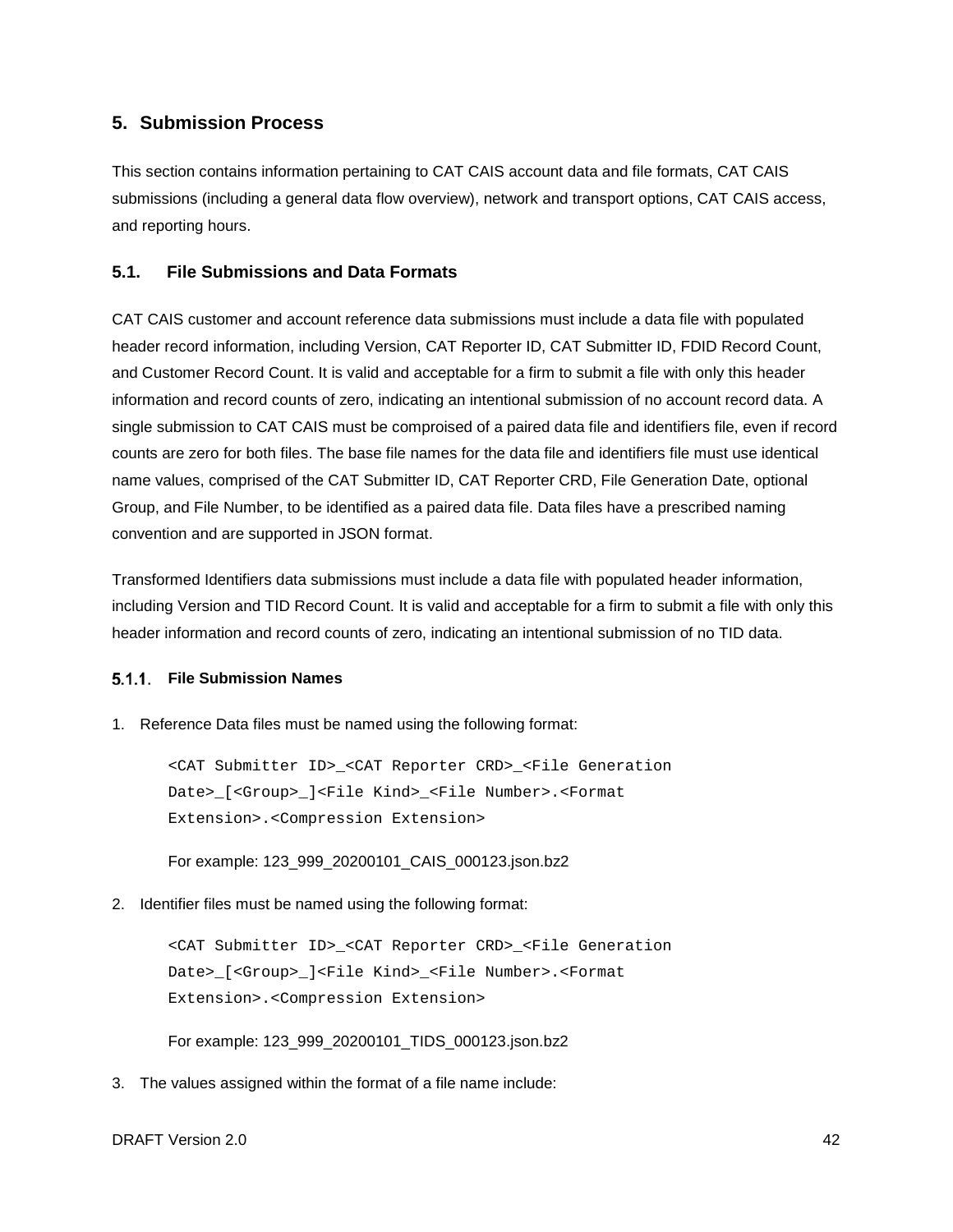| <b>Field Name</b>           | Data Type         | <b>Description</b>                                                                                                                                                                                                                                                               | <b>Include Key</b> |
|-----------------------------|-------------------|----------------------------------------------------------------------------------------------------------------------------------------------------------------------------------------------------------------------------------------------------------------------------------|--------------------|
| <b>CAT Submitter ID</b>     | Unsigned          | CAT Reporting Agent that submitted the file to CAT.                                                                                                                                                                                                                              | R.                 |
| <b>CAT Reporter CRD</b>     | Unsigned          | The CRD assigned identifier of the firm to which the<br>data within the file belongs.                                                                                                                                                                                            | R                  |
| <b>File Generation Date</b> | Date              | The date the file was generated or reported. Used<br>to guarantee uniqueness of a file across dates.<br>Date must be less than or equal to System Date.<br>Future dates are not acceptable.                                                                                      | R                  |
| Group                       | Alphanumeric (20) | Reporter defined string to guarantee uniqueness of<br>a file across dates.                                                                                                                                                                                                       | O                  |
|                             |                   | Filenames associated with web submission directly<br>entered into the CAIS Reporter Portal will be<br>assigned the value of 'caisweb'. We recommend<br>not using the Group value of 'caisweb' for<br>submissions uploaded via the CAIS Reporter Portal<br>or submitted via SFTP. |                    |
| File Kind                   | Alphanumeric (20) | Set to 'CAIS' for Reference Data files.<br>Set to 'TIDS' for Identifiers files.                                                                                                                                                                                                  | R.                 |
| <b>File Number</b>          | Unsigned          | Sequence number of the file, 6-digits long, left-<br>padded with zeros.                                                                                                                                                                                                          | R                  |
| <b>Format Extension</b>     | Alphanumeric (4)  | Represents the format of the data submission.<br>JSON formatted submissions must be 'json'.                                                                                                                                                                                      | R                  |
| Compression<br>Extension    | Alphanumeric (3)  | Applicable to Data Files. Set to 'bz2'                                                                                                                                                                                                                                           | R                  |

### **Table 9: Elements of a File Submission Name**

- 4. File names should be globally unique among all other files using the base name (the portion of the file name without the format and compression extensions) of the file.
- 5. A single CAT CAIS submission must consist of a paired Data file and Identifiers file, noted by the same file name for the Data file and Identifiers file for the combination of CAT Submitter ID, CAT Reporter CRD, File Generation Date, optional Group (if present on either), and File Number attributes.

## **Submission Formats**

CAT CAIS supports the submission of data in JSON format only, due to the relational nature of the account and customer data.

## <span id="page-49-0"></span>**Reference Data File Submission**

Note – the data submission rules are works in progress while the schema is being finalized.

The following rules apply to Reference Data Files: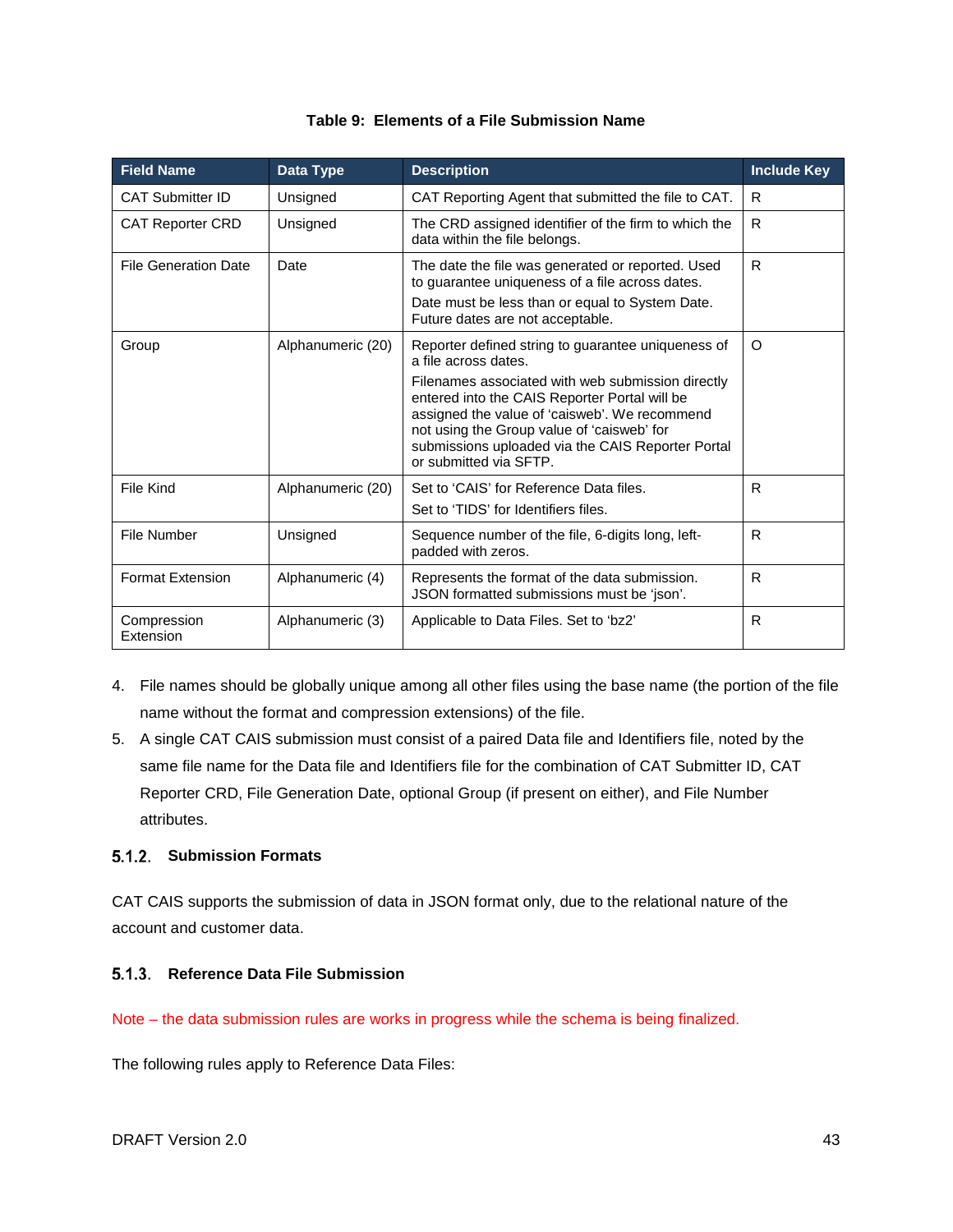- 1. The CAT CAIS Processor will support standard JSON syntax for each record or as specified in this document.
- 2. Data files serve as top-level containers for each object.
- 3. All data files sent from the CAT Reporter (or the third-party CAT Reporting Agent for the CAT Reporter) must be compressed using BZip2. The associated compression extension is "bz2".
- 4. Data files must be individually compressed and submitted. Compressed files may not be bundled into a single container file.
- 5. The data contained within the data file must represent data for the CAT Reporter CRD number identified within the file name.
- 6. A Data file without an associated Identifiers file posted within 30 minutes of the data file submission will result in an error.
- 7. An Identifiers file without an associated Data file posted within 60 minutes of the Identifiers file submission will be deleted, and no notification will be provided to the firm of this action.
- 8. The CAT Submitter ID, CAT Reporter CRD, and File Generation Date must be the same for the Reference Data file and paired Identifiers file.
- 9. The Reference Data File submission must be the same schema version as the Identifiers file.
- 10. Files submitted through SFTP are limited to a maximum uncompressed size of 100GB.
- 11. Files sizes <= 1GB are recommended as feedback will be returned faster.
- 12. Data files submitted through the CAT Reporter Portal CAIS are limited to a maximum uncompressed size of 1GB, with a record limit of 100,000 FDID records per file and 100,000 Customer records. Files with more than 100,000 FDID records and/or more than 100,000 Customer records will be rejected.
- 13. Schema files will be maintained by the Plan Processor and will be versioned as the Technical Specifications change.
- 14. Data files submitted to CAT CAIS will be treated as Delta files, and updates or changes will only be enacted on records as contained within the submission file; records previously received and not included in a later submission file, or optional or conditional attributes previously received for an FDID or Customer and not included in a later submission file, will not be changed in CAT CAIS until included in a subsequent submission file.
- 15. Data files may contain original submissions, updates to records contained in prior submissions, firminitiated corrections of records contained in prior submissions, and record error corrections.
- 16. Conditional and optional fields without a value must be omitted from the submission.

## **5.1.3.1. Reference Data File Submission – FDID**

The following rules apply to FDID records present within Reference Data Files: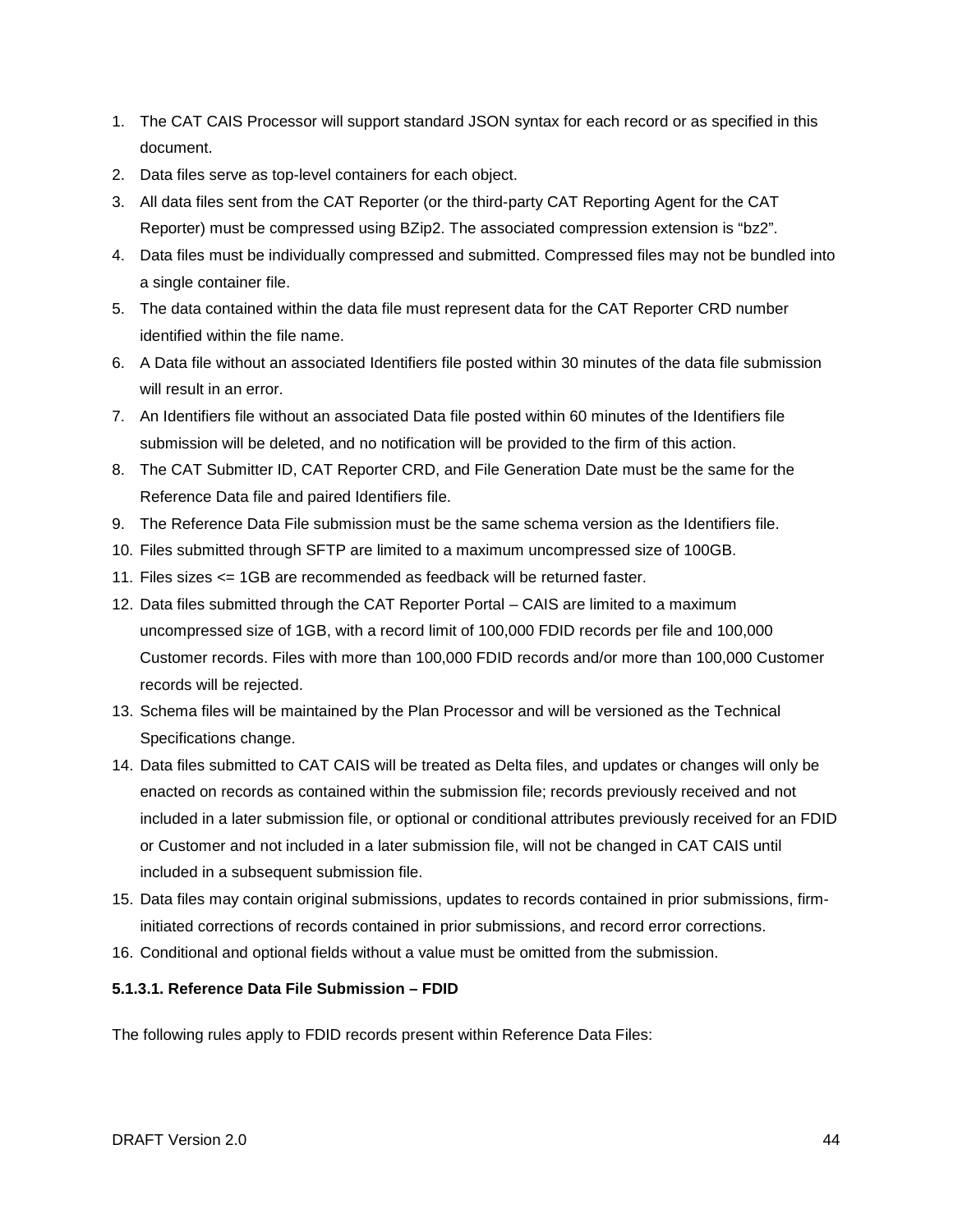- 1. An FDID being submitted to CAIS for the first time must have at least one associated Customer within the submission file.
- 2. If all Customers associated to an FDID within a submission file are rejected due to data validation errors:
	- a. If the FDID is being submitted to CAIS for the first time, it will be rejected for a data validation error for having no associated Customer
	- b. If the FDID has previously been accepted by CAIS, the FDID data will be accepted by CAIS and any updates will be applied to the FDID record in CAIS
- 3. In the scenario a Firm needs to clear a previously submitted conditional or optional field value, they must include the corresponding nullifying attribute field with a value of true, indicating the intent to clear the prior value. For example:
	- a. If a Firm previously ended an FDID record for a reason other than REPLACED, and the Firm wants to resume submission of the FDID record, they would need to send a true value for the *fdidEndDateNULL* and *fdidEndReasonNULL* fields.
	- b. If the Firm intends to resume submission of an FDID record ended for a reason of REPLACED, the Firm would need to send a true value for the *fdidEndDateNULL*, *fdidEndReasonNULL*, and *replacedByFDIDNULL* fields.
- 4. Clearing previously set *fdidEndDate* and *fdidEndReason* attributes through use of the corresponding nullifying fields will not result in reactivation of any Customer associations of the FDID.
- 5. Each FDID included in a submission file must contain all required attributes, however optional and conditional attributes are not required to be included unless the Firm intends to modify said attribute.
- 6. The *replacedByFDID* value included in a submission file must reference an FDID that is either included in the current submission file or was accepted by CAT CAIS in a prior submission file.
- 7. If the *replacedByFDID* record in a submission file was not accepted by CAT CAIS in a prior submission file and is not included in the current submission file, or is included in the current submission file but the replacing FDID record does not pass data validation checks, the submission record referencing the replacing FDID will fail data validation and not be accepted by CAT CAIS.
- 8. The *correctingFirmDesignatedID* value included in a submission file must reference a corresponding FDID that is either included in the current submission file or was accepted by CAT CAIS in a prior submission file.
- 9. If the FDID listed in the *correctingFirmDesignatedID* value in a submission file was not accepted by CAT CAIS in a prior submission file and is not included in the current submission file, or is included in the current submission file but the FDID record does not pass data validation checks, the correction submission record referencing the FDID record will fail data validation and not be accepted by CAT CAIS.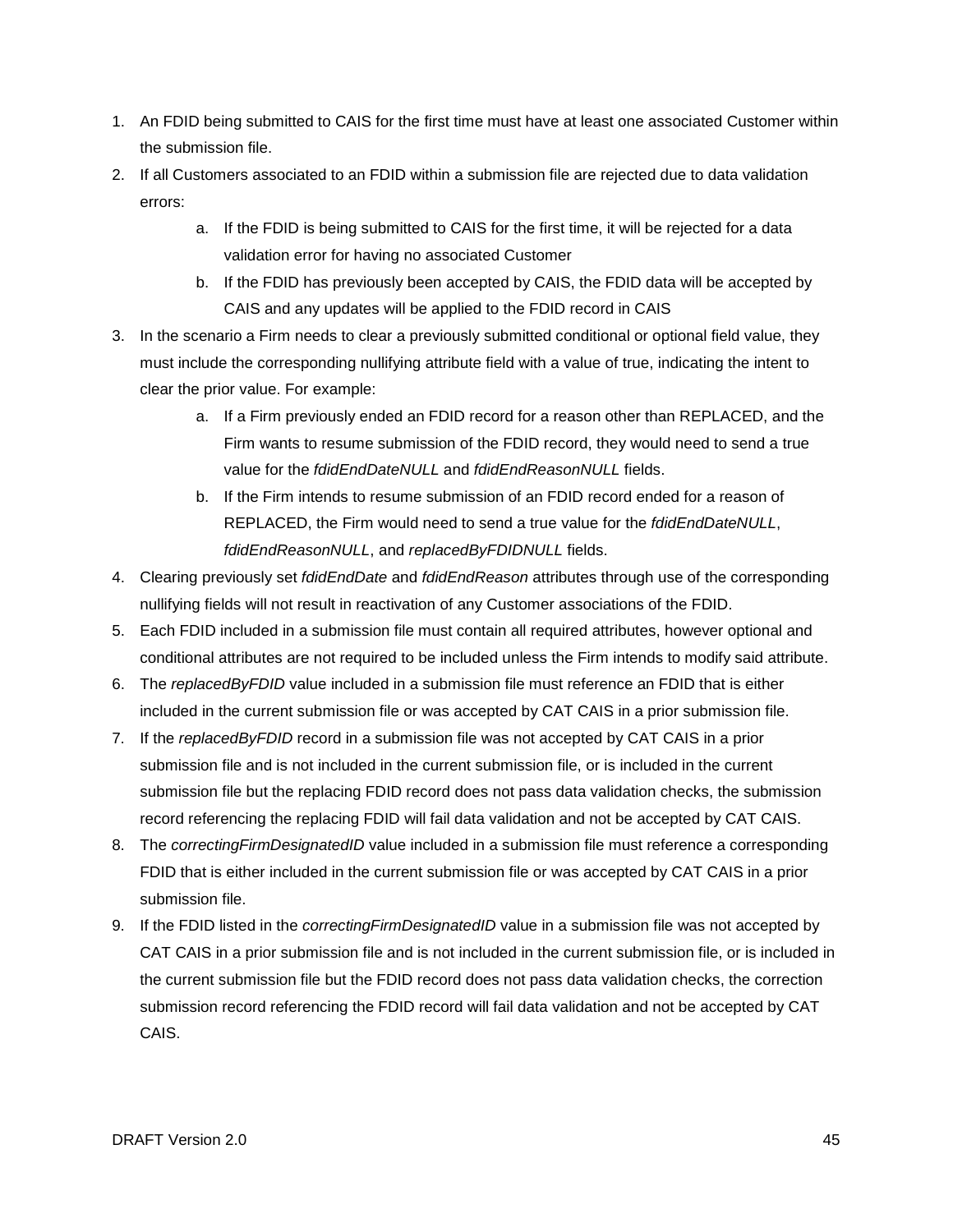- 10. Once a Customer-to-FDID association has passed data validation checks and been accepted by CAT CAIS, the Firm is not required to include the Customer-to-FDID association in subsequent submission files unless the Firm intends to end or modify said Customer-to-FDID association.
- 11. If a Customer is associated to multiple FDID records within a single CAT Reporter Firm, the Customer-to-FDID association must be submitted for each FDID. The associations may be submitted within a single submission file or across multiple submission files as associations are established.
- 12. If a Customer becomes associated to an FDID that was previously submitted and accepted by CAT CAIS, the Firm must establish the Customer-to-FDID association by including the FDID in a submission file with all required attributes, and including the Customer role within the *fdidCustomerList* array of the FDID record.
- 13. In the scenario a Firm ends an FDID record, by including a populated *fdidEndDate* and *fdidEndReason* attribute, any remaining active Customer associations to the ended FDID will be ended on behalf of the Firm. The *fdidEndDate* and *fdidEndReason* will be cascaded as the *roleEndDate* and *roleEndReason*, respectively.
- 14. In the scenario a Firm is ending an FDID record that has currently active Customer associations to the ending FDID, and they do not want the date and reasons cascaded, they must explicitly end the Customer-to-FDID association by including the association in the submission file with populated *roleEndDate* and *roleEndReason* attributes.
- 15. In the scenario a Firm is ending an FDID record that has one or more Customer-to-FDID associations where the *roleEndDate* is set to a date later than the *fdidEndDate*, the *roleEndDate* values stored in CAIS will be updated to the earlier *fdidEndDate* value. The *roleEndReason* currently set on the association will not be updated if it differs from the submitted *fdidEndReason* value.

### **5.1.3.2. Reference Data File Submission – Customer**

The following rules apply to Customer records present within Reference Data Files:

- 1. Each Customer record present in the Reference Data file must have a corresponding entry in the Identifiers file. If a corresponding Identifiers file entry is not present, the Customer Record will be rejected.
- 2. A Customer being submitted to CAIS for the first time by a CAT Reporter must have at least one associated FDID within the submission file.
- 3. In the scenario a Firm ends a Customer record, by including a populated *customerEndDate* and *customerEndReason* attribute, any remaining active LTIDs associated to the ended Customer will be ended on behalf of the Firm. The *customerEndDate* and *customerEndReason* will be cascaded as the *ltidEndDate* and *ltidEndReason*, respectively.
- 4. In the scenario a Firm is ending a Customer record that has currently active LTIDs associated to the ending Customer, and they do not want the date and reasons cascaded, they must explicitly end the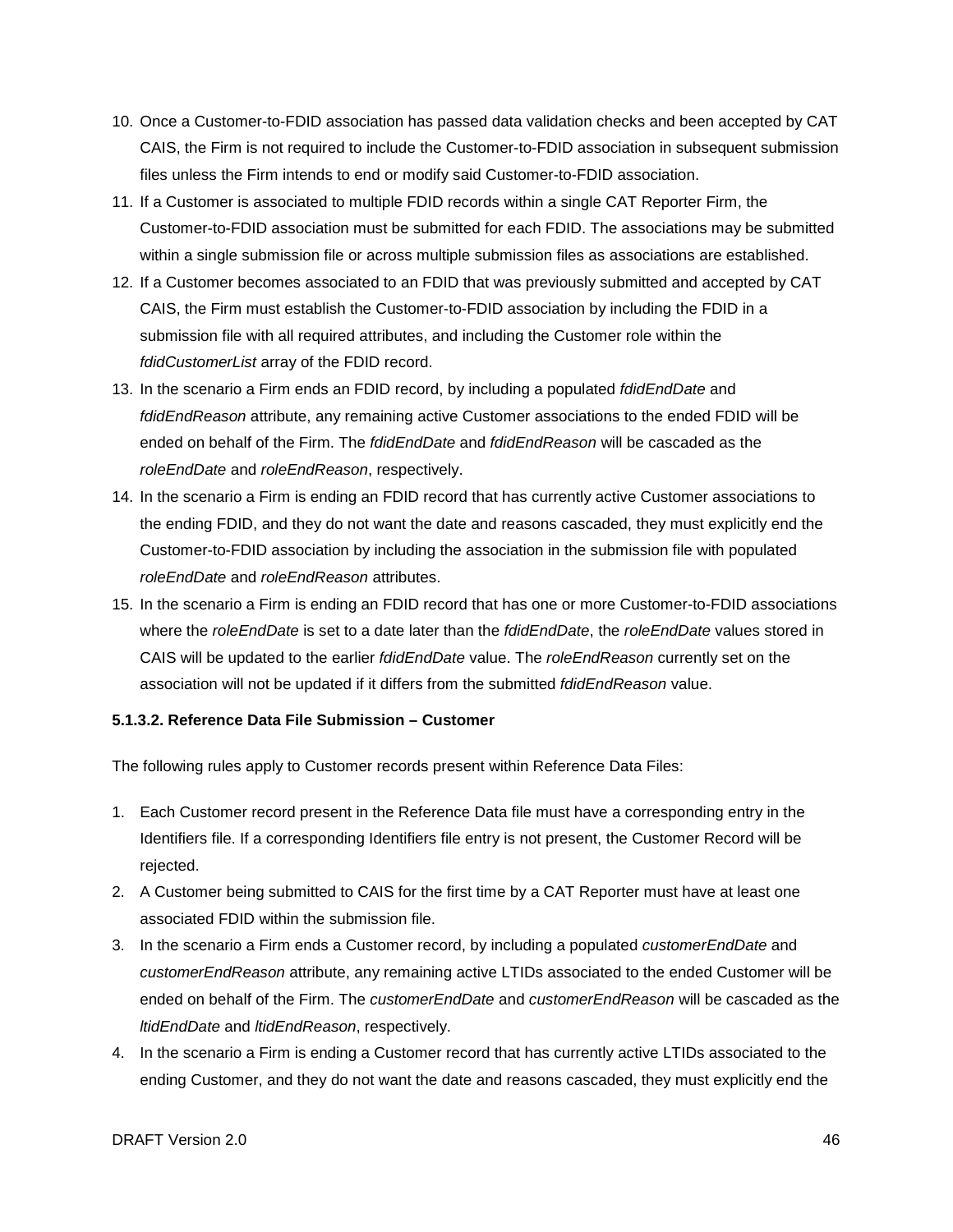LTID-to-Customer association by including the association in the submission file with populated *ltidEndDate* and *ltidEndReason* attributes.

- 5. In the scenario a Firm is ending a Customer record that has one or more LTID-to-Customer associations where the *ltidEndDate* is set to a date later than the *customerEndDate*, the *ltidEndDate* values stored in CAIS will be updated to the earlier *customerEndDate* value. The *ltidEndReason* currently set on the association will not be updated if it differs from the submitted *customerEndReason* value.
- 6. If all FDIDs associated to a Customer within a submission file are rejected due to data validation errors:
	- a. If the Customer is being submitted to CAIS for the first time, it will be rejected for a data validation error for having no associated FDID
	- b. If the Customer has previously been accepted by CAIS, the Customer will be accepted by CAIS and any updates will be applied to the Customer record in CAIS
- 7. In the scenario a Firm needs to clear a previously submitted conditional or optional field value, they must include the corresponding nullifying attribute field with a value of true, indicating the intent to clear the prior value. For example:
	- a. If a Firm previously ended a Customer record for a reason other than REPLACED, and the Firm wants to resume submission of the FDID record, they would need to send a true value for the *customerEndDateNULL* and *customerEndReasonNULL* fields.
	- b. If the Firm intends to resume submission of a Customer record ended for a reason of REPLACED, the Firm would need to send a true value for the *customerEndDateNULL*, and *customerEndReasonNULL* fields. The Firm would also need to send a true value for the *replacedByTIDNULL* field within the Transformed Identifiers file.
	- c. If a Firm previously ended an LTID-to-Customer association, but did not end the Customer, and the Firm wants to resume submission of the LTID record, they would need to send a true value for the *ltidEndDateNULL* and *ltidEndReasonNULL* fields.
- 8. Each Customer record included in a submission file must contain all required attributes, however optional and conditional attributes are not required to be included unless the Firm intends to modify said attribute.
- 9. Clearing previously set *customerEndDate* and *customerEndReason* attributes through use of the corresponding nullifying fields will not result in reactivation of LTID associations of the Customer, nor the reactivation of any FDID associations of the Customer.
- 10. Once an LTID-to-Customer association has passed data validation checks and been accepted by CAT CAIS, the Firm is not required to include the LTID-to- Customer association in subsequent submission files unless the Firm intends to end or modify said LTID-to-Customer association.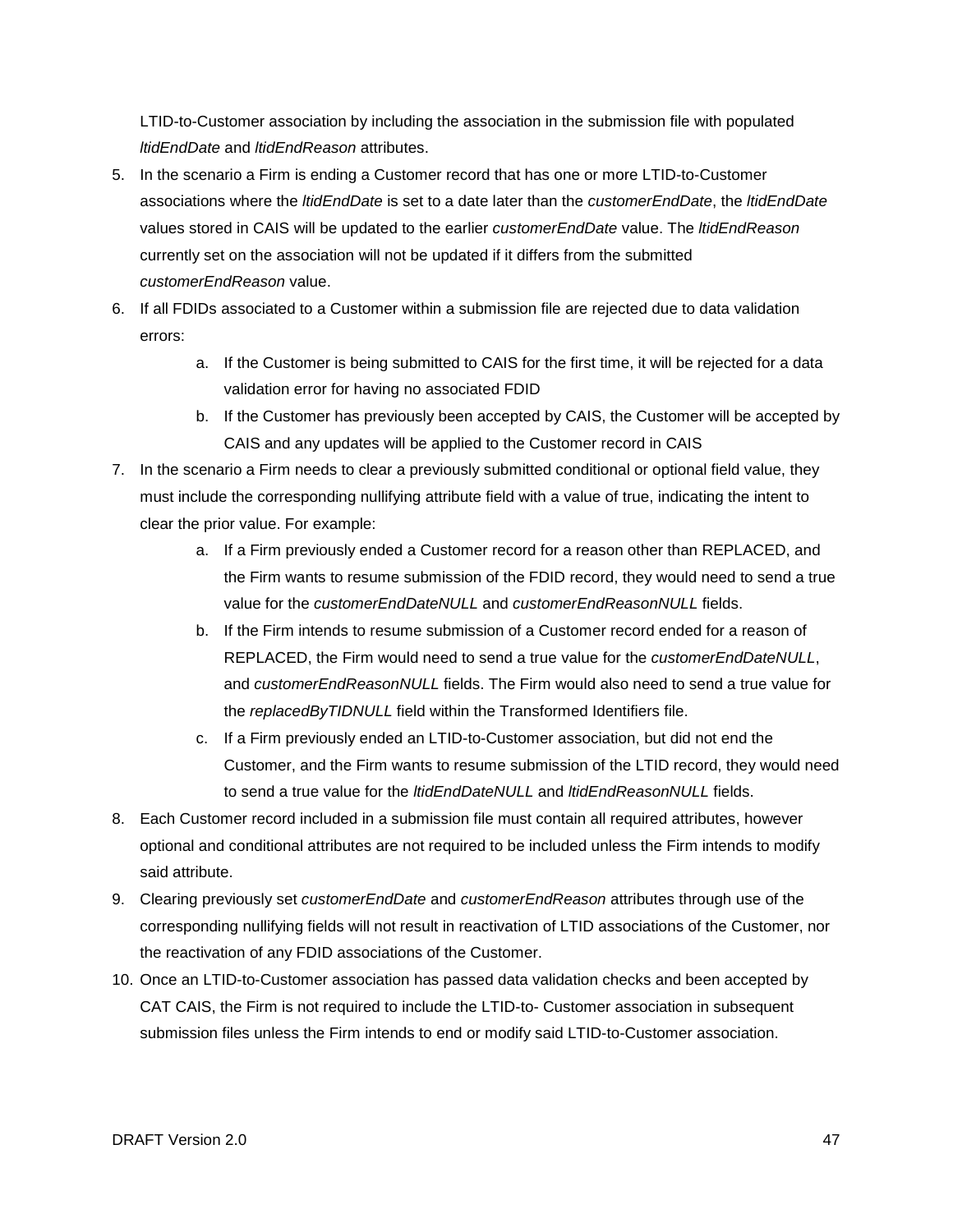- 11. If an LTID is associated to multiple Customer records within a single CAT Reporter Firm, the LTID-to-Customer association must be submitted for each FDID. The associations may be submitted within a single submission file or across multiple submission files as associations are established.
- 12. If an LTID becomes associated to a Customer that was previously submitted and accepted by CAT CAIS, the Firm must establish the LTID-to-Customer association by including the Customer in a submission file with all required attributes, and including the LTID within the *largeTraderList* array of the Customer record.
- 13. If the Customer or Customer and LTID listed in the *correctingCustomerRecordID* or *correctingLargeTraderID* is not included in the current submission file, or is included in the current submission file but the Customer record does not pass data validation checks, the correction submission record referencing the Customer record will fail data validation and not be accepted by CAT CAIS.
- 14. If a Customer becomes associated to an FDID that was previously submitted and accepted by CAT CAIS, the Firm must establish the Customer-to-FDID association by including the FDID in a submission file with all required attributes, and including the Customer role within the *fdidCustomerList* array of the FDID record.
- 15. In the scenario a Firm ends a Customer record, by including a populated *customerEndDate* and *customerEndReason* attribute, any remaining active FDID associations to the ended Customer will be ended on behalf of the Firm. The *customerEndDate* and *customerEndReason* will be cascaded as the *roleEndDate* and *roleEndReason*, respectively.
- 16. In the scenario a Firm is ending a Customer record that has currently active FDID associations to the ending Customer, and they do not want the date and reasons cascaded, they must explicitly end the Customer-to-FDID association by including the association in the submission file with populated *roleEndDate* and *roleEndReason* attributes.
- 17. In the scenario a Firm is ending a Customer record that has one or more Customer-to-FDID associations where the *roleEndDate* is set to a date later than the *customerEndDate*, the *roleEndDate* values stored in CAIS will be updated to the earlier *customerEndDate* value. The *roleEndReason* currently set on the association will not be updated if it differs from the submitted *customerEndReason* value.
- 18. In the scenario a Firm is ending the last Customer that has currently active FDID assocations, and the Firm does not also end the FDID or FDIDs associated to the Customer, CAIS will reject the Customer submission, as it is not permissible to have an active FDID without any active Customer associations.

# **5.1.3.3. Reference Data File Submission – Attestations**

The following rules apply to Attestation records present within Reference Data Files:

1. A single *inconsistencyEventID* must be present within the data file only once.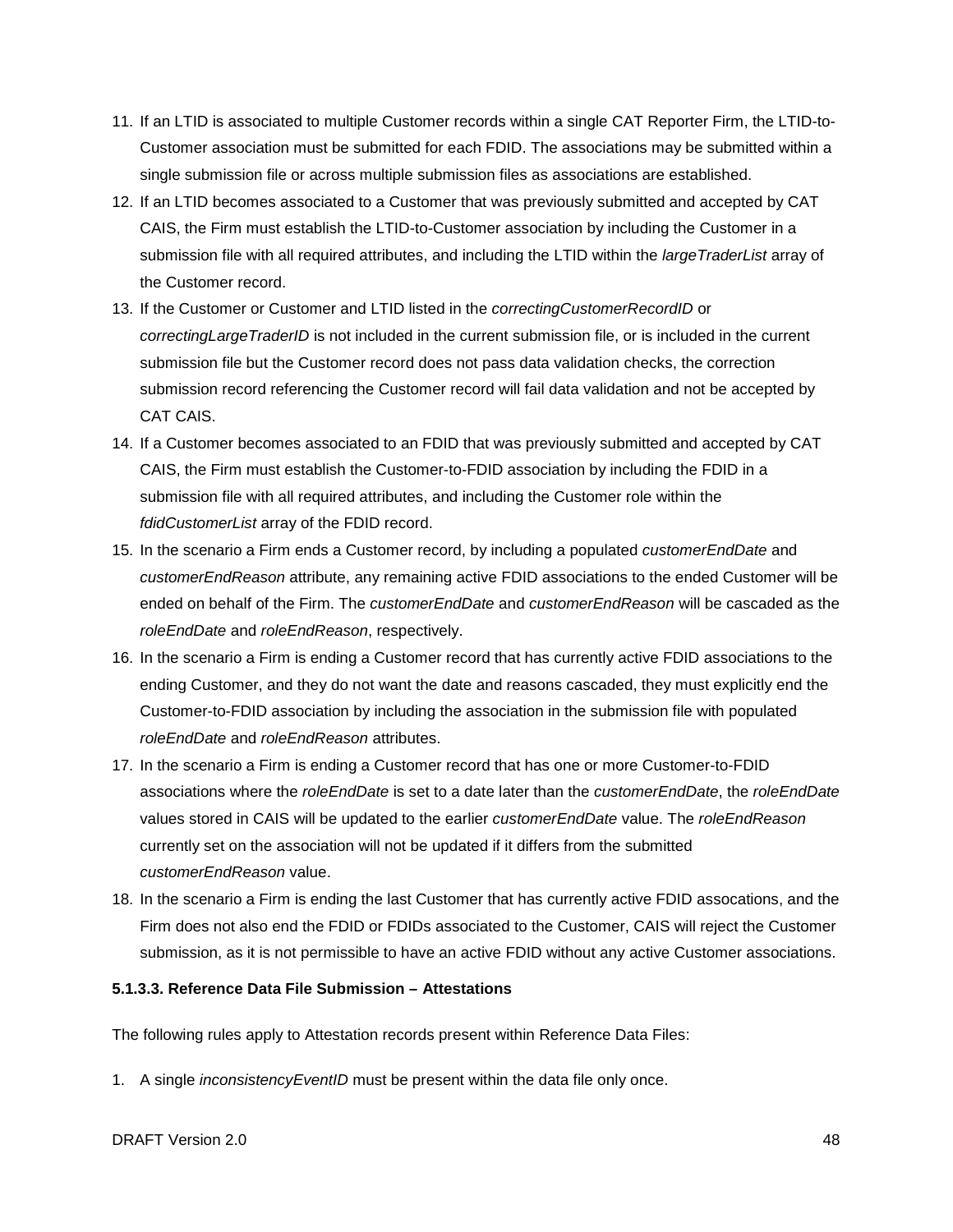- 2. A single Customer Record ID must be present within the Attestation list only once per file.
- 3. The Customer Record ID present within the Attestation list must have a corresponding TID entry within the paired Transformed Identifiers file.
- 4. The *inconsistencyEventID* must be paired with the appropriate TID for the Customer against whom the inconsistency was identified or the attestation will not be accepted.
- 5. The Customer Record ID is not required to be present within the *naturalPersonCustomerList* nor the *legalEntityCustomerList* of the data file, as the customer record has already previously been accepted into CAIS.

## **Identifiers Data File Submission**

The following rules apply the Identifier Files and the records present within the file:

- 1. Schema files will be maintained by the Plan Processor and will be versioned as the Technical Specifications change.
- 2. A single TID record must be present within the Transformed Identifiers file only once.
- 3. Each TID record present in the Identifiers file must reference a record present in the Data file. If a corresponding record is not present in the Data file – either in the *naturalPersonCustomerList*, the *legalEntityCustomerList*, or the *attestationList*, the individual TID entry in the Identifiers file will be rejected and not processed for additional validations.
- 4. A TID record must be created from an appropriately formatted Tax Identifier that is, SSN/ITIN values formatted as '999-99-9999' or EIN values formatted as '99-9999999'.
- 5. A TID record must be created from a valid Tax Identifier, as noted
	- a. For SSN
		- i. No values having an Area Number (first three digits) of 000 nor 666.
		- ii. No values having a Group Number (middle two digits) of 00.
		- iii. No values having a Serial Number (last four digits) of 0000.
		- iv. No values of 111-11-1111, 333-33-3333, 666-66-6666, nor 123-45-6789.
	- b. For EIN
		- i. Must have a valid prefix (first two digits), as noted by the Internal Revenue Service.
- 6. A TID generated from an invalid Tax Identifier, or submitting with an incorrect *TIDType* value, will cause the Customer record to be rejected.
- 7. Reporting the same TID with multiple *customerRecordID* values in a single Identifiers file submission will cause all Customer submission records in the file for the TID to be rejected.

# **5.1.4.1. Data File JSON Example**

The following JSON example demonstrates how a Firm would structure a reference data file submission.

#### DRAFT Version 2.0 49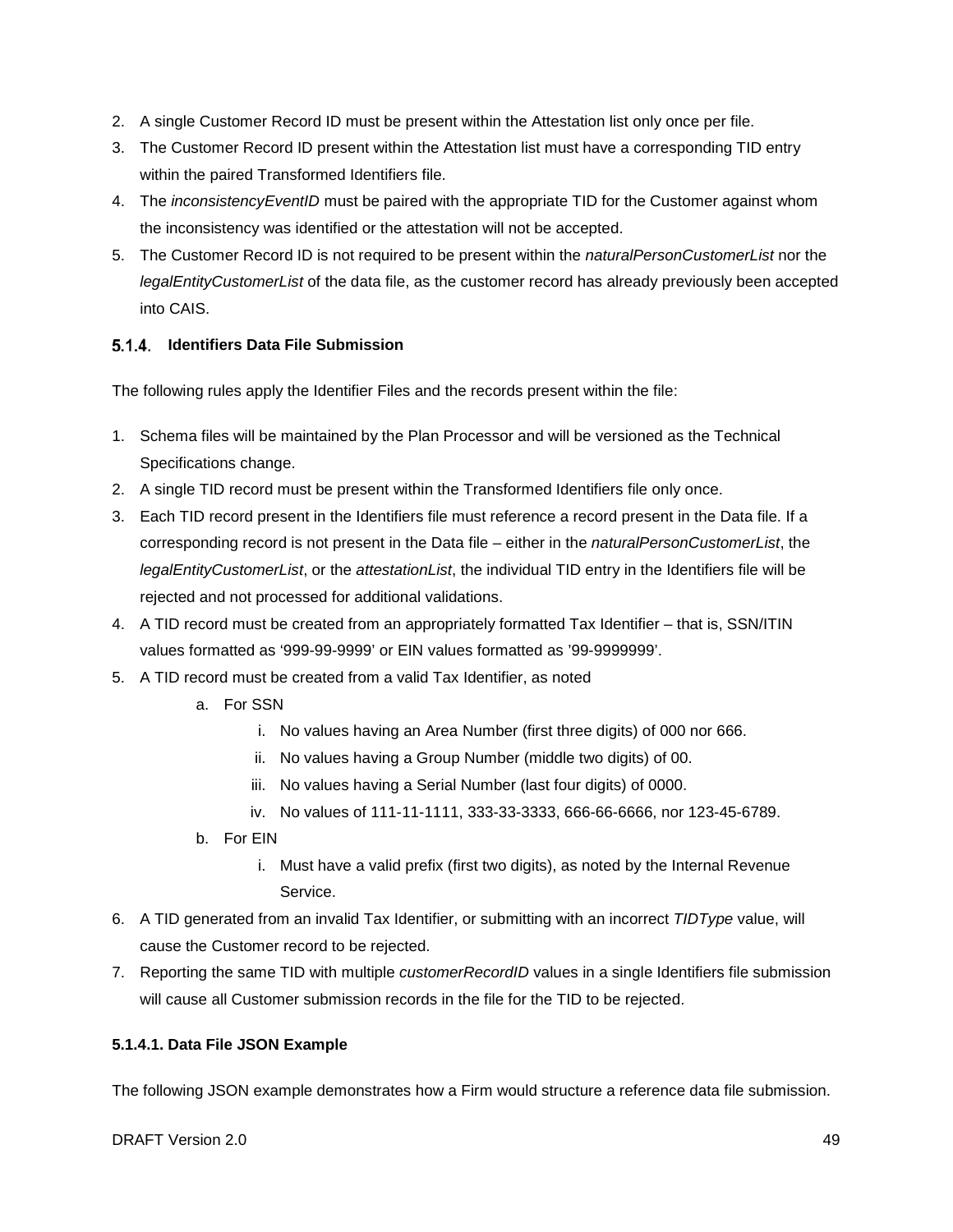```
{
 "version": "
2.0.0",
   "catReporterCRD": 123,
   "catSubmitterID": 999,
   "fdidRecordCount": 3,
   "naturalPersonRecordCount": 3,
 "legalEntityRecordCount": 
1
,
   "fdidRecordList": [
    {
       "fdidRecordID": 1, 
       "firmDesignatedID": "EZAccount123",
       "fdidType": "ACCOUNT",
       "accountType": "MARGIN",
       "isRetirement": false,
       "isOptionsEligible": true,
       "primeBrokerID": "BRK1",
       "clearingBrokerID": "A349",
       "branchOfficeCRD": 13245,
       "registeredRepCRD": 1222,
       "fdidDate": 20190101,
       "fdidCustomerList": [
        \{ "customerRecordID": 1,
           "role": "HOLDER",
           "subRole": "PRIMARY",
           "roleStartDate": "20190101",
           "roleEndDate": "20200401",
           "roleEndReason": "ENDED"
         },
        {
           "customerRecordID": 1,
           "role": "HOLDER",
           "subRole": "JOINT",
           "roleStartDate": "20200401" 
         },
        \{ "customerRecordID": 4
,
           "role": "HOLDER",
           "subRole": "JOINT",
           "roleStartDate": "20200401" 
         },
        {
           "customerRecordID": 15,
           "role": "AUTHTRADER",
           "subRole": "DISCRETION",
           "roleStartDate": "20200401" 
        }
      ] 
     },
    {
       "fdidRecordID": 2,
       "firmDesignatedID": "MyTestEntity",
       "fdidType": "ENTITYID",
       "fdidDate": 20170308,
       "fdidEndDate": 20191201,
       "fdidEndReason": "ENDED",
```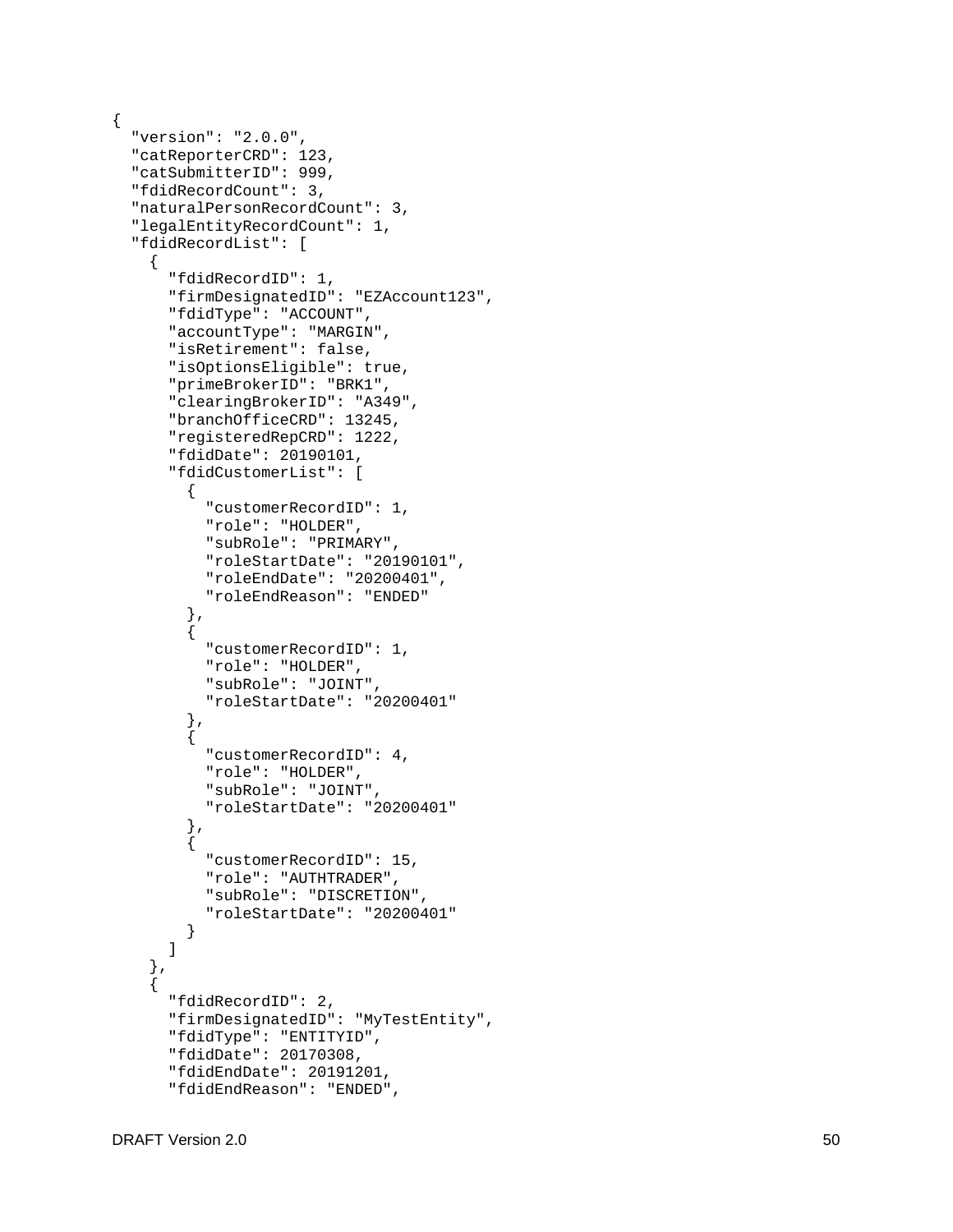```
 "fdidEndedBy": "FIRM"
     },
    \{ "fdidRecordID": 3,
       "firmDesignatedID": "InternalRel",
       "fdidType": "RELATIONSHIP",
       "isRetirement": false,
       "isOptionsEligible": true,
       "bankDepositoryID": "DEP11",
       "clearingBrokerID": "A349",
       "branchOfficeCRD": 13245,
       "registeredRepCRD": 1222,
       "fdidDate": 20150121,
       "fdidEndDateNULL": true,
       "fdidEndReasonNULL": true,
       "replacedByFDIDNULL": true,
       "fdidCustomerList": [
        {
           "customerRecordID": 2,
           "role": "HOLDER",
           "subRole": "PRIMARY",
           "roleStartDate": "20190101" 
         },
        {
           "customerRecordID": 15,
           "role": "AUTHTRADER",
           "subRole": "DISCRETION",
           "roleStartDate": "20200401"
        }
       ] 
    }
   ],
"naturalPersonCustomerList": [
    {
       "customerRecordID": 1,
       "firstName": "JOHN",
       "lastName": "DOE",
      "nameSuffix": "SENIOR",
      "yearOfBirth": "1980",
       "customerStartDate": "20160501",
       "addrLine1": "123 MAIN ST",
       "city": "NEW YORK",
 "regionCode": "US
-NY",
       "countryCode": "US",
       "postalCode": "10011",
       "largeTraderList": [
        {
           "largeTraderRecordID": 1,
 "largeTraderID": "12345678
-0001",
           "ltidEffectiveDate": 20190501
        }
       ] 
     },
    \{ "customerRecordID": 4,
       "firstName": "JANE",
```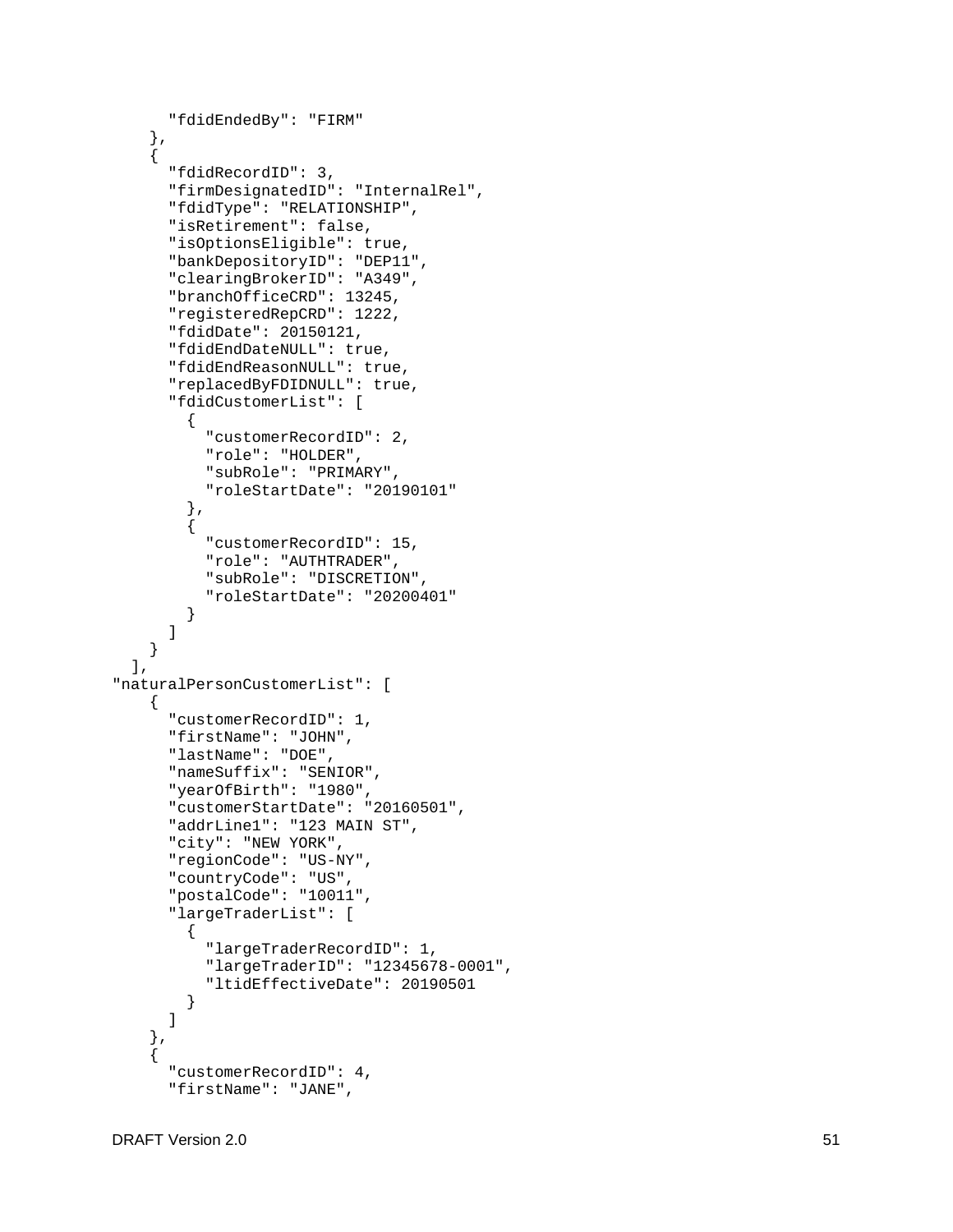```
 "lastName": "DOE",
       "yearOfBirth": "1982",
       "customerStartDate": "20200301",
       "addrLine1": "123 MAIN ST",
       "city": "NEW YORK",
 "regionCode": "US
-NY",
       "countryCode": "US",
       "postalCode": "10011",
       "updateConfirmationList": [
        {
            "updateConfirmationRecordID": 1,
            "updateConfirmationAttribute": "LASTNAME"
         },
        {
            "updateConfirmationRecordID": 2,
            "updateConfirmationAttribute": "CITY"
         },
        {
           "updateConfirmationRecordID": 3,
            "updateConfirmationAttribute": "REGIONCODE"
         },
        \{ "updateConfirmationRecordID": 4,
            "updateConfirmationAttribute": "POSTALCODE"
        }
       ] 
     },
    {
       "customerRecordID": 15,
       "firstName": "ALEXANDER",
       "middleName": "W",
       "lastName": "SMYTHE",
       "yearOfBirth": "1975",
       "customerStartDate": "20080915",
       "addrLine1": "PRINCIPAL STREET ADDR",
       "city": "NEW YORK",
 "regionCode": "US
-NY",
       "countryCode": "US",
       "postalCode": "10005",
       "largeTraderList": [
        {
           "largeTraderRecordID": 1,
 "largeTraderID": "98765432
-1234",
            "ltidEffectiveDate": 20180501
        }
\sim \sim \sim \sim \sim \sim \sim \sim}
 \mathbf{1},
   "legalEntityCustomerList": [
    \{ "customerRecordID": 2,
       "legalName": "PRIMARY TRADING",
       "customerStartData": "20100101",
       "addrLine1": "1 WATERS ST",
       "addrLine2": "TRADING DESK 15",
       "city": "JERSEY CITY",
```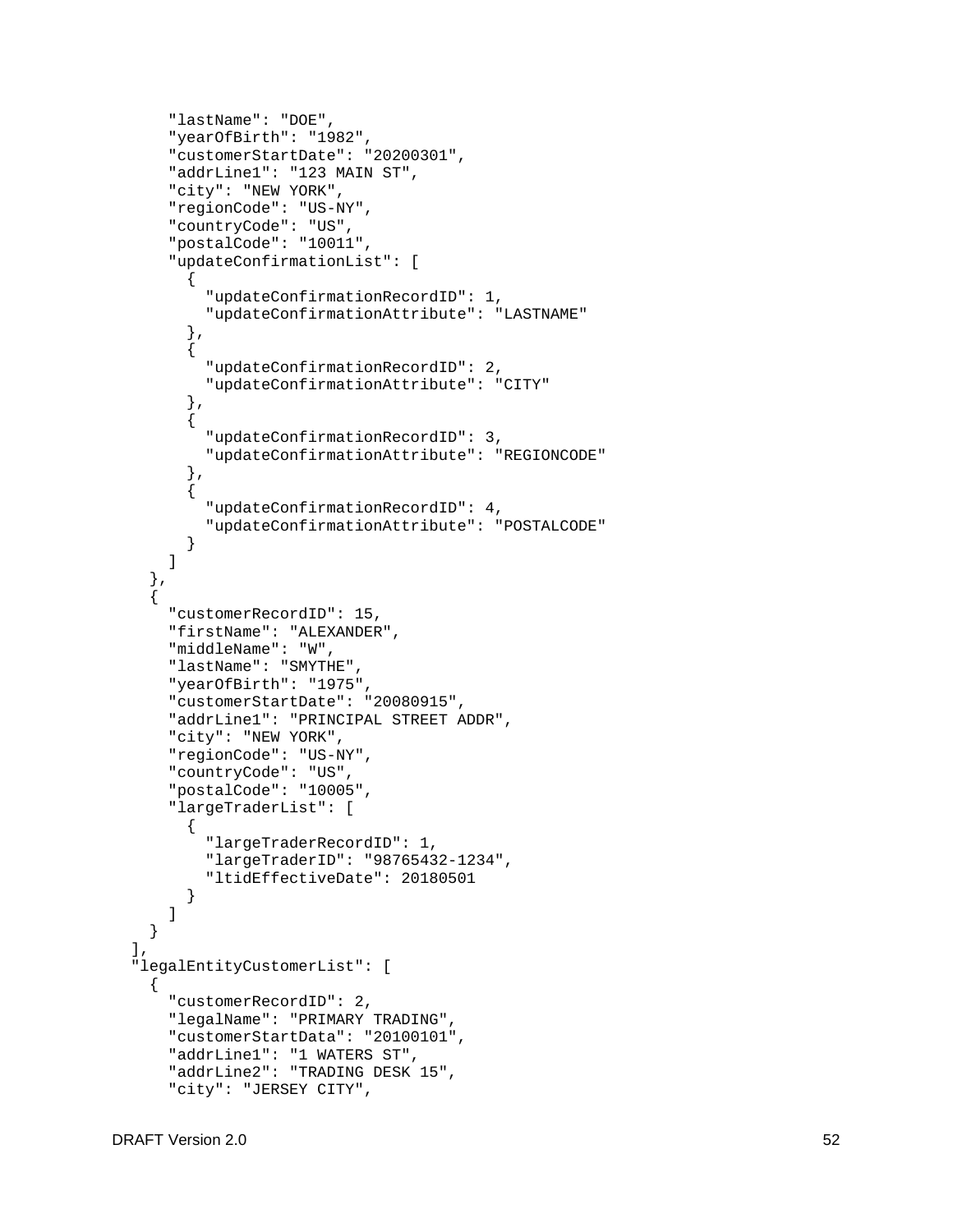```
 "regionCode": "US-NJ",
        "countryCode": "US",
        "postalCode": "07097",
        "largeTraderList": [
\left\{\begin{array}{c} \end{array}\right\} "largeTraderRecordID": 1,
             "largeTraderID": "11223344-0001",
             "ltidEffectiveDate": 20180901
          },
\left\{\begin{array}{c} \end{array}\right\} "largeTraderRecordID": 2,
             "largeTraderID": "99887766-6543",
          "ltidEffectiveDate": 20200105
 }
        ] 
     }
   ],
   "correctionList": [
     {
        "rejectionID": 1127,
        "correctionAction": "CORRECTION",
        "correctingFirmDesignatedID": "EZAccount123",
        "correctingLargeTraderID": "12345678-0001"
     },
\left\{\begin{array}{ccc} \end{array}\right\} "rejectionID": 821,
        "correctionAction": "DELETE"
     }
   ]
   "attestationList": [
    \{ "inconsistencyEventID": 1001,
        "customerRecordID": 15
     }
   ]
```
The following JSON example demonstrates how a Firm would structure the companion identifier file submission.

```
{
   "version": "2.0.0",
   "tidRecordCount": 4,
   "tidRecordList": [
     \left\{ \right. "customerRecordID": 1,
        "tidType": "SSN/ITIN",
        "tidValue": 
"01a54629efb952287e554eb23ef69c52097a75aecc0e3a93ca0855ab6d7a31a0"
      },
\left\{\begin{array}{ccc} \end{array}\right\} "customerRecordID": 2,
         "tidType": "EIN",
```
}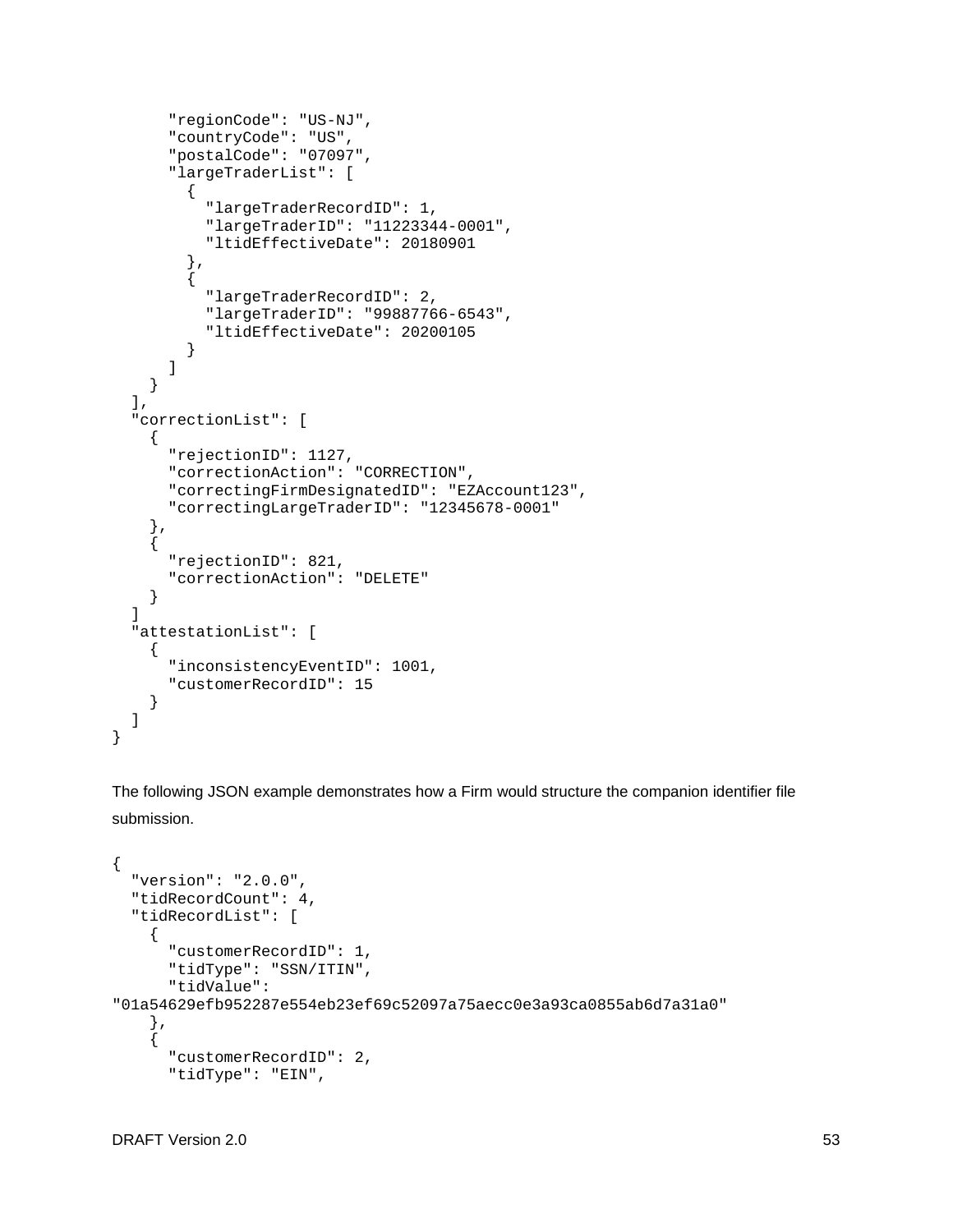```
 "tidValue": 
"3b2a38ab53618a0dc1114a4a77dd0bd2d6a83d5fe62598735cd2677a8f4aab65"
     },
\left\{\begin{array}{ccc} \end{array}\right\} "customerRecordID": 4,
       "tidType": "SSN/ITIN",
       "tidValue": 
"4628ea314743d5ac373997763be3d39b86fc40c5d2015d2db345b0231e215b6c"
     },
\mathcal{L} "customerRecordID": 15,
       "tidType": "SSN/ITIN",
       "tidValue": 
"ac7dd472ecaede73cb8dce1d9a68b7e2e33f87d9baee6ac6157bb8044365129e"
 }
   ]
}
```
### **Schema**

An Industry Member Schema file that details the structure and expected contents of every CAIS file submission is available on the CAT public website. The schema file will be maintained by the Plan Processor and will be versioned as the account and customer file formats change. The CAT CAIS schema file will use the json schema format as defined at [https://json-schema.org/.](https://json-schema.org/)

### **5.1.5.1. Schema Version**

Schema changes will be updated when changes to the CAT Reporting Technical Specifications for Industry Members occur that impact the schema. The following rules apply:

- 1. The Schema Version is formatted as <Major>.<Minor>.<Patch>. All digits must be represented.
	- o **Major –** updated when a change occurs that impacts all or a significant portion of Industry Member CAT Reporters. In such cases, the schema is not be backward compatible and will be specified accordingly.
	- o **Minor –** updated when a change occurs that does not require coding changes for all Industry Member CAT Reporters. In such cases, the schema is backward compatible with support for previous version(s) as specified.
	- o **Patch –** updated when a change occurs that does not require coding changes for any Industry Member CAT Reporters.
- 2. Records contained in a Data File must be formatted as per the Schema Version noted in the submission file.
- 3. Feedback provided by CAT CAIS will set the *feedbackVersion* equal to the applicable Schema Version for the submission file.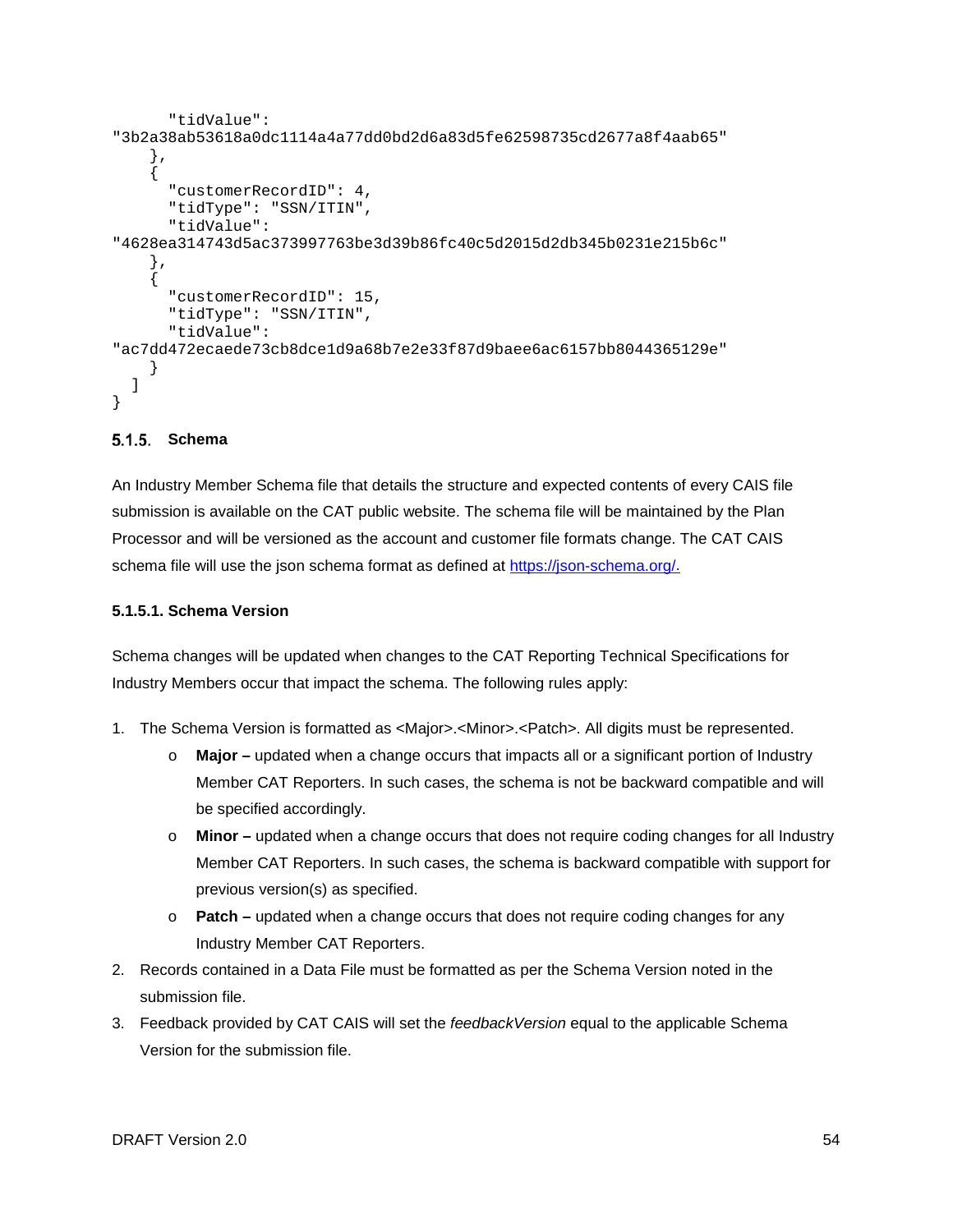## **5.1.5.2. Schema Definition**

The schema file is a JSON format file that represents the following:

- 1. **Data Types** CAT defined data types containing the following elements:
	- **dataType**: Data Type (E.g. Text) as defined in [Table 5: Data Types](#page-18-0)
	- **JSONDataType**: JSON standard data type to be used to submit data of this type.
	- **maxLength**: Maximum length of the string submission. Applicable to text and alphanumeric types only.
- 2. **Choices** For choice data types, the list of possible values.
- 3. **Name/Value Pairs**  Field specifications for Name/Value Pair fields.
	- **name**: Field Name.
	- **dataType**: Data Type or an array of Data Types.
	- **JSONDataType**: The JSON standard data type or an array or JSON standard data types.
	- **required**: Indicates whether the field is "Required," "Conditional," or "Optional."

# **5.2. Connectivity**

Connectivity to CAT will be through at least one of the following methods:

- Private Line provided by a Managed Network Service Provider (MNSP)
- AWS PrivateLink[4](#page-61-0)
- CAT Secure Reporting Gateway (SRG) Reporter Portal

Both the Private Line and AWS PrivateLink connectivity methods will support the CAT File Transfer service, which provides access for automated, machine-to-machine file submissions, acknowledgements, rejections, and corrections using the Secure File Transfer Protocol (SFTP) service as well as to the CAT Reporter Portal for interactive reporting through web-based forms or manual file uploads.

The CAT Secure Reporting Gateway (SRG) connectivity method will only support the CAT Report Portal. The SRG requires multi-factor authentication (MFA) to establish a secure, encrypted session before accessing the CAT Reporter Portal. The SRG requires the use of modern browsers supporting HTML5 and TLS (Transport Layer Security). No client software installation is required.

The combinations of Connectivity and Interface Methods are summarized below.

j

<span id="page-61-0"></span><sup>4</sup> Industry Members and CAT Reporting Agents interested in AWS PrivateLink should contact the FINRA Help Desk at 888-696- 3348 or a[t help@finracat.com.](mailto:help@finracat.com)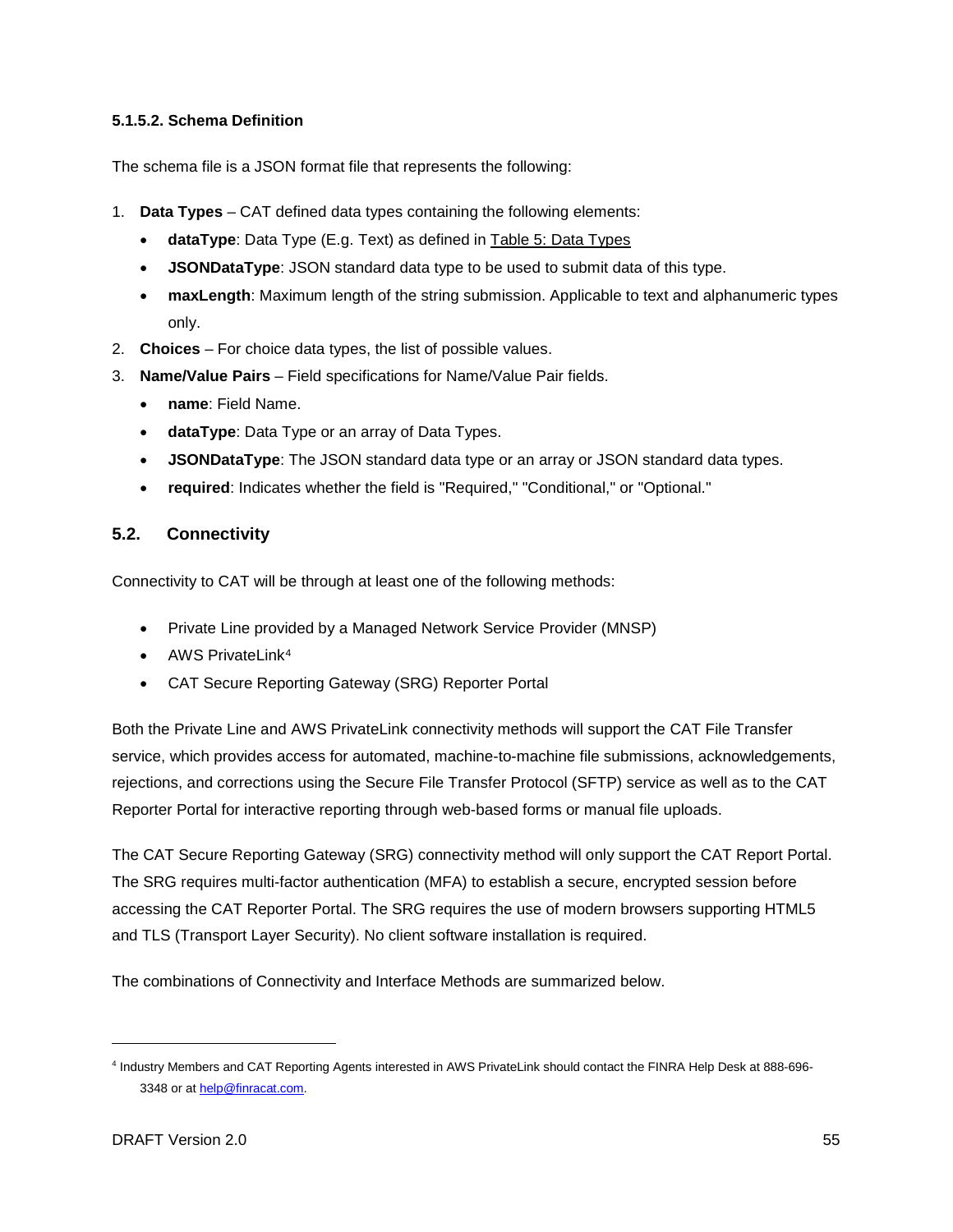## **Table 10: Connectivity Methods and Supported CAT Interfaces Methods**

| Connectivity Methods                      | Interface Methods        |                                      |  |  |
|-------------------------------------------|--------------------------|--------------------------------------|--|--|
|                                           | <b>CAT File Transfer</b> | <b>CAT Reporter</b><br>Portal - CAIS |  |  |
| Private Line provided by MNSP             |                          |                                      |  |  |
| <b>AWS PrivateLink</b>                    |                          |                                      |  |  |
| <b>CAT Secure Reporting Gateway (SRG)</b> |                          |                                      |  |  |

For a detailed description of the CAT Connectivity Methods, including instructions for establishing access and connectivity to the CAT system, refer to the [FINRA CAT Connectivity Supplement for Industry](https://www.catnmsplan.com/registration/)  [Members.](https://www.catnmsplan.com/registration/)

# **5.3. CAT Interface Methods**

The interface methods available to Industry Members and CAT Reporting Agents to submit data and retrieve reporting feedback include CAT File Transfer and the CAT Reporter Portal. For a detailed description of the CAT Interface Methods, including instructions for establishing access and connectivity to the CAT system, refer to the **FINRA CAT Connectivity Supplement for Industry Members**.

The following identifies the types of CAT information with the respective interface methods available for each:

<span id="page-62-0"></span>

| <b>CAT Data Submission and Feedback</b>                                        | <b>Category</b> | <b>CAIS</b><br><b>SFTP</b> | <b>CAT Reporter</b><br><b>Portal - CAIS</b> | <b>CAT Reporter</b><br><b>Portal</b> |
|--------------------------------------------------------------------------------|-----------------|----------------------------|---------------------------------------------|--------------------------------------|
| Submission of CAT CAIS files                                                   | Submission      |                            |                                             |                                      |
| Resubmission of Rejected Files/Records,<br><b>Corrections and Attestations</b> | Submission      |                            | ✓                                           |                                      |
| Interactive CAT Reportable Account Entry                                       | Submission      |                            | ✓                                           |                                      |
| Interactive CAT Reportable Customer Entry                                      | Submission      |                            | ✓                                           |                                      |
| <b>File Status Retrieval</b>                                                   | Feedback        | ✓                          | ✓                                           |                                      |
| <b>Reporting Statistics</b>                                                    | Feedback        |                            |                                             |                                      |
| Error Feedback                                                                 | Feedback        | ✓                          | ✓                                           |                                      |
| Data Inconsistencies Feedback                                                  | Feedback        |                            | ✓                                           |                                      |
| <b>CAIS System Status and Announcements</b>                                    | Feedback        |                            | ✓                                           |                                      |
| <b>FDID Reconciliation Report</b>                                              | Feedback        |                            | ✓                                           |                                      |
| <b>Account Maintenance</b>                                                     | Administration  |                            |                                             |                                      |

**Table 11: CAT Data and Feedback Interface Methods**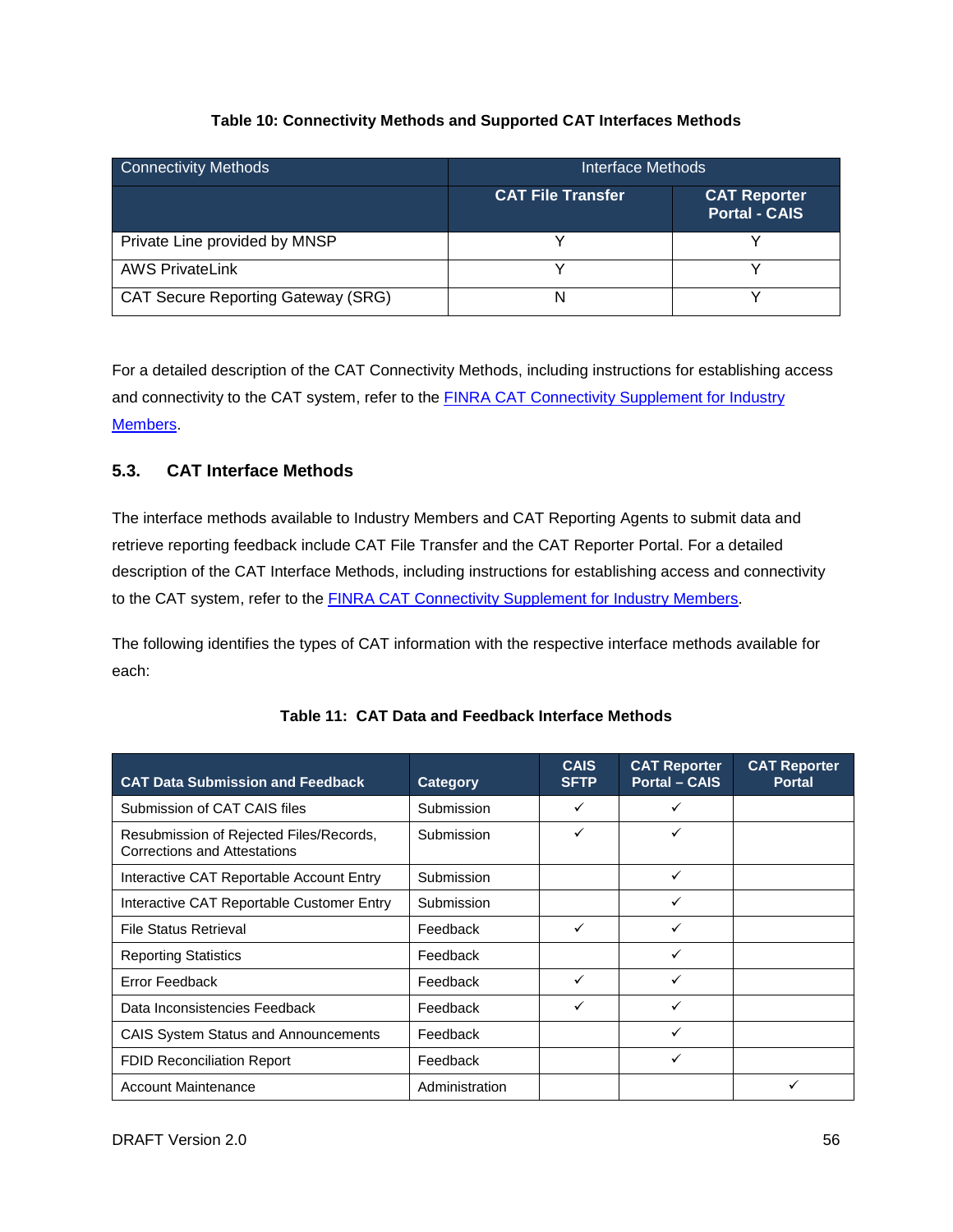| <b>CAT Data Submission and Feedback</b>  | <b>Category</b> | <b>CAIS</b><br><b>SFTP</b> | <b>CAT Reporter CAT Reporter</b><br><b>Portal - CAIS</b> | <b>Portal</b> |
|------------------------------------------|-----------------|----------------------------|----------------------------------------------------------|---------------|
| Establishment of Reporting Relationships | Administration  |                            |                                                          |               |

## **CAT File Transfer**

The CAT File Transfer method is an automated, machine-to-machine interface utilizing the Secure File Transfer Protocol ("SFTP") for file submissions, acknowledgements, rejections and corrections. SFTP enables Industry Members and CAT Reporting Agents to create machine-to-machine connections to securely transmit data and retrieve data from FINRA CAT. In order to ensure customer and account reference data is never commingled with the TID value, the two file types must be posted to separate SFTP sites.

There are two separate host sites that are utilized for CAIS data reporting to ensure the separation of the customer and account data submissions from the identifiers file. This additional physical separation for file posting further increases the security of the data within the identifiers file, and the separate directory structure reduces risks of files being cross-posted to the incorrect directory.

The following is the SFTP directory structure that will be made available in the submitter's home directory for posting customer and account reference data, and received feedback and inconsistencies files. Files associated with reference data submissions, associated feedback, and identified data inconsistencies will be uploaded in SFTP directories as per the following table.

| <b>Reference Data SFTP Directory</b>  | <b>Usage</b>                                                                                                                                  |  |  |
|---------------------------------------|-----------------------------------------------------------------------------------------------------------------------------------------------|--|--|
| 'submitterID/cat/cais/upload          | SFTP submissions uploaded by Submitters including Reference<br>Data files. CAT will move files from this directory for further<br>processing. |  |  |
| 'submitterID/cat/cais/feedback        | Feedback files associated with data submission file processing.                                                                               |  |  |
| 'submitterID/cat/cais/inconsistencies | Feedback files containing inconsistencies identified during daily<br>CAT CAIS data scanning.                                                  |  |  |

## **Table 12: SFTP Directories – CAIS Data, Feedback, and Inconsistencies**

The following is the SFTP directory structure that will be made available on the separate host site for posting the Transformed Identifiers file, and received feedback files.

| Table 13: SFTP Directory - Transformed Identifiers file |  |
|---------------------------------------------------------|--|
|---------------------------------------------------------|--|

| <b>Identifiers Data SFTP Directory</b> | <b>Usage</b>                                                                                                                            |  |  |
|----------------------------------------|-----------------------------------------------------------------------------------------------------------------------------------------|--|--|
| 'submitterID/cat/tid/upload            | SFTP submissions uploaded by Submitters including Identifiers files.<br>CAT will move files from this directory for further processing. |  |  |
| 'submitterID/cat/tid/feedback          | Feedback files associated with identifier submission file processing.                                                                   |  |  |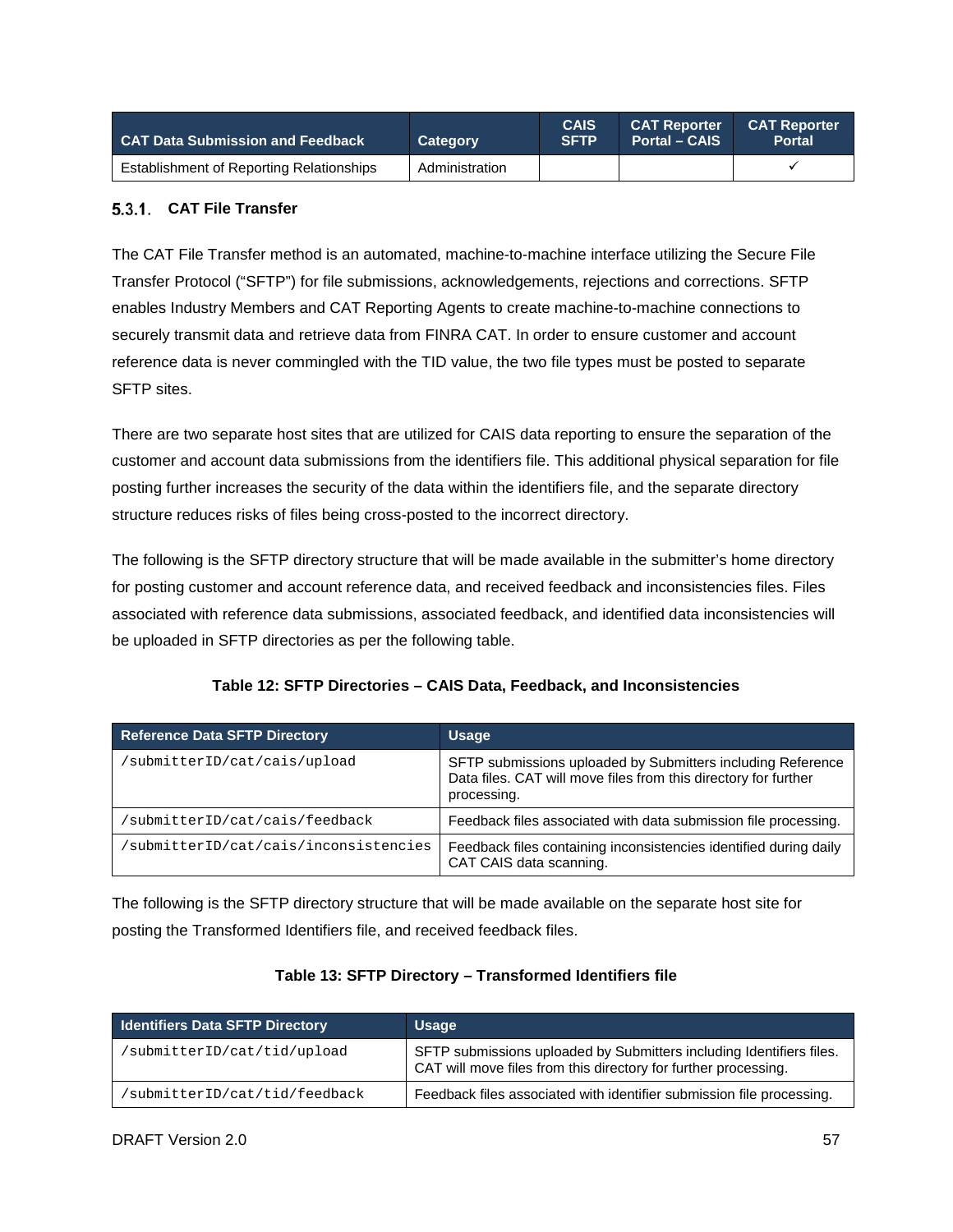The following rules apply:

- 1. Processing is initiated when a file appears in the /submitterID/cat/cais/upload directory paired with a corresponding file in the /submitterID/cat/tid/upload directory only.
- 2. Files posted to /submitterID/cat/cais/upload without a corresponding file submission posted to /submitterID/cat/tid/upload will be rejected one hour after posting.
- 3. Files posted to /submitterID/cat/tid/upload without a corresponding file submission posted to /submitterID/cat/cais/upload will be rejected one hour after posting.
- 4. CAT will remove files from the upload directory as soon as each file upload is complete.
- 5. The Submitter must not delete files from the /submitterID/cat/cais/upload directory.
- 6. Due to the PII considerations of the account and customer data, a copy of uploaded files will not be made available to the Reporter or Submitter after submission.
- 7. Firms using SFTP will be able to obtain Feedback Files for files submitted through the SFTP, as well as any files submitted through the CAT Reporter Portal - CAIS through either file upload or manual submission.

### **CAT Reporter Portal - CAIS**

The CAT Reporter Portal – CAIS is a web interface utilizing secure encryption protocols (HTTPS/TLS) and multifactor authentication (MFA). The CAT Reporter Portal - CAIS will facilitate data submissions using the following methods:

- Manual data file uploads for files up to 1GB in size and limited to 100,000 FDID and 100,000 Customer records meeting all requirements of data files as specified in [5.1.3.](#page-49-0)
- Data entry for original submissions, repairs for CAT identified errors, and firm initiated corrections and deletion instructions. These entries will be converted to submission files generated by the portal. Because these files will contain PII data, they will not be available to download after submission.
- The CAT Reporter Portal CAIS will include a summary view screen for records created through manual submission that contains the record data which will be submitted, allowing users to confirm, and capture for their records, the details of their submission.
- Firms using the CAT Reporter Portal CAIS will not be able to view the full details of the originally submitted record for correction of CAT identified errors for data security. The CAT Reporter Portal - CAIS will only display the following attributes regarding the error record, and will require entry of all other data attributes to be included in the submission:
	- catReporterCRD
	- catSubmitterID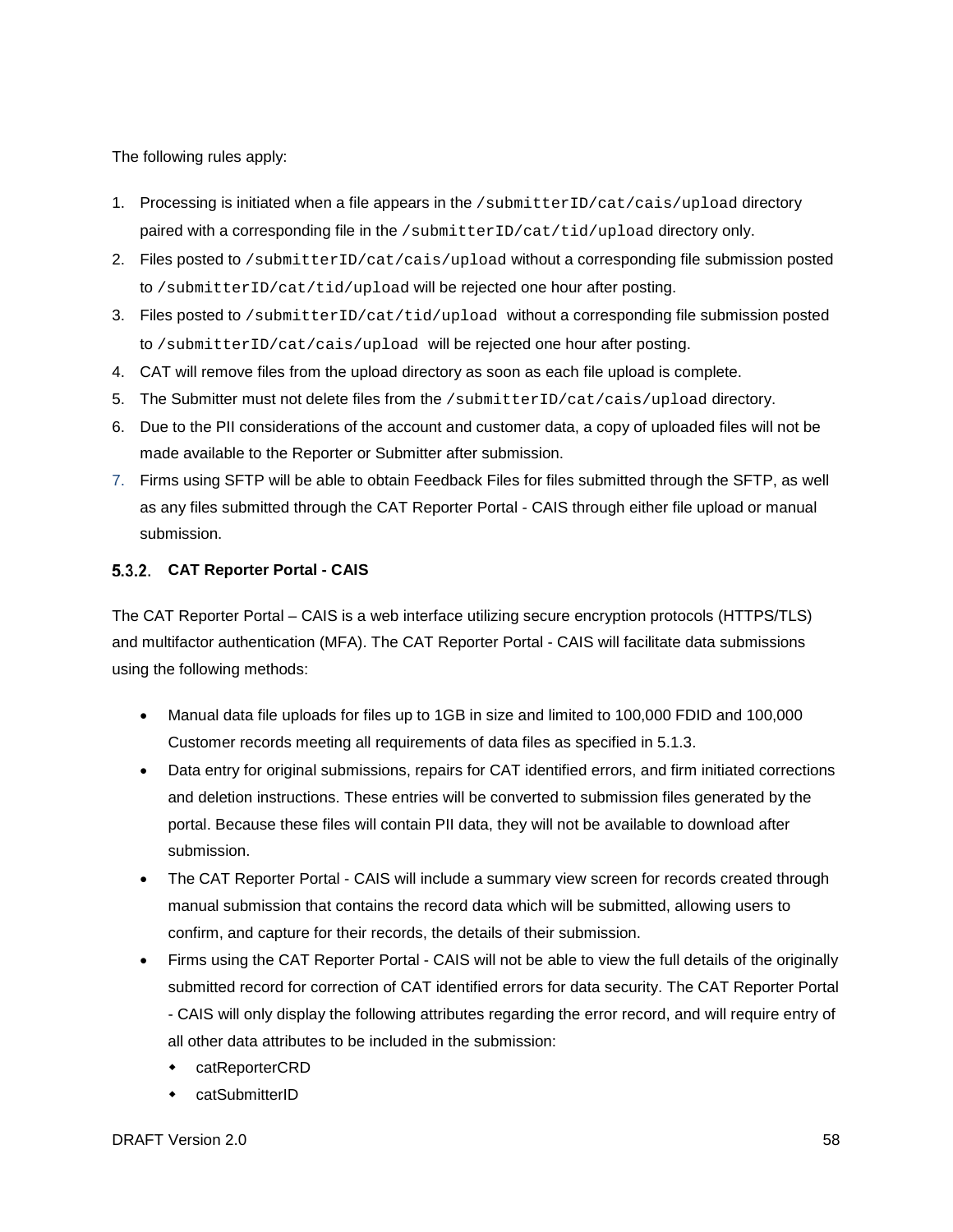- firmDesignatedID
- fdidRecordID
- customerRecordID (if error is against a Customer record or an FDID-to-Customer association)
- largeTraderRecordID (if error is against a Large Trader record)
- rejectionID
- errorCodeID
- Firms using the CAT Reporter Portal CAIS will only be able to view Feedback Files for files submitted through the CAT Reporter Portal - CAIS. They will not be able to view Feedback Files for files posted via SFTP.

## **5.4. CAT CAIS Reporting Hours**

## **Submission of CAT Account and Customer Data**

The CAT NMS Plan requires Industry Members to report Received Industry Member Data, which includes customer and account data, by 8:00 a.m. Eastern Time on the CAT Trading Day following the day the Industry Member receives such Received Industry Member Data. Customer and Account data may be bulk uploaded at the end of the CAT Trading Day, or may be submitted in batches with associated uploads throughout the day. All creation of, or modifications to, CAT reportable accounts are required to be submitted to CAT CAIS by 8:00 a.m. Eastern Time on the CAT Trading Day following the day such information was received by the Industry Member.

Weekends or any day that all equities or options national securities exchanges are closed are not considered a CAT Trading Day.

#### **Deadline of Repair for Errors Identified by CAT CAIS**

For data submitted by 8:00 a.m. ET, errors will be identified by CAT CAIS and provided to Industry Members by no later than 5:00 p.m. ET on the CAT Trading Day such information was submitted to CAT. Once available, repairs can be made immediately. All repairs must be submitted by 5:00 p.m. Eastern Time on the third Trading Day after the account information became available to the Industry Member. Repairs received after the repair deadline will be accepted but considered late.

CAT specifications allow for Industry Members to correct account submissions that did not produce an error during processing at any time after original submission. Firm-initiated corrections will be handled in the same method as any other update to the existing account record.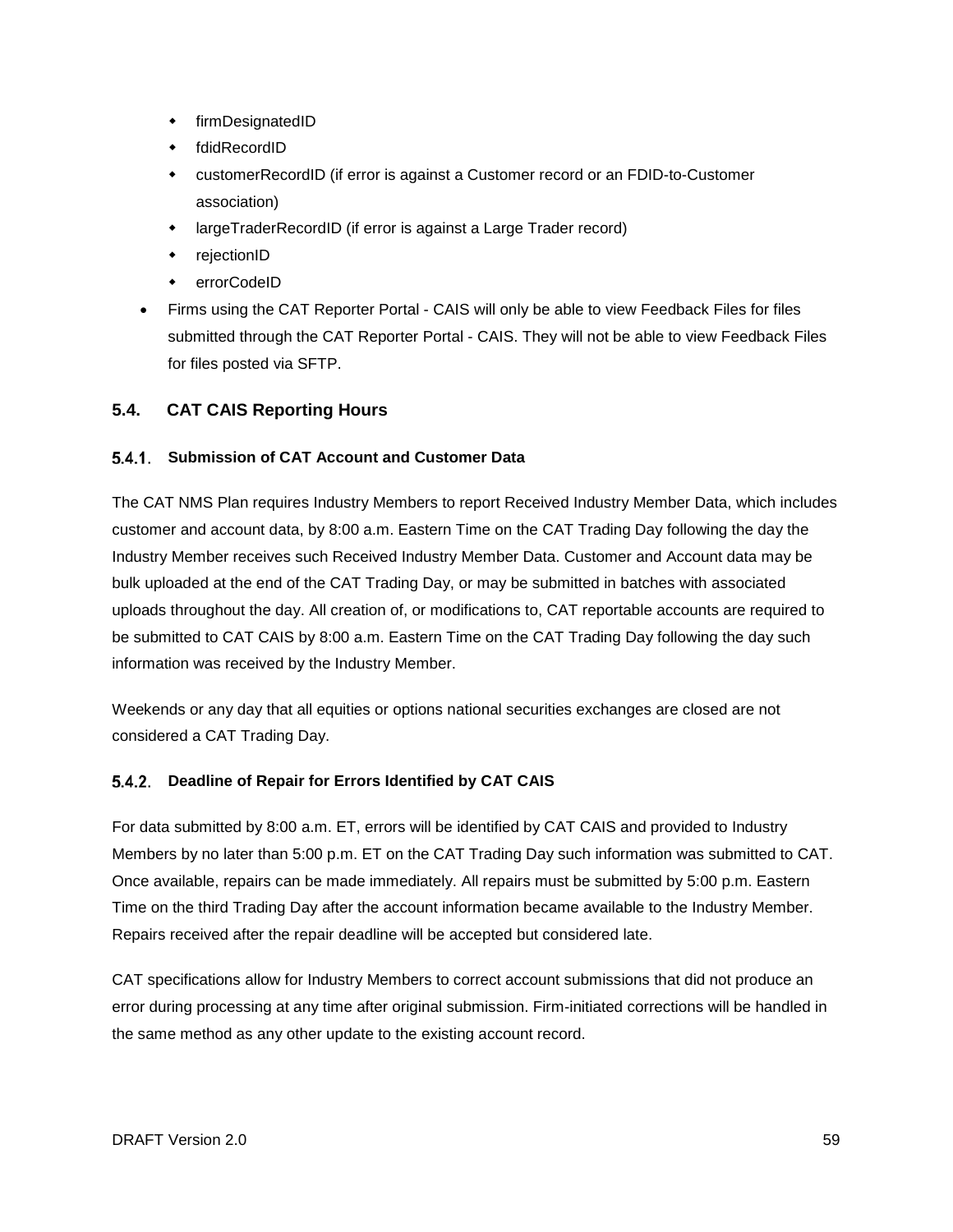# **Deadline of Repair of Data Inconsistencies or Attestation of Data Accuracy Identified by CAT CAIS**

For data submitted by 8:00 a.m. ET, data inconsistencies present within the submission file will be identified by CAT CAIS and provided to Industry Members by no later than 5:00 p.m. ET on the CAT Trading Day such information was submitted to CAT. Once available, data repairs or attestations can be made immediately. All repairs or attestations must be submitted by 5:00 p.m. Eastern Time on the third CAT Trading Day after the account information became available to the Industry Member. Repairs or attestations received after the repair deadline will be accepted but considered late.

CAT CAIS will also conduct cross CAT Reporter inconsistency scanning across all records previously submitted by the firms on a daily basis. Data inconsistencies identified against prior submissions will be identified by CAT CAIS and provided first to the Industry Member whose data submission caused the inconsistency. All repairs or attestations must be submitted by 5:00 p.m. Eastern Time on the third CAT Trading Day after the inconsistency was identified. If the Industry Member attests their current data submission is correct, or submits an update to their data that leaves data inconsistent for the Customer record, all other CAT Reporter Firms who have an active version of the same Customer record with the inconsistency will then be notified of the Material Inconsistency. All repairs or attestations must be submitted by 5:00 p.m. Eastern Time on the third CAT Trading Day after the inconsistency was reported to the Industry Member.

# **5.5. Security**

## **Encryption (In-transit)**

TLS-based encryption, version 1.2 minimum, is required for connection to the Reporter Portal (whether accessed via private line or the SRG) and to the Security Reporter Gateway itself.

For SFTP, in addition to the fact that the SFTP service is only accessible via private line, traffic will be encrypted by virtue of the intrinsic encryption capabilities of SFTP. AES256 will be supported for SFTP; support for other encryption protocols is under evaluation.

## **Encryption (At-rest)**

The CAT CAIS system will use native AWS encryption features to encrypt data upon receipt. No action is required by the Industry Member.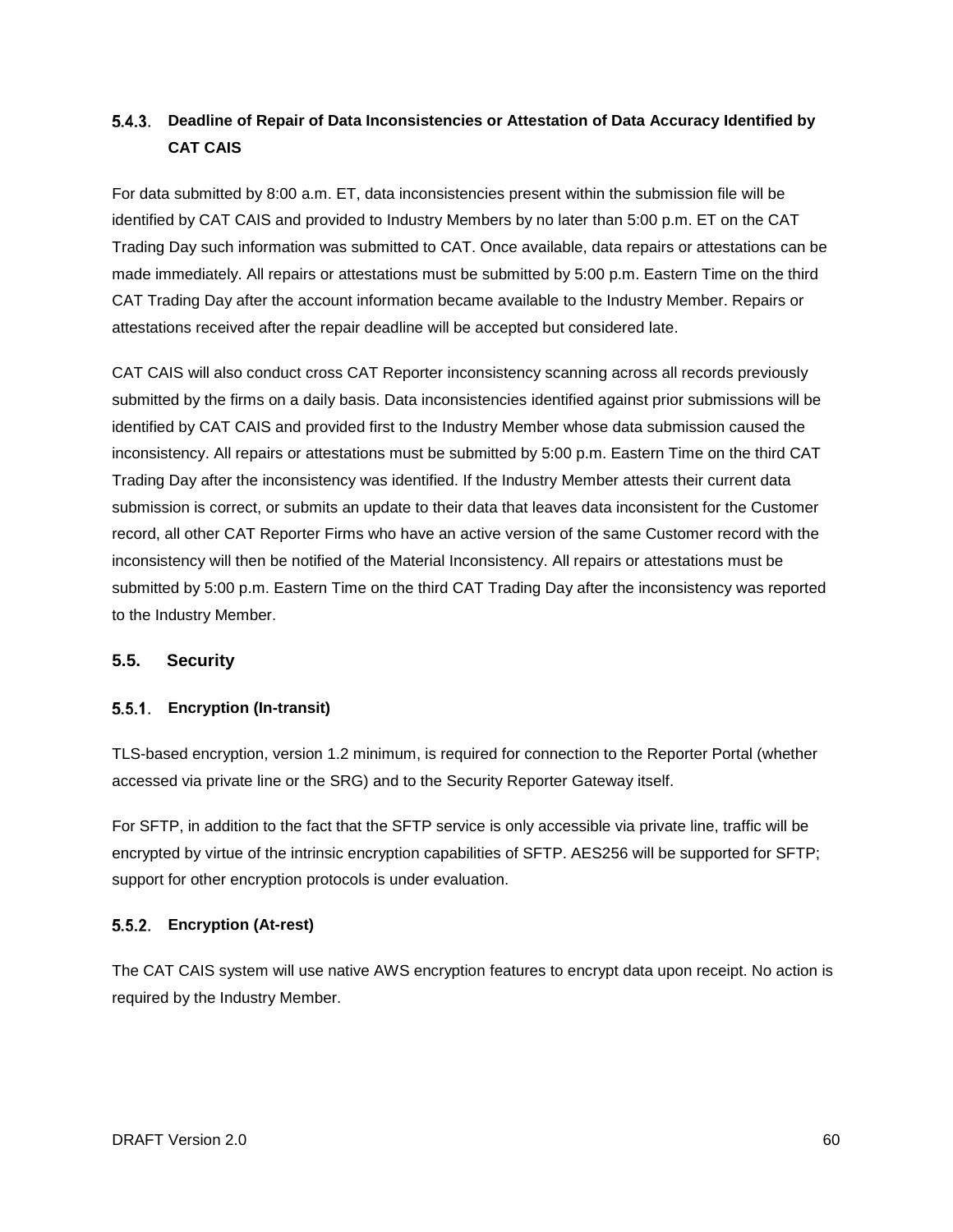## **Authentication**

Two-factor authentication will be required for access to the CAIS Reporter Portal. The first factor will be username and password which will require periodic rotation.

The second factor will to be via push notification to an off-the-shelf application installed on a mobile device provided by the user. The user will be required to install the application to their mobile device through their mobile operating system's application store and then complete a registration process on the Reporter Portal or SRG. There is no cost to the Reporter or the user for this mobile application.

The SFTP service similarly requires that two conditions be met to access the interface. The first factor is authentication via username and password. The second is the use of a defined IP source address that is established during initial onboarding. The SFTP system implements an IP whitelist that prevents access from any system not on the whitelist.

More detailed information related to Security is described in the [FINRA CAT Connectivity Supplement for](https://www.catnmsplan.com/registration/)  [Industry Members](https://www.catnmsplan.com/registration/) available at [https://www.catnmsplan.com/registration/.](https://www.catnmsplan.com/registration/)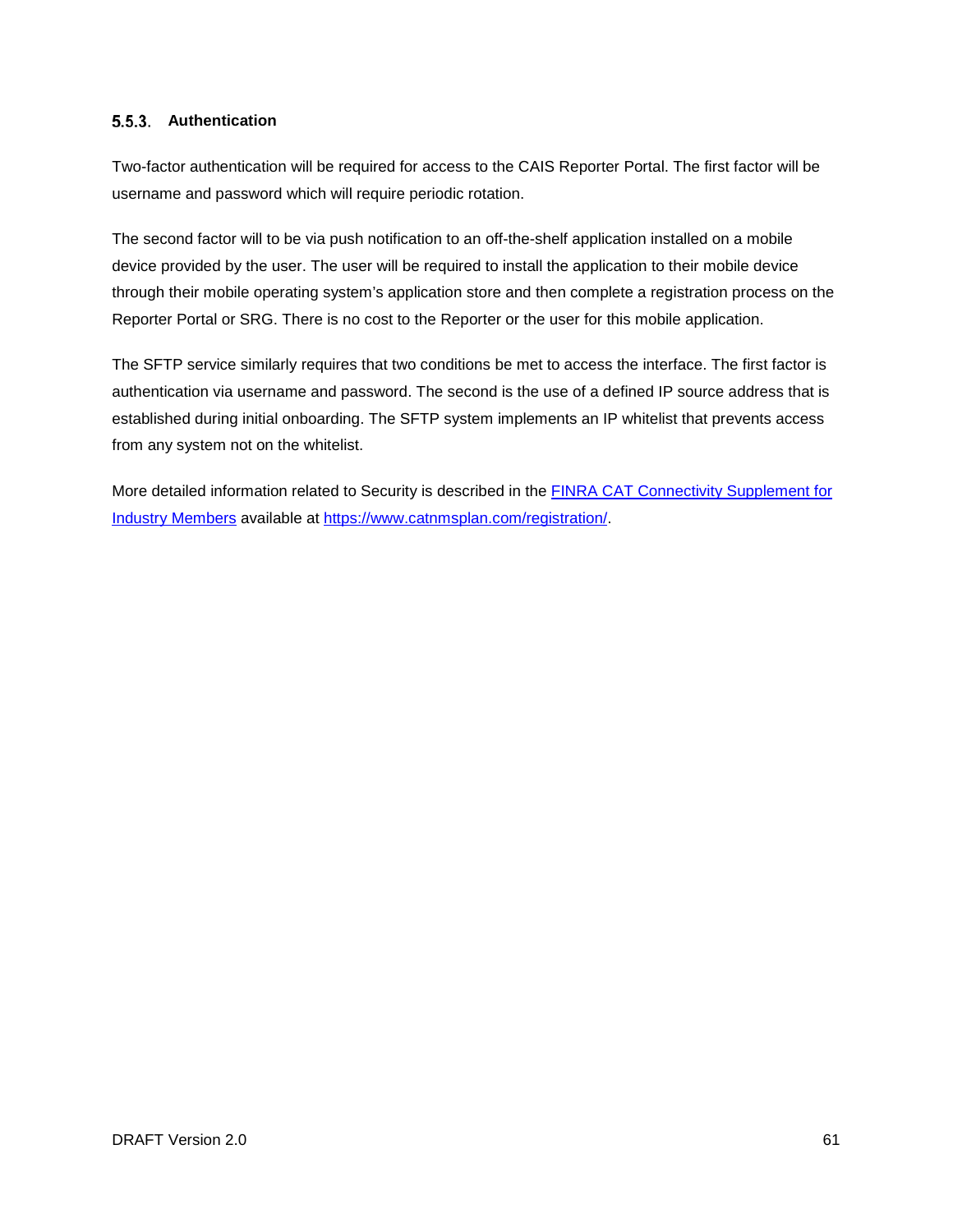# **6. Feedback and Corrections**

CAT provides feedback associated with CAT CAIS submissions for CAT Reporters and Submitters as follows:

- **File Status:** available via SFTP and the CAT Reporter Portal CAIS, indicates the acceptance or associated errors with a submission file.
- **Reporting Statistics:** available via the CAT Reporter Portal CAIS, daily summary statistics representing reporting activity and errors for prior submissions. Error Rate is also included.
- **Error Feedback:** available via SFTP and the CAT Reporter Portal CAIS, errors found during processing will be made available, including error code, affected FDID, and associated record ID(s) from the submission file.
- **Corrections Feedback:** available via the CAT Reporter Portal CAIS, information is provided for the repair status of all corrections. When an error has been corrected, the updated status will be reflected.
- **Inconsistency Feedback - Submissions:** available via SFTP and the CAT Reporter Portal CAIS, inconsistencies found during processing will be made available, including inconsistency code, affected record, and associated record ID(s) from the submission file.
- **Inconsistency Feedback – Scans:** available via SFTP and the CAT Reporter Portal CAIS, inconsistencies found in comparing accepted versions of the same Customer from multiple Reporters will be made available, including inconsistency code, details about the submission file that last contained the Customer record, and associated record ID(s) from the submission file.
- **System Status and Announcements:** available via the CAT Reporter Portal CAIS, the status of CAT processing will be made available with a distinction for instances when a processing delay or issue is occurring. Additionally, announcements related to system maintenance and upcoming changes will be presented.

This section describes the procedures for obtaining feedback and making corrections/deletions associated with feedback of errors. Additionally this section describes the requirement for making correction/deletions for accepted data for which there was no feedback.

# **6.1. File and Error Feedback**

A feedback file will be made available for each submission file that is acknowledged as uploaded. This file will contain information about current status, as well as previously completed steps in the ingestion process. Feedback related to the following processing steps is expected to be made available within the following timelines: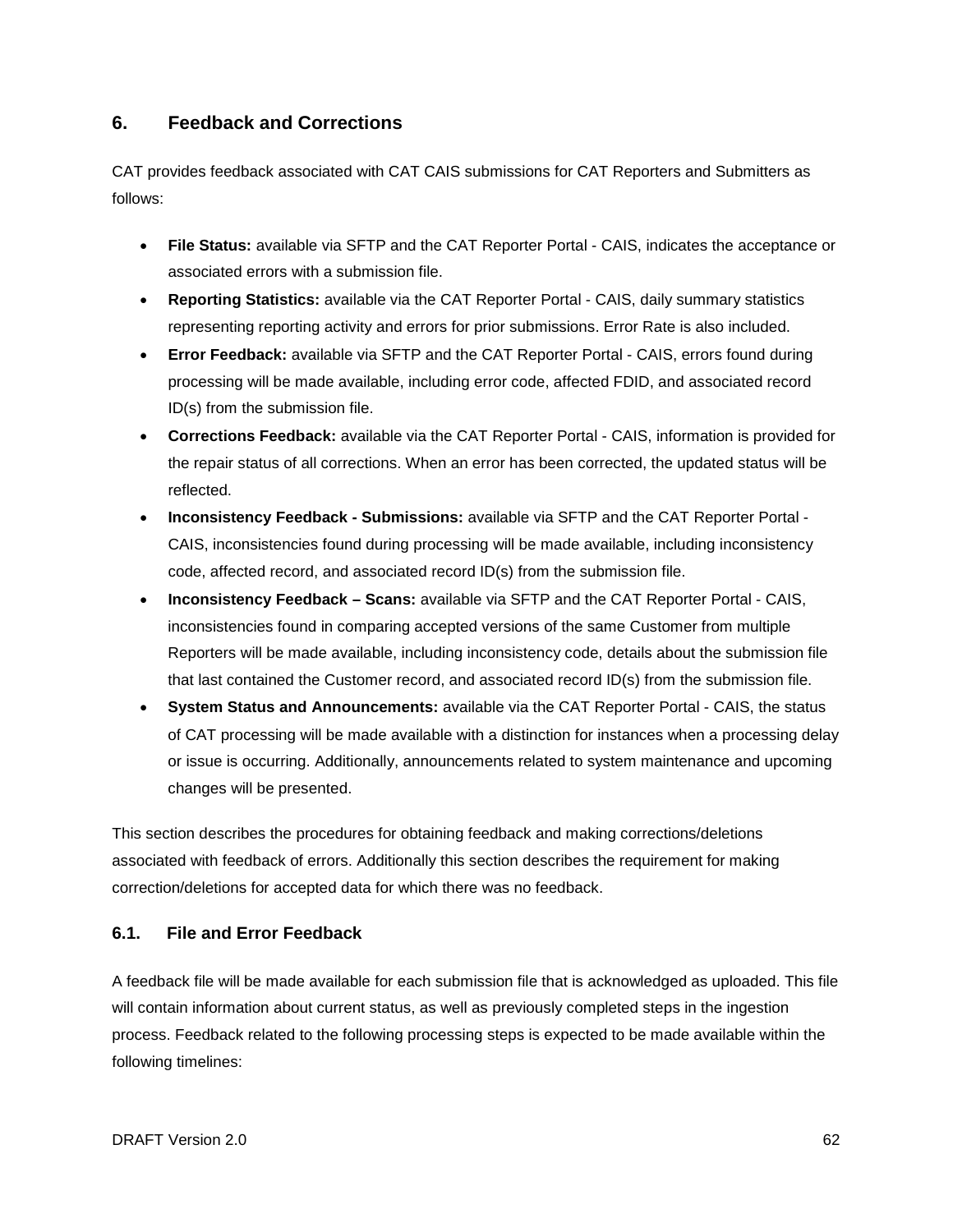| <b>Seg</b> | <b>Processing Stage</b>                 | Feedback                                                              | <b>Anticipated Delivery</b>                        | <b>Delivery No Later</b><br><b>Than</b> |
|------------|-----------------------------------------|-----------------------------------------------------------------------|----------------------------------------------------|-----------------------------------------|
| 1          | File<br>Acknowledgement                 | File Acknowledgement<br><b>Status</b>                                 | Within 10 minutes of File<br>Submission            | 1 hour of File<br>Submission            |
| 2          | File Integrity                          | File Integrity Error Status or<br><b>File Integrity Passed Status</b> | Within 30 minutes of File<br>Submission            | 2 hours of File<br>Submission           |
| 3          | Data Validation                         | Data Errors including syntax<br>and semantic errors                   | Within 1 hour of File<br><b>Integrity Feedback</b> | 4 hours of File Integrity<br>Feedback   |
| 4          | Inconsistencies $-$<br>Submission       | Customer Data<br>Inconsistencies                                      | Within 1 hour of Data<br>Validation                | 6 hours of File Integrity<br>Feedback   |
| 5          | Inconsistencies-<br><b>Scan Results</b> | <b>Inconsistency Scan Results</b>                                     | Nightly                                            | Nightly                                 |

## **Feedback Generation**

Feedback associated with all processing stages will be made available via SFTP and/or the CAT Reporter Portal - CAIS as described in [Table 11: CAT Data and Feedback Interface](#page-62-0) Methods. A single feedback file will be generated for each file submission, and will be updated with status information as the file completes each stage of processing.

For Feedback files made available via SFTP, the following rules apply:

- 1. The format of feedback files will be JSON.
- 2. Feedback files for data submissions will be accessible under the cat/cais/feedback directory in the Submitter's home directory on the Feedback SFTP server.
- 3. Feedback files for identifier submissions will be accessible under the cat/tid/feedback directory in the Submitter's home directory on the Feedback SFTP server.
- 4. Feedback for data submitted by a CAT Submitter on behalf of a CAT Reporter will be accessible under the CAT Reporter's home directory on the Feedback SFTP server if the CAT Reporter has an SFTP account.
- 5. If a file is rejected for a file integrity error, it will not proceed to the next processing stage.
- 6. The minimum retention time for feedback files on the SFTP server is 10 calendar days. After that time, they may be removed from the server. Feedback will be available via the CAT Reporter Portal - CAIS for at least 90 days.

## **Feedback File Names and Format**

1. Feedback Files created by CAT CAIS will be named using the following format: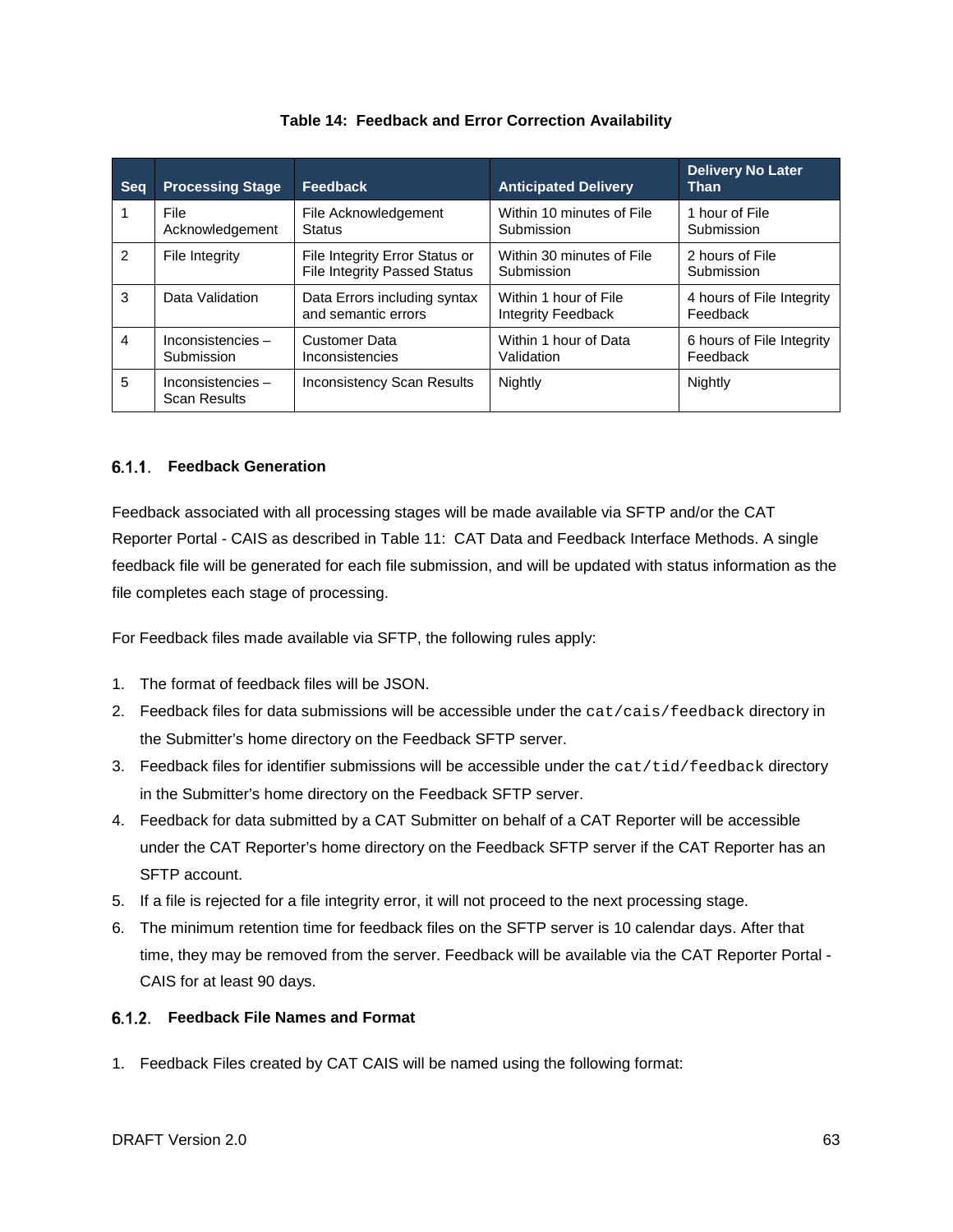<original File Base Name>.<version>.feedback.<Format Extension>.<Compression type>

Example: SUBID\_MYID\_20200101\_CAIS\_000123.v1.feedback.json.bz2

Example: SUBID\_MYID\_20200101\_TID\_000123.v1.feedback.json.bz2

Example: SUBID\_MYID\_20200101\_INCONSISTENCIES\_000123.v1.feedback.json.bz2

- 2. The version will be applied as part of the file generation process to accommodate situations where a single Firm submits multiple files having the same original File Base Name, so that the feedback file for each version submitted can be retained.
- 3. Separate feedback files will be provided for the data and identifiers files, as well as for inconsistencies resulting from data within the submission.

| <b>Field Name</b> | <b>Data Type</b> | <b>JSON</b><br><b>Object</b> | <b>Includ</b><br>e Key | <b>Description</b>                                                                                                                                                                                                                                                                                                                                                                                                                                                                                                                                                                                                                                       |  |
|-------------------|------------------|------------------------------|------------------------|----------------------------------------------------------------------------------------------------------------------------------------------------------------------------------------------------------------------------------------------------------------------------------------------------------------------------------------------------------------------------------------------------------------------------------------------------------------------------------------------------------------------------------------------------------------------------------------------------------------------------------------------------------|--|
| version           | Text(10)         | Main                         | $\mathsf{R}$           | The schema version of the feedback file used for<br>providing the response.                                                                                                                                                                                                                                                                                                                                                                                                                                                                                                                                                                              |  |
| submissionID      | Unsigned         | Main                         | $\mathsf{R}$           | The unique Submission ID assigned to the paired<br>data and identifier submission files by the CAT<br>CAIS system. Used to identify the single<br>submission activity. If the same file name is<br>submitted across multiple submissions, each<br>submission instance will have a separate and<br>unique Submission ID value.                                                                                                                                                                                                                                                                                                                            |  |
| catSubmitterID    | Unsigned         | Main                         | $\mathsf{R}$           | The unique identifier assigned to the Submitter<br>firm by CAT.                                                                                                                                                                                                                                                                                                                                                                                                                                                                                                                                                                                          |  |
| catReporterCRD    | Unisgned         | Main                         | $\mathsf{R}$           | The unique CRD identifier assigned to the CAT<br>Reporter to whom the data belongs.                                                                                                                                                                                                                                                                                                                                                                                                                                                                                                                                                                      |  |
| submissionStatus  | Choice           | Main                         | $\mathsf{R}$           | The current status of the submission file in the<br>processing flow.<br><b>VALUES:</b><br>FILE_ACKNOWLEDGED - indicates<br>the file was acknowledged as having<br>been submitted, and has picked up for<br>file integrity checks.<br>FILE_INTEGRITY_PASSED - indicates<br>$\bullet$<br>the file passed file integrity checks, and<br>will now be processed through record<br>data validations.<br>RECORD_SCAN_COMPLETED -<br>$\bullet$<br>indicates the file has completed record<br>validations. If one or more records<br>passed record validation, they will now<br>be loaded to CAIS. Details about any<br>rejected records are now available within |  |

## **Table 15: Elements of a Data Feedback file**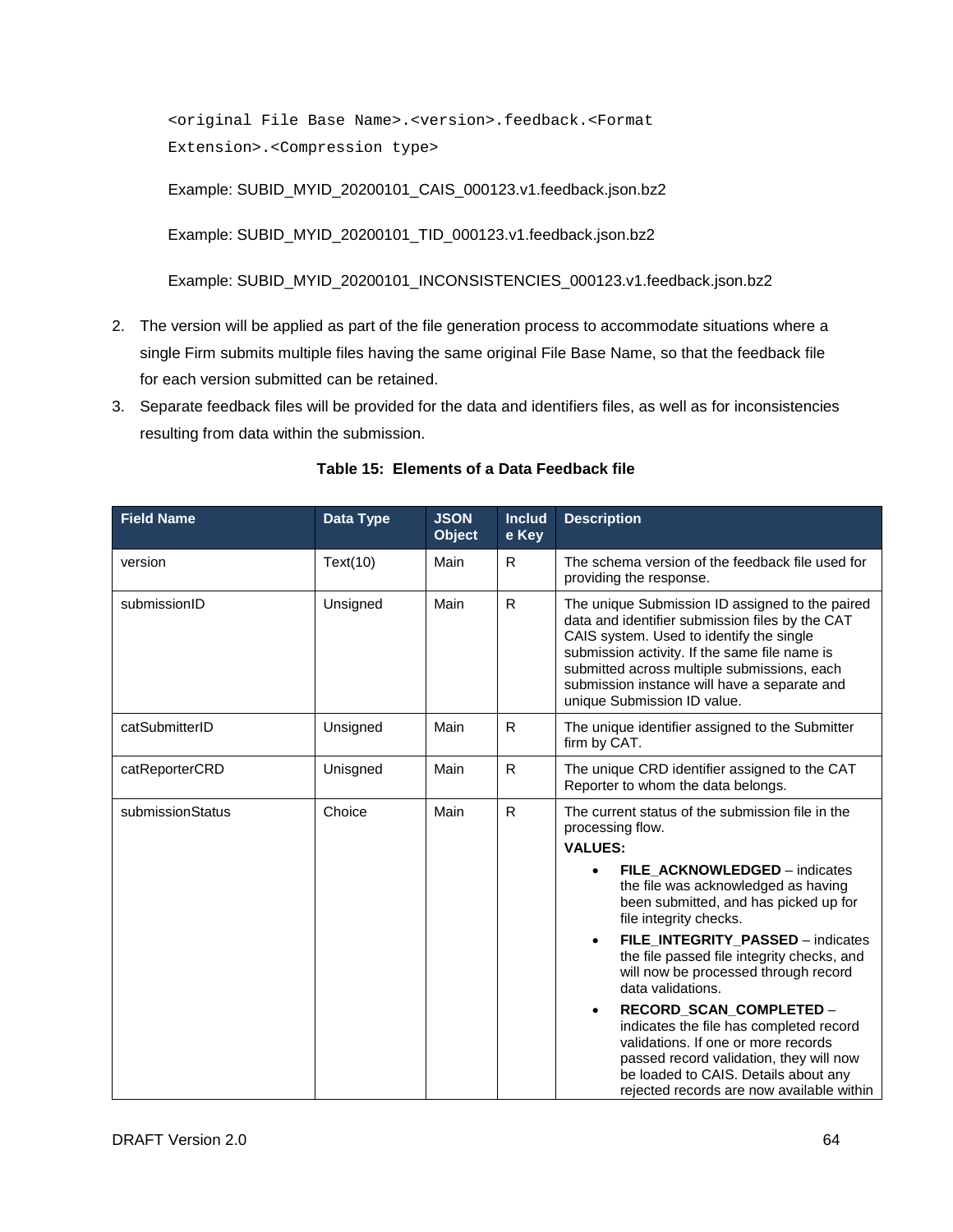| <b>Field Name</b>                | Data Type             | <b>JSON</b><br><b>Object</b> | <b>Includ</b><br>e Key | <b>Description</b>                                                                                                                                                                                                                                                                                                                                                                                                                                                                                                                                                                                                                                                                                                                          |
|----------------------------------|-----------------------|------------------------------|------------------------|---------------------------------------------------------------------------------------------------------------------------------------------------------------------------------------------------------------------------------------------------------------------------------------------------------------------------------------------------------------------------------------------------------------------------------------------------------------------------------------------------------------------------------------------------------------------------------------------------------------------------------------------------------------------------------------------------------------------------------------------|
|                                  |                       |                              |                        | the feedback file in the RejectionItems<br>section.<br><b>COMPLETED_WITHOUT_REJECTION</b><br>$\bullet$<br>S - indicates the file has completed<br>loading into the CAIS, and no data<br>validation errors were encountered. No<br>further updates will be made to the<br>feedback file.<br>COMPLETED_WITH_REJECTIONS -<br>$\bullet$<br>indicates the file has completed loading<br>into the CAIS, and one or more data<br>validation errors were encountered. No<br>further updates will be made to the<br>feedback file.<br>COMPLETED_INTEGRITY_ERROR -<br>$\bullet$<br>indicates the file failed file integrity<br>checks and can not be processed. No<br>further updates will be made to the<br>feedback file upon reaching this status. |
| integrityErrorCode               | Choice                | Main                         | C                      | Only populated if the submissionStatus is<br><b>COMPLETED_INTEGRITY_ERROR.</b><br>integrityErrorCode will be populated with the error<br>code from Appendix B that caused the error.                                                                                                                                                                                                                                                                                                                                                                                                                                                                                                                                                        |
| receiptTimestamp                 | Timestamp<br>(String) | Main                         | $\mathsf{R}$           | The time at which the file was acknowledged to<br>have been submitted for processing.                                                                                                                                                                                                                                                                                                                                                                                                                                                                                                                                                                                                                                                       |
| completedTimestamp               | Timestamp<br>(String) | Main                         | C                      | The time at which the file completed processing,<br>reaching a completed status. Only populated after<br>the file has reached a final status.                                                                                                                                                                                                                                                                                                                                                                                                                                                                                                                                                                                               |
| receivedFDIDRecordCount          | Unsigned              | Main                         | $\mathsf{C}$           | Total count of FDID Records present within the<br>file. Only populated when the file has reached the<br>interim status of RECORD_SCAN_COMPLETED<br>or a final status of<br><b>COMPLETED_WITHOUT_REJECTIONS or</b><br><b>COMPLETED_WITH_REJECTIONS.</b>                                                                                                                                                                                                                                                                                                                                                                                                                                                                                      |
| successfulFDIDRecordCount        | Unsigned              | Main                         | $\mathbf C$            | Total count of FDID Records processed without<br>record validation errors. Only populated when the<br>file has reached the interim status of<br><b>RECORD_SCAN_COMPLETED or a final status</b><br>of COMPLETED_WITHOUT_REJECTIONS or<br><b>COMPLETED_WITH_REJECTIONS.</b>                                                                                                                                                                                                                                                                                                                                                                                                                                                                   |
| receivedNaturalRecordCount       | Unsigned              | Main                         | $\mathsf{C}$           | Total count of Natural Person Customer Records<br>present within the file. Only populated when the<br>file has reached the interim status of<br><b>RECORD_SCAN_COMPLETED or a final status</b><br>of COMPLETED_WITHOUT_REJECTIONS or<br>COMPLETED_WITH_REJECTIONS.                                                                                                                                                                                                                                                                                                                                                                                                                                                                          |
| successfulNaturalRecordCou<br>nt | Unsigned              | Main                         | $\mathsf{C}$           | <b>Total count of Natural Person Customer Records</b><br>processed without record validation errors. Only<br>populated when the file has reached the interim<br>status of RECORD_SCAN_COMPLETED or a<br>final status of<br><b>COMPLETED_WITHOUT_REJECTIONS or</b><br>COMPLETED_WITH_REJECTIONS.                                                                                                                                                                                                                                                                                                                                                                                                                                             |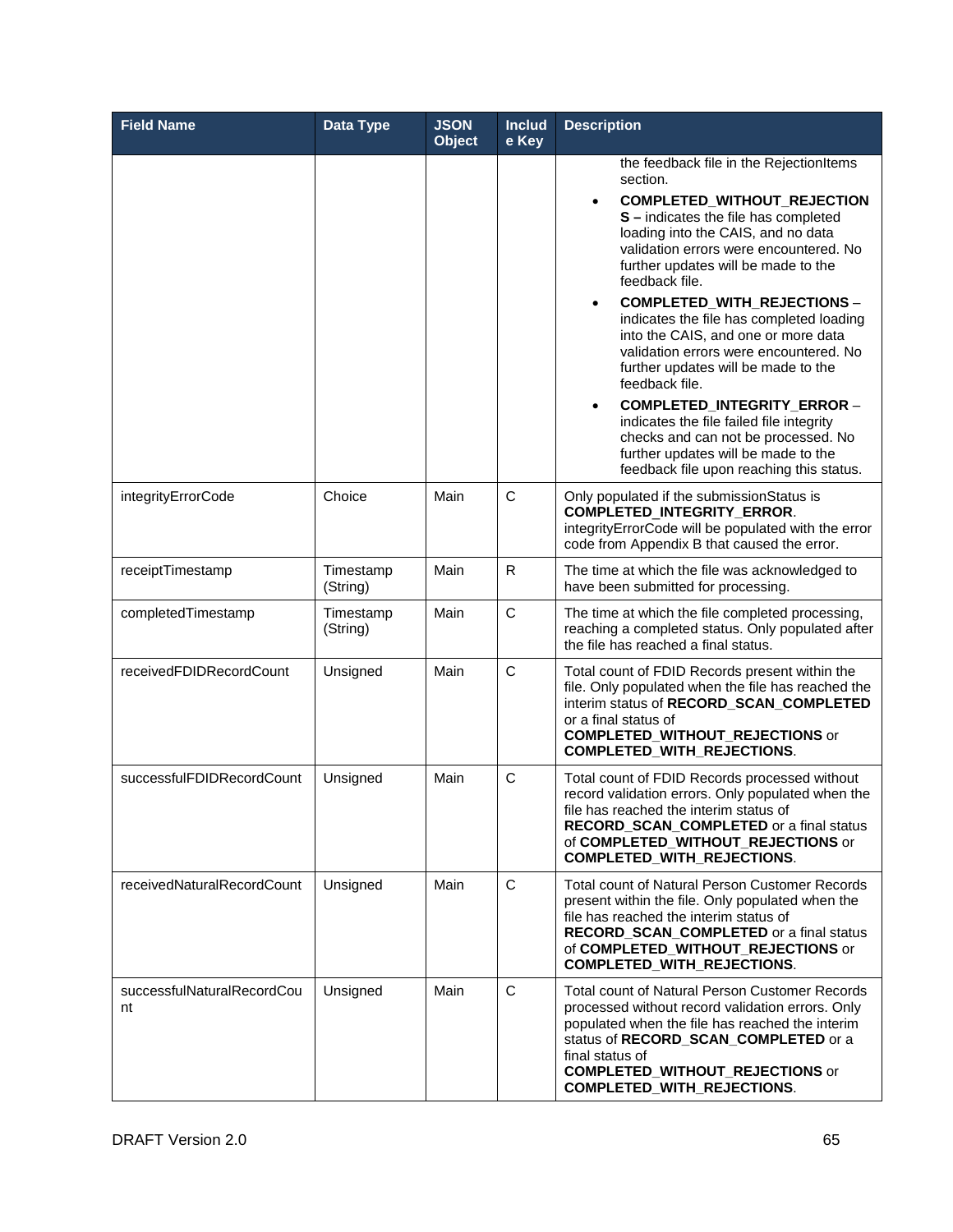| <b>Field Name</b>                    | Data Type                      | <b>JSON</b><br><b>Object</b> | <b>Includ</b><br>e Key | <b>Description</b>                                                                                                                                                                                                                                                                            |
|--------------------------------------|--------------------------------|------------------------------|------------------------|-----------------------------------------------------------------------------------------------------------------------------------------------------------------------------------------------------------------------------------------------------------------------------------------------|
| receivedLegalEntityRecordCo<br>unt   | Unsigned                       | Main                         | C                      | Total count of Legal Entity Customer Records<br>present within the file. Only populated when the<br>file has reached the interim status of<br>RECORD_SCAN_COMPLETED or a final status<br>of COMPLETED_WITHOUT_REJECTIONS or<br><b>COMPLETED_WITH_REJECTIONS.</b>                              |
| successfulLegalEntityRecord<br>Count | Unsigned                       | Main                         | $\mathsf{C}$           | Total count of Legal Entity Customer Records<br>processed without record validation errors. Only<br>populated when the file has reached the interim<br>status of RECORD_SCAN_COMPLETED or a<br>final status of<br><b>COMPLETED_WITHOUT_REJECTIONS or</b><br><b>COMPLETED_WITH_REJECTIONS.</b> |
| receivedCorrectionActionCou<br>nt    | Unsigned                       | Main                         | $\mathsf{C}$           | Total count of Correction Action records present<br>within the file. Only populated when the file has<br>reached the interim status of<br>RECORD_SCAN_COMPLETED or a final status<br>of COMPLETED_WITHOUT_REJECTIONS or<br><b>COMPLETED_WITH_REJECTIONS.</b>                                  |
| successfulCorrectionActionC<br>ount  | Unsigned                       | Main                         | $\mathsf{C}$           | Total count of Correction Action records<br>processed without record validation warnings.<br>Only populated when the file has reached the<br>interim status of RECORD_SCAN_COMPLETED<br>or a final status of<br><b>COMPLETED_WITHOUT_REJECTIONS or</b><br><b>COMPLETED_WITH_REJECTIONS.</b>   |
| receivedAttestationCount             | Unsigned                       | Main                         | $\mathsf{C}$           | Total count of Attestation records present within<br>the file. Only populated when the file has reached<br>the interim status of<br>RECORD_SCAN_COMPLETED or a final status<br>of COMPLETED_WITHOUT_REJECTIONS or<br>COMPLETED_WITH_REJECTIONS.                                               |
| successfulAttestationCount           | Unsigned                       | Main                         | $\mathsf{C}$           | Total count of Attestation records processed<br>without record validation warnings. Only<br>populated when the file has reached the interim<br>status of RECORD_SCAN_COMPLETED or a<br>final status of<br><b>COMPLETED_WITHOUT_REJECTIONS or</b><br>COMPLETED_WITH_REJECTIONS.                |
| statusHistory                        | Name/Value<br>Pair             | Main                         | $\mathsf{R}$           | Includes the list of events and corresponding<br>timestamps from file processing. Includes the<br>following Name attributes:<br>FILE ACKNOWLEDGED<br>FILE_INTEGRITY_PASSED<br>RECORD_SCAN_COMPLETED<br><b>COMPLETED</b><br>$\bullet$                                                          |
| rejectionItems                       | Multi-<br>Dimensional<br>Array | Main                         | C                      | Includes the list of records having data validation<br>errors. Only present if at least one record had a<br>data validation error, and only when the file has<br>reached the interim status of<br>RECORD_SCAN_COMPLETED or the final<br>status of COMPLETED_WITH_REJECTIONS.                  |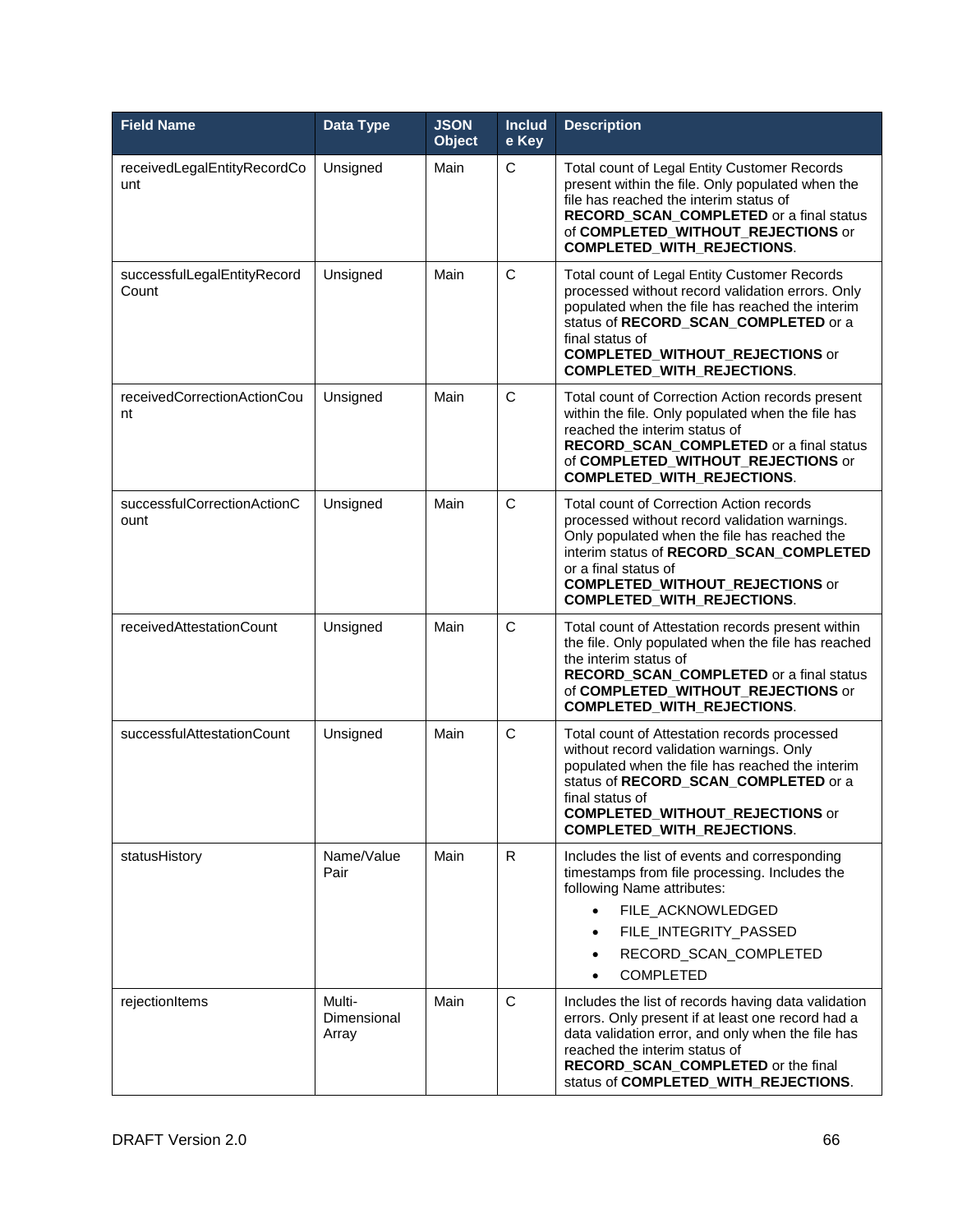| <b>Field Name</b>      | Data Type                      | <b>JSON</b><br><b>Object</b>        | <b>Includ</b><br>e Key | <b>Description</b>                                                                                                                                                                                                                                                                                                                                   |
|------------------------|--------------------------------|-------------------------------------|------------------------|------------------------------------------------------------------------------------------------------------------------------------------------------------------------------------------------------------------------------------------------------------------------------------------------------------------------------------------------------|
| rejectionID            | Unsigned                       | Rejectio<br>n<br>Record             | R                      | The unique ID reference for the particular record<br>rejection reported on the FDID within the<br>Submission File.                                                                                                                                                                                                                                   |
| firmDesignatedID       | Alphanumeric(<br>40)           | Rejectio<br>n<br>Record             | $\mathsf{C}$           | The FDID of the record having the data validation<br>error.                                                                                                                                                                                                                                                                                          |
| fdidRecordID           | Unsigned                       | Rejectio<br>n<br>Record             | $\mathbf C$            | A unique numeric reference to the FDID record<br>within the particular submission file.                                                                                                                                                                                                                                                              |
| customerRecordID       | Unsigned                       | Rejectio<br>n<br>Record             | $\mathsf C$            | A unique numeric reference to the Customer<br>record within the particular submission file. Only<br>populated on Customer rejections or on FDID<br>rejections for an FDID-to-Customer association.                                                                                                                                                   |
| largeTraderRecordID    | Unsigned                       | Rejectio<br>n<br>Record             | $\mathbf C$            | A unique numeric reference to the Large Trader<br>record in association to the Customer record<br>within the particular submission file. Only<br>populated on Large Trader rejections.                                                                                                                                                               |
| errorCode              | Unsigned                       | Rejectio<br>n<br>Record             | $\mathsf{R}$           | The error code of the data validation, noting<br>which attribute caused the rejection for the FDID<br>or Customer record.                                                                                                                                                                                                                            |
| rejectionTimestamp     | Timestamp                      | Rejectio<br>n<br>Record             | $\mathsf{R}$           | Indicates the time at which the validation error<br>was identified.                                                                                                                                                                                                                                                                                  |
| failedCorrectionItems  | Multi-<br>Dimensional<br>Array | Main                                | $\mathsf{C}$           | Includes the list of Correction Action records<br>having data validation warnings. Only present if at<br>least one record had a data validation warning,<br>and only when the file has reached the interim<br>status of RECORD_SCAN_COMPLETED or a<br>final status of<br><b>COMPLETED_WITHOUT_REJECTIONS or</b><br><b>COMPLETED_WITH_REJECTIONS.</b> |
| rejectionID            | Unsigned                       | Failed<br>Correcti<br>on<br>Record  | $\mathsf{R}$           | The unique ID reference reported in the<br>submission file for the Correction Action that was<br>not able to be processed.                                                                                                                                                                                                                           |
| warningCode            | Unsigned                       | Failed<br>Correcti<br>on<br>Record  | $\mathsf{R}$           | The warning code of the data validation, noting<br>which attribute caused the Correction Action to<br>not be able to be processed.                                                                                                                                                                                                                   |
| failedAttestationItems | Multi-<br>Dimensional<br>Array | Main                                | $\mathsf C$            | Includes the list of Attestation records having data<br>validation warnings. Only present if at least one<br>record had an attestation warning, and only when<br>the file has reached the interim status of<br>RECORD_SCAN_COMPLETED or a final status<br>of COMPLETED_WITHOUT_REJECTIONS or<br><b>COMPLETED_WITH_REJECTIONS.</b>                    |
| inconsistencyEventID   | Unsigned                       | Failed<br>Attestati<br>on<br>Record | R.                     | The unique Inconsistency Event ID reported in<br>the submission file for the Attestation that was not<br>able to be processed.                                                                                                                                                                                                                       |
| warningCode            | Unsigned                       | Failed                              | R                      | The warning code of the data validation, noting                                                                                                                                                                                                                                                                                                      |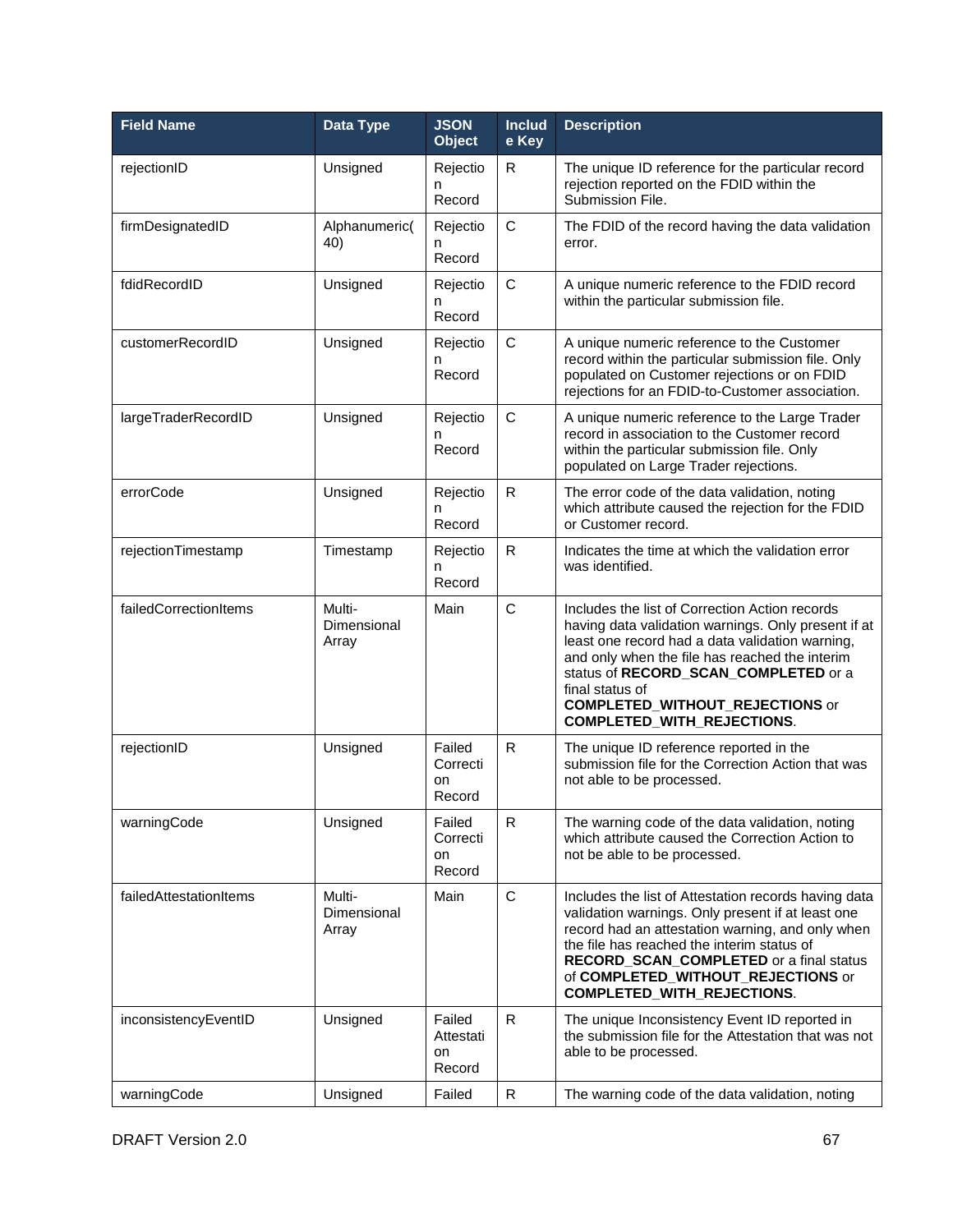| <b>Field Name</b> | Data Type | <b>JSON</b><br><b>Object</b> | e Kev | <b>Includ Description</b>                                                       |
|-------------------|-----------|------------------------------|-------|---------------------------------------------------------------------------------|
|                   |           | Attestati<br>on.<br>Record   |       | which attribute caused the Correction Action to<br>not be able to be processed. |

#### **Table 16: Elements of an Identifiers Feedback file**

| <b>Field Name</b> | Data Type          | <b>JSON</b><br><b>Object</b> | <b>Includ</b><br>e Key | <b>Description</b>                                                                                                                                                                                                                                                                                                                                                                                                                                                                                                                                                                                                                                                                                                                                                                                                                           |
|-------------------|--------------------|------------------------------|------------------------|----------------------------------------------------------------------------------------------------------------------------------------------------------------------------------------------------------------------------------------------------------------------------------------------------------------------------------------------------------------------------------------------------------------------------------------------------------------------------------------------------------------------------------------------------------------------------------------------------------------------------------------------------------------------------------------------------------------------------------------------------------------------------------------------------------------------------------------------|
| version           | Text(10)           | Main                         | R                      | The schema version of the feedback file used for<br>providing the response.                                                                                                                                                                                                                                                                                                                                                                                                                                                                                                                                                                                                                                                                                                                                                                  |
| submissionID      | Unsigned           | Main                         | R                      | The unique Submission ID assigned to the paired<br>data and identifier submission files by the CAT<br>CAIS system. Used to identify the single<br>submission activity. If the same file name is<br>submitted across multiple submissions, each<br>submission instance will have a separate and<br>unique Submission ID value.                                                                                                                                                                                                                                                                                                                                                                                                                                                                                                                |
| catSubmitterID    | Unsigned           | Main                         | R                      | The unique identifier assigned to the Submitter<br>firm by CAT.                                                                                                                                                                                                                                                                                                                                                                                                                                                                                                                                                                                                                                                                                                                                                                              |
| catReporterCRD    | Unisgned           | Main                         | R                      | The unique CRD identifier assigned to the CAT<br>Reporter to whom the data belongs.                                                                                                                                                                                                                                                                                                                                                                                                                                                                                                                                                                                                                                                                                                                                                          |
| submissionStatus  | Choice             | Main                         | ${\sf R}$              | The current status of the submission file in the<br>processing flow.<br><b>VALUES:</b><br>FILE_ACKNOWLEDGED - indicates<br>$\bullet$<br>the file was acknowledged as having<br>been submitted, and has picked up for<br>file integrity checks.<br>FILE_INTEGRITY_PASSED - indicates<br>$\bullet$<br>the file passed file integrity checks, and<br>will now be processed through record<br>data validations.<br>COMPLETED_INTEGRITY_ERROR -<br>$\bullet$<br>indicates the file failed file integrity<br>checks and can not be processed. No<br>further updates will be made to the<br>feedback file upon reaching this status.<br><b>COMPLETED</b> – indicates the paired<br>data and identifiers files have been<br>successfully loaded into CAIS. Please<br>refer to the data file for details regarding<br>outcomes of record validations. |
| statusHistory     | Name/Value<br>Pair | Main                         | R                      | Includes the list of events and corresponding<br>timestamps from file processing. Includes the<br>following Name attributes:<br>FILE_ACKNOWLEDGED<br>$\bullet$<br>FILE_INTEGRITY_PASSED<br>$\bullet$<br>COMPLETED_INTEGRITY_ERROR<br>$\bullet$                                                                                                                                                                                                                                                                                                                                                                                                                                                                                                                                                                                               |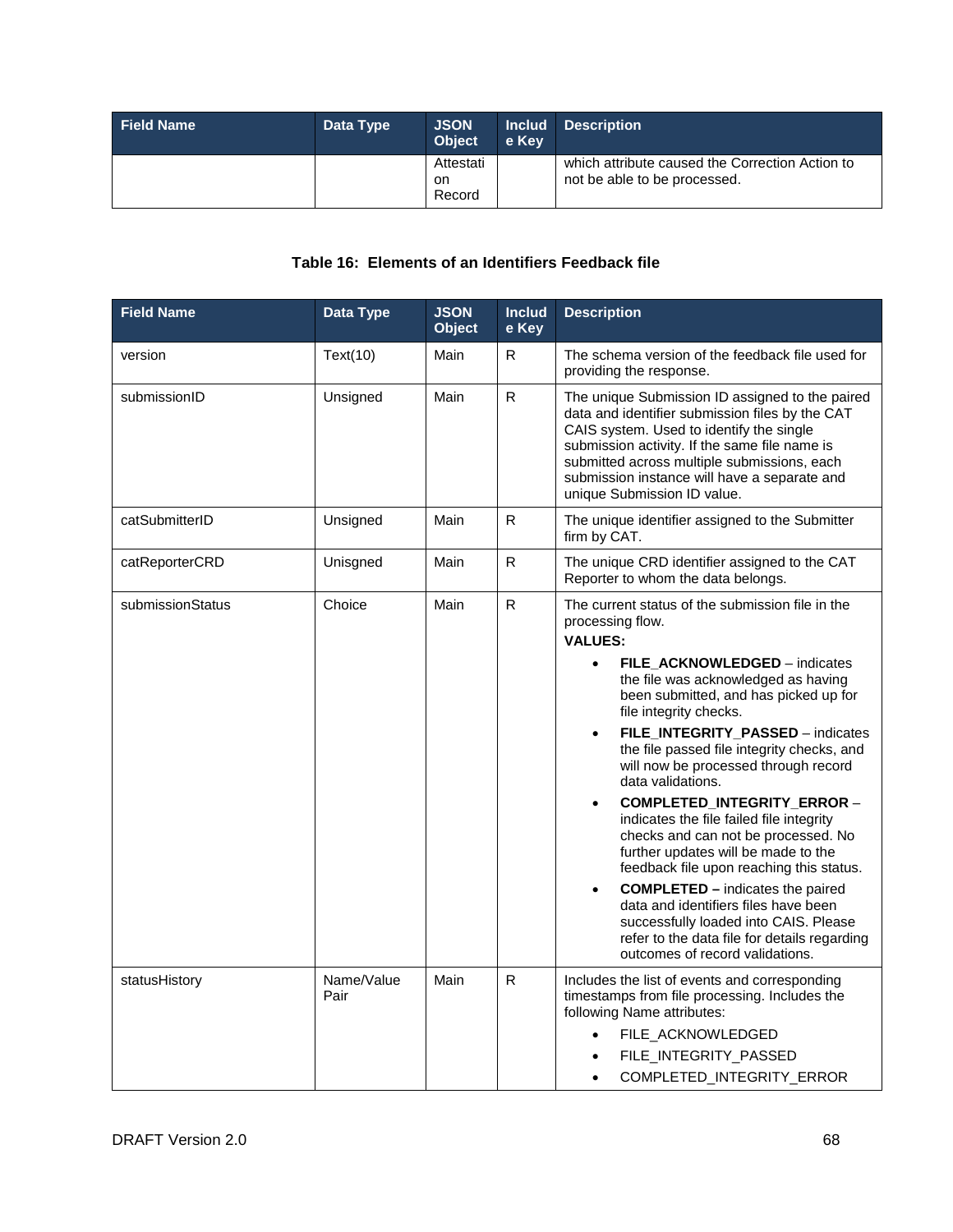| <b>Field Name</b> | Data Type | <b>JSON</b><br><b>Object</b> | <b>Includ</b><br>e Key | <b>Description</b>                                                                                                                                                                                                       |
|-------------------|-----------|------------------------------|------------------------|--------------------------------------------------------------------------------------------------------------------------------------------------------------------------------------------------------------------------|
|                   |           |                              |                        | <b>COMPLETED</b>                                                                                                                                                                                                         |
| errorCode         | Unsigned  | Main                         | C                      | The error code of the data validation, noting<br>which attribute caused the rejection for the FDID<br>record. Only present if the identifiers file has<br>reached a final status of<br><b>COMPLETED INTEGRITY ERROR.</b> |

## **Table 17: Elements of a Submission Inconsistencies Feedback file**

| <b>Field Name</b>       | <b>Data Type</b>               | <b>JSON</b><br><b>Object</b>             | <b>Includ</b><br>e Key | <b>Description</b>                                                                                                                                                                                                                                                                                                                                                                                                                                                                                                                                                                                               |
|-------------------------|--------------------------------|------------------------------------------|------------------------|------------------------------------------------------------------------------------------------------------------------------------------------------------------------------------------------------------------------------------------------------------------------------------------------------------------------------------------------------------------------------------------------------------------------------------------------------------------------------------------------------------------------------------------------------------------------------------------------------------------|
| version                 | Text(10)                       | Main                                     | R                      | The schema version of the feedback file used for<br>providing the response.                                                                                                                                                                                                                                                                                                                                                                                                                                                                                                                                      |
| submissionID            | Unsigned                       | Main                                     | $\mathsf{R}$           | The unique Submission ID assigned to the paired<br>data and identifier submission files by the CAT<br>CAIS system. Used to identify the single<br>submission activity. If the same file name is<br>submitted across multiple submissions, each<br>submission instance will have a separate and<br>unique Submission ID value.                                                                                                                                                                                                                                                                                    |
| catSubmitterID          | Unsigned                       | Main                                     | $\mathsf{R}$           | The unique identifier assigned to the Submitter<br>firm by CAT.                                                                                                                                                                                                                                                                                                                                                                                                                                                                                                                                                  |
| catReporterCRD          | Unisgned                       | Main                                     | $\mathsf{R}$           | The unique CRD identifier assigned to the CAT<br>Reporter to whom the data belongs.                                                                                                                                                                                                                                                                                                                                                                                                                                                                                                                              |
| submissionStatus        | Choice                         | Main                                     | $\mathsf{R}$           | The current status of the submission file in the<br>processing flow.<br><b>VALUES:</b><br><b>COMPLETED INTEGRITY ERROR -</b><br>$\bullet$<br>indicates data and/or identifiers file failed<br>file integrity checks and can not be<br>processed, and as such no<br>inconsistency scanning occurred. No<br>further updates will be made to the<br>feedback file upon reaching this status.<br><b>COMPLETED</b> – indicates the paired<br>$\bullet$<br>data and identifiers files have been<br>successfully loaded into CAIS and all<br>identified inconsistencies have been<br>detailed within the feedback file. |
| inconsistencyEventCount | Unsigned                       | Main                                     | ${\sf R}$              | The count of the Inconsistency Events reported<br>within the Inconsistency Feedback file.                                                                                                                                                                                                                                                                                                                                                                                                                                                                                                                        |
| inconsistencyList       | Multi-<br>Dimensional<br>Array | Main                                     | $\mathsf{C}$           | The list of Inconsistencies identified across the<br>Active Customer records accepted into CAIS from<br>this CAT Reporter firm.                                                                                                                                                                                                                                                                                                                                                                                                                                                                                  |
| inconsistencyEventID    | Unsigned                       | <b>Inconsis</b><br>tency<br>Record<br>ID | $\mathsf{R}$           | The unique Inconsistency Event ID assigned to<br>the CAT Reporter Firm for the specific Customer<br>- by TID - having one or more Inconsistencies.<br>This ID is used because the PII - including $TID -$<br>of the Customer cannot be returned to the CAT<br>Reporter after it is submitted to CAT.                                                                                                                                                                                                                                                                                                             |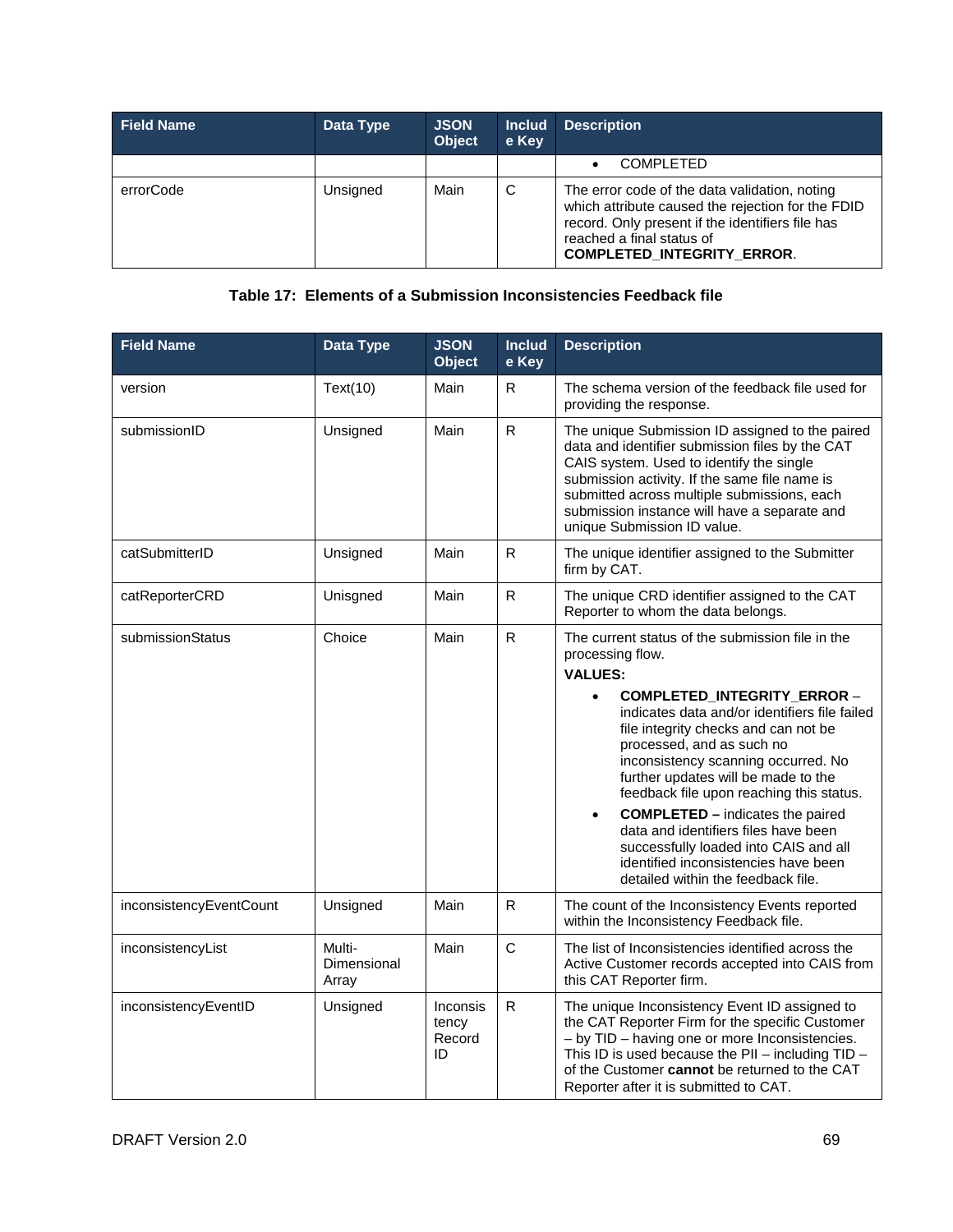| <b>Field Name</b>       | Data Type          | <b>JSON</b><br>Object              | <b>Includ</b><br>e Key | <b>Description</b>                                                                                                                                                                                                          |
|-------------------------|--------------------|------------------------------------|------------------------|-----------------------------------------------------------------------------------------------------------------------------------------------------------------------------------------------------------------------------|
| customerRecordID        | Unsigned           | <i>Inconsis</i><br>tency<br>Record | R.                     | A unique numeric reference to the Customer<br>record within the particular submission file having<br>the inconsistency.                                                                                                     |
| materiallnconsistencies | Name/Value<br>Pair | <b>Inconsis</b><br>tency<br>Record | C                      | Includes the list of Material Inconsistency Codes<br>and Count of Conflicting CAT Report Firms of the<br>identified inconsistencies for the Customer<br>record.                                                             |
| minorInconsistencies    | Name/Value<br>Pair | Inconsis<br>tency<br>Record        | C                      | Includes the list of Minor Inconsistency Codes<br>and Count of Conflicting CAT Report Firms of the<br>identified inconsistencies for the Customer<br>record. Minor Inconsistencies do not require<br>repair or attestation. |
| updateConfirmations     | Name/Value<br>Pair | <i>Inconsis</i><br>tency<br>Record | C                      | Includes the list of Update Confirmations reported<br>in the submission file for the Customer record that<br>were acknowledged and bypassed a Material<br>Inconsistency notification.                                       |

#### **JSON Examples of Feeback File for file acknowledgement**

#### Note – the JSON example of feedback has not been updated while the schema is being finalized.

The following is an example of a data feedback file after the submission has been acknowledged and accepted for file integrity checks:

| Original File Submission File Name | 123 456 20200204 CAIS 000123.json.bz2                                                                                                                                                                                                                               |
|------------------------------------|---------------------------------------------------------------------------------------------------------------------------------------------------------------------------------------------------------------------------------------------------------------------|
| Feedback File Name                 | 123 456 20200204 CAIS 000123.v1.feedback.json.bz2                                                                                                                                                                                                                   |
| <b>Feedback File Contents</b>      | "version": " $2.0.0$ ",<br>"submissionID": 7,<br>"catSubmitterID": 123,<br>"catReporterCRD": 456,<br>"submissionStatus": "FILE ACKNOWLEDGED",<br>"receiptTimestamp": "20191123T152233.000045",<br>"statusHistory":<br>"FILE ACKNOWLEDGED": "20191123T152233.000045" |

The following is an example of an identifiers feedback file after the submission has been acknowledged and accepted for file integrity checks:

| Original File Submission File Name | 123 456 20200204 TID 000123.json.bz2             |
|------------------------------------|--------------------------------------------------|
| Feedback File Name                 | 123 456 20200204 TID 000123.v1.feedback.json.bz2 |
| <b>Feedback File Contents</b>      | "version": " $2.0.0$ ",<br>"submissionID": 7,    |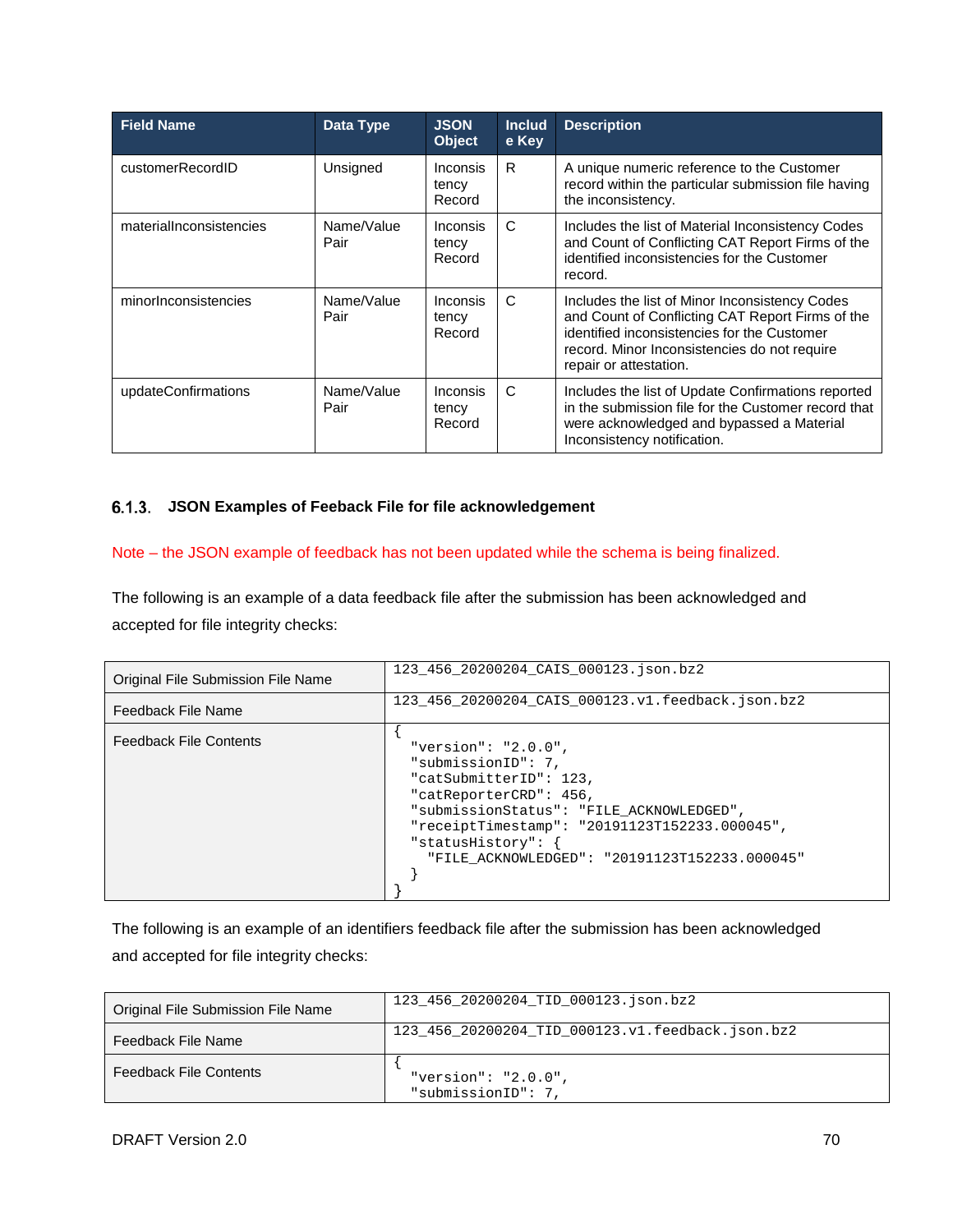| "catSubmitterID": 123,                        |
|-----------------------------------------------|
| "catReporterCRD": 456,                        |
| "submissionStatus": "FILE ACKNOWLEDGED",      |
| "receiptTimestamp": "20191123T152233.000045", |
| "statusHistory":                              |
| "FILE ACKNOWLEDGED": "20191123T152233.000045" |
|                                               |
|                                               |
|                                               |

## **6.2. File Integrity**

During the File Integrity processing stage, the submission file contents are also validated to ensure they are readable and formatted as expected.

The following rules apply:

- 1. Data filenames which duplicate prior submissions accepted during File Integrity will reject, unless the original file had a file integrity error.
- 2. Data files which are not readable will reject.
- 3. Data files which do not have a paired Identifiers file posted within 60 minutes will reject.
- 4. Data files which include inaccurate counts of records will reject.
- 5. Identifiers files which include inaccurate counts of TIDs will reject.
- 6. Data files which do not have a paired Identifiers file posted within 60 minutes will reject.
- 7. Identifiers files which do not have a paired Data file posted within 60 minutes will reject.
- 8. The CAT Submitter ID of the files must be equal to the Submitter ID of the submitter that sent the files (as determined from SFTP or CAT Reporter Portal - CAIS username).
- 9. The CAT Reporter CRD within the filename must match the CAT Reporter CRD populated in the data file.
- 10. The paired Data and Identifiers files must be submitted by the same firm.
- 11. If the CAT Submitter is reporting on behalf of the CAT Reporter, a Reporting Relationship must be effective.

#### **JSON Examples for File Integrity Feedback**

File Submission Integrity Success:

Note – the JSON example of feedback has not been updated while the schema is being finalized.

| Original File Submission File Name | 123 456 20200204 CAIS 000123.json.bz2             |
|------------------------------------|---------------------------------------------------|
| Feedback File Name                 | 123 456 20200204 CAIS 000123.v1.feedback.json.bz2 |
| <b>Feedback File Contents</b>      | "version": " $1.0.0$ "                            |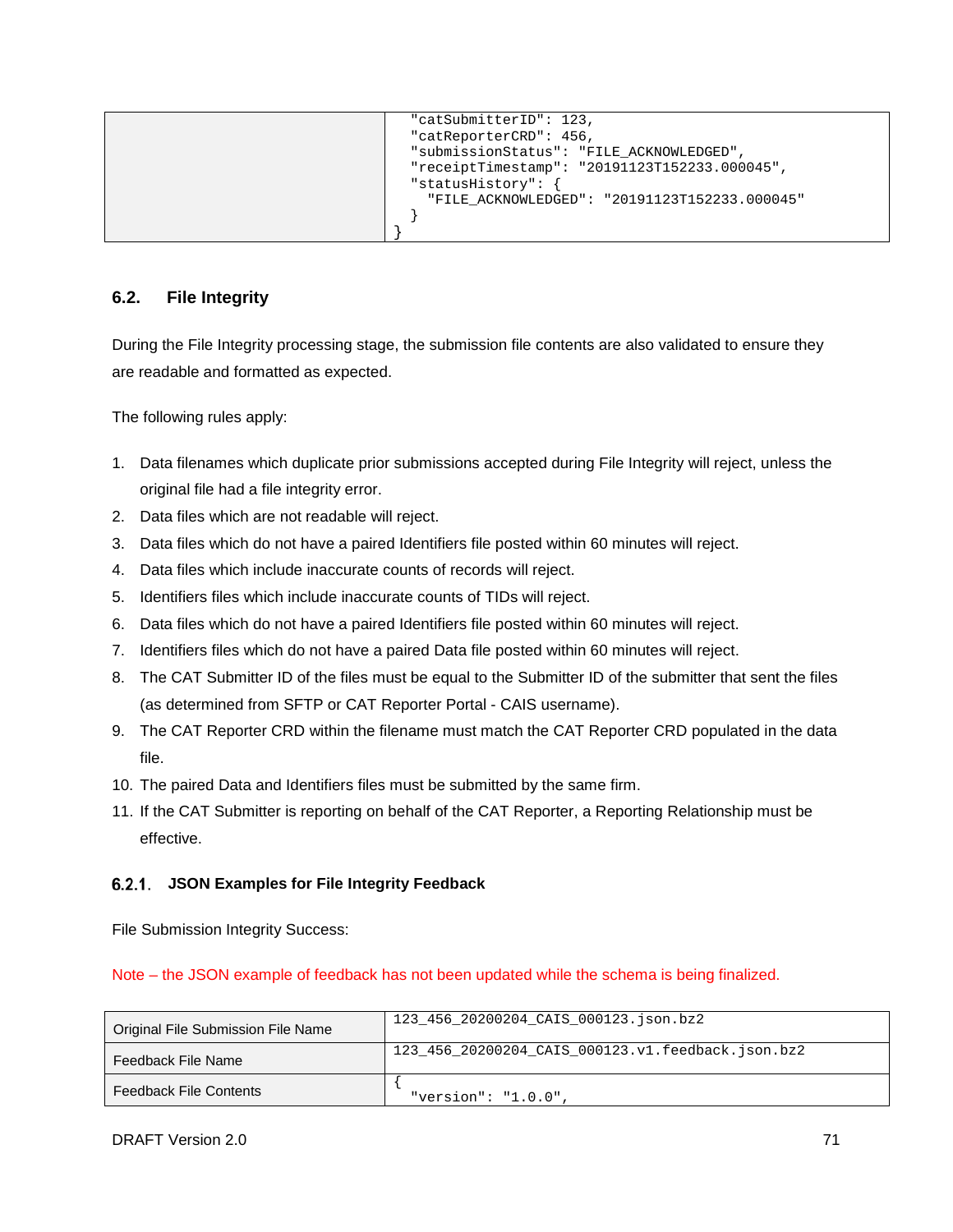| "submissionID": 7,                                |
|---------------------------------------------------|
| "catSubmitterID": 123,                            |
| "catReporterCRD": 456,                            |
| "submissionStatus": "FILE_INTEGRITY_PASSED",      |
| "receiptTimestamp": "20191123T152233.000045",     |
| "statusHistory":                                  |
| "FILE ACKNOWLEDGED": "20191123T152233.000045",    |
| "FILE INTEGRITY PASSED": "20191123T152234.123245" |
|                                                   |
|                                                   |
|                                                   |

File Submission Integrity Error:

| Original File Submission File Name | 123 456 20200204 CAIS 000123.json.bz2                                                                                                                                                                                                                                                                                                                                                                                    |
|------------------------------------|--------------------------------------------------------------------------------------------------------------------------------------------------------------------------------------------------------------------------------------------------------------------------------------------------------------------------------------------------------------------------------------------------------------------------|
| Feedback File Name                 | 123 456 20200204 CAIS 000123.v1.feedback.json.bz2                                                                                                                                                                                                                                                                                                                                                                        |
| <b>Feedback File Contents</b>      | "version": " $1.0.0$ ",<br>"submissionID": 7,<br>"catSubmitterID": 123,<br>"catReporterCRD": 456,<br>"submissionStatus": "COMPLETED INTEGRITY ERROR",<br>"integrityErrorCode": 21007,<br>"receiptTimestamp": "20191123T152233.000045",<br>"completedTimestamp": "20191123T152721.023423",<br>"statusHistory":<br>"FILE ACKNOWLEDGED": "20191123T152233.000045",<br>"COMPLETED INTEGRITY ERROR": "20191123T152721.023423" |

## **6.3. Data Ingestion**

During Data Ingestion, records within the Data file are validated. Validations to ensure correct syntax and semantics associated with record length, field length, data type, non-null and reference data checks are performed. Validations are initiated by the record type of every record contained in the file. Ingestion feedback will be provided with reference to any and all records that have validation errors.

During the ingestion phase, each record will be checked for proper formatting (JSON field names and values) and data contents.

The following rules apply:

- 1. File Ingestion feedback will be generated for every submission file passing file integrity checks.
- 2. Any record within a Data File determined to be malformed or otherwise invalid will be individually rejected, and will not cause a rejection of the full file.
- 3. Any record within an Identifiers File determined to be malformed or otherwise invalid will be individually rejected, and will not cause a rejection of the full file.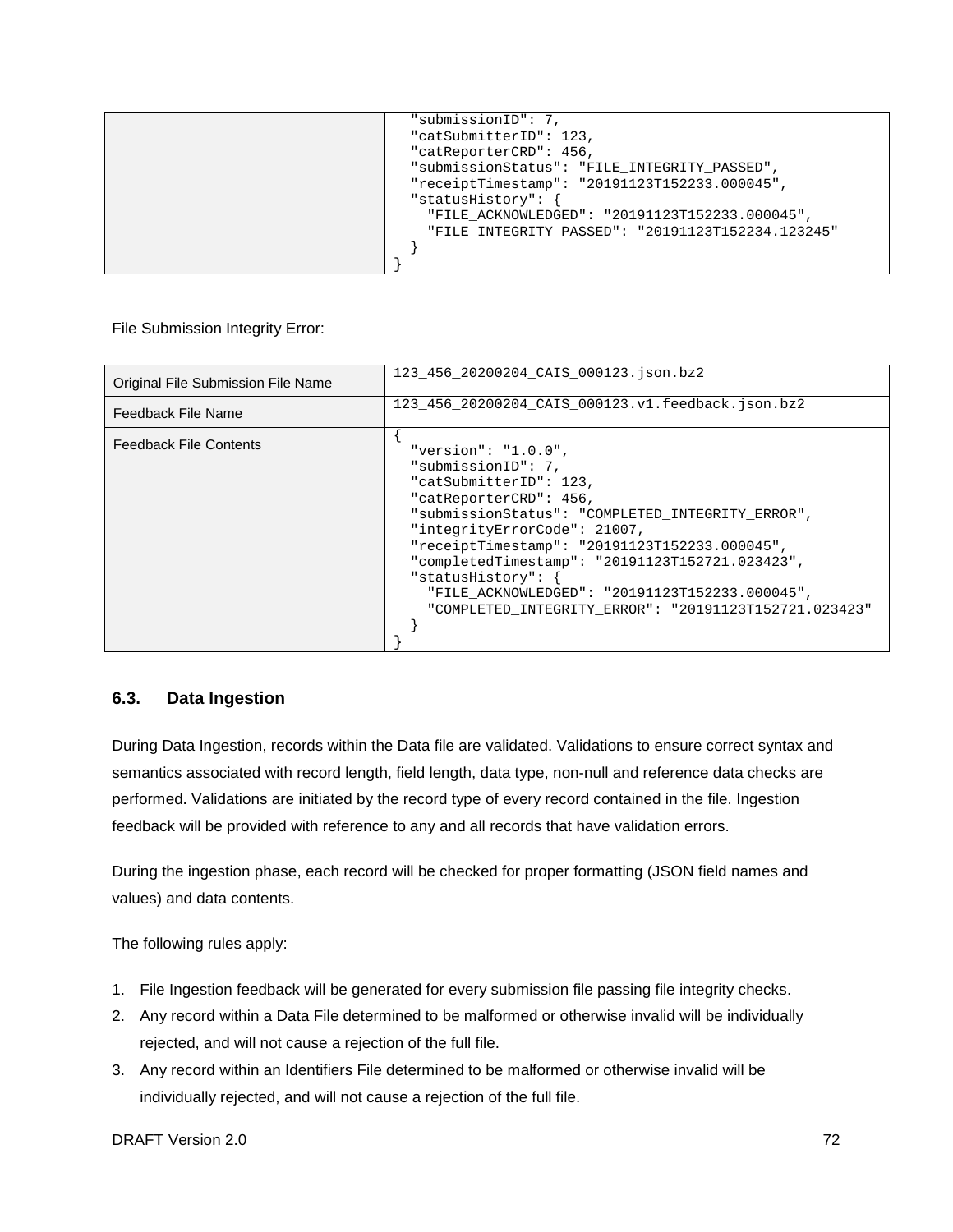- 4. When a record is readable and can be parsed, Ingestion validations, Database layer validations, and Inconsistency checking will occur for every field within the record.
- 5. One or more errors may be found within a record.
- 6. One or more inconsistencies may be found within a record, across multiple records within a file, or against other records accepted by CAT CAIS – including those submitted by another CAT Reporter firm.
- 7. Each error identified against a single FDID or Customer record will be listed separately within the feedback file.
- 8. Each inconsistency identified against a single Customer record will be listed in the feedback file against a single Inconsistency Event ID assigned to the Customer.
- 9. The original record reported to CAT CAIS will not be included in the feedback file. The feedback file will instead include the associated record IDs of the record having the error. If the error is on an FDID record, the FDID will also be included in the feedback file.
- 10. Records that are not rejected during Ingestion will be imported into the CAT CAIS, even if one or more Inconsistencies are identified in the accepted record.
- 11. If an FDID record passes validation, but contains one or more errors on associated LTIDs, the FDID record will be imported into the CAT CAIS. The associated LTID with the error will not be imported into the CAT CAIS.
- 12. If an FDID record passes validation, but contains one or more errors on associated Customer records, the FDID record will be imported into the CAT CAIS if at least one related Customer of the FDID passes validation.
- 13. If all Customer records related to a single FDID record fail validation, and the FDID record has not previously been accepted into CAT CAIS, the FDID record will not be accepted into CAT CAIS.
- 14. If all Customer records related to a single FDID record fail validation, and the FDID record has previously been accepted into CAT CAIS, the FDID record will be accepted into CAT CAIS and updates applied to the currently stored record.
- 15. If all FDID records related to a single Customer record fail validation, and the Customer record has not previously been accepted into CAT CAIS, the Customer record will not be accepted into CAT CAIS.
- 16. If all FDID records related to a single Customer record fail validation, and the Customer record has previously been accepted into CAT CAIS, the Customer record will be accepted into CAT CAIS and updates applied to the currently stored record.

#### **JSON Examples for Data Ingestion Feedback**

Data File Submission Ingestion Success:

Note – the JSON examples of feedback have not been updated while the schema is being finalized.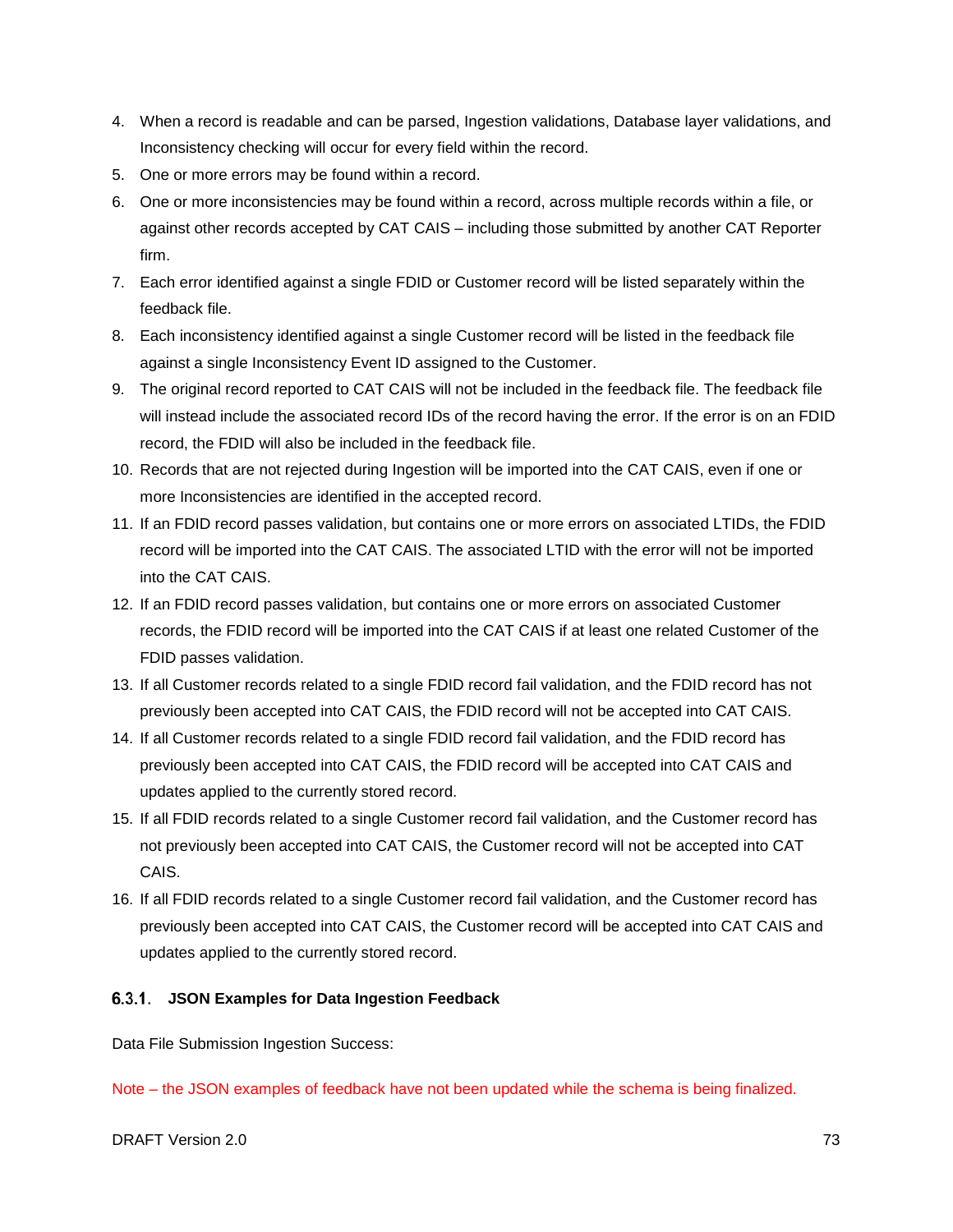| Original File Submission File Name | 123 456 20200204 CAIS 000123.json.bz2                                                                                                                                                                                                                                                                                                                                                                                                                                                                                                                                                                                                                                   |
|------------------------------------|-------------------------------------------------------------------------------------------------------------------------------------------------------------------------------------------------------------------------------------------------------------------------------------------------------------------------------------------------------------------------------------------------------------------------------------------------------------------------------------------------------------------------------------------------------------------------------------------------------------------------------------------------------------------------|
| Meta Feedback File Name            | 123 456 20200204 CAIS 000123.v1.feedback.json.bz2                                                                                                                                                                                                                                                                                                                                                                                                                                                                                                                                                                                                                       |
| <b>Feedback File Contents</b>      | "version": " $1.0.0$ ",<br>"submissionID": 7,<br>"catSubmitterID": 123,<br>"catReporterCRD": 456,<br>"submissionStatus": "COMPLETED_WITHOUT_REJECTIONS",<br>"receiptTimestamp": "20191123T152233.000045",<br>"completedTimestamp": "20191123T152721.023423",<br>"receivedFDIDRecordCount": 100,<br>"successfulFDIDRecordCount": 100,<br>"receivedCorrectionActionCount": 0,<br>"successfulCorrectionActionCount": 0,<br>"statusHistory": {<br>"FILE ACKNOWLEDGED": "20191123T152233.000045",<br>"FILE INTEGRITY PASSED": "20191123T152234.123245",<br>"RECORD_SCAN_COMPLETED": "20191123T152255.324392",<br>"COMPLETED_WITHOUT_REJECTIONS":<br>"20191123T152721.023423" |

Data File Submission Ingestion Error and Failed Correction:

|                                    | 123 456 20200204 CAIS 000123.json.bz2                                                                                                                                                                                                                                                                                                                                                                                                                                                                                                                                                                                                                                                                                                                                                                                                                                                                   |
|------------------------------------|---------------------------------------------------------------------------------------------------------------------------------------------------------------------------------------------------------------------------------------------------------------------------------------------------------------------------------------------------------------------------------------------------------------------------------------------------------------------------------------------------------------------------------------------------------------------------------------------------------------------------------------------------------------------------------------------------------------------------------------------------------------------------------------------------------------------------------------------------------------------------------------------------------|
| Original File Submission File Name |                                                                                                                                                                                                                                                                                                                                                                                                                                                                                                                                                                                                                                                                                                                                                                                                                                                                                                         |
| Meta Feedback File Name            | 123 456 20200204 CAIS 000123.v1.feedback.json.bz2                                                                                                                                                                                                                                                                                                                                                                                                                                                                                                                                                                                                                                                                                                                                                                                                                                                       |
| <b>Feedback File Contents</b>      | "version": " $1.0.0$ ",<br>"submissionID": 7,<br>"catSubmitterID": 123,<br>"catReporterCRD": 456,<br>"submissionStatus": "COMPLETED_WITH_REJECTIONS",<br>"receiptTimestamp": "20191123T152233.000045",<br>"completedTimestamp": "20191123T152721.023423",<br>"receivedFDIDRecordCount": 100,<br>"successfulFDIDRecordCount": 99,<br>"receivedCorrectionActionCount": 1,<br>"successfulCorrectionActionCount": 0,<br>"statusHistory": {<br>"FILE_ACKNOWLEDGED": "20191123T152233.000045",<br>"FILE_INTEGRITY_PASSED": "20191123T152234.123245",<br>"RECORD SCAN COMPLETED": "20191123T152255.324392",<br>"COMPLETED WITH REJECTIONS": "20191123T152721.023423"<br>"rejectionItems": [<br>"rejectionID": 1127,<br>"firmDesignatedID": "ABC123",<br>"fdidRecordID": 4,<br>"largeTraderRecordID": 2,<br>"errorCode": 22012,<br>"rejectionTimestamp": "20191123T152221.023423"<br>"failedCorrectionItems": [ |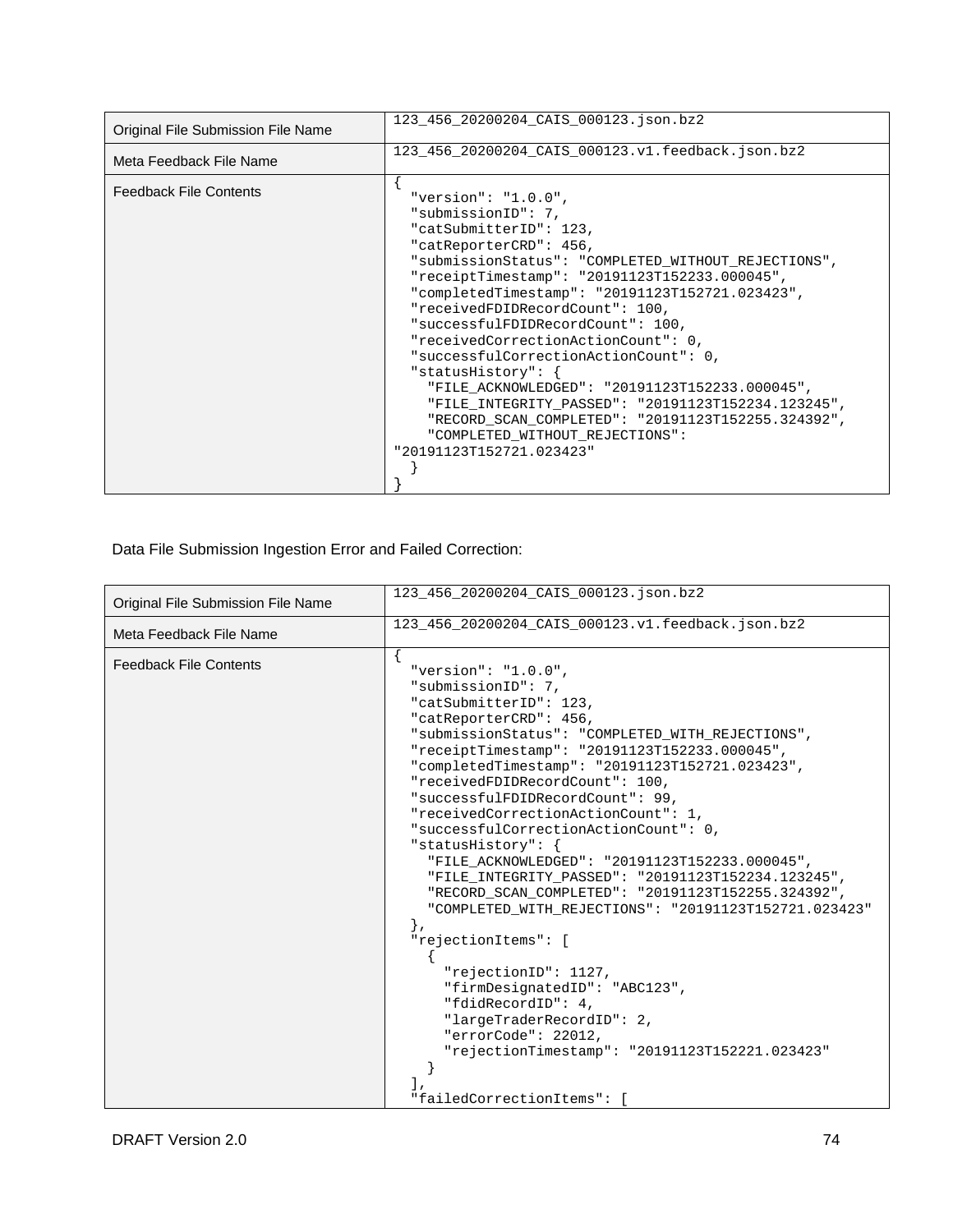| "rejectionID": 5000,<br>"warningCode": 24002 |
|----------------------------------------------|
|                                              |

#### **6.4. Corrections**

Errors found during CAT CAIS processing and found by CAT Reporters subsequent to transmission must be repaired. The reporting of Error Corrections is facilitated in CAT CAIS through submissions via SFTP and the CAT Reporter Portal - CAIS. Firm-initiated corrections of data that had been accepted in prior CAT CAIS submissions are acceptable at any time, and will be processed the same as any other update to the original record. The new data provided on the corrected record will update the currently stored record in CAT CAIS in place.

The following scenarios will be detailed below for how data can be corrected:

- Correction or Clearing of a CAT CAIS Submission File having a File Integrity Error
- Correction or Deletion of an FDID record failing FDID format validation
- Correction or Deletion of an LTID record failing LTID format validation
- Correction of an FDID record failing one or more Data Validation errors other than FDID format validation
- Correction of an LTID record failing one or more Data Validation errors other than LTID format validation

#### **File Integrity Errors**

A File Integrity Error resulting in the inability to process a particular Submission File can be corrected by submission of a new file having the same Submission File Name, with corrected data that passes File Integrity checks.

If a file is received having the same Submission File Name as a prior submission that did not have a File Integrity Error, the new submission file will be rejected as a File Integrity Warning, alerting the firm that they have reused the same Submission File Name as a file that was previously accepted by CAT CAIS. The firm does not have to take further action to correct for this submission file, however please be advised that the data included in the submission file will not be processed through Data Validation nor accepted into CAT CAIS.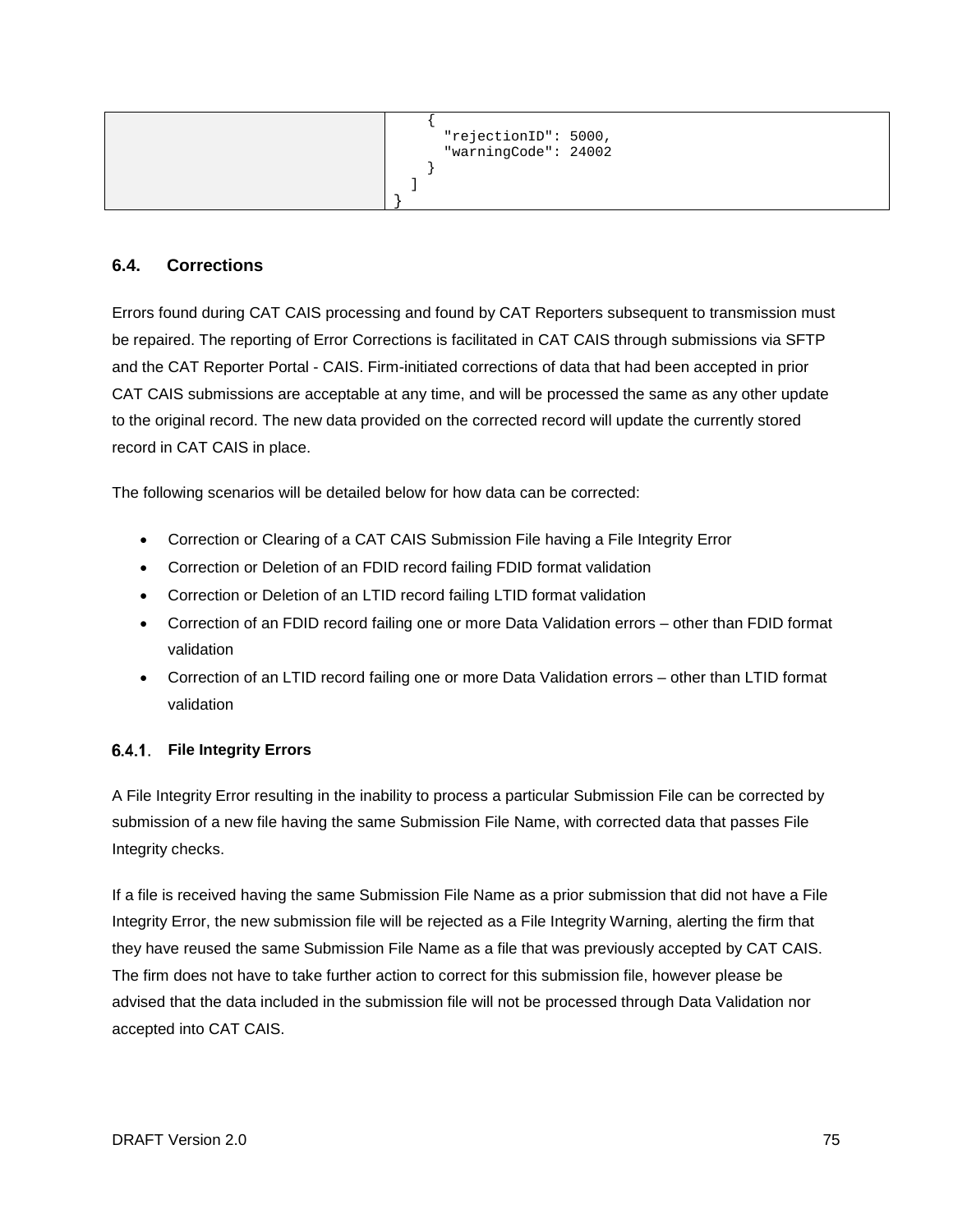#### **Data Validation Errors**

#### **6.4.2.1. Missing or Invalid firmDesignatedID, largeTraderID, and TID Values**

In order to support historical correction tracking and lineage of replacements, records failing Data Validation for a Missing or Invalid FDID or LTID, or a Missing or Invalid TID value, may be corrected through either of the following methods:

- Submission of a CORRECTION action within the *correctionsList* section of the Submission File, having a reference to the FDID, Customer Record ID of the TID, or Customer Record ID and LTID that corrects for the prior failed record; OR
- Submission of a DELETE action within the *correctionsList* section of the Submission File, indicating no record is required to be submitted in place of the prior record failing validation

In the CORRECTION scenario

- For an FDID the replacing FDID record must be included within the current Submission File and pass all data validation checks, or the replacing FDID record must have been accepted by CAT CAIS in a prior submission.
- For a TID the correcting Customer record must be included in the current Submission File, as it is not permissible to include the correcting TID reference within the data submission file.
- For an LTID the corresponding TID and LTID having the correction must be included in the current Submission File, as it is not permissible to include the correcting TID reference within the data submission file.

If the referenced correction record fails Data Validation for the format of its FDID, LTID, or TID value, a separate rejection will be created against the replacement record, and the original rejection will remain open for correction. If the reference correction record passes Data Validation for format of the FDID, LTID, or TID, the original rejection will be closed as corrected, even if the correcting record fails a separate Data Validation; however a new rejection will be recorded and tracked against the timeline for correction of the original error.

#### **6.4.2.2. Data Validation Errors**

If a submission record fails Data Validation checks for any reasons other than the format of the FDID, TID, or LTID value, rejections can be corrected by submitting the same FDID, TID, or TID and LTID combination, with corrected data. If the new submission fails for the same data validation, the prior rejection for the record will be considered repaired, and a new rejection will be created; however the new rejection will be tracked against the timeline for correction of the original error. If the new submission fails validation against a separate attribute, the original rejection will be closed as corrected, and a new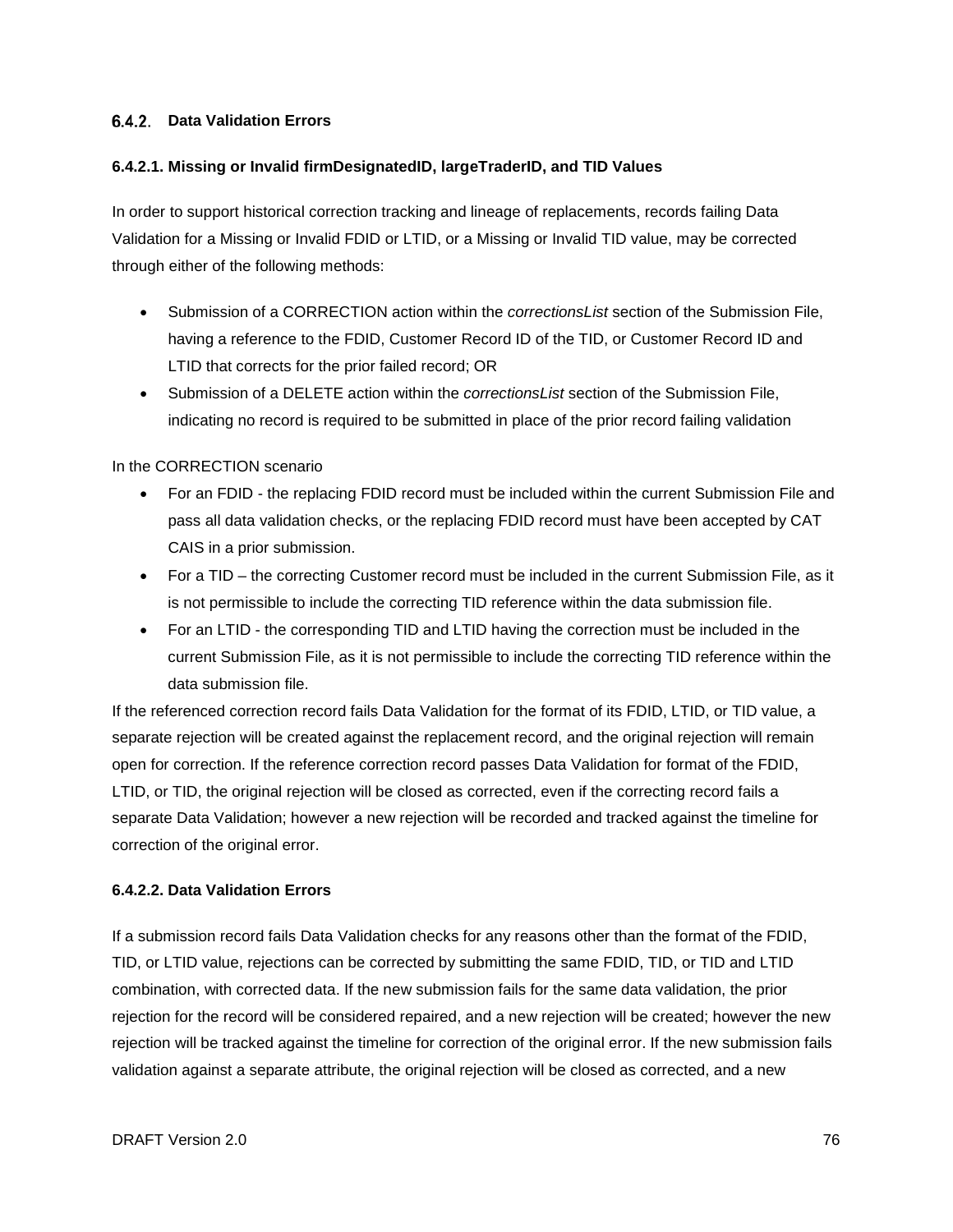rejection will be created for the separate attribute validation failure; however the new rejection will be tracked against the timeline for correction of the original error.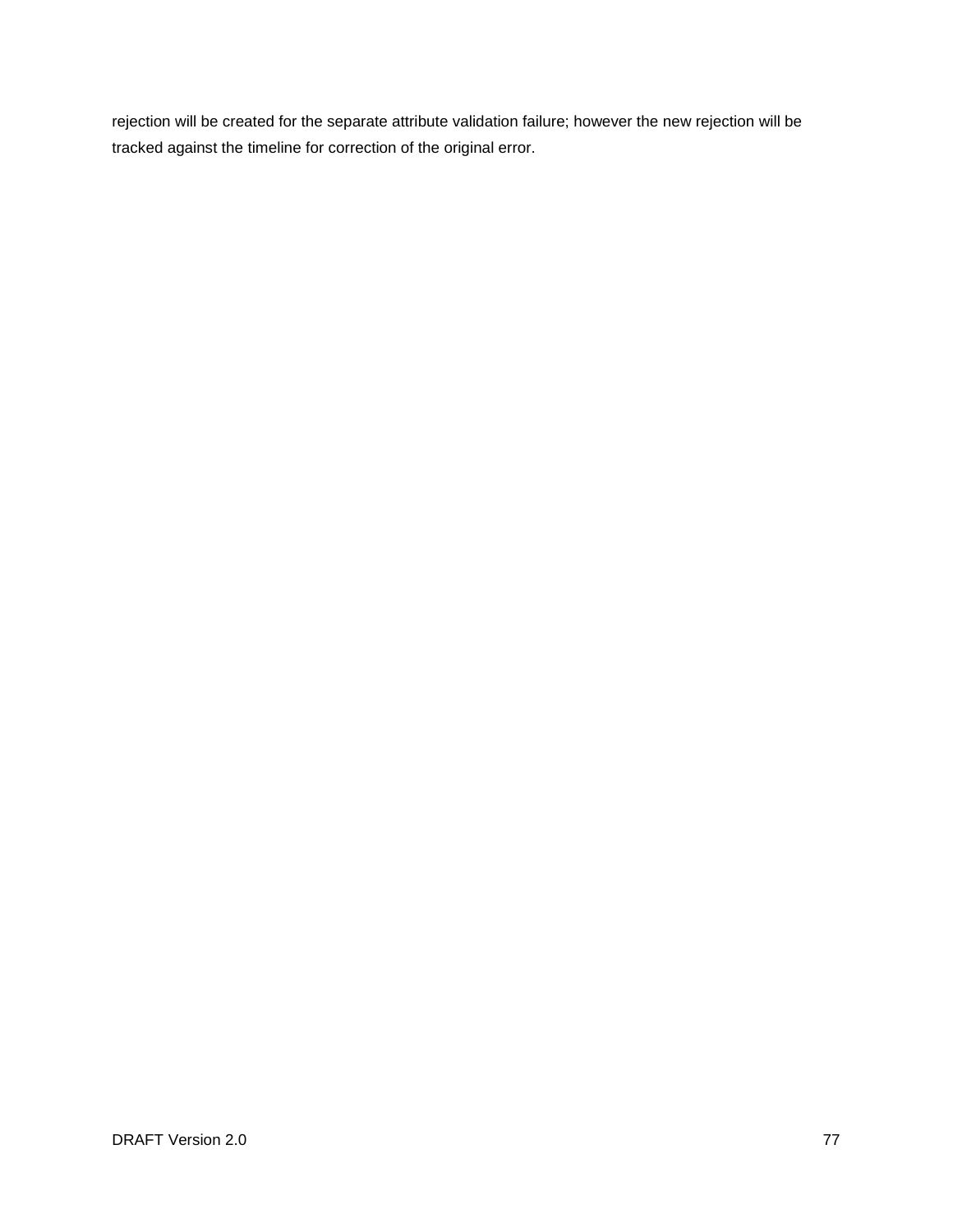## **7. Nightly Data Inconsistencies Feedback**

Each night the CAIS database will be scanned for data inconsistencies present on Active Customer Records within the system. Any Inconsistencies that are identified within CAIS data for Active customers triggered by another submitter now initiate a window for correction/attestation for any firm notified of the inconsistency.

The following rules apply to Data Inconsistencies Feedback Files:

- 1. An Inconsistencies Feedback file will be generated for each CAT Reporter Firm each night, even if they have no Inconsistencies open against their submitted Customer Record data.
- 2. The Inconsistencies Feedback file will be posted to the inconsistencies feedback directory of the CAT Reporter Firm whose data was evaluated for inconsistencies.
- 3. Material Inconsistencies will have a deadline for attestation or correction, which will be included in the feedback file.
- 4. If a CAT Reporter Firm attempts to attest or correct for a Material Inconsistency, but the submission record is rejected or the changes trigger a new Material Inconsistency for the same Customer record, the original inconsistency deadline will remain.
- 5. Minor Inconsistencies will be noted within the data inconsistencies feedback file one time, after which they will no longer be included in the feedback file until another Minor Inconsistency is identified for the customer record.
- 6. Minor Inconsistencies identified within the submission of a CAT Reporter Firm will be noted in the Submission Feedback file, and will also be reported one time within the data inconsistencies feedback file, after which they will no longer be included until another Minor Inconsistency is identified for the customer.
- 7. The CAT Reporter Firm is not required to take action on Minor Inconsistencies; they are provided for information purposes only.

#### **Data Inconsistencies Feedback File Names**

1. Inconsistencies files will be named using the following format:

```
<CAT Reporter CRD>_<File Generation Date>_<File Kind>.<Format 
Extension>.<Compression Extension>
```
For example: 123\_20200101\_INCONSISTENCIES.json.bz2

2. The values assigned within the format of a file name include: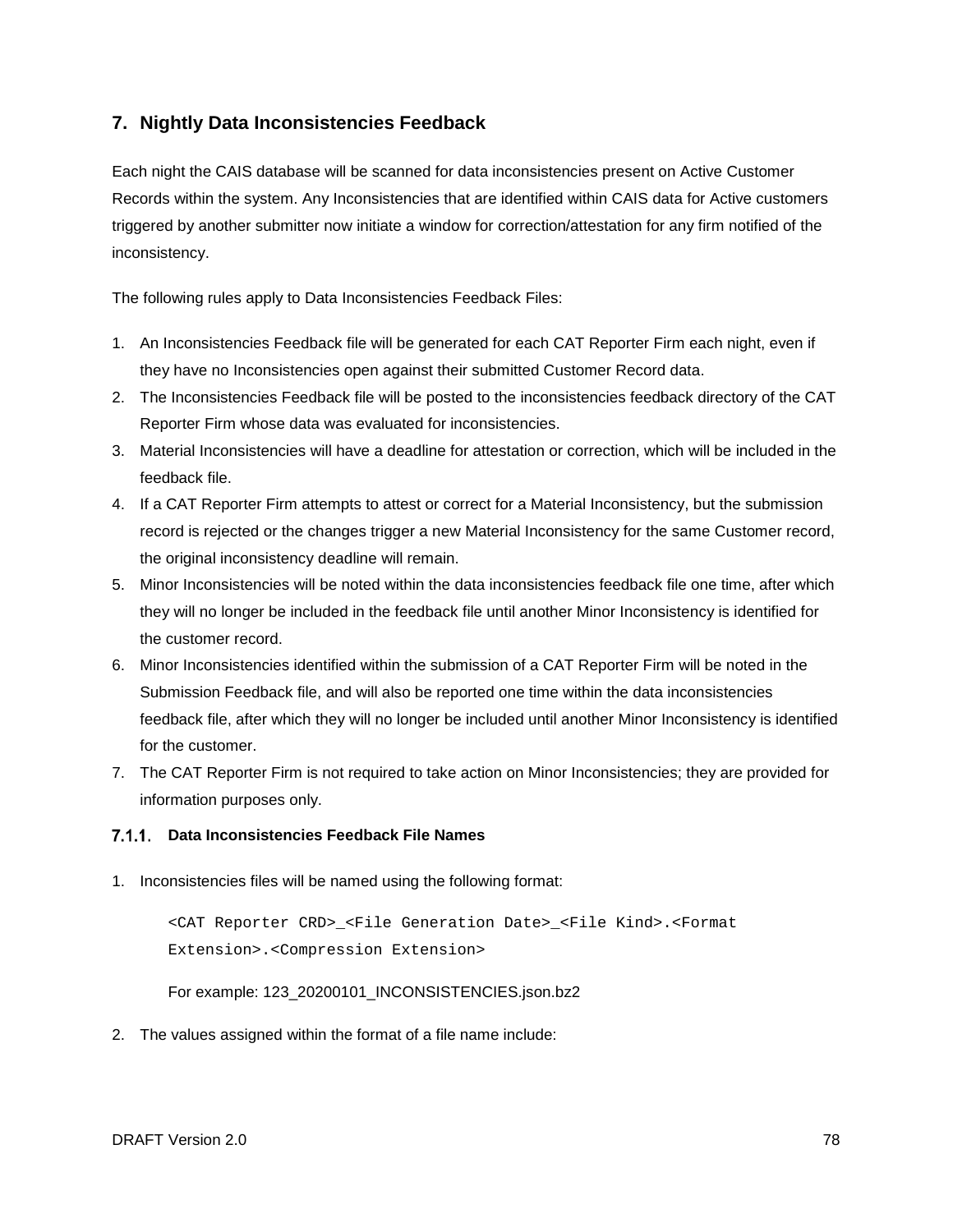## **Table 18: Elements of an Inconsistencies Feedback File Name**

| <b>Field Name</b>           | Data Type         | <b>Description</b>                                                                                              | <b>Include Key</b> |
|-----------------------------|-------------------|-----------------------------------------------------------------------------------------------------------------|--------------------|
| <b>CAT Reporter CRD</b>     | Unsigned          | The CRD assigned identifier of the firm within which<br>the inconsistencies were identified.                    | R                  |
| <b>File Generation Date</b> | Date              | The date the file was generated or reported. Used<br>to guarantee uniqueness of a file across dates.            | R                  |
| File Kind                   | Alphanumeric (20) | Set to 'INCONSISTENCIES'.                                                                                       | R                  |
| <b>Format Extension</b>     | Alphanumeric (4)  | Represents the format of the data submission.<br>JSON formatted inconsistency feedback files must<br>be 'json'. | R                  |
| Compression<br>Extension    | Alphanumeric (3)  | Applicable to Data Files. Set to 'bz2'.                                                                         | R                  |

## **Table 19: Elements of an Inconsistency Feedback file**

| <b>Field Name</b>       | Data Type                      | <b>JSON</b><br><b>Object</b>      | <b>Includ</b><br>e Key | <b>Description</b>                                                                                                                                                                                                                                                                                   |
|-------------------------|--------------------------------|-----------------------------------|------------------------|------------------------------------------------------------------------------------------------------------------------------------------------------------------------------------------------------------------------------------------------------------------------------------------------------|
| version                 | Text(10)                       | Main                              | R                      | The schema version of the feedback file used for<br>providing the response. Initial version will be<br>2.0.0.                                                                                                                                                                                        |
| fileGenerationTimestamp | Timestamp                      | Main                              | R                      | Time at which the Inconsistency File was<br>generated.                                                                                                                                                                                                                                               |
| reporterCRD             | Unsigned                       | Main                              | $\mathsf{R}$           | The CRD of the CAT Reporter Firm for whom the<br>Inconsistency Feedback file was generated.                                                                                                                                                                                                          |
| inconsistencyEventCount | Unsigned                       | Main                              | R                      | The count of the Inconsistency Events reported<br>within the Inconsistency Feedback file.                                                                                                                                                                                                            |
| inconsistencyList       | Multi-<br>Dimensional<br>Array | Main                              | $\mathsf{C}$           | The list of Inconsistencies identified across the<br>Active Customer records accepted into CAIS from<br>this CAT Reporter firm.                                                                                                                                                                      |
| inconsistencyEventID    | Unsigned                       | Inconsis<br>tency<br>Record<br>ID | R                      | The unique Inconsistency Event ID assigned to<br>the CAT Reporter Firm for the specific Customer<br>- by TID - having one or more Inconsistencies.<br>This ID is used because the PII - including $TID -$<br>of the Customer cannot be returned to the CAT<br>Reporter after it is submitted to CAT. |
| inconsistencyDeadline   | Date $(8)$                     | Inconsis<br>tency<br>Record       | $\mathsf{C}$           | Deadline for repair or attestation of data<br>inconsistency event. Only provided if at least one<br>Material Inconsistency exists for Customer.                                                                                                                                                      |
| lastSubmittedFileName   | Text(100)                      | Inconsis<br>tency<br>Record<br>ID | $\mathsf{R}$           | Name of the file in which the Inconsistent<br>Customer was last submitted into CAIS for the<br>CAT Reporter to use in determining what data<br>was included in the Customer submission.                                                                                                              |
| lastSubmittedRecordID   | Unsigned                       | Inconsis<br>tency<br>Record       | R                      | Customer Record ID under which the Inconsistent<br>Customer was last submitted into CAIS for the<br>CAT Reporter to use in determining what data<br>was included in the Customer submission.                                                                                                         |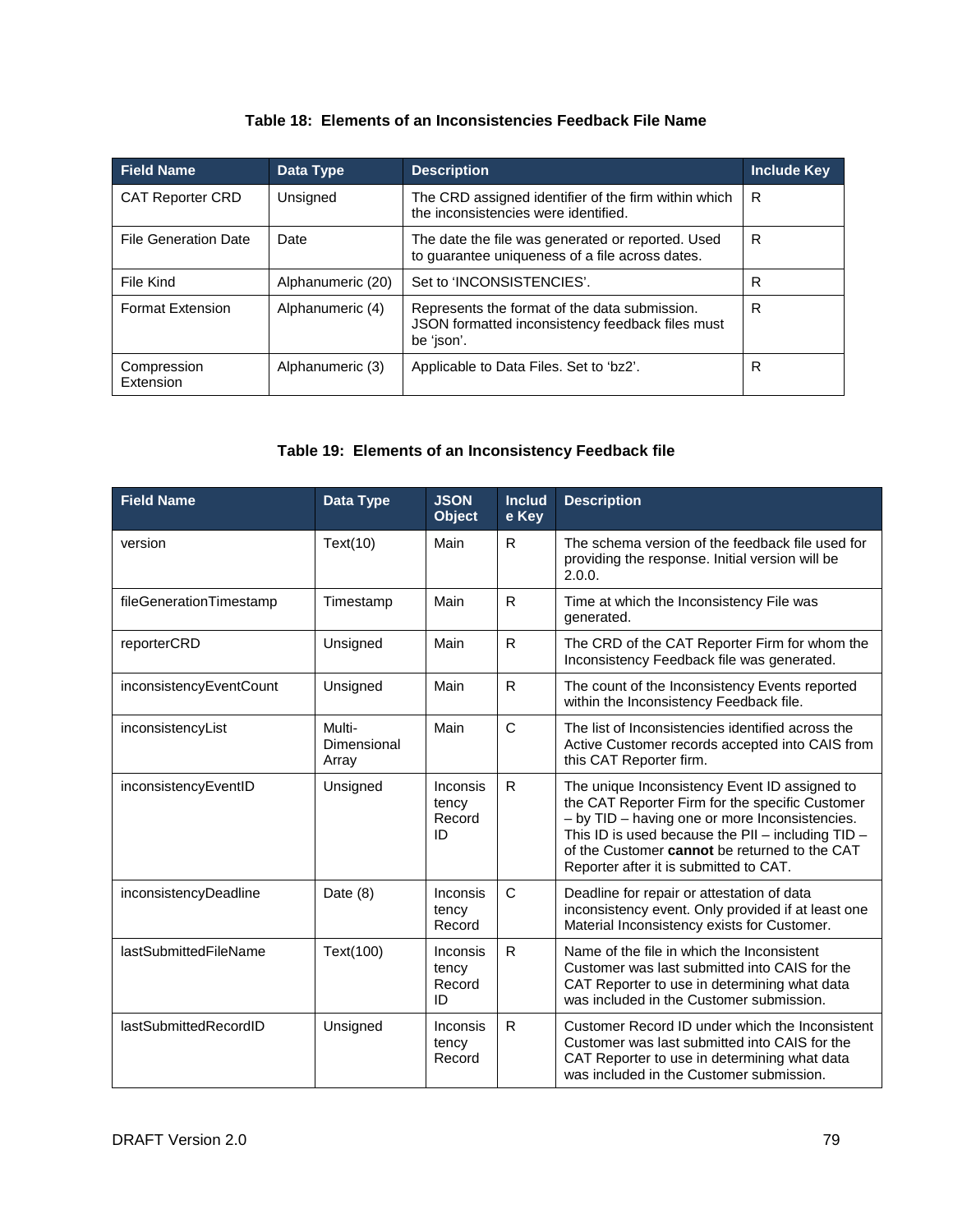| <b>Field Name</b>       | Data Type          | <b>JSON</b><br><b>Object</b> | <b>Includ</b><br>e Key | <b>Description</b>                                                                                                                                                                                                          |
|-------------------------|--------------------|------------------------------|------------------------|-----------------------------------------------------------------------------------------------------------------------------------------------------------------------------------------------------------------------------|
| materialInconsistencies | Name/Value<br>Pair | Inconsis<br>tency<br>Record  | C                      | Includes the list of Material Inconsistency Codes<br>and Count of Conflicting CAT Report Firms of the<br>identified inconsistencies for the Customer<br>record.                                                             |
| minorInconsistencies    | Name/Value<br>Pair | Inconsis<br>tency<br>Record  | C                      | Includes the list of Minor Inconsistency Codes<br>and Count of Conflicting CAT Report Firms of the<br>identified inconsistencies for the Customer<br>record. Minor Inconsistencies do not require<br>repair or attestation. |

#### **JSON Examples for Data Inconsistencies Feedback**

The following JSON example demonstrates the structure of a Data Inconsistencies Feedback file.

```
{
 "version": "2.0.0",
 "fileGenerationTimestamp": "20230731T223233.000045",
 "reporterCRD": 999,
 "inconsistencyEventCount": 4,
 "inconsistencyList": [
   {
      "inconsistencyEventID": 10125,
      "inconsistencyDeadline": "20230803",
      "lastSubmittedFileName": "123_999_20230724_CAIS_000123.json.bz2",
      "lastSubmittedRecordID": "15",
     "materialInconsistencies": {
     "30001": "1",
     "30005": "4"
     },
      "minorInconsistencies": {
     "31002": "3",
     "31003": "1"
     }
   },
    {
      "inconsistencyEventID": 954,
      "inconsistencyDeadline": "20230802",
      "lastSubmittedFileName": "123_999_20230601_CAIS_000003.json.bz2",
      "lastSubmittedRecordID": "999",
      "materialInconsistencies": {
     "30002": "15"
       }
   },
    {
      "inconsistencyEventID": 17,
      "lastSubmittedFileName": "123_999_20230704_CAIS_000001.json.bz2",
     "lastSubmittedRecordID": "1",
     "minorInconsistencies": {
     "31003": "1"
       },
    {
```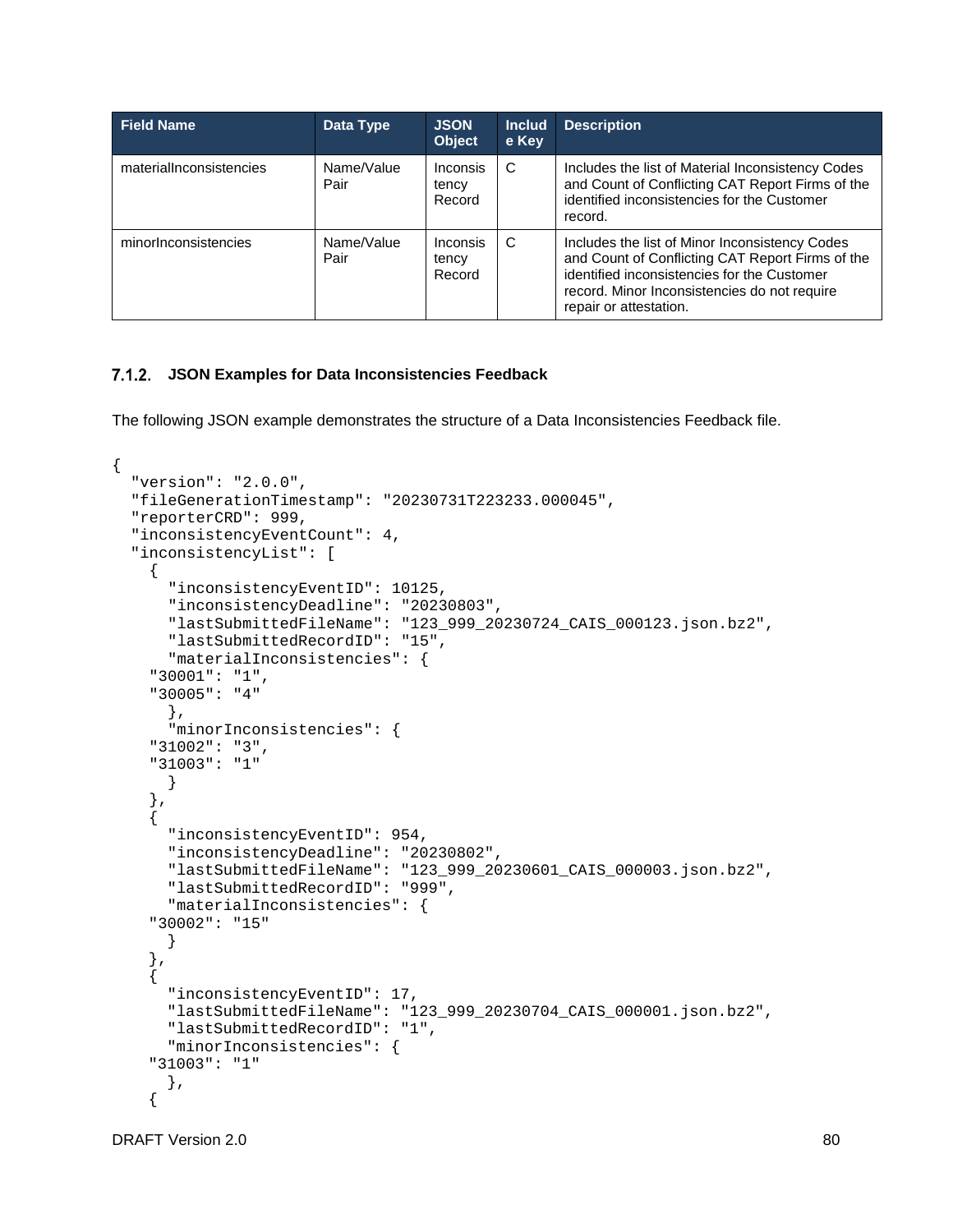```
"inconsistencyEventID": 10297,
      "lastSubmittedFileName": "123_999_20230724_CAIS_000001.json.bz2",
      "lastSubmittedRecordID": "33",
     "materialInconsistencies": {
     "30021": "8"
       }
}
```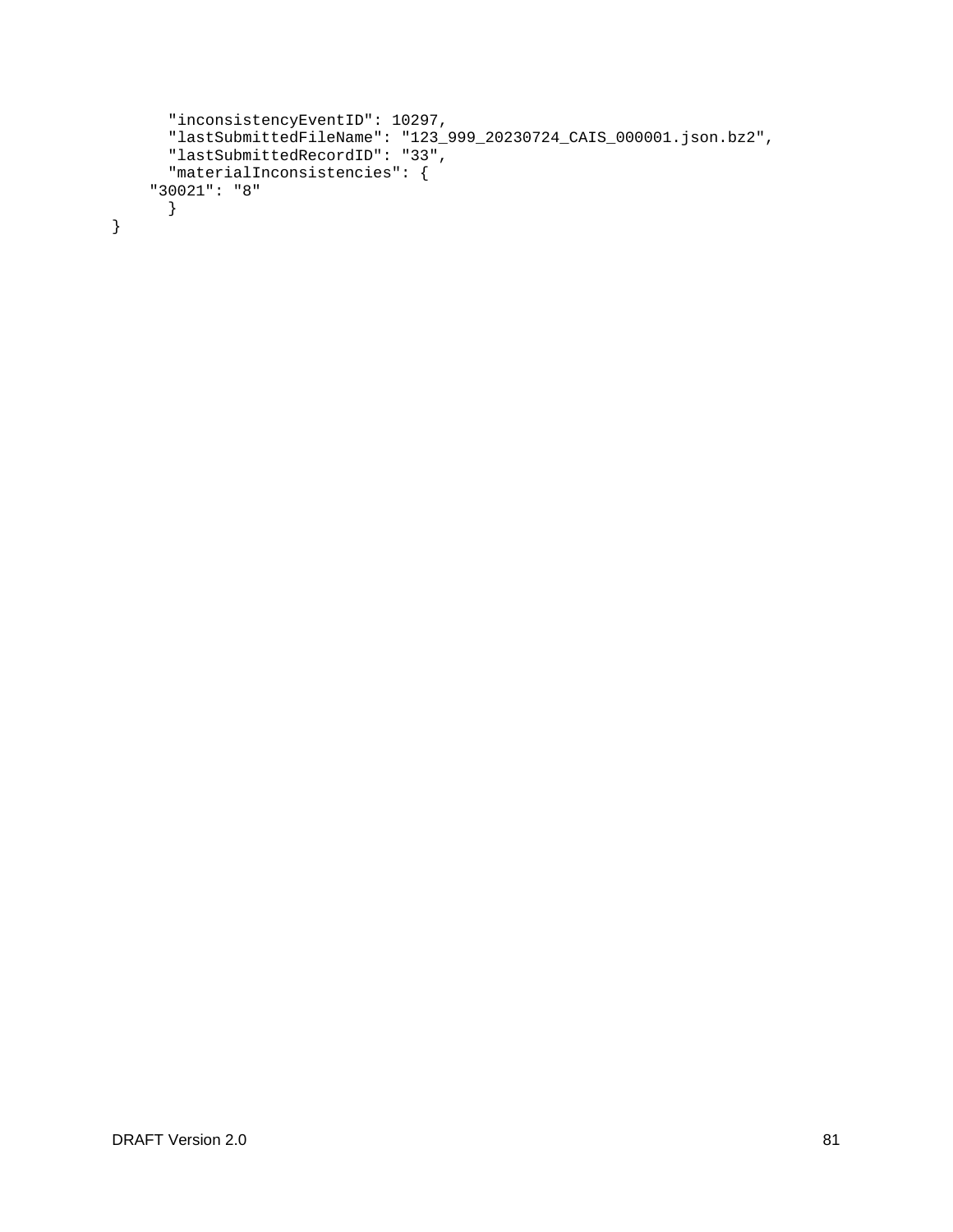## **8. Testing**

CAT will provide an environment for testing that mirrors the current functionality of the CAT CAIS production environment, as well as functionality for the next release version of the CAT CAIS environment when available. The CAT CAIS testing environment will automatically determine which specification version Industry Members and CAT Reporting Agents are using for submissions. If error reporting formats change, Industry Members and CAT Reporting Agents will receive feedback in the current and new specification via SFTP, as well as have access to current/new CAT Reporter Portal - CAIS URLs for specification changes that impact the CAT Reporter Portal - CAIS. Current/new connectivity changes will also be supported concurrently.

Industry Members and CAT Reporting Agents must test their submissions using the testing environment before they begin submitting to the production environment.

The test environment is available 24 hours a day, 6 days a week. Refer to the CAT website for contact information and hours of operation for support.

Industry Members and CAT Reporting Agents connect to the test environment in the same manner they would connect to the production environment. However, for the connection to the test environment, one or more alternate IP addresses or URLs may be used.

Testing does not relieve an Industry Member of its responsibilities to submit production data to the CAT System.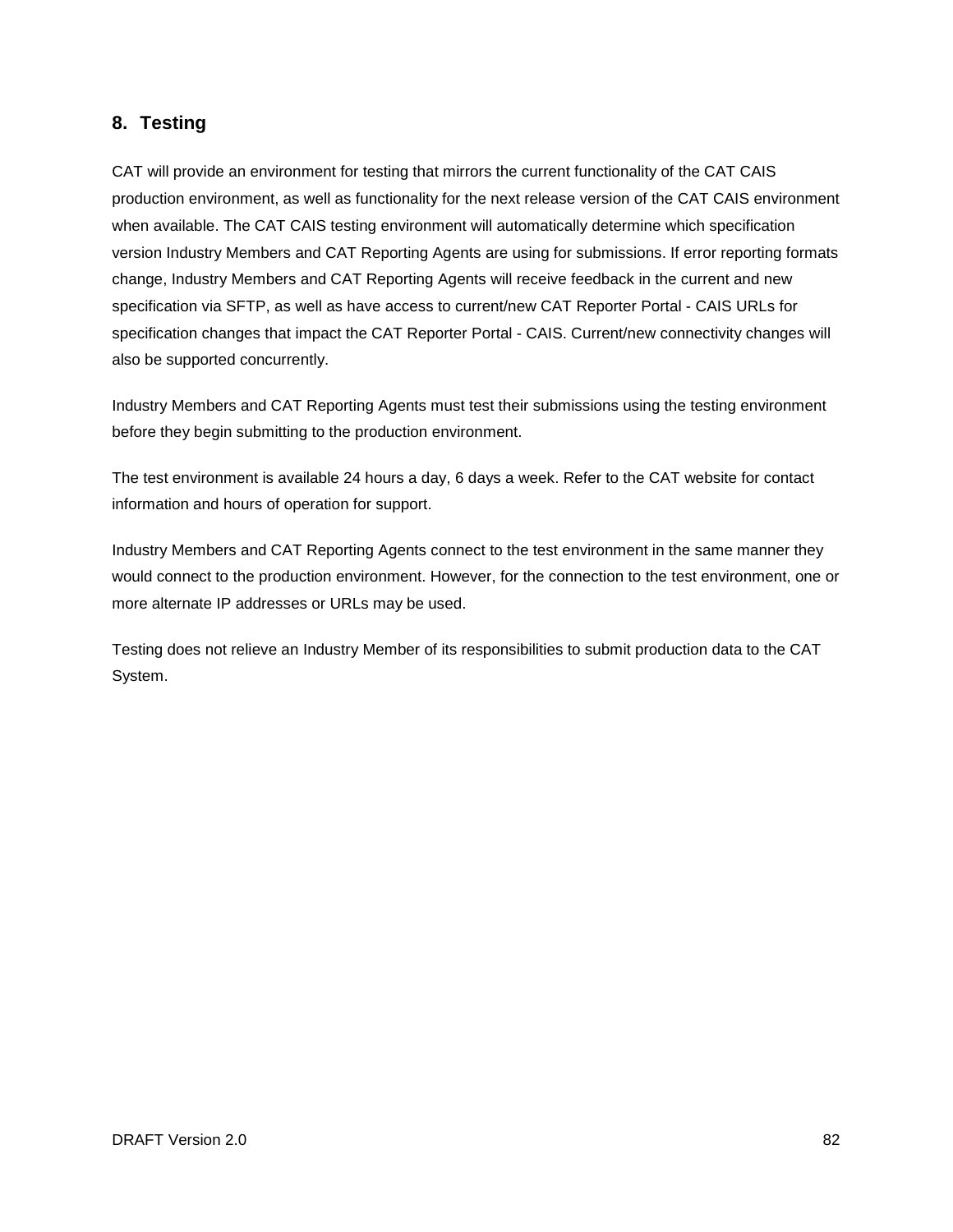## **9. Additional Information**

## **9.1. Public Website**

The CAT public website, [www.catnmsplan.com,](https://www.catnmsplan.com/) is available via the public internet, and is hosted outside the CAT secure network. The CAT public website provides information about CAT, including links to SEC Rule 613, Participant and Industry Member Technical Specifications, FAQs, training materials, and CAT Help Desk contact information.

Web announcements will be made available on the public website [\(www.catnmsplan.com\)](https://www.catnmsplan.com/). You can also subscribe to receive email notifications regarding changes to the website. These announcements are used to post information related to the operation of CAT.

Contact help@finracat.com for any questions and/or feedback regarding this document.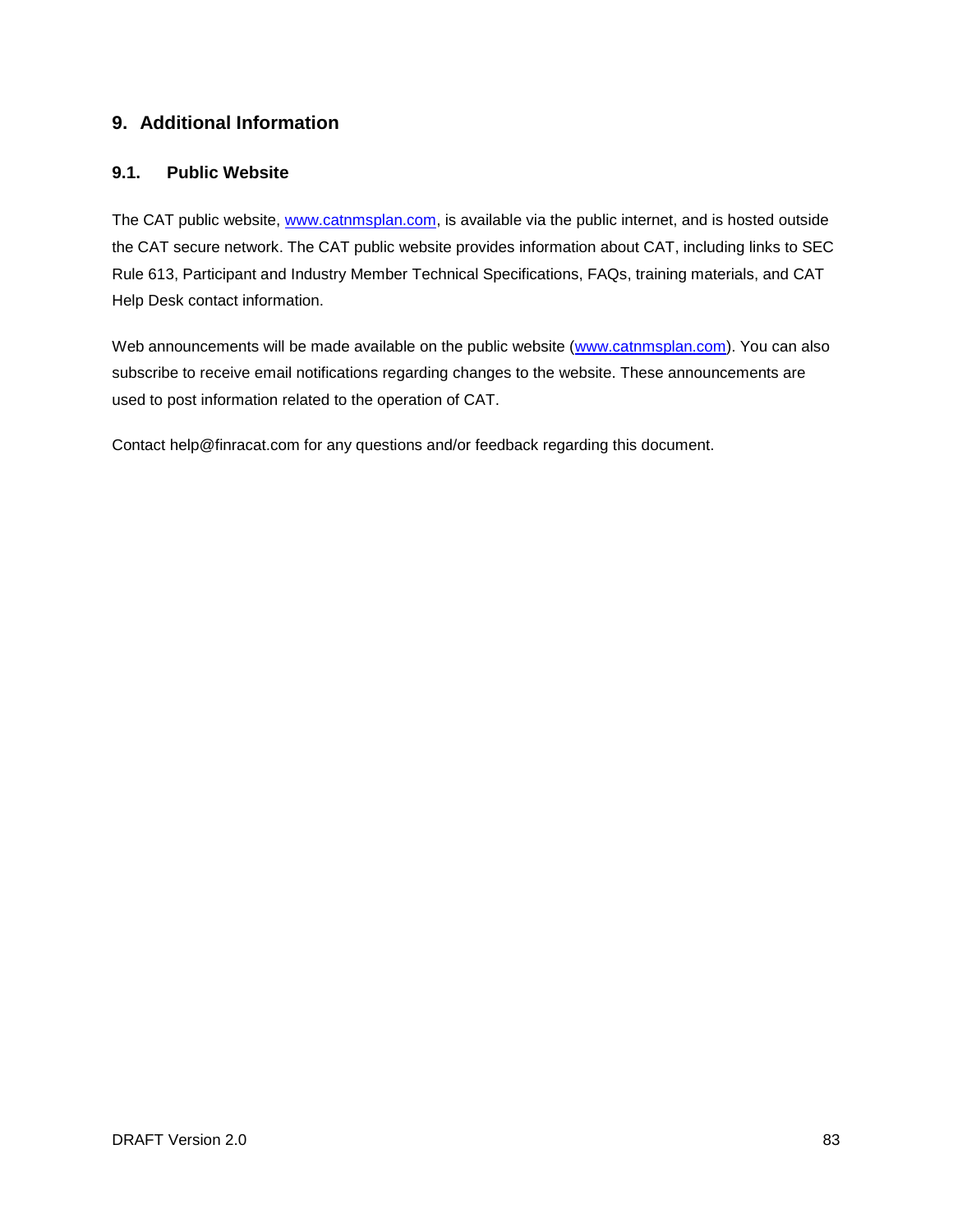# **Appendices**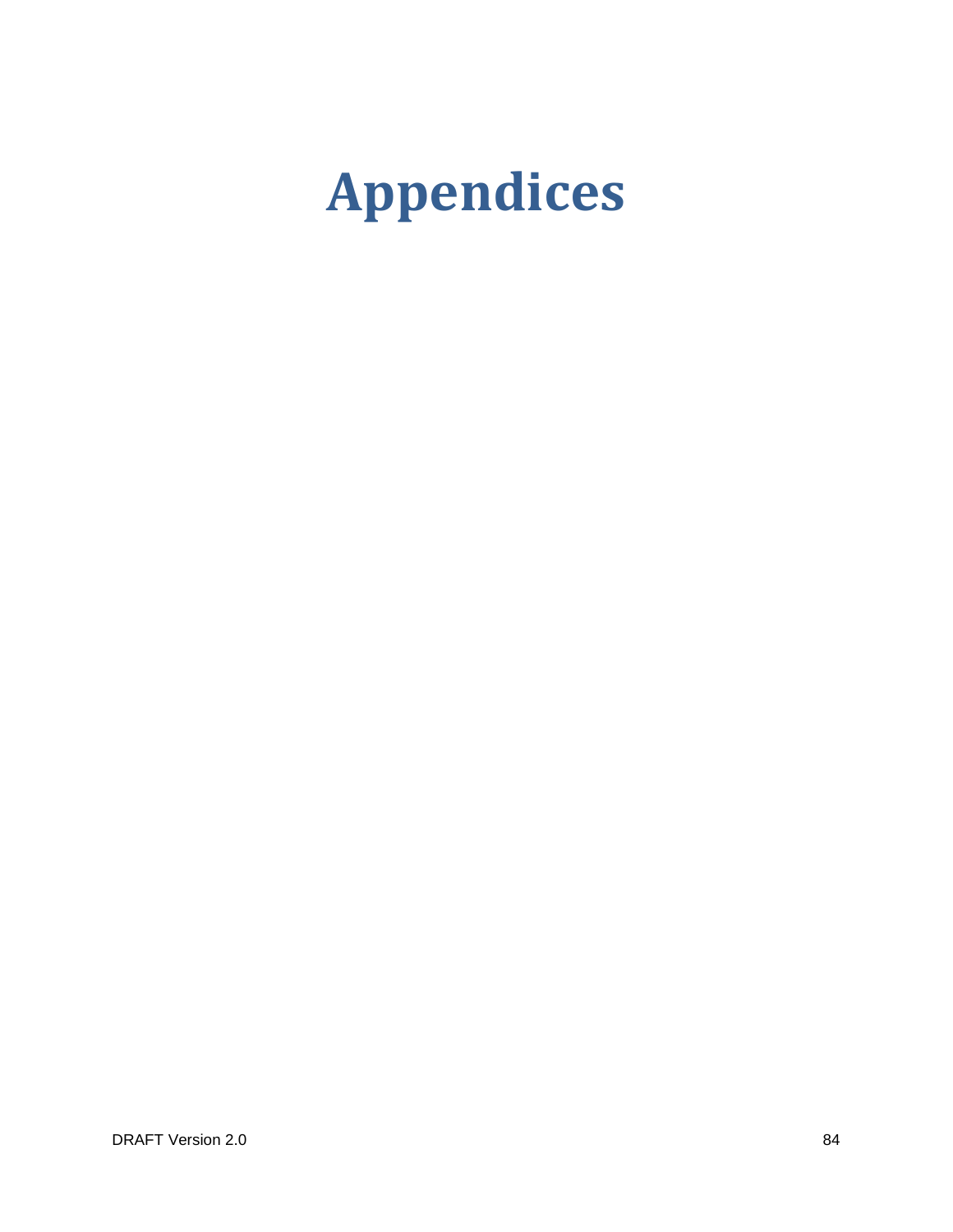## **Appendix A: Change Release Management Process**

Following publication of version 1.0, changes to this Industry Member Technical Specification will be released as follows:

- All proposed amendments to the Technical Specifications will be made in accordance with the CAT NMS Plan, including being approved or deemed approved (as applicable) by the Consolidated Audit Trail, LLC Operating Committee.
- Prior to the go-live date for any system changes set forth in the Technical Specifications:
	- A new Technical Specifications will be posted to the CAT public website, [www.catnmsplan.com.](https://www.catnmsplan.com/)
	- A notice will be posted on the CAT NMS Plan public website with a summary of changes, the go-live date for the changes and links to relevant information.
	- One or more email alerts will be sent to the email address(es) on file for the CAT Reporters with a summary of changes set forth in the revised Technical Specifications, the go-live date for the changes and links to relevant information.
	- Industry Members will be permitted to perform testing of the revised Technical Specifications in advance of the go-live date for the changes. Information on such testing will be set forth in the notices and alerts described above.
	- As the go-live date approaches, Industry Members will be able to conduct testing and will receive support from the Plan Processor to prepare for production reporting using the revised Technical Specifications format. The revised Technical Specifications will include a summary list of changes as well as a table listing the specific areas of the document where the changes have been made.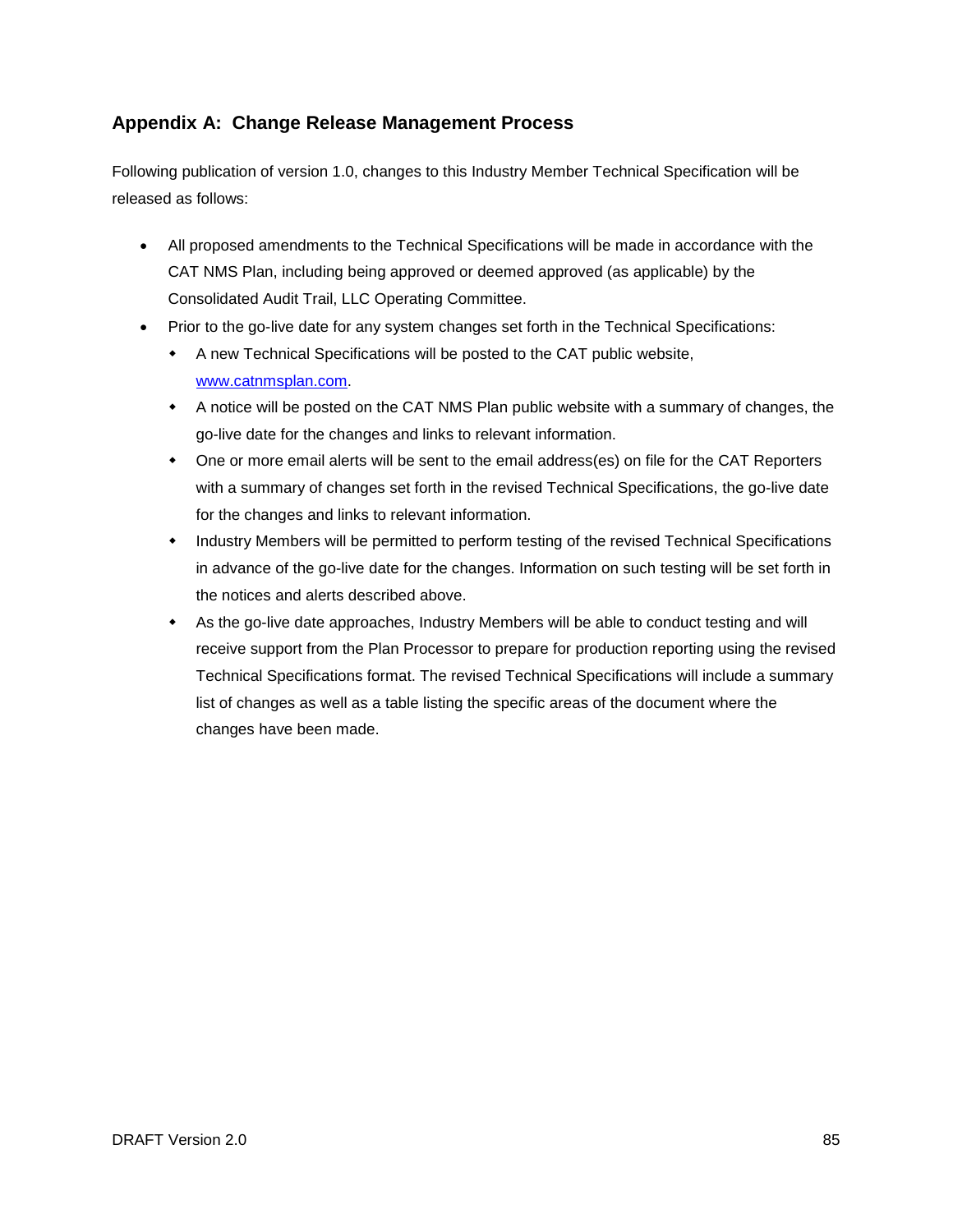## **Appendix B: Error Codes**

#### NOTE – Appendix B entries are currently in progress to be defined for the DRAFT 2.0 specification.

This section defines the error and warning codes generated by CAT CAIS. Each code is defined to include the reason for the error or warning, including the associated fields. Warnings are not subject to further processing and firms are not required to take any action on them. Codes are assigned in ranges to represent similar types of errors within the same range, related by validation type and/or by linkage type. Codes are organized by the CAT Processing stages including:

- File Integrity
- Data Ingestion
- Data Inconsistency Checking

## **B.1 File Integrity Errors**

The table below contains error messages that are associated with file integrity. Errors are associated with files, filenames, and metadata within submission files such as record count.

| <b>Error Code</b> | <b>Error Code</b><br><b>Description</b>           | <b>Explanation</b>                                                                                                                                                                             | Error/<br><b>Warning</b> |
|-------------------|---------------------------------------------------|------------------------------------------------------------------------------------------------------------------------------------------------------------------------------------------------|--------------------------|
| 21001             | <b>Duplicate File</b>                             | A file with the same base name was previously<br>accepted by CAT.                                                                                                                              | Warning                  |
| 21002             | Missing or Invalid CAT<br>Submitter ID            | CAT Submitter ID is missing or invalid.                                                                                                                                                        | Error                    |
| 21003             | Missing or Invalid CAT<br><b>Reporter CRD</b>     | CAT Reporter CRD is missing or is not a valid Market<br>Participant for the Generation Date.                                                                                                   | Error                    |
| 21004             | Missing or Invalid File<br><b>Generation Date</b> | File Generation Date is missing or is not a valid date.                                                                                                                                        | Error                    |
| 21005             | File exceeds the<br>supported size limit          | File size exceeds the maximum uncompressed size of<br>100 GB via SFTP and 1GB via the CAT Reporter<br>Portal - CAIS.                                                                           | Error                    |
| 21006             | Unauthorized CAT<br>Submitter ID                  | CAT Submitter ID has not been authorized to submit<br>for the CAT Reporter CRD. Verify that the CAT<br>Submitter ID and CAT Reporter CRD in the file name<br>have a transmitting relationship. | Error                    |
| 21007             | Missing or Invalid FDID<br>record count           | The FDID record count in the submission file is missing<br>or is a negative number, does not match the count of<br>FDID records within the file, or is a non-zero number<br>for DEL file.      | Error                    |
| 21008             | Missing or Invalid File<br>Version                | File Version in submission file is missing or invalid.                                                                                                                                         | Error                    |

#### **Table 20: Data File Integrity Errors**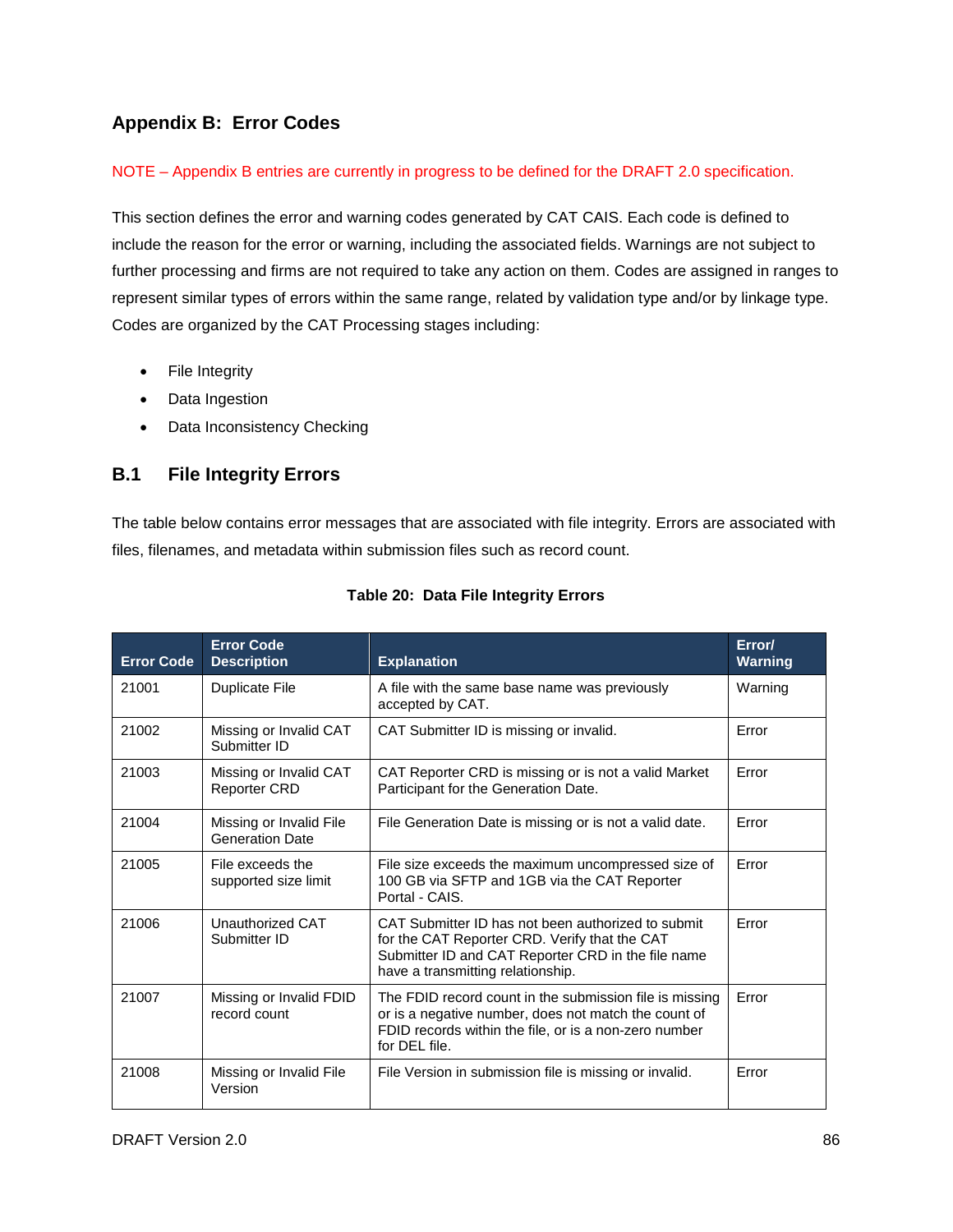| <b>Error Code</b> | <b>Error Code</b><br><b>Description</b>                   | <b>Explanation</b>                                                                                                        | Error/<br>Warning |
|-------------------|-----------------------------------------------------------|---------------------------------------------------------------------------------------------------------------------------|-------------------|
| 21009             | File exceeds maximum<br>records allowed for<br>Web upload | A single data file uploaded via the Reporter Portal<br>must not contain more than 100,000 FDID records.                   | Error             |
| 21010             | Invalid CAIS File Name                                    | CAIS submission file names must follow the defined<br>format.                                                             | Error             |
| 21011             | CAIS file not Readable                                    | CAIS submission file format is not readable as it is not<br>in a valid JSON format or contains an incorrect<br>delimiter. | Error             |
| 21012             | Unknown Attribute<br>Name                                 | The file contains a file level attribute that is not known<br>under the reported specification version.                   | Error             |
| 21013             | CAIS File cannot be<br>Uncompressed                       | The CAIS submission file was not properly<br>compressed and can not be processed.                                         | Error             |
| 21014             | Paired Identifiers file not<br>received                   | The paired Identifiers file for the data file was not<br>received in time.                                                | Error             |

## **Table 21: Identifiers File Integrity Errors**

| <b>Error Code</b> | <b>Error Code</b><br><b>Description</b>                   | <b>Explanation</b>                                                                                                                                | Error/<br>Warning |
|-------------------|-----------------------------------------------------------|---------------------------------------------------------------------------------------------------------------------------------------------------|-------------------|
| 21501             | <b>Duplicate File</b>                                     | A file with the same base name was previously<br>accepted by CAT.                                                                                 | Warning           |
| 21502             | Missing or Invalid CAT<br>Submitter ID                    | CAT Submitter ID is missing or invalid.                                                                                                           | Error             |
| 21503             | Missing or Invalid CAT<br><b>Reporter CRD</b>             | CAT Reporter CRD is missing or is not a valid Market<br>Participant for the Generation Date.                                                      | Error             |
| 21504             | Missing or Invalid File<br><b>Generation Date</b>         | File Generation Date is missing or is not a valid date.                                                                                           | Error             |
| 21505             | File exceeds the<br>supported size limit                  | File size exceeds the maximum uncompressed size of<br>100 GB via SFTP and 1GB via the CAT Reporter<br>Portal - CAIS.                              | Error             |
| 21506             | Unmatched<br>customerRecordID<br>reference                | Identifiers file contains one or more<br>customerRecordIDs that are not present in the paired<br>Data file.                                       | Error             |
| 21507             | Missing or Invalid TID<br>record count                    | The TID record count in the submission file is missing<br>or is a negative number, or does not match the count<br>of TID records within the file. | Error             |
| 21508             | Missing or Invalid File<br>Version                        | File Version in submission file is missing or invalid.                                                                                            | Error             |
| 21509             | File exceeds maximum<br>records allowed for<br>Web upload | A single data file uploaded via the Reporter Portal<br>must not contain more than 100,000 TID records.                                            | Error             |
| 21510             | Invalid CAIS File Name                                    | CAIS submission file names must follow the defined<br>format.                                                                                     | Error             |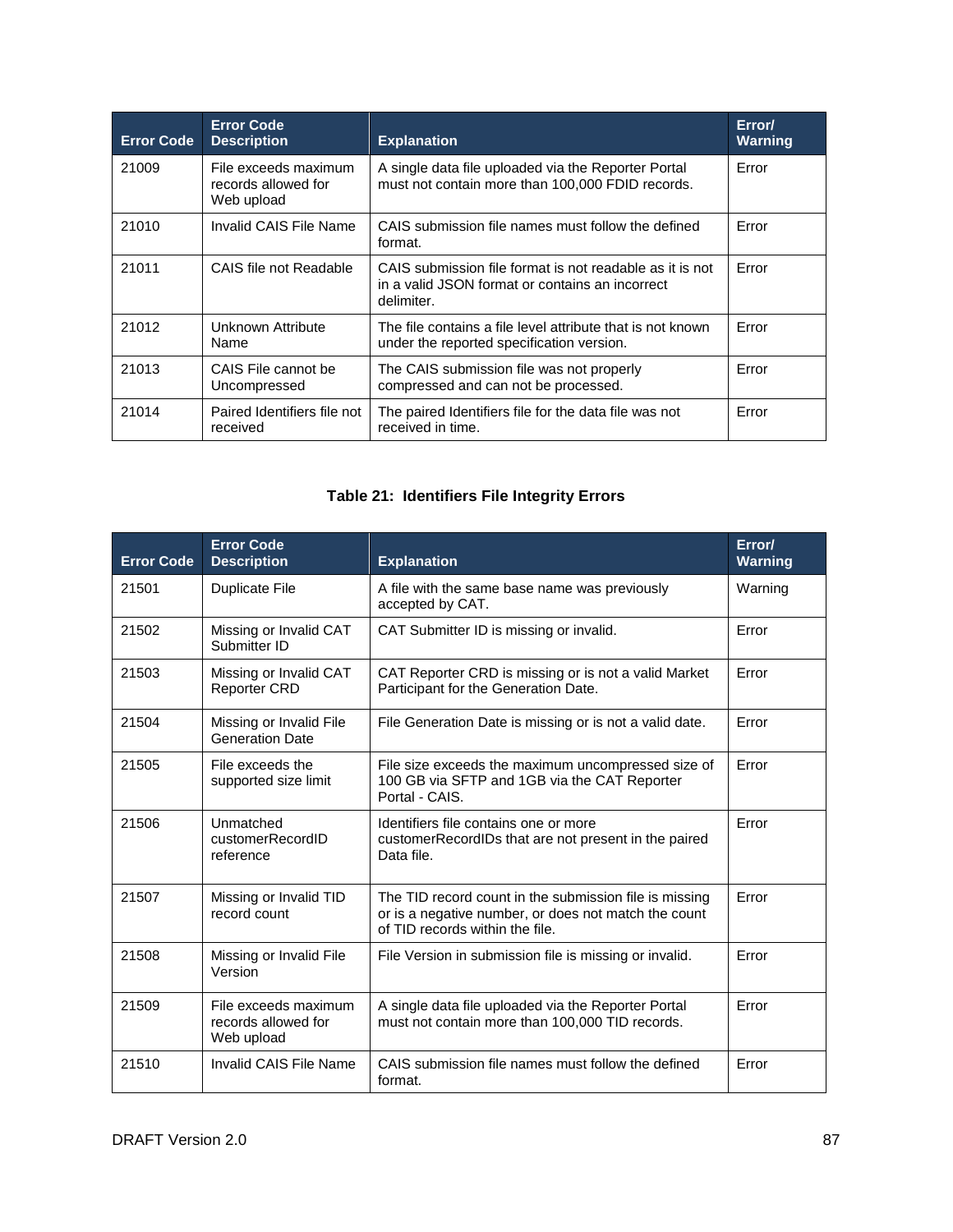| <b>Error Code</b> | <b>Error Code</b><br><b>Description</b> | <b>Explanation</b>                                                                                                        | Error/<br>Warning |
|-------------------|-----------------------------------------|---------------------------------------------------------------------------------------------------------------------------|-------------------|
| 21511             | CAIS file not Readable                  | CAIS submission file format is not readable as it is not<br>in a valid JSON format or contains an incorrect<br>delimiter. | Error             |
| 21512             | Unknown Attribute<br>Name               | The file contains a file level attribute that is not known<br>under the reported specification version.                   | Error             |
| 21513             | CAIS File cannot be<br>Uncompressed     | The CAIS submission file was not properly<br>compressed and can not be processed.                                         | Error             |

## **B.2 Data Validation Errors**

The table below contains error messages that are associated with Data Ingestion. Error codes are associated with specific fields within a submission record.

| <b>Table 22: Data Validation Errors</b> |  |  |
|-----------------------------------------|--|--|
|-----------------------------------------|--|--|

| <b>Error Code</b> | <b>Error Code Description</b>            | <b>Explanation</b>                                                                                                                                                 | Warning/<br><b>Error</b> |
|-------------------|------------------------------------------|--------------------------------------------------------------------------------------------------------------------------------------------------------------------|--------------------------|
| 22001             | Missing or Invalid<br>firmDesignatedID   | firmDesignatedID must be present and populated for<br>each account record within the file. Affected record<br>will not be processed for further validation checks. | Error                    |
| 22002             | Duplicated<br>firmDesignatedID           | Each FirmDesignatedID must be present in the<br>submission file only once. Affected records will not be<br>processed for further validation checks.                | Error                    |
| 22003             | Missing or Invalid<br>fdidRecordID       | fdidRecordID must be present and populated for each<br>account record within the file. Affected record will not<br>be processed for further validation checks.     | Error                    |
| 22004             | Duplicated fdidRecordID                  | Each fdidRecordID must be present in the submission<br>file only once. Affected records will not be processed<br>for further validation checks.                    | Error                    |
| 22005             | Missing or Invalid<br>fdidType           | fdidType must be present and populated with one of<br>the allowable values.                                                                                        | Error                    |
| 22006             | Reserved for future usage                |                                                                                                                                                                    |                          |
| 22007             | Missing or Invalid format<br>of fdidDate | fdidDate must be populated in the correct format.                                                                                                                  | Error                    |
| 22008             | Missing or Invalid<br>fdidEndDate        | When populated, fdidEndDate must be in the correct<br>format. Must be populated if fdidEndReason is<br>populated.                                                  | Error                    |
| 22009             | fdidEndDate set prior to<br>fdidDate     | When populated, fdidEndDate must be equal to or<br>later than fdidDate.                                                                                            | Error                    |
| 22010             | Missing or Invalid<br>fdidEndReason      | When populated, fdidEndReason must use one of the<br>allowable values. Must be populated if fdidEndDate is<br>populated.                                           | Error                    |
| 22011             | Missing or Invalid<br>replacedByFDID     | When populated, replacedByFDID must be in the<br>correct format for an FDID. Must be populated if                                                                  | Error                    |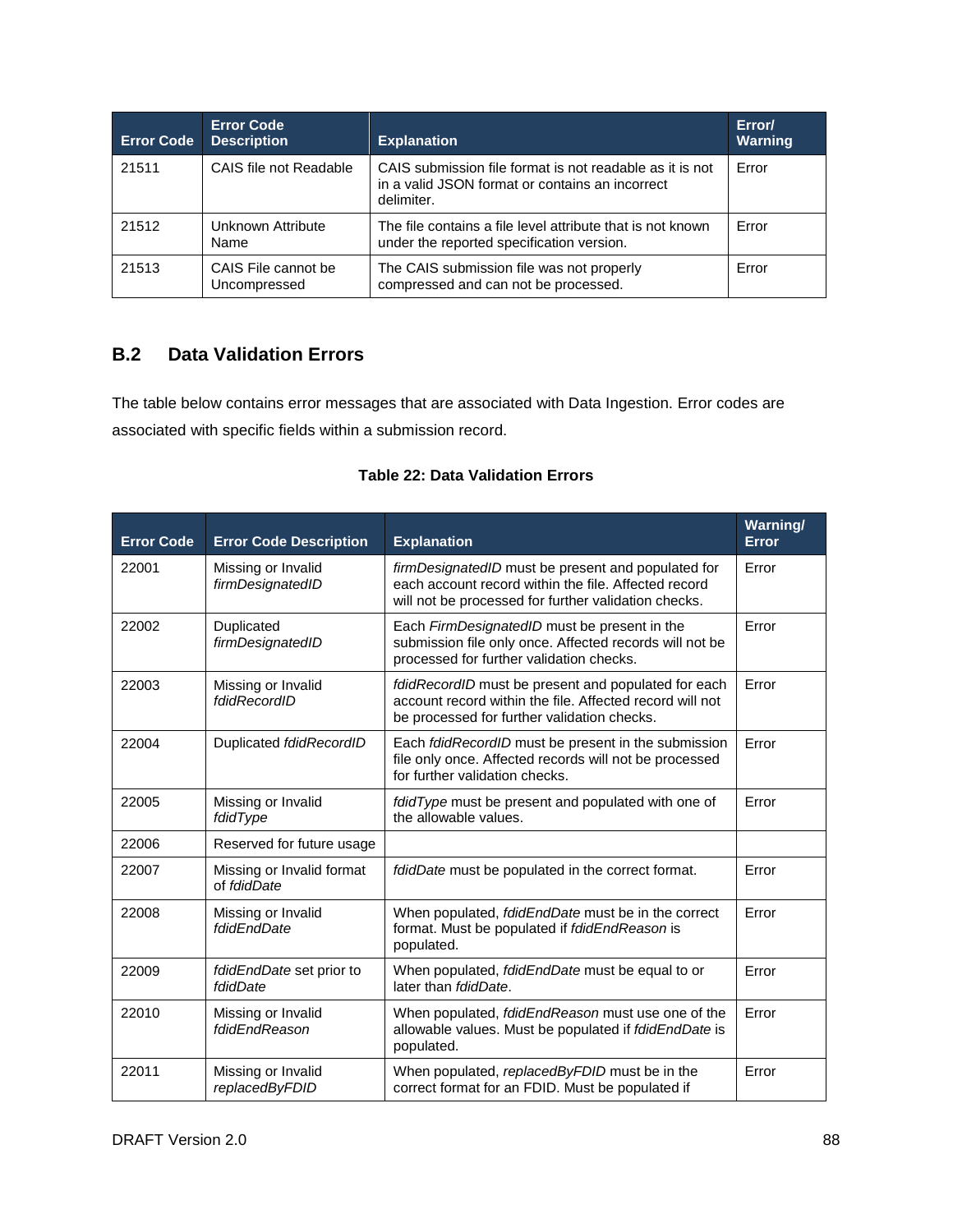| <b>Error Code</b> | <b>Error Code Description</b>                              | <b>Explanation</b>                                                                                                                                                                                    | Warning/<br><b>Error</b> |
|-------------------|------------------------------------------------------------|-------------------------------------------------------------------------------------------------------------------------------------------------------------------------------------------------------|--------------------------|
|                   |                                                            | fdidEndReason is set to REPLACED.                                                                                                                                                                     |                          |
| 22012             | Missing or Invalid format<br>of largeTraderID              | When populated, largeTraderID must be in the<br>correct format for either a Large Trader ID or an<br>Unidentified Large Trader ID. Must be populated for<br>each Large Trader record.                 | Error                    |
| 22013             | Missing or Invalid<br>largeTraderRecordID                  | largeTraderRecordID must be present and populated<br>for each Large Trader record within the file.                                                                                                    | Error                    |
| 22014             | Duplicated<br>largeTraderRecordID                          | Each largeTraderRecordID reported for a single FDID<br>record within the file must be present only once.                                                                                              | Error                    |
| 22015             | Missing or Invalid<br><b>ItidEffectiveDate</b>             | <i>ItidEffectiveDate</i> must be populated in the correct<br>format.                                                                                                                                  | Error                    |
| 22016             | Missing or Invalid<br><b>ItidEndDate</b>                   | When populated, ItidEndDate must be in the correct<br>format. Must be populated if ItidEndReason is<br>populated.                                                                                     | Error                    |
| 22017             | Missing or Invalid<br><b>ItidEndReason</b>                 | When populated, ItidEndReason must use one of the<br>allowable values. Must be populated if ItidEndDate is<br>populated.                                                                              | Error                    |
| 22018             | Unknown Attribute Name                                     | The record contains an attribute that is not known<br>under the reported specification version.                                                                                                       | Error                    |
| 22019             | Missing or Invalid<br>fdidFndDateNULL                      | When populated, fdidEndDateNULL must use one of<br>the allowable values. Must be set to true when<br>fdidEndReasonNULL is set to true. Must be set to<br>true when replacedByFDIDNull is set to true. | Error                    |
| 22020             | Missing or Invalid<br>fdidEndReasonNULL                    | When populated, fdidEndReasonNULL must use one<br>of the allowable values. Must be set to true when<br>fdidEndDateNULL is set to true. Must be set to true<br>when replacedByFDIDNull is set to true. | Error                    |
| 22021             | Reserved for future usage                                  |                                                                                                                                                                                                       |                          |
| 22022             | Reserved for future usage                                  |                                                                                                                                                                                                       |                          |
| 22023             | Reserved for future usage                                  |                                                                                                                                                                                                       |                          |
| 22024             | replacedByFDID must not<br>be equal to<br>firmDesignatedID | When populated, replacedByFDID must be a different<br>value than the firmDesignatedID.                                                                                                                | Error                    |
| 22025             | Reserved for future usage                                  |                                                                                                                                                                                                       |                          |
| 22026             | Reserved for future usage                                  |                                                                                                                                                                                                       |                          |
| 22027             | Reserved for future usage                                  |                                                                                                                                                                                                       |                          |
| 22028             | Reserved for future usage                                  |                                                                                                                                                                                                       |                          |
| 22029             | fdidEndDate and<br>fdidEndDateNULL<br>disagreement         | fdidEndDate must not be populated when<br>fdidEndDateNULL is populated.                                                                                                                               | Error                    |
| 22030             | fdidEndReason and<br>fdidEndReasonNULL<br>disagreement     | fdidEndReason must not be populated when<br>fdidEndReasonNULL is populated.                                                                                                                           | Error                    |
| 22031             | replacedByFDID and<br>replacedByFDIDNULL<br>disagreement   | replacedByFDID must not be populated when<br>replacedByFDIDNULL is populated.                                                                                                                         | Error                    |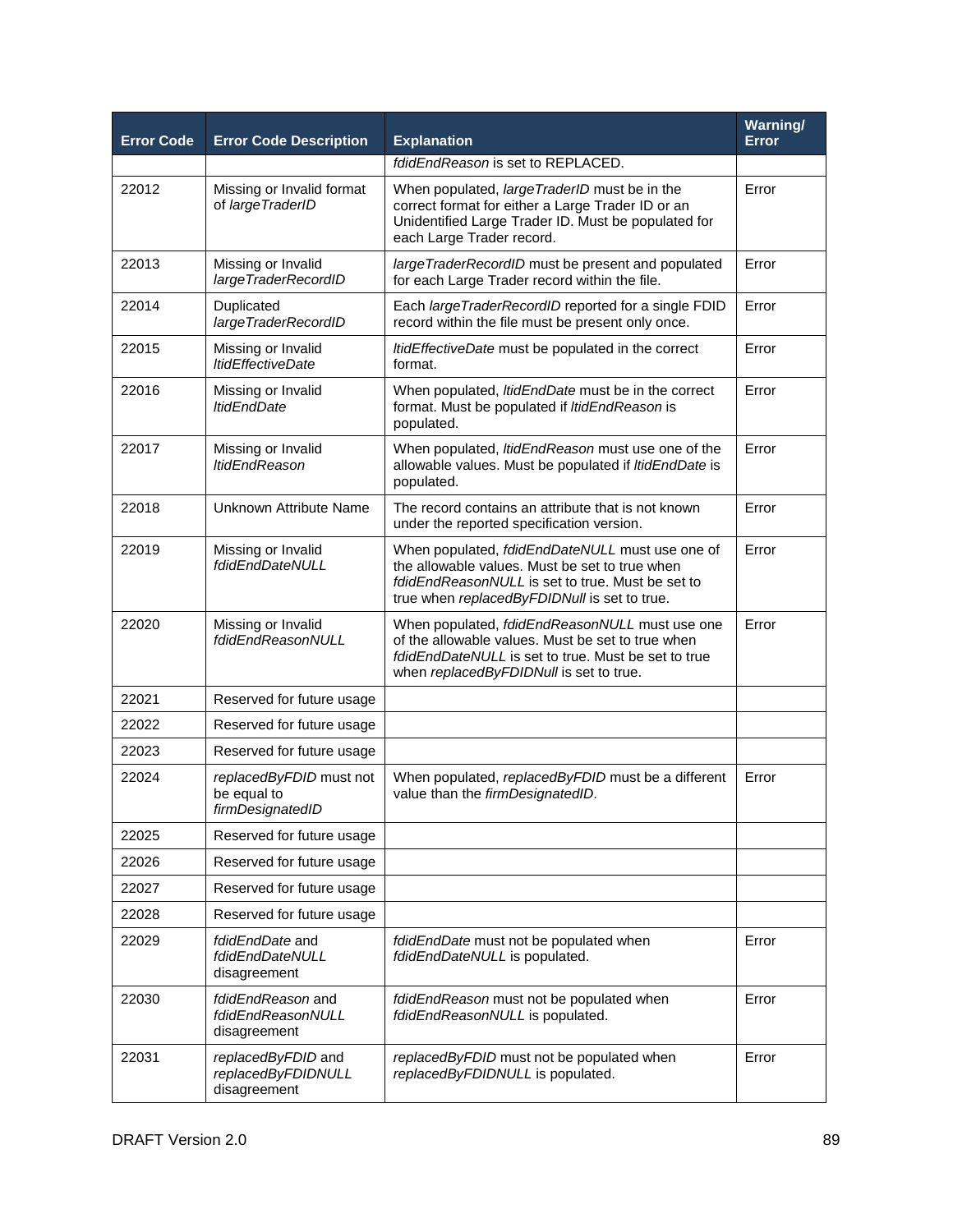| <b>Error Code</b> | <b>Error Code Description</b>                                     | <b>Explanation</b>                                                                                                                                                               | Warning/<br><b>Error</b> |
|-------------------|-------------------------------------------------------------------|----------------------------------------------------------------------------------------------------------------------------------------------------------------------------------|--------------------------|
| 22032             | Reserved for future usage                                         |                                                                                                                                                                                  |                          |
| 22033             | Reserved for future usage                                         |                                                                                                                                                                                  |                          |
| 22034             | Data type violation - FDID                                        | FDID Record contains one or more attribute values<br>that violate the data type for the attribute.                                                                               | Error                    |
| 22035             | Missing accountType                                               | accountType must be present and populated when<br>fdidType is set to ACCOUNT.                                                                                                    | Error                    |
| 22036             | Improper accountType                                              | accountType must not be populated when fdidType is<br>not set to ACCOUNT.                                                                                                        | Error                    |
| 22037             | Missing isRetirement                                              | isRetirement must be present and populated when<br>fdidType is set to ACCOUNT.                                                                                                   | Error                    |
| 22038             | Improper isRetirement                                             | isRetirement must not be populated when fdidType is<br>not set to ACCOUNT.                                                                                                       | Error                    |
| 22039             | Missing optionsEligible                                           | optionsEligible must be present and populated when<br>fdidType is set to ACCOUNT.                                                                                                | Error                    |
| 22040             | Improper optionsEligible                                          | optionsEligible must not be populated when fdidType<br>is not set to ACCOUNT.                                                                                                    | Error                    |
| 22041             | Neither primeBrokerID<br>nor bankDepositoryID<br>populated        | One of primeBrokerID or bankDepositoryID must be<br>populated for every FDID record within the file.                                                                             | Error                    |
| 22042             | Missing clearingBrokerID                                          | clearingBrokerID must be present and populated<br>when fdidType is set to ACCOUNT.                                                                                               | Error                    |
| 22043             | Improper<br>clearingBrokerID                                      | clearingBrokerID must not be populated when<br>fdidType is not set to ACCOUNT.                                                                                                   | Error                    |
| 22044             | Missing branchOfficeCRD                                           | branchOfficeCRD must be present and populated for<br>every FDID record within the file.                                                                                          | Error                    |
| 22045             | Missing or Invalid<br>fdidEndedBy                                 | When populated, fdidEndedBy must be in the correct<br>format. Must be populated if fdidEndReason is<br>populated.                                                                | Error                    |
| 22046             | Missing or Invalid<br>customerRecordID within<br>fdidCustomerList | customerRecordID must be present and populated for<br>each record within the fdidCustomerList object.<br>Affected record will not be processed for further<br>validation checks. | Error                    |
| 22047             | Duplicated<br>customerRecordID within<br>fdidCustomerList         | Each customerRecordID must be present in the<br>fdidCustomerList of a single FDID record only once.<br>Affected records will not be processed for further<br>validation checks.  | Error                    |
| 22048             | Missing or Invalid role                                           | role must be present and populated for each record<br>within the fdidCustomerList object.                                                                                        | Error                    |
| 22049             | Missing or Invalid<br>subRole                                     | subRole must be present and populated for each<br>record within the fdidCustomerList object.                                                                                     | Error                    |
| 22050             | Missing or Invalid<br>roleStartDate                               | roleStartDate must be present and populated for each<br>record within the fdidCustomerList object.                                                                               | Error                    |
| 22051             | Missing or Invalid<br>roleEndDate                                 | When populated, roleEndDate must be in the correct<br>format. Must be populated if roleEndReason is<br>populated.                                                                | Error                    |
| 22052             | roleEndDate set prior to                                          | When populated, roleEndDate must be equal to or                                                                                                                                  | Error                    |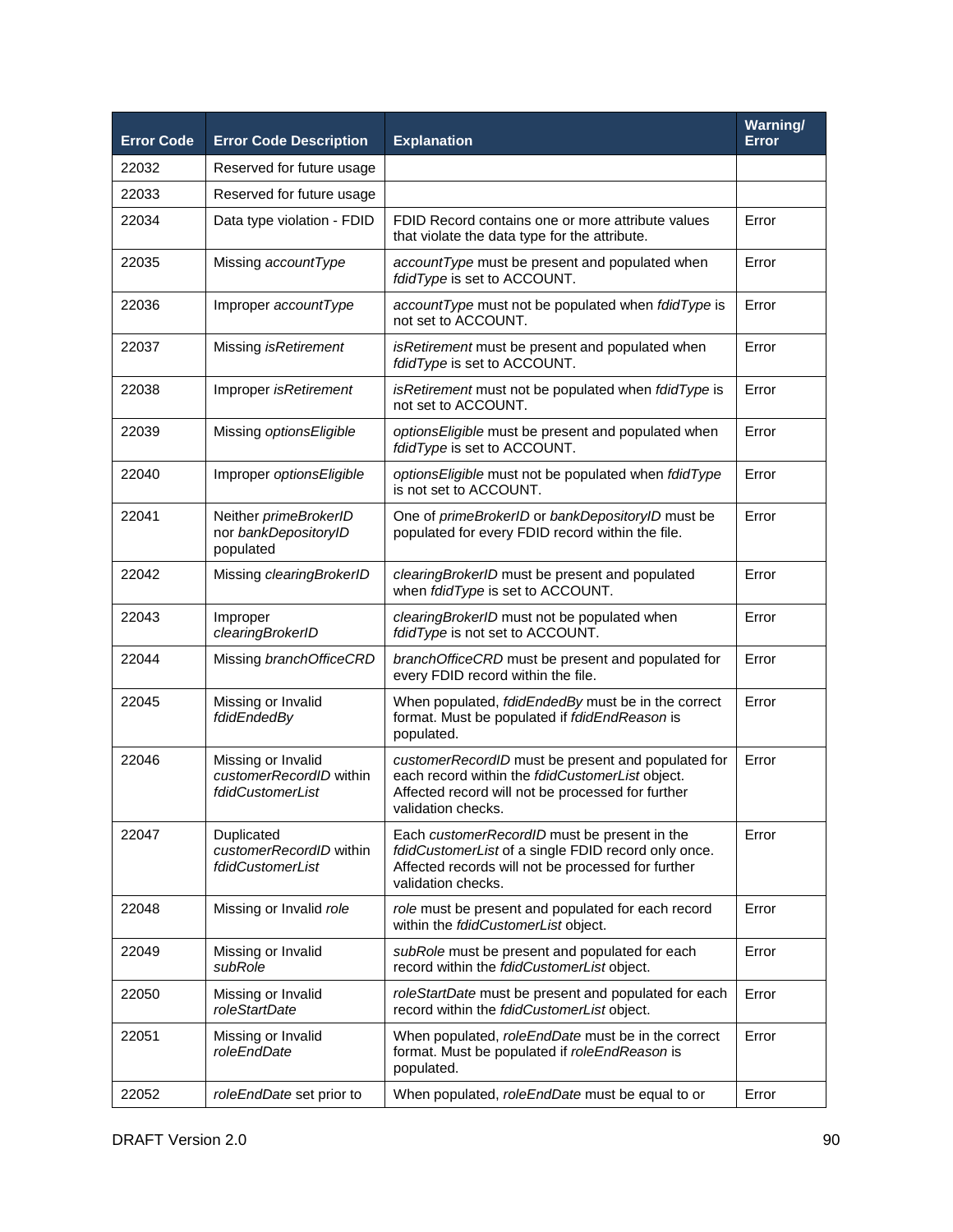| <b>Error Code</b> | <b>Error Code Description</b>                        | <b>Explanation</b>                                                                                                                                                  | Warning/<br><b>Error</b> |
|-------------------|------------------------------------------------------|---------------------------------------------------------------------------------------------------------------------------------------------------------------------|--------------------------|
|                   | roleStartDate                                        | later than roleStartDate.                                                                                                                                           |                          |
| 22053             | Missing or Invalid<br>roleEndReason                  | When populated, roleEndReason must use one of the<br>allowable values. Must be populated if roleEndDate is<br>populated.                                            | Error                    |
| 22501             | Missing or Invalid<br>customerRecordID               | customerRecordID must be present and populated for<br>each customer record within the file. Affected record<br>will not be processed for further validation checks. | Error                    |
| 22502             | Duplicated<br>customerRecordID                       | Each customerRecordID must be present in the<br>submission file only once. Affected records will not be<br>processed for further validation checks.                 | Error                    |
| 22503             | Missing or Invalid<br>customerRecordID               | customerRecordID must be present and populated for<br>each Customer record within the file. Affected record<br>will not be processed for further validation checks. | Error                    |
| 22504             | Duplicated<br>customerRecordID                       | Each customerRecordID must be present in the<br>submission file only once. Affected records will not be<br>processed for further validation checks.                 | Error                    |
| 22505             | Missing<br>customerStartDate                         | customerStartDate must be present and populated for<br>each Customer record within the file.                                                                        | Error                    |
| 22506             | Duplicated largeTraderID                             | Each large TraderID must be present only once for a<br>single Customer record.                                                                                      | Error                    |
| 22507             | Missing firstName                                    | firstName must be present and populated for each<br>Natural Person Customer record within the file.                                                                 | Error                    |
| 22508             | Missing lastName                                     | lastName must be present and populated for each<br>Natural Person Customer record within the file.                                                                  | Error                    |
| 22509             | Invalid nameSuffix                                   | nameSuffix must be populated with one of the<br>allowable values.                                                                                                   | Error                    |
| 22510             | Missing or Invalid format<br>of yearOfBirth          | yearOfBirth must be populated in the correct format<br>for each Natural Person Customer record within the<br>file.                                                  | Error                    |
| 22511             | Missing or Invalid<br>customerEndDate                | When populated, customerEndDate must be in the<br>correct format. Must be populated if<br>customerEndReason is populated.                                           | Error                    |
| 22512             | customerEndDate set<br>prior to<br>customerStartDate | When populated, customerEndDate must be equal to<br>or later than customerStartDate.                                                                                | Error                    |
| 22513             | Missing or Invalid<br>customerEndReason              | When populated, customerEndReason must use one<br>of the allowable values. Must be populated if<br>customerEndDate is populated.                                    | Error                    |
| 22514             | Placeholder                                          |                                                                                                                                                                     |                          |
| 22515             | Placeholder                                          |                                                                                                                                                                     |                          |
| 22516             | Placeholder                                          |                                                                                                                                                                     |                          |
| 22517             | Placeholder                                          |                                                                                                                                                                     |                          |
| 22518             | Placeholder                                          |                                                                                                                                                                     |                          |
| 22519             | Placeholder                                          |                                                                                                                                                                     |                          |
| 22520             | Placeholder                                          |                                                                                                                                                                     |                          |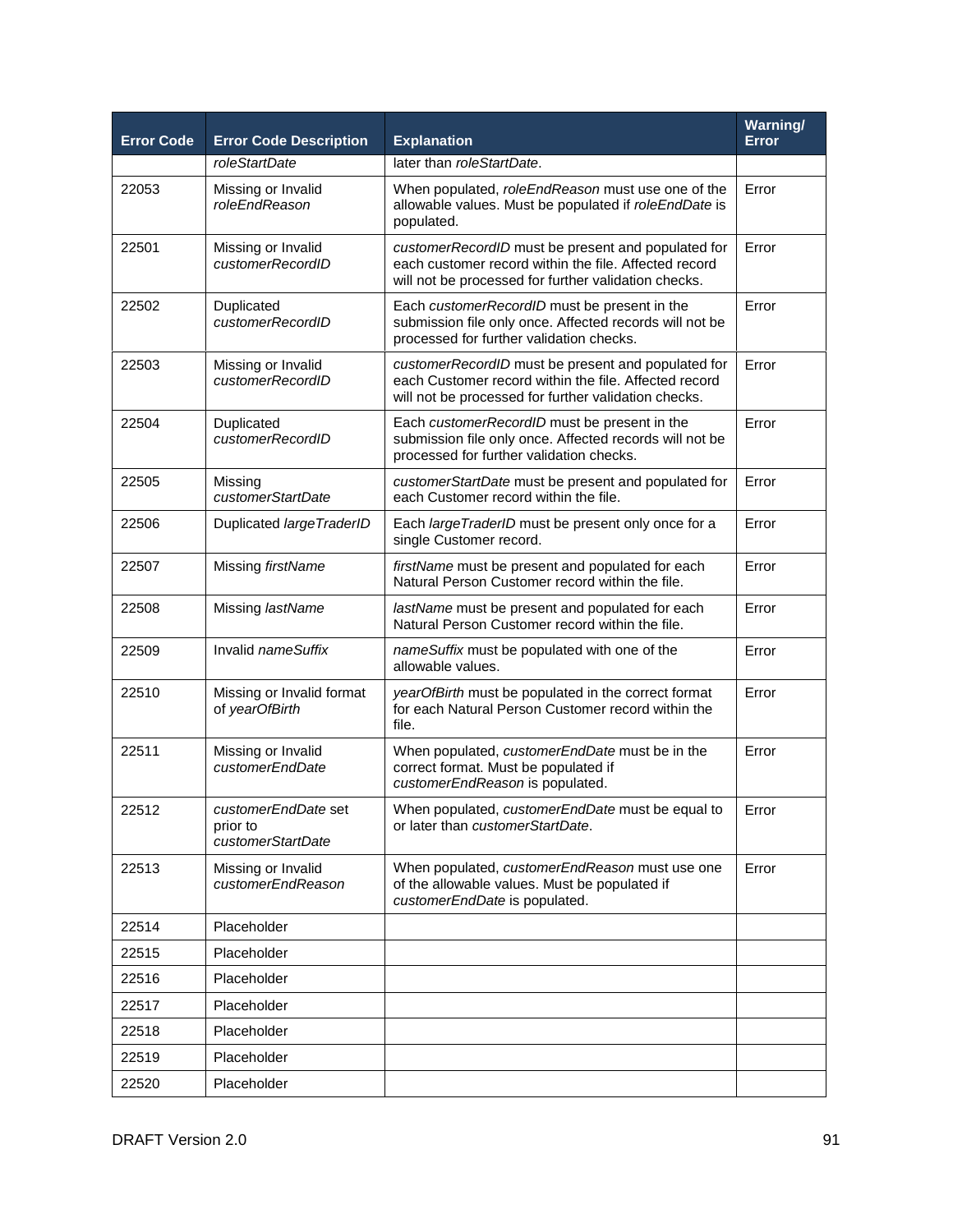| <b>Error Code</b> | <b>Error Code Description</b>                                        | <b>Explanation</b>                                                                                     | Warning/<br>Error |
|-------------------|----------------------------------------------------------------------|--------------------------------------------------------------------------------------------------------|-------------------|
| 22521             | Placeholder                                                          |                                                                                                        |                   |
| 22522             | Placeholder                                                          |                                                                                                        |                   |
| 22523             | Placeholder                                                          |                                                                                                        |                   |
| 22524             | Placeholder                                                          |                                                                                                        |                   |
| 22525             | ItidEffectiveDate set prior<br>to customerStartDate                  | <i>ItidEffectiveDate</i> must not be set to a value prior to<br>the customerStartDate value.           | Error             |
| 22526             | <i>ItidEffectiveDate</i> set later<br>than customerEndDate           | <i>ItidEffectiveDate</i> must not be set to a value later than<br>customerEndDate.                     | Error             |
| 22527             | <i>ItidEndDate</i> set later than<br>fdidEndDate                     | <i>ItidEndDate</i> must not be set to a value later than<br>customerEndDate.                           | Error             |
| 22528             | ItidEndDate set prior to<br><b>ItidEffectiveDate</b>                 | ItidEndDate must not be set to a value prior to the<br>ItidEffectiveDate.                              | Error             |
| 22529             | Placeholder                                                          |                                                                                                        |                   |
| 22530             | Placeholder                                                          |                                                                                                        |                   |
| 22531             | Placeholder                                                          |                                                                                                        |                   |
| 22532             | <i>ItidEndDate</i> and<br><b>ItidEndDateNULL</b><br>disagreement     | ItidEndDate must not be populated when<br>ItidEndDateNULL is populated.                                | Error             |
| 22533             | <i>ItidEndReason</i> and<br><b>ItidEndReasonNULL</b><br>disagreement | ItidEndReason must not be populated when<br>ItidEndReasonNULL is populated.                            | Error             |
| 22534             | Data type violation -<br>Customer                                    | Customer Record contains one or more attribute<br>values that violate the data type for the attribute. | Error             |

## **B.3 Data Layer Validation Error Codes**

The table below contains error messages that are associated when validating data contained in a submission record against data previously accepted into CAT CAIS for the same submission record. Error codes are associated with specific fields within a submission record.

|  |  |  | <b>Table 23: Data Layer Validation Errors</b> |  |
|--|--|--|-----------------------------------------------|--|
|--|--|--|-----------------------------------------------|--|

| <b>Error Code</b> | <b>Error Code Description</b>                                     | <b>Explanation</b>                                                                                                                                                                                                                            | Warning/<br>Error |
|-------------------|-------------------------------------------------------------------|-----------------------------------------------------------------------------------------------------------------------------------------------------------------------------------------------------------------------------------------------|-------------------|
| 23001             | fdidDate set later than<br>stored fdidEndDate                     | The <i>fdidDate</i> included in the submission file is set to a<br>date later than the stored <i>fdidEndDate</i> .                                                                                                                            | Error             |
| 23002             | <i>fdidDate</i> set later than<br>stored <i>ItidEffectiveDate</i> | The <i>fdidDate</i> included in the submission file is set to a<br>date later than the <i>ItidEffectiveDate</i> of one or more<br>stored LTID assocations, and the ItidEffectiveDate is<br>not set to a later date in the current submission. | Error             |
| 23003             | fdidEndDate set prior to<br>stored <i>ItidEffectiveDate</i>       | The <i>fdidEndDate</i> included in the submission file is set<br>prior to the <i>ItidEffectiveDate</i> of one or more stored                                                                                                                  | Error             |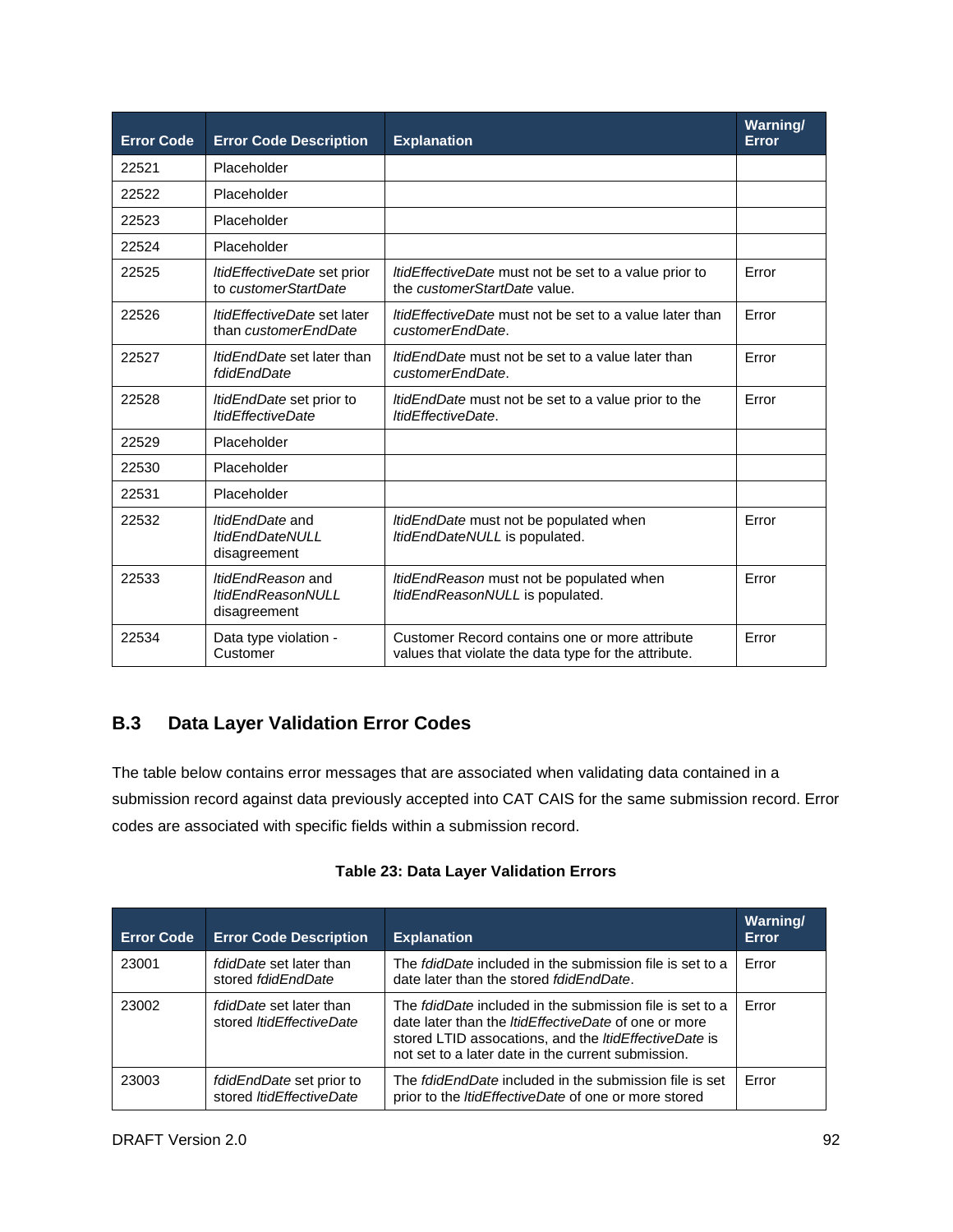| <b>Error Code</b> | <b>Error Code Description</b>                                                                         | <b>Explanation</b>                                                                                                                                                                                                      | <b>Warning/</b><br><b>Error</b> |
|-------------------|-------------------------------------------------------------------------------------------------------|-------------------------------------------------------------------------------------------------------------------------------------------------------------------------------------------------------------------------|---------------------------------|
|                   |                                                                                                       | LTID assocations, and the <i>ItidEffectiveDate</i> is not set<br>to a later date in the current submission.                                                                                                             |                                 |
| 23004             | replacedByFDID set to an<br>unknown value                                                             | When populated, the <i>replacedByFDID</i> must reference<br>an FDID that is accepted without error in the current<br>submission, or an FDID that was previously accepted<br>by CAIS.                                    | Error                           |
| 23005             | fdidEndDate set prior to<br>fdidDate of replacing<br>record                                           | When fdidEndReason is set as REPLACED, the<br>fdidEndDate must not be set prior to the fdidDate of<br>the FDID set as the replacedByFDID.                                                                               | Error                           |
| 23006             | replacedByFDIDNULL not<br>set to true when<br>fdidEndDateNULL and<br>fdidEndReasonNULL set<br>to true | When fdidEndDateNULL and fdidEndReasonNULL<br>are present and set to true for an FDID that was<br>previously ended for an fdidEndReason of<br>REPLACED, the replacedByFDIDNULL must also be<br>present and set to true. | Error                           |
| 23007             | <i>ItidEffectiveDate</i> set later<br>than stored <i>ItidEndDate</i>                                  | The <i>ItidEffectiveDate</i> in the submission file is set to a<br>date later than the stored <i>ItidEndDate</i> , and the<br><i>ItidEndDate</i> is not set to a later date in the current<br>submission.               | Error                           |

## **B.4 Warning Error Codes**

The table below contains Warning messages that are associated with Data Ingestion and included in the Feedback file. Warning codes are associated with specific fields within a submission record. Warnings are not required to be repaired.

| <b>Table 24: CAT CAIS Validation Warnings</b> |  |
|-----------------------------------------------|--|
|-----------------------------------------------|--|

| <b>Error Code</b> | <b>Error Code Description</b>                        | <b>Explanation</b>                                                                                                                                                                                          | <b>Warning/</b><br>Error |
|-------------------|------------------------------------------------------|-------------------------------------------------------------------------------------------------------------------------------------------------------------------------------------------------------------|--------------------------|
| 24001             | Missing or Invalid<br>rejectionID                    | When populated, the rejectionID must be a known<br>rejectionID for the catReporterID whose data is<br>included in the submission file.                                                                      | Warning                  |
| 24002             | Missing or Invalid<br>correctionAction               | When populated, <i>correctionAction</i> must use one of<br>the allowable values. Must be populated if rejectionID<br>is populated.                                                                          | Warning                  |
| 24003             | Missing or Invalid<br>correctingFirmDesignated<br>ID | When populated, correcting Firm Designated ID must<br>reference a <i>firmDesignatedID</i> that is included in the<br>current submission file or was accepted by CAT CAIS<br>in a prior submission.          | Warning                  |
| 24004             | Missing or Invalid<br>correctingLargeTraderID        | When populated, <i>correctingLargeTraderID</i> must<br>reference a largeTraderID that is included in the<br>current submission file for the corresponding<br>customerRecordID included in the current file. | Warning                  |
| 24005             | Improper correction<br>attempt                       | The rejectionID included in the correction attempt is<br>for an improper error code. It is only acceptable to<br>submit a correction against rejections for error codes                                     | Warning                  |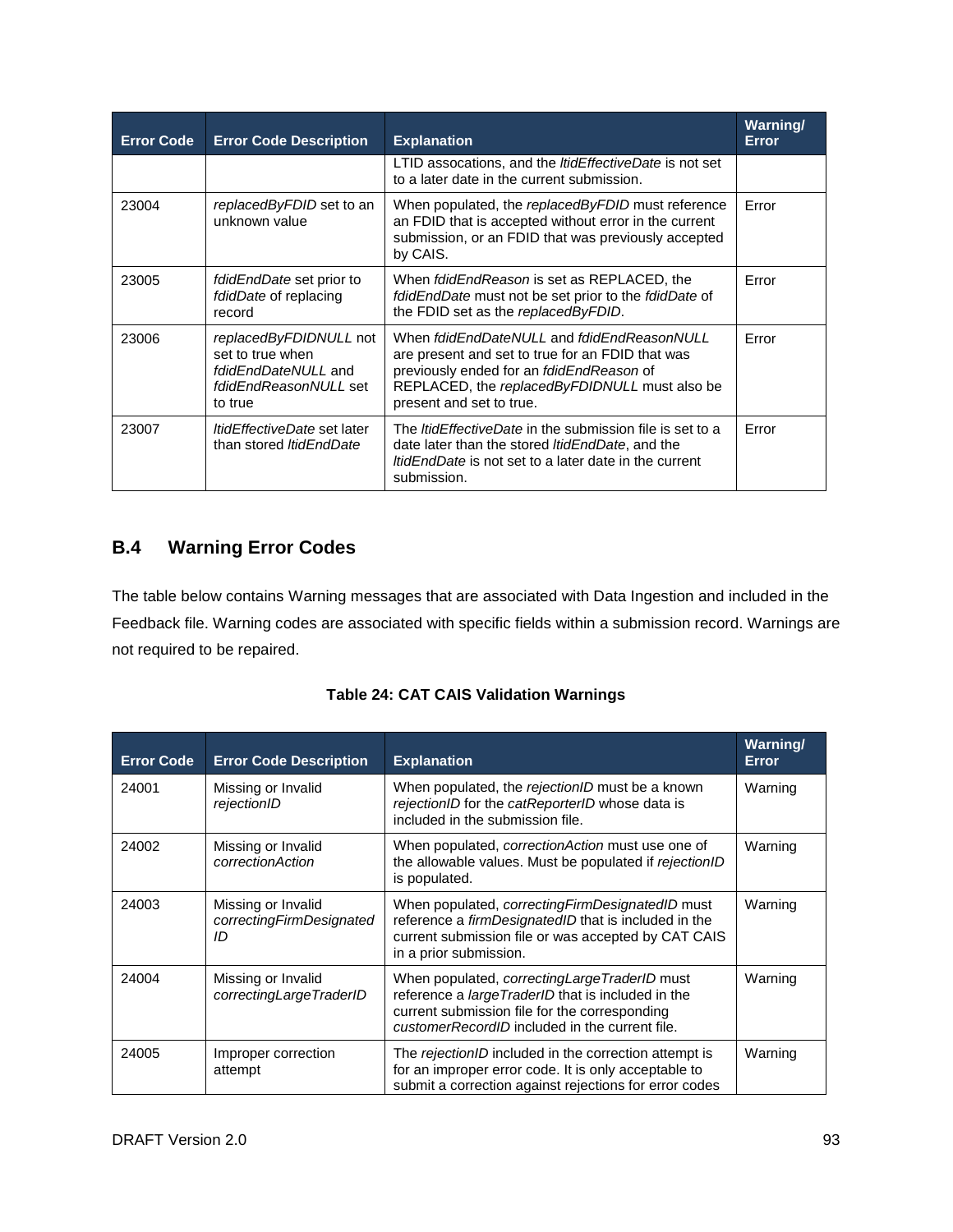| <b>Error Code</b> | <b>Error Code Description</b>                                                      | <b>Explanation</b>                                                                                                                                                                               | Warning/<br>Error |
|-------------------|------------------------------------------------------------------------------------|--------------------------------------------------------------------------------------------------------------------------------------------------------------------------------------------------|-------------------|
|                   |                                                                                    | 22001 and 22012.                                                                                                                                                                                 |                   |
| 24006             | Unknown Attribute Name                                                             | The record contains an attribute that is not known<br>under the reported specification version.                                                                                                  | Warning           |
| 24007             | Missing or Invalid<br>correctingCustomerRecor<br>dID                               | When populated, correctingCustomerRecordID must<br>reference a <i>customerRecordID</i> that is included in the<br>current submission file.                                                       | Warning           |
| 24008             | Unchanged<br>updateConfirmationAttribu<br>te reported in<br>updateConfirmationList | The attribute reported in the<br>updateConfirmationAttribute is equal to the value<br>stored in CAIS for the Customer record. The<br>Customer record submission was still accepted into<br>CAIS. | Warning           |
| 24009             | Missing or Invalid<br>inconsistencyEventID                                         | The <i>inconsistencyEventID</i> must be a known<br>inconsistencyEventID for the catReporterID whose<br>data is included in the submission file.                                                  | Warning           |
| 24010             | Missing<br>customerRecordID for an<br>attestation                                  | The customerRecordID of the attestation must<br>reference a <i>customerRecordID</i> that is included in the<br>current submission file.                                                          | Warning           |
| 24011             | Invalid<br><i>inconsistencyEventID</i> and<br>customerRecordID pairing             | The inconsistencyEventID and customerRecordID<br>pairing is not a valid combination for the<br>catReporterID whose data is included in the<br>submission file.                                   | Warning           |

# **B.4 Inconsistency Codes**

| <b>Inconsiste</b><br>ncy Code | <b>Inconsistency Code</b><br><b>Description</b> | <b>Explanation</b>                                                                                                                                                                                                                   | <b>Material/</b><br><b>Minor</b> |
|-------------------------------|-------------------------------------------------|--------------------------------------------------------------------------------------------------------------------------------------------------------------------------------------------------------------------------------------|----------------------------------|
| 30001                         | ein present on more than<br>one CCID            | A single <i>ein</i> must only be present for a single<br>Customer. The ein must be used to generate the TID<br>for submission to CAIS and must also be provided<br>within the CAIS data file as the ein of the reported<br>Customer. | Material                         |
| 31001                         | Inconsistent <i>middleName</i>                  | The <i>middleName</i> attribute for the reported customer<br>is populated and differs from the value provided by<br>another CAT Reporter Firm for the same Customer.                                                                 | Minor                            |

## **Table 25: CAT CAIS Inconsistency Codes**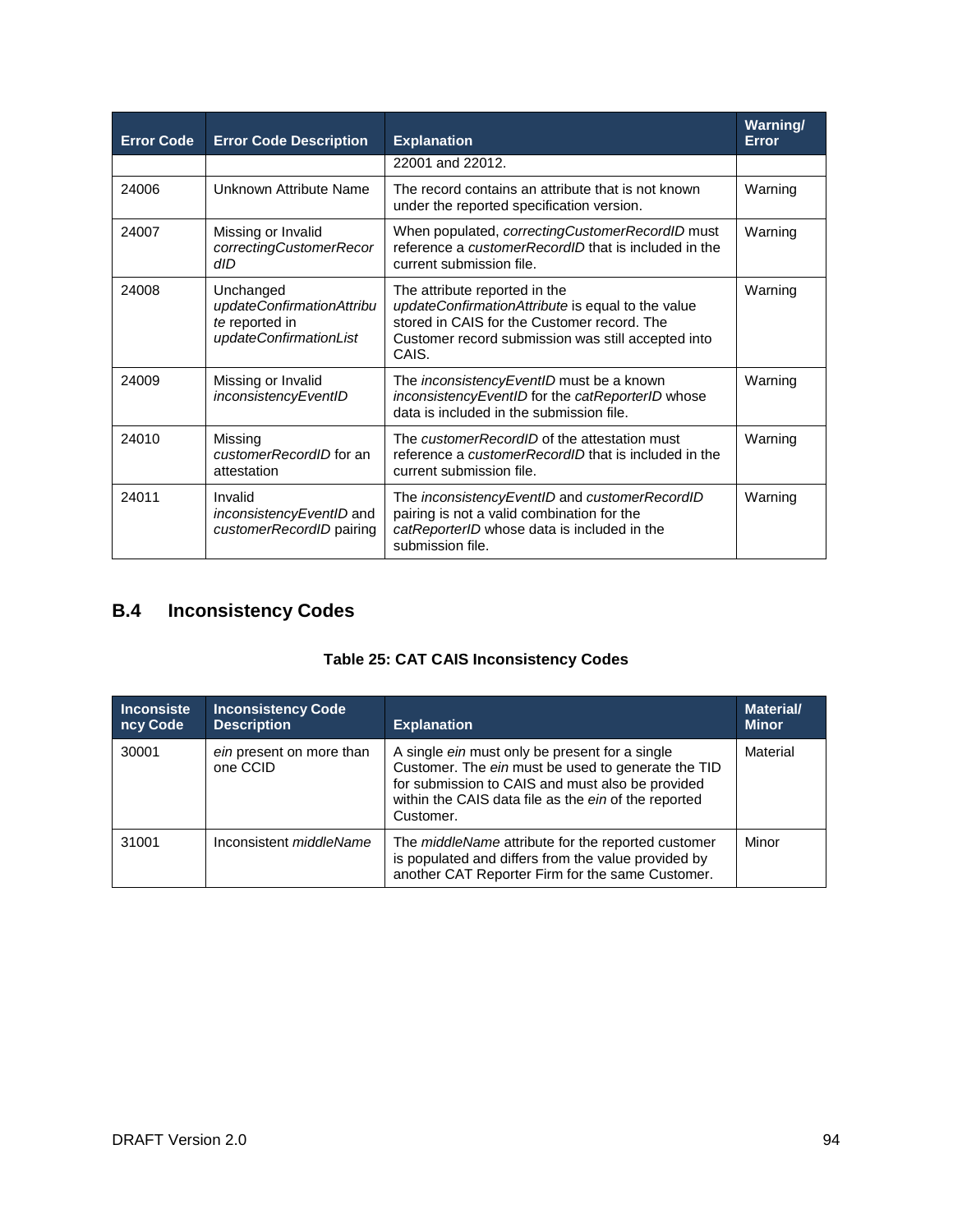# **Appendix C: Glossary**

| <b>Term</b>                 | <b>Definition</b>                                                                                                                                                                                                                                                 |
|-----------------------------|-------------------------------------------------------------------------------------------------------------------------------------------------------------------------------------------------------------------------------------------------------------------|
| <b>CAT Reporter CRD</b>     | The CAT Reporter CRD is the Central Registration Depository identifier that an<br>Industry Member uses to report CAT account and customer data.                                                                                                                   |
| <b>CAT Submitter ID</b>     | The CAT Submitter ID is the identifier of the CAT Reporting Agent, the entity<br>authorized to submit the files to CAT on behalf of the Industry Member.                                                                                                          |
| <b>CAT Trading Day</b>      | CAT Trading Day for Industry Members is defined as beginning immediately after<br>4:15:00PM and no fractions of a second Eastern Time on one trade date and<br>ending at exactly 4:15:00PM and no fractions of a second Eastern Time on the<br>next trading date. |
|                             | Weekends or any day that all equities or options national securities exchanges are<br>closed are not considered a CAT Trading Day.                                                                                                                                |
|                             | Trading Days that close early end 15 minutes after the Market Close.                                                                                                                                                                                              |
| <b>FDID</b>                 | FDID is defined in Section 1.1 of the CAT NMS Plan as "a unique identifier for<br>each trading account designated by Industry Members for purposes of providing<br>data to the Central Repository."                                                               |
|                             | See CAT FAQ M2 for more information on the prohibition on use of actual account<br>numbers. Refer to the CAT Industry Presentation on FDID for additional<br>information.                                                                                         |
| <b>Account Opening Date</b> | Account Opening Date is defined in the CAT NMS Plan. For account data<br>submission, Account Opening Date is to be reported as <i>fdidDate</i> within the<br>submission file.                                                                                     |
| <b>Trade Date</b>           | Trade Date for Industry Member is defined as beginning immediately after<br>23:59:59.999999 ET on Trade Date T - 1 and up to 23:59:59.999999 ET of the<br>next Trade Date T.                                                                                      |
|                             | Weekends and holidays are not considered a Trade Date.                                                                                                                                                                                                            |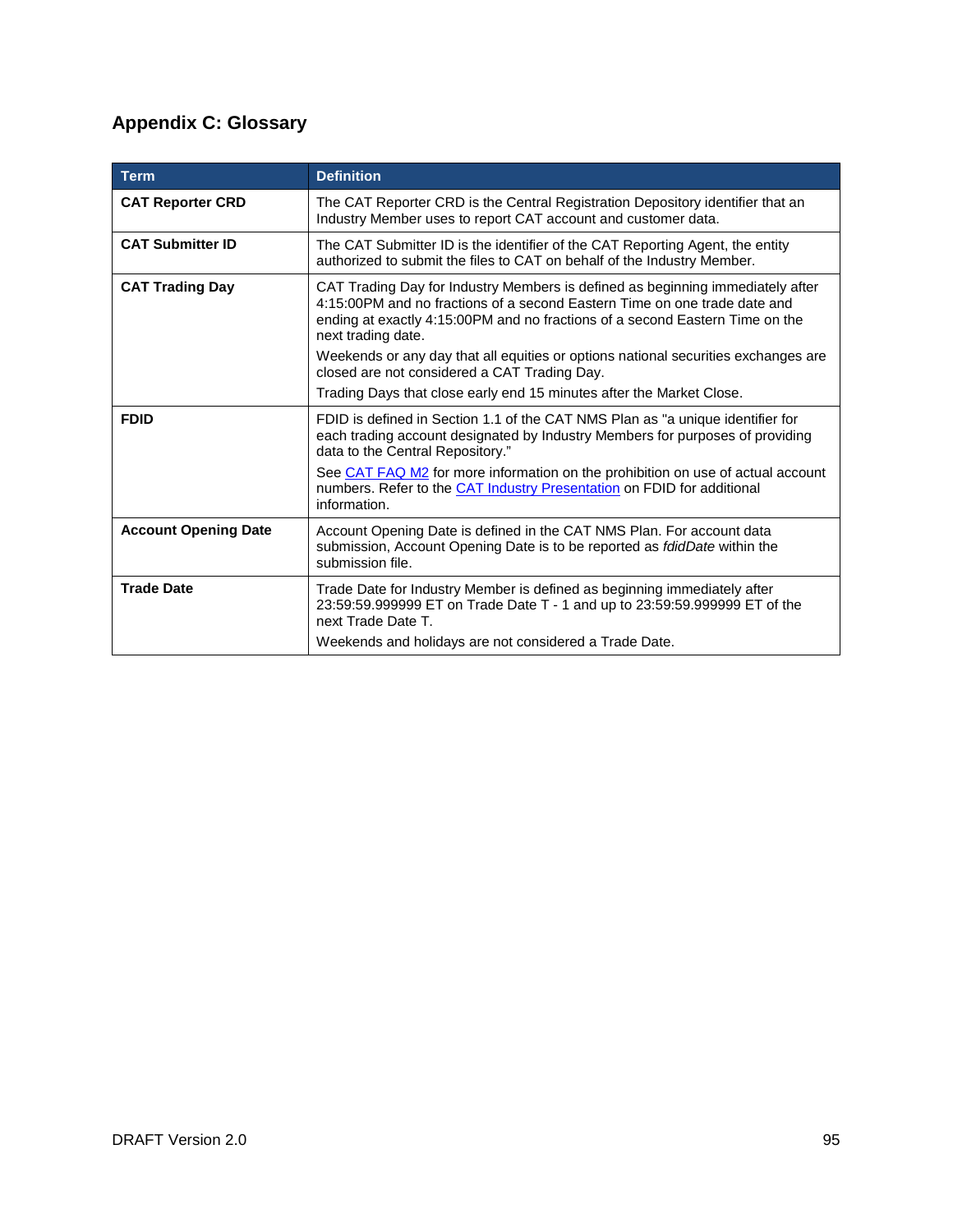# **Appendix D: Data Dictionary**

NOTE – Appendix D entries are currently in progress to be defined for the DRAFT 2.0 specification, and will be updated as changes are made to the schemas.

| <b>Field Name</b>              | <b>Data Type</b>     | <b>JSON</b><br><b>Object</b> | Include<br><b>Key</b> | <b>Occurrences</b>                              | <b>Description</b>                                                                                                                                                                                                                                                                                                                                                                                                                        | Format/<br><b>Accepted Values</b>                         |
|--------------------------------|----------------------|------------------------------|-----------------------|-------------------------------------------------|-------------------------------------------------------------------------------------------------------------------------------------------------------------------------------------------------------------------------------------------------------------------------------------------------------------------------------------------------------------------------------------------------------------------------------------------|-----------------------------------------------------------|
| catReporterCRD                 | Unsigned             | Main                         | R                     | <b>Exactly One</b><br>per<br>submission<br>file | The CRD number<br>assigned to the<br>firm to which the<br>data within the file<br>belongs.                                                                                                                                                                                                                                                                                                                                                |                                                           |
| catSubmitterID                 | Unsigned             | Main                         | R                     | <b>Exactly One</b><br>per<br>submission<br>file | The ID of the CAT<br><b>Reporting Agent</b><br>that submitted the<br>file to CAT. In the<br>case the CAT<br>Reporter is<br>submitting data for<br>themselves, they<br>must still populate<br>the CAT Submitter<br>ID field.                                                                                                                                                                                                               |                                                           |
| correctingFirmDesign<br>atedID | Alphanumeric<br>(40) | Correction<br>Record         | C                     | Zero or One<br>per<br>Correction<br>Record      | The<br>firmDesignatedID<br>within the<br>submission file<br>that is correcting<br>for the prior<br>rejected FDID.<br>Required if the<br>correctionAction is<br>CORRECTION.                                                                                                                                                                                                                                                                |                                                           |
| correctingLargeTrade<br>rID    | Text (13)            | Correction<br>Record         | $\mathsf{C}$          | Zero or More<br>per FDID<br>Record              | The LTID or<br>ULTID that is<br>correcting for the<br>prior rejected<br>LTID/ULTID<br>record. The<br>correctingLargeTr<br>aderID must be<br>present in the<br>submission file, or<br>have been<br>accepted in a prior<br><b>CAT CAIS</b><br>submission for the<br>corresponding<br>FDID. Required if<br>the<br>correctionAction is<br><b>CORRECTION</b><br>and the prior error<br>being corrected<br>was against an<br>LTID for the FDID. | For LTID-<br>99999999-9999<br>For ULTID-<br>ULT99999-9999 |
| correctionAction               | Choice               | Correction<br>Record         | $\mathsf{R}$          | <b>Exactly One</b><br>per                       | The particular<br>action that is                                                                                                                                                                                                                                                                                                                                                                                                          | "CORRECTION"<br>"DELETE"                                  |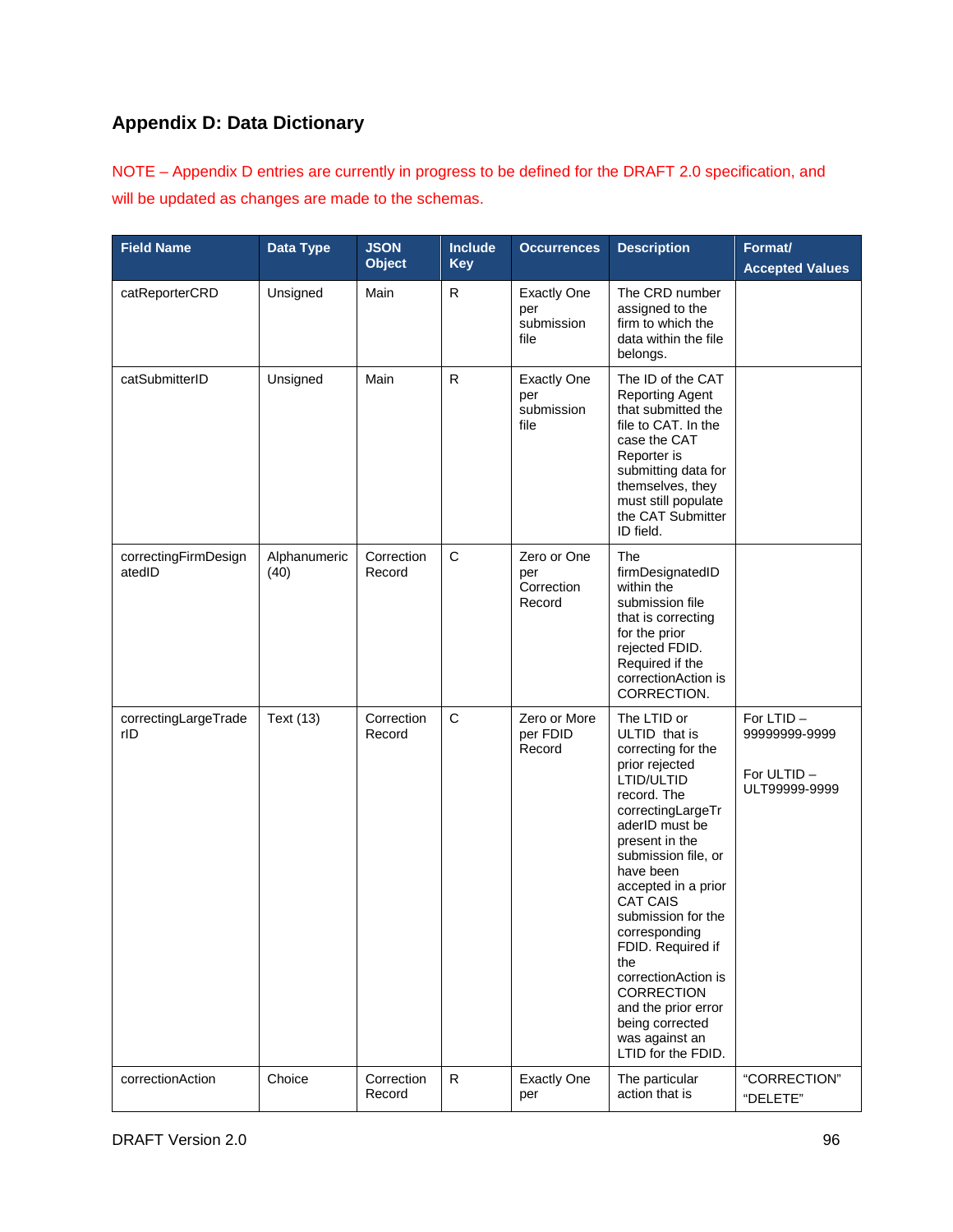| <b>Field Name</b> | <b>Data Type</b>               | <b>JSON</b><br><b>Object</b> | <b>Include</b><br><b>Key</b> | <b>Occurrences</b>                              | <b>Description</b>                                                                                                                                                                                                                                                                                                                                                | Format/<br><b>Accepted Values</b> |
|-------------------|--------------------------------|------------------------------|------------------------------|-------------------------------------------------|-------------------------------------------------------------------------------------------------------------------------------------------------------------------------------------------------------------------------------------------------------------------------------------------------------------------------------------------------------------------|-----------------------------------|
|                   |                                |                              |                              | Correction<br>Record                            | being taken to<br>correct for the<br>prior rejection.<br>Values:<br>CORRECTION-<br>A new entry is<br>included in the<br>submission file to<br>correct for the<br>prior rejected<br>record using a<br>new<br>firmDesignatedID<br>or new<br>largeTraderID.<br>DELETE - The<br>prior rejection<br>needs to be<br>cleared without a<br>new record being<br>submitted. |                                   |
| correctionList    | Multi-<br>Dimensional<br>Array | Main                         | $\mathbf C$                  | <b>Exactly One</b><br>per<br>Submission<br>File | Structure for the<br>array of<br>Correction records<br>within the file.<br>Required if the<br>submission file<br>contains one or<br>more Correction<br>records.                                                                                                                                                                                                   |                                   |
| fdidDate          | Date<br>(Number) (8)           | <b>FDID</b><br>Record        | R                            | <b>Exactly One</b><br>per FDID<br>Record        | Date on which the<br>FDID account<br>opened, as<br>defined in Section<br>2.2.3 of this<br>specification, in<br>YYYYMMDD<br>format.                                                                                                                                                                                                                                | YYYYMMDD                          |
| fdidEndDate       | Date<br>(Number) (8)           | <b>FDID</b><br>Record        | C                            | Zero or One<br>per FDID<br>Record               | Date on which the<br>Account was<br>closed or the<br>Relationship was<br>ended, in<br>YYYYMMDD<br>format. Must be<br>provided if the<br>fdidEndReason<br>field is populated.<br>Must not be<br>provided if<br>fdidEndDateNULL<br>is populated as<br>true.                                                                                                         | YYYYMMDD                          |
| fdidEndDateNULL   | Boolean                        | <b>FDID</b><br>Record        | $\circ$                      | Zero or One<br>per FDID<br>Record               | Indicates any<br>fdidEndDate<br>currently stored in<br>CAT CAIS should<br>be cleared. Must<br>be provided as                                                                                                                                                                                                                                                      | true<br>false                     |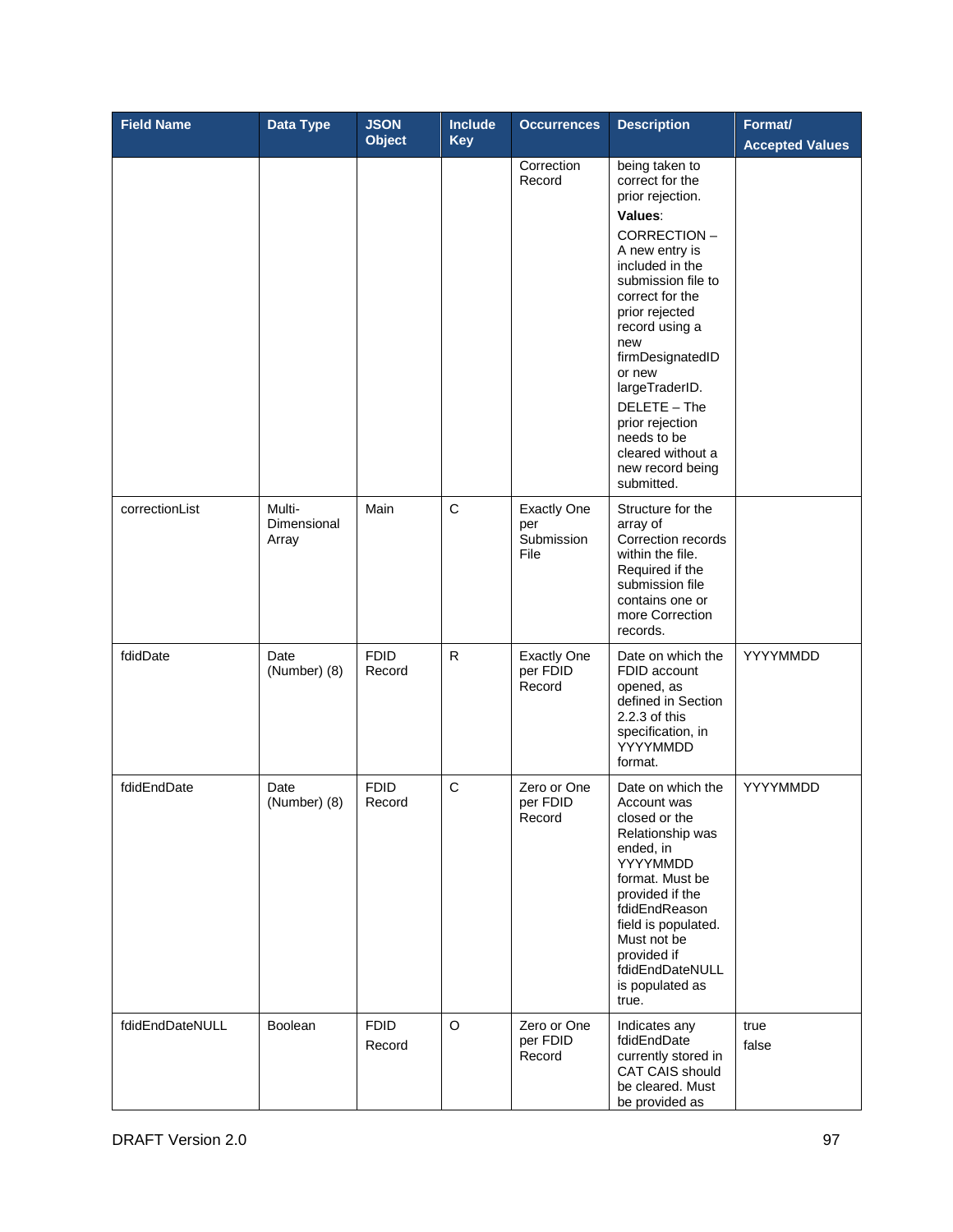| <b>Field Name</b> | Data Type | <b>JSON</b><br><b>Object</b> | <b>Include</b><br><b>Key</b> | <b>Occurrences</b>                              | <b>Description</b>                                                                                                                                                                                                                                                                                                                                                                                                                                                         | Format/<br><b>Accepted Values</b>                |
|-------------------|-----------|------------------------------|------------------------------|-------------------------------------------------|----------------------------------------------------------------------------------------------------------------------------------------------------------------------------------------------------------------------------------------------------------------------------------------------------------------------------------------------------------------------------------------------------------------------------------------------------------------------------|--------------------------------------------------|
|                   |           |                              |                              |                                                 | true if<br>fdidEndReasonN<br>ULL is populated<br>as true. Must not<br>be provided as<br>true if<br>fdidEndDate is<br>populated.                                                                                                                                                                                                                                                                                                                                            |                                                  |
| fdidEndReason     | Choice    | <b>FDID</b><br>Record        | C                            | Zero or One<br>per FDID<br>Record               | Reason why the<br>Account was<br>closed or the<br>Relationship was<br>ended. Must be<br>provided if the<br>fdidEndDate field<br>is populated. Must<br>not be provided if<br>fdidEndReasonN<br>ULL is populated<br>as true.<br>Values:<br>CORRECTION-<br>FDID was<br>erroneously<br>reported<br>$ENDED - FDID$<br>was ended<br>REPLACED-<br>FDID replaced by<br>another FDID<br>within the CAT<br>Reporter Firm.<br>OTHER - Other<br>unlisted reason for<br>ending the FDID | "CORRECTION"<br>"ENDED"<br>"REPLACED"<br>"OTHER" |
| fdidEndReasonNULL | Boolean   | <b>FDID</b><br>Record        | O                            | Zero or One<br>per FDID<br>Record               | Indicates any<br>fdidEndReason<br>currently stored in<br>CAT CAIS should<br>be cleared. Must<br>be provided as<br>true if<br>fdidEndDateNULL<br>is populated as<br>true. Must not be<br>provided as true if<br>fdidEndReason is<br>populated.                                                                                                                                                                                                                              | true<br>false                                    |
| fdidRecordCount   | Unsigned  | Main                         | $\mathsf{R}$                 | <b>Exactly One</b><br>per<br>submission<br>file | The count of<br>firmDesignatedID<br>attribute<br>occurrences<br>within the file.<br>Used to validate<br>the count of FDID<br>records intended<br>to be submitted<br>within the file<br>matches the count                                                                                                                                                                                                                                                                   |                                                  |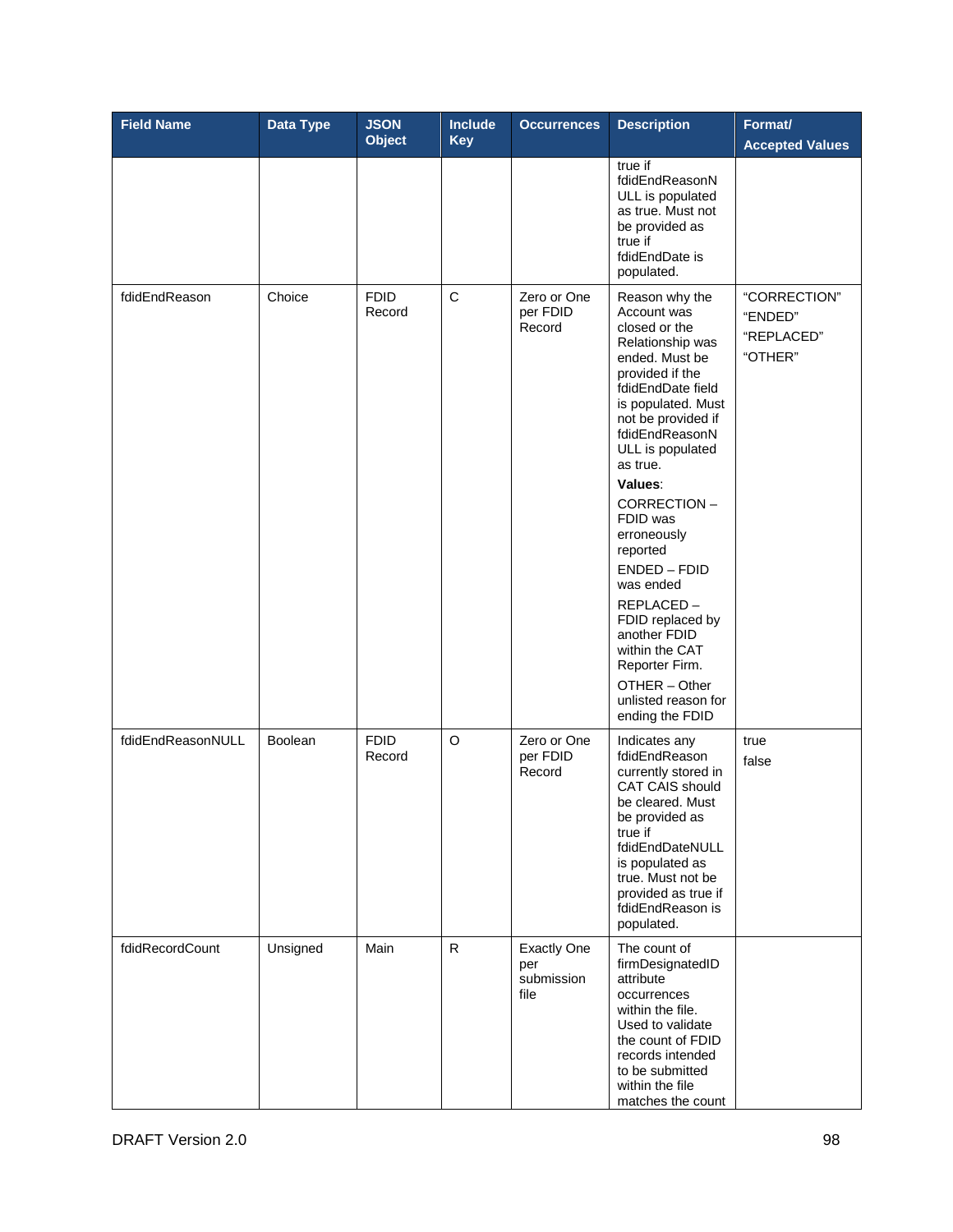| <b>Field Name</b> | Data Type                      | <b>JSON</b><br><b>Object</b> | <b>Include</b><br><b>Key</b> | <b>Occurrences</b>                                  | <b>Description</b>                                                                                                                                                                                                                      | Format/<br><b>Accepted Values</b>                         |
|-------------------|--------------------------------|------------------------------|------------------------------|-----------------------------------------------------|-----------------------------------------------------------------------------------------------------------------------------------------------------------------------------------------------------------------------------------------|-----------------------------------------------------------|
|                   |                                |                              |                              |                                                     | of records present<br>in the file.                                                                                                                                                                                                      |                                                           |
| fdidRecordID      | Unsigned                       | <b>FDID</b><br>Record        | R.                           | <b>Exactly One</b><br>per FDID<br>Record            | A unique<br>reference to a<br>single FDID for a<br>single submission<br>file.                                                                                                                                                           |                                                           |
| fdidRecordList    | Multi-<br>Dimensional<br>Array | Main                         | $\mathsf{C}$                 | Zero or One<br>per<br>submission<br>file            | Structure for the<br>array of FDID<br>Records that are<br>included in the<br>file. Required if<br>the submission file<br>contains one or<br>more FDID<br>records; not<br>required if no<br>FDID records are<br>included in the<br>file. |                                                           |
| fdidType          | Choice                         | <b>FDID</b><br>Record        | R                            | <b>Exactly One</b><br>per FDID<br>Record            | Representation of<br>the type of record<br>of the reported<br>FDID.<br>Values:<br>ACCOUNT-<br>Account type<br>record<br>RELATIONSHIP-<br>Relationship type<br>record<br><b>ENTITYID - Entity</b><br>Identifier type<br>record           | "ACCOUNT"<br>"RELATIONSHIP"<br>"ENTITYID"                 |
| firmDesignatedID  | Alphanumeric<br>(40)           | <b>FDID</b><br>Record        | R                            | <b>Exactly One</b><br>per FDID<br>Record            | The Firm<br>Designated ID of<br>the Account or<br>Relationship being<br>reported by the<br><b>CAT Reporting</b><br>firm.                                                                                                                |                                                           |
| largeTraderID     | Text (13)                      | Large<br>Trader<br>Record    | $\mathsf{R}$                 | <b>Exactly One</b><br>per Large<br>Trader<br>Record | The LTID or<br>ULTID associated<br>to the FDID in the<br><b>CAT Reporter's</b><br>system.                                                                                                                                               | For LTID-<br>99999999-9999<br>For ULTID-<br>ULT99999-9999 |
| largeTraderList   | Multi-<br>Dimensional<br>Array | <b>FDID</b><br>Record        | $\mathbf C$                  | Zero or One<br>per FDID<br>Record                   | Structure for the<br>array of LTID or<br>ULTID records<br>that are<br>associated to the<br>FDID record<br>within the file.<br>Required if the<br>submission file<br>contains one or                                                     |                                                           |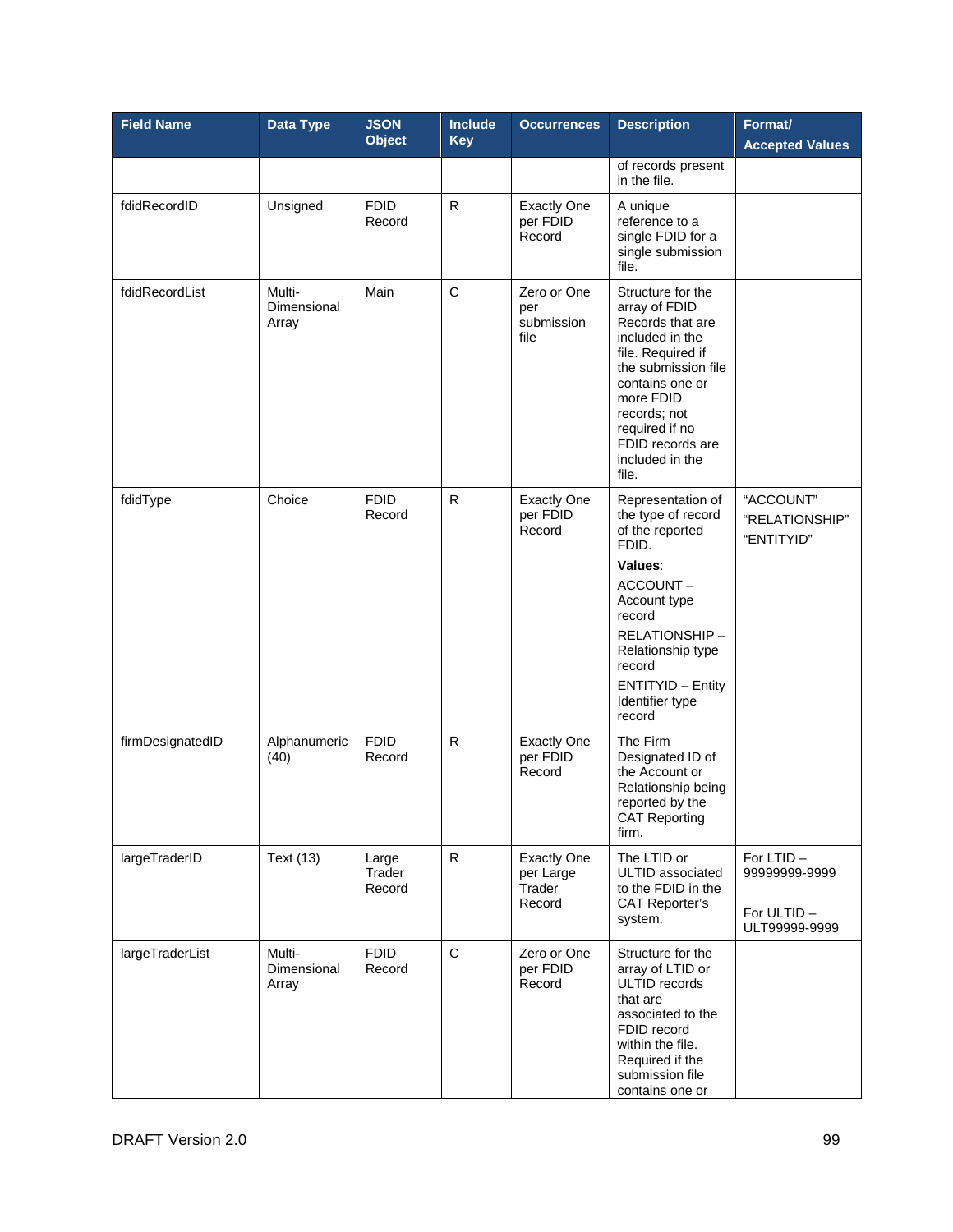| <b>Field Name</b>        | Data Type            | <b>JSON</b><br><b>Object</b> | <b>Include</b><br><b>Key</b> | <b>Occurrences</b>                                  | <b>Description</b>                                                                                                                                                                                                                                                                                        | Format/<br><b>Accepted Values</b> |
|--------------------------|----------------------|------------------------------|------------------------------|-----------------------------------------------------|-----------------------------------------------------------------------------------------------------------------------------------------------------------------------------------------------------------------------------------------------------------------------------------------------------------|-----------------------------------|
|                          |                      |                              |                              |                                                     | more LTID/ULTID<br>records<br>associated to the<br>FDID record; not<br>required if no<br>LTID/ULTID<br>records are<br>included in the file<br>in association to<br>the reported<br>FDID.                                                                                                                  |                                   |
| largeTraderRecordID      | Unsigned             | Large<br>Trader<br>Record    | R.                           | <b>Exactly One</b><br>per Large<br>Trader<br>Record | A unique<br>reference to a<br>single LTID or<br>ULTID in<br>reference to a<br>single FDID for a<br>single submission<br>file.                                                                                                                                                                             |                                   |
| <b>ItidEffectiveDate</b> | Date<br>(Number) (8) | Large<br>Trader<br>Record    | $\mathsf{R}$                 | <b>Exactly One</b><br>per Large<br>Trader<br>Record | Date on which the<br>LTID or ULTID<br>became<br>associated to the<br>FDID within the<br><b>CAT Reporter's</b><br>system, in<br>YYYYMMDD<br>format.                                                                                                                                                        | YYYYMMDD                          |
| <b>ItidEndDate</b>       | Date<br>(Number) (8) | Large<br>Trader<br>Record    | $\mathsf C$                  | Zero or One<br>per Large<br>Trader<br>Record        | Date on which the<br>LTID or ULTID<br>was no longer<br>associated to the<br>FDID within the<br><b>CAT Reporter's</b><br>system, in<br>YYYYMMDD<br>format. Must be<br>provided if the<br>ItidEndReason<br>field is populated.<br>Must not be<br>provided if<br>ItidEndDateNULL<br>is populated as<br>true. | YYYYMMDD                          |
| ItidEndDateNULL          | Boolean              | Large<br>Trader<br>Record    | C                            | Zero or One<br>per Large<br>Trader<br>Record        | Indicates any<br><b>ItidEndDate</b><br>currently stored in<br><b>CAT CAIS should</b><br>be cleared. Must<br>be provided as<br>true if<br>ItidEndReasonNU<br>LL is populated as<br>true. Must not be<br>provided as true if<br>ItidEndDate is<br>populated.                                                | true<br>false                     |
| ItidEndReason            | Choice               | Large                        | $\mathbf C$                  | Zero or One                                         | Reason why the                                                                                                                                                                                                                                                                                            | "CORRECTION"                      |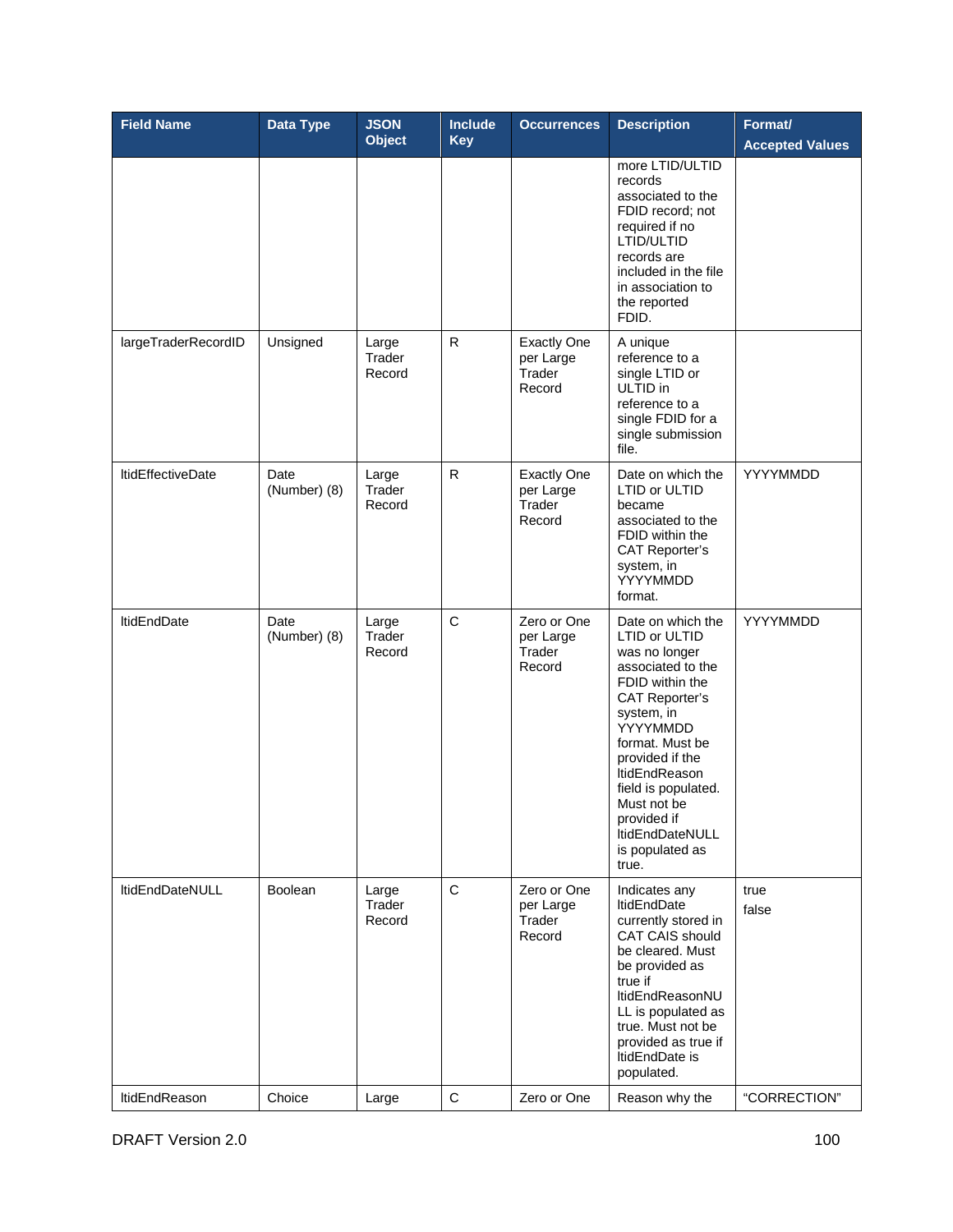| <b>Field Name</b>        | Data Type            | <b>JSON</b><br><b>Object</b> | <b>Include</b><br><b>Key</b> | <b>Occurrences</b>                                | <b>Description</b>                                                                                                                                                                                                                                                                                                                                                                                                                                                                                                                                                                     | Format/<br><b>Accepted Values</b> |
|--------------------------|----------------------|------------------------------|------------------------------|---------------------------------------------------|----------------------------------------------------------------------------------------------------------------------------------------------------------------------------------------------------------------------------------------------------------------------------------------------------------------------------------------------------------------------------------------------------------------------------------------------------------------------------------------------------------------------------------------------------------------------------------------|-----------------------------------|
|                          |                      | Trader<br>Record             |                              | per Large<br>Trader<br>Record                     | LTID or ULTID<br>was no longer<br>associated to the<br>FDID. Must be<br>populated in order<br>to end date an<br>LTID-to-FDID<br>association in the<br>system. Must be<br>provided if the<br>ItidEndDate field<br>is populated. Must<br>not be provided if<br>ItidEndReasonNU<br>LL is populated as<br>true.<br>Values:<br>CORRECTION-<br>LTID was<br>erroneously<br>reported<br>ENDED - LTID-<br>to-FDID<br>association was<br>ended<br>REPLACED-<br>LTID was<br>replaced by a<br>different LTID<br>OTHER - Other<br>unlisted reason for<br>ending the LTID-<br>to-FDID<br>association | "ENDED"<br>"REPLACED"<br>"OTHER"  |
| <b>ItidEndReasonNULL</b> | <b>Boolean</b>       | Large<br>Trader<br>Record    | $\mathsf C$                  | Zero or One<br>per Large<br>Trader<br>Record      | Indicates any<br>ltidEndReason<br>currently stored in<br><b>CAT CAIS should</b><br>be cleared. Must<br>be provided as<br>true if<br>ItidEndDateNULL<br>is populated as<br>true. Must not be<br>provided as true if<br>ItidEndReason is<br>populated.                                                                                                                                                                                                                                                                                                                                   | true<br>false                     |
| rejectionID              | Unsigned             | Correction<br>Record         | R                            | <b>Exactly One</b><br>per<br>Correction<br>Record | The rejectionID<br>from a prior<br>submission that<br>was created for<br>the particular Data<br>Ingestion error<br>being corrected.                                                                                                                                                                                                                                                                                                                                                                                                                                                    |                                   |
| replacedByFDID           | Alphanumeric<br>(40) | <b>FDID</b><br>Record        | $\mathbf C$                  | Zero or One<br>per FDID<br>Record                 | The new FDID<br>replacing the<br>currently reported<br>FDID, used to<br>provide historical                                                                                                                                                                                                                                                                                                                                                                                                                                                                                             |                                   |